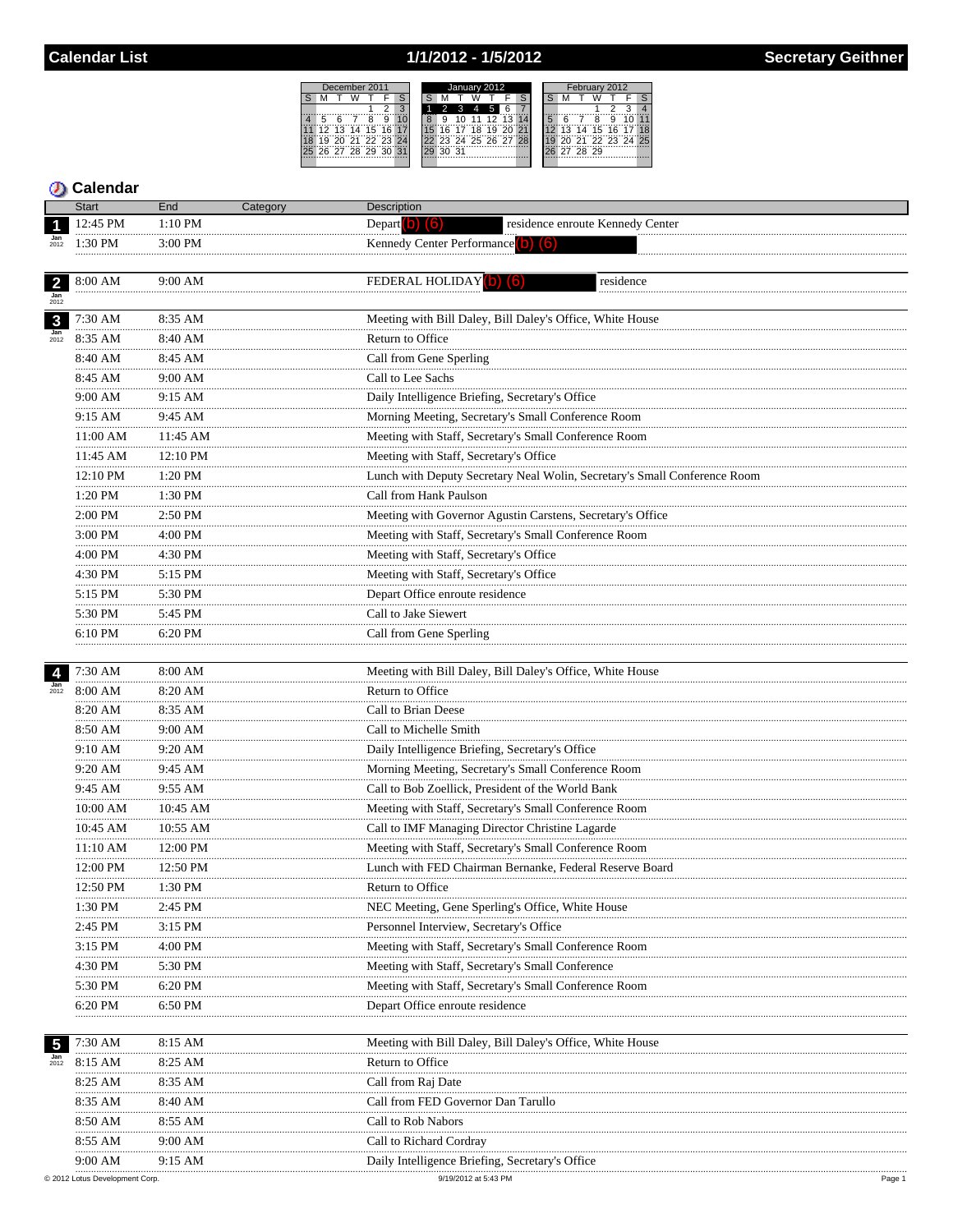# 1/5/2012 - 1/8/2012

|    | December 2011 |    |             |      |  | January 2012 |    |    |    |    |                   |  |  | 2012<br><b>February</b> |    |    |       |    |                |  |  |
|----|---------------|----|-------------|------|--|--------------|----|----|----|----|-------------------|--|--|-------------------------|----|----|-------|----|----------------|--|--|
|    |               |    |             |      |  |              |    |    |    |    |                   |  |  |                         |    |    |       |    |                |  |  |
|    |               |    |             |      |  |              |    |    |    | 5  | 6                 |  |  |                         |    |    |       |    |                |  |  |
| 5  |               |    |             |      |  | 8            |    |    |    |    | $12.13$ $14$      |  |  |                         |    |    |       |    |                |  |  |
| 12 | 13            | 14 | 15          | 16   |  |              | ĥ  |    | 18 | 19 |                   |  |  |                         | 13 | 14 | 15    | 16 |                |  |  |
| ä  | ัวก           |    | 71 72 23 24 |      |  |              |    |    |    |    | 23 24 25 26 27 28 |  |  |                         |    |    |       |    | 21 22 23 24 25 |  |  |
|    | 26 27 28 29   |    |             | - 30 |  |              | ว∩ | 31 |    |    |                   |  |  |                         | 27 |    | 28 29 |    |                |  |  |
|    |               |    |             |      |  |              |    |    |    |    |                   |  |  |                         |    |    |       |    |                |  |  |

### **D** Calendar

|                         | <b>Start</b>              | End           | Category | Description                                                                                       |
|-------------------------|---------------------------|---------------|----------|---------------------------------------------------------------------------------------------------|
| $\overline{\mathbf{5}}$ | 9:15 AM                   | 9:45 AM       |          | Morning Meeting, Secretary's Small Conference Room                                                |
|                         | 10:00 AM                  | 10:10 AM      |          | Call from Hank Paulson                                                                            |
|                         | 10:10 AM                  | 10:20 AM      |          | Call to Brian Deese                                                                               |
|                         | 10:30 AM                  | 11:30 AM      |          | Meeting with Reporters from the Washington Post, 1150 15th Street, N.W., 9th Floor, Boardroom     |
|                         | .<br>12:00 PM             | 1:30 PM       |          | Meeting with Reporters from the New York Times (DC Bureau), 1627 I Street, N.W., 6th & 7th Floors |
|                         | 1:30 PM                   | 1:35 PM       |          | Return to Office                                                                                  |
|                         | 1:35 PM                   | 2:00 PM       |          | Meeting with Staff, Secretary's Small Conference Room                                             |
|                         | <br>2:00 PM               | 2:10 PM       |          | Call from Gene Sperling                                                                           |
|                         | .<br>2:10 PM              | 2:30 PM       |          | Personal Appointment (b) (6)                                                                      |
|                         | .<br>$2:30$ PM            | 3:30 PM       |          | NEC Principals Meeting, Gene Sperling's Office, White House                                       |
|                         | .<br>3:30 PM              | 4:00 PM       |          | Weekly One-on-One Meeting with POTUS, Oval Office, White House                                    |
|                         | .<br>4:15 PM              | 5:15 PM       |          | Meeting with POTUS, Roosevelt Room, White House                                                   |
|                         | .<br>5:20 PM              | .<br>5:30 PM  |          | Call from Larry Fink                                                                              |
|                         | 5:30 PM                   | 5:35 PM       |          | Return to Office                                                                                  |
|                         | .<br>5:35 PM              | 5:45 PM       |          | Call from Mayor Rahm Emanuel                                                                      |
|                         | 5:45 PM                   | 7:10 PM       |          | NEC Meeting, Gene Sperling's Office, White House                                                  |
|                         | 7:10 PM<br>.              | 7:40 PM       |          | Depart White House enroute residence                                                              |
|                         |                           |               |          |                                                                                                   |
| 6                       | 8:50 AM                   | 9:05 AM       |          | Arrive White House                                                                                |
| $\frac{Jan}{2012}$      | 9:05 AM                   | 9:15 AM       |          | Return to Office -- Daily Intelligence Briefing, Secretary's Office                               |
|                         | 9:15 AM<br>               | 9:45 AM       |          | Morning Meeting, Secretary's Small Conference Room                                                |
|                         | 9:45 AM<br>.              | 10:20 AM      |          | Meeting with Staff, Secretary's Small Conference Room                                             |
|                         | 10:20 AM                  | 11:30 AM<br>. |          | Meeting with POTUS, Roosevelt Room, White House                                                   |
|                         | 11:30 AM                  | 12:10 PM      |          | NSC Principals Meeting, Situation Room, White House                                               |
|                         | 12:10 PM<br>.             | 12:25 PM<br>. |          | Return to Office                                                                                  |
|                         | 12:25 PM                  | 12:40 PM      |          | Call from Jamie Dimon                                                                             |
|                         | 12:40 PM<br>.             | 12:50 PM      |          | Call from Dan Doctoroff                                                                           |
|                         | 1:00 PM<br>.              | 1:05 PM<br>.  |          | Call to Jay Powell                                                                                |
|                         | $1:10$ $\mathrm{PM}$<br>. | 1:15 PM       |          | Call to Jake Siewert                                                                              |
|                         | 1:30 PM<br>.              | 2:10 PM<br>   |          | Meeting with Bill Daley, Bill Daley's Office, White House                                         |
|                         | 2:10 PM<br>.              | 2:15 PM       |          | Call to Jeremy Stein                                                                              |
|                         | 2:30 PM<br>.              | 3:20 PM       |          | Meeting with Ed DeMarco, Margaret Burns, Secretary's Small Conference Room                        |
|                         | 3:20 PM                   | 3:35 PM       |          | Phone Call to Bob Rubin                                                                           |
|                         | 3:45 PM                   | 4:30 PM       |          | Meeting with Staff, Secretary's Large Conference Room                                             |
|                         | 5:00 PM<br>               | 5:40 PM       |          | Meeting with POTUS, Continuation -- Roosevelt Room, White House                                   |
|                         | 5:40 PM                   | 5:50 PM       |          | Drop by Farewell Ceremony for Phil Schiliro, Room 230, EEOB                                       |
|                         | 5:50 PM                   | 5:55 PM       |          | Return to Office                                                                                  |
|                         | 5:55 PM                   | 6:20 PM       |          | Meeting with Staff, Secretary's Office                                                            |
|                         | 6:20 PM                   | 6:30 PM       |          | Depart Office enroute residence                                                                   |
|                         | 6:30 PM                   | 6:40 PM       |          | Call from Wendell Weeks, CEO of Corning                                                           |
|                         |                           |               |          |                                                                                                   |
| $\overline{7}$          | 10:00 AM                  | 3:00 PM       |          | Depart<br>residence enroute<br>residence                                                          |
| $\frac{Jan}{2012}$      | 3:00 PM                   | 4:00 PM       |          | residence<br>Arrive                                                                               |
|                         |                           |               |          |                                                                                                   |
| 8                       | 11:30 AM                  | 12:30 PM      |          | residence<br>Depart <b>D</b>                                                                      |
| $\frac{Jan}{2012}$      | 12:30 PM                  | 12:40 PM      |          | Call from Tom Donilon                                                                             |
|                         | 4:30 PM                   | 4:50 PM       |          | Arrive $(b)$ $(6)$                                                                                |

4:50 PM

8:05 PM

Depart (b) (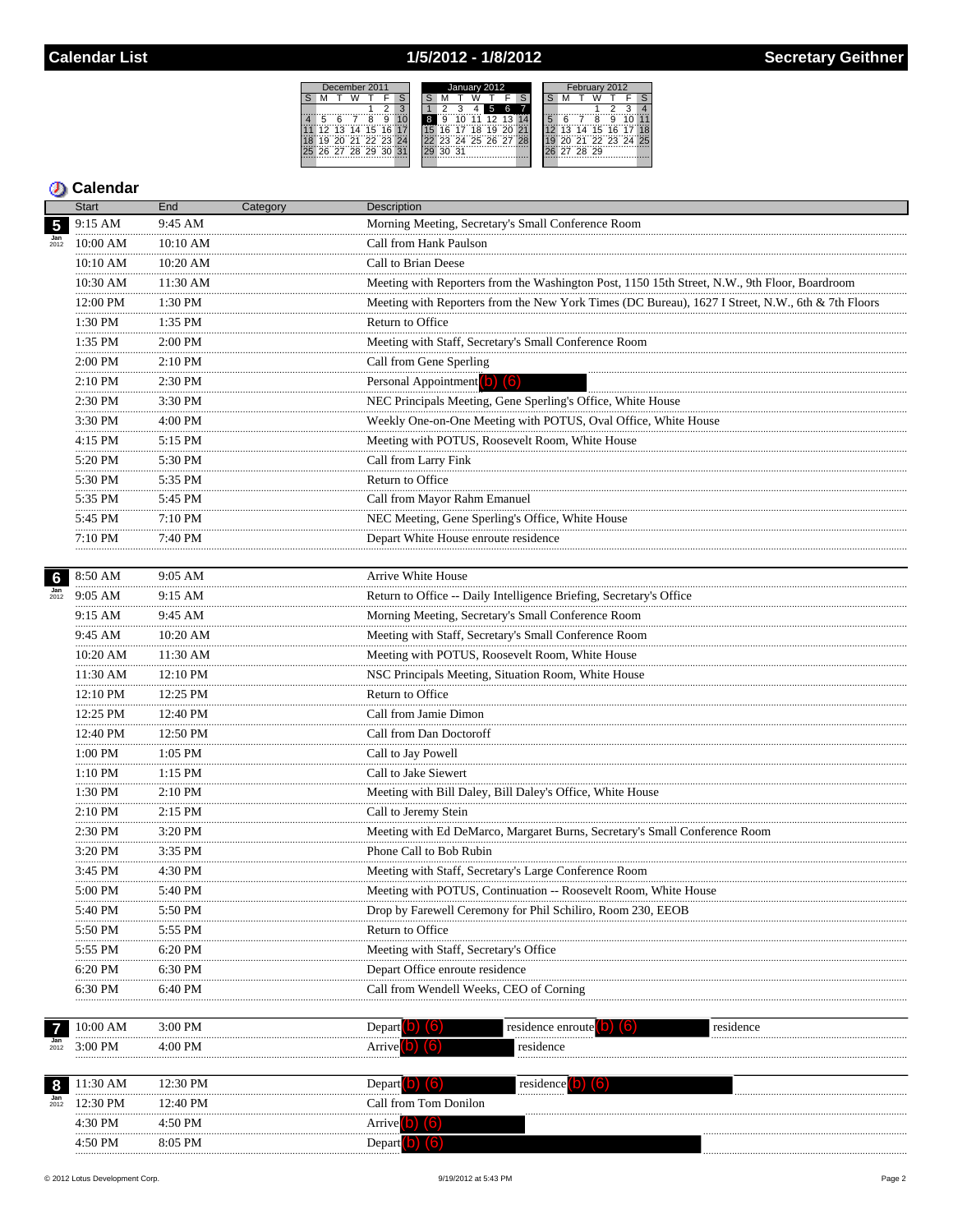# 1/8/2012 - 1/12/2012

|    |    |             | December 2011  |        |    | January 2012 |  |    |    |    |    |                      |    | February 2012 |    |    |                   |    |  |  |  |
|----|----|-------------|----------------|--------|----|--------------|--|----|----|----|----|----------------------|----|---------------|----|----|-------------------|----|--|--|--|
|    |    |             |                |        |    |              |  |    |    |    |    |                      |    |               |    |    |                   |    |  |  |  |
|    |    |             |                |        |    |              |  |    |    |    |    |                      |    |               |    |    |                   |    |  |  |  |
|    |    |             |                |        |    | 8            |  | .9 |    |    |    | 10 11 12 13 14       |    | 5             |    |    |                   |    |  |  |  |
| 12 | 13 | 14          | 15             | - 16 ™ |    |              |  | 16 | 17 | 18 | 19 | 20.                  | 21 |               | 13 | 14 | 15                | 16 |  |  |  |
|    |    |             | 30 31 33 33 34 |        |    |              |  |    |    |    |    | 22 23 24 25 26 27 28 |    |               |    |    | 20 21 22 23 24 25 |    |  |  |  |
|    |    | 26 27 28 29 |                | 30     | 31 | 29           |  | 30 | 31 |    |    |                      |    |               |    |    | 27 28 29          |    |  |  |  |
|    |    |             |                |        |    |              |  |    |    |    |    |                      |    |               |    |    |                   |    |  |  |  |

|                         | Calendar           |                    |                                                                                                                                                               |
|-------------------------|--------------------|--------------------|---------------------------------------------------------------------------------------------------------------------------------------------------------------|
|                         | <b>Start</b>       | End<br>Category    | Description                                                                                                                                                   |
| 8<br>$\frac{Jan}{2012}$ | 8:20 PM            | 8:40 PM            | Arrive $\vert$ b) $\vert$ 6                                                                                                                                   |
|                         | 8:45 PM            | 9:30 PM            | Hotel <sup>o</sup><br>enroute <sup>1</sup><br>llo.                                                                                                            |
|                         |                    |                    |                                                                                                                                                               |
| 9                       | 10:30 AM           | 11:10 AM           | Depart <b>D</b> (6)                                                                                                                                           |
| $\frac{Jan}{2012}$      | 11:10 AM           | 12:00 PM           | Depart <sup>[0]</sup><br>16<br>enroute <sup>[0]</sup><br>Japan                                                                                                |
|                         | 12:00 PM           | 1:00 PM            | PHONE CALLS                                                                                                                                                   |
|                         |                    |                    | 10:00 am- Call to German Finance Minister Wolfgang Schauble                                                                                                   |
|                         |                    |                    | 1:00 pm- Conference Call with Staff<br>1:30 pm- Call to ECB President Mario Draghi                                                                            |
|                         |                    |                    | 2:10 pm- Call from Bob Rubin                                                                                                                                  |
|                         |                    |                    | 2:20 pm- Call to Philipp Hildebrand                                                                                                                           |
|                         |                    |                    | 2:30 pm- Call to EU Commissioner Olli Rehn<br>6:25 pm- Call to Gene Sperling                                                                                  |
|                         |                    |                    |                                                                                                                                                               |
| 10                      | 1:00 PM            | 2:30 PM            | Arrive <sup>(b)</sup> (6)<br>Japan b) (6)                                                                                                                     |
| $\frac{Jan}{2012}$      | 2:30 PM            | 3:30 PM            | Depart $\vert$ b) $\vert$ (6)<br>Japan enroute <sup>(</sup><br>Beijing<br>(16)                                                                                |
|                         | 5:30 PM            | 5:45 PM            | Arrive <sup>(b)</sup> (6)<br>t, Beijing                                                                                                                       |
|                         | 5:45 PM            | 6:15 PM            | Depart Airport enroute <b>D</b><br>lb.<br>Hotel                                                                                                               |
|                         | 6:15 PM            | 6:45 PM            | <b>Executive Time</b>                                                                                                                                         |
|                         | 6:50 PM            | 7:15 PM            | Depart $\left( b\right)$ $\left( 6\right)$<br>enroute Diaoyutai                                                                                               |
|                         | 7:15 PM            | 9:00 PM            | Private Dinner (b) (6)                                                                                                                                        |
|                         | 9:00 PM            | 10:00 PM           | Depart Diaoyutai <sup>(b)</sup> (6)                                                                                                                           |
|                         |                    |                    | <b>REMAIN OVERNIGHT</b> (b) (6)<br>BEIJING, CHINA                                                                                                             |
|                         |                    |                    |                                                                                                                                                               |
| 11<br>2012              | 9:10 AM<br>9:35 AM | 9:25 AM<br>9:55 AM | Prep Time, $\begin{bmatrix} 0 \\ 0 \end{bmatrix}$ $\begin{bmatrix} 6 \\ 0 \end{bmatrix}$<br>Depart $\vert$ b) $\vert$ (6)<br>enroute Great Hall of the People |
|                         | 10:00 AM           | 10:45 AM           | Meeting with Vice President Xi, Great Hall of the People                                                                                                      |
|                         | <br>10:50 AM       | 11:00 AM           | Depart Great Hall of the People enroute Zhongnanhai                                                                                                           |
|                         | 11:00 AM           | 12:00 PM           | Meeting with Executive Vice Premier Li, Zhongnanhai                                                                                                           |
|                         | <br>12:00 PM       | 12:15 PM           | Depart Zhongnanhai enroute <sup>(b)</sup><br>Hotel                                                                                                            |
|                         | 12:20 PM           | 12:55 PM           | <b>Executive Time/Lunch</b>                                                                                                                                   |
|                         | 12:55 PM           | 1:10 PM            | Prep for Press Interview                                                                                                                                      |
|                         | 1:10 PM            | 2:00 PM            | Roundtable Meeting with Daily Correspondents, 0                                                                                                               |
|                         | 2:00 PM            | $2:10$ PM          | Depart (b) $(6)$<br>enroute Chinese Academy of Social Sciences (CASS)                                                                                         |
|                         | 2:15 PM            | 3:45 PM            | Economists Roundtable, Chinese Academy of Social Sciences                                                                                                     |
|                         | 3:45 PM            | 3:55 PM            | Depart CASS enroute Zhongnanhai                                                                                                                               |
|                         | 4:00 PM            | 5:00 PM            | Meeting with Premier Wen, Zhongnanhai                                                                                                                         |
|                         | 5:00 PM            | 5:30 PM            | Brief Meeting with Vice Premier Wang Qishan, Zhongnanhai                                                                                                      |
|                         | 5:35 PM            | 6:15 PM            | Depart Zhongnanhai enroute Airport                                                                                                                            |
|                         | 6:30 PM            | 10:15 PM           | Depart <sup>[0]</sup><br>(161<br>Beijing enroute<br>Japan                                                                                                     |
|                         | 10:15 PM           | 10:30 PM           | <b>Arrive O</b><br>(6<br>Japan                                                                                                                                |
|                         | 10:30 PM           | 11:30 PM           | Depart Airport enroute<br>Hotel                                                                                                                               |
|                         |                    |                    | <b>REMAIN OVERNIGHT</b><br>TOKYO, JAPAN                                                                                                                       |
|                         |                    |                    |                                                                                                                                                               |
|                         | 7:30 AM            | 8:30 AM            | Hotel<br><b>Private Breakfast Meeting,</b> 0                                                                                                                  |
| $\frac{Jan}{2012}$      | 8:45 AM            | 9:00 AM            | Press Prep,<br>Hotel                                                                                                                                          |
|                         | 9:00 AM            | 9:10 AM            | Depart <sup>[1</sup><br>Hotel enroute Ministry of Finance                                                                                                     |
|                         | 9:15 AM            | 10:15 AM           | Meeting with Finance Minister Azumi, Ministry of Finance                                                                                                      |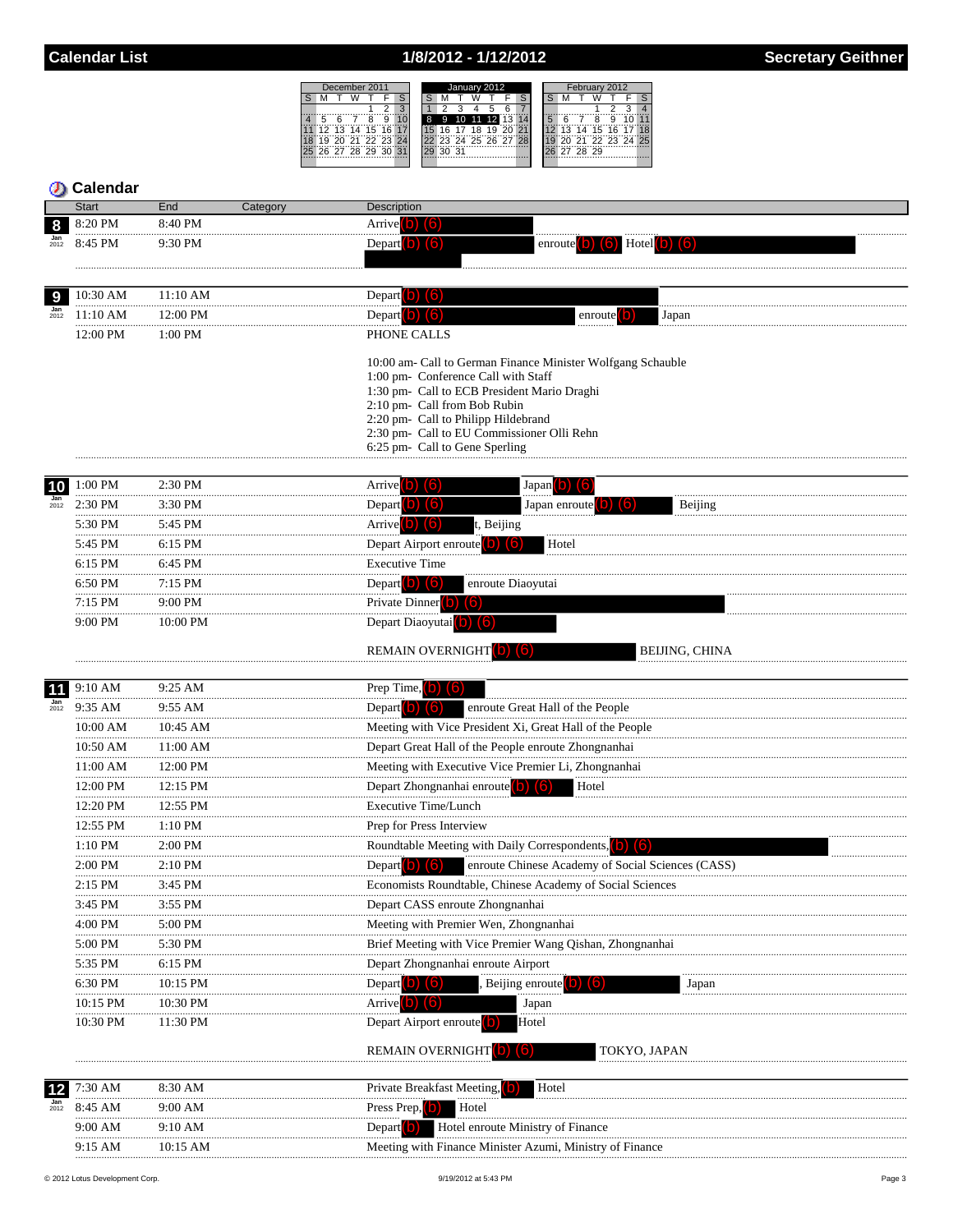# 1/12/2012 - 1/17/2012

|    |                | December 2011 |   |   |                | January 2012 |   |     |             |    |                      |  |  | February 2012 |          |  |             |  |                   |  |  |  |
|----|----------------|---------------|---|---|----------------|--------------|---|-----|-------------|----|----------------------|--|--|---------------|----------|--|-------------|--|-------------------|--|--|--|
|    |                |               |   |   |                |              |   |     |             |    |                      |  |  |               |          |  |             |  |                   |  |  |  |
|    |                |               |   |   |                |              |   |     |             |    |                      |  |  |               |          |  |             |  |                   |  |  |  |
|    |                |               | я | ö |                |              | 9 |     |             |    | 10 11 12 13 14       |  |  |               |          |  | я           |  |                   |  |  |  |
|    | 12             | 13 14 15 16   |   |   |                |              |   |     | 15 16 17 18 | 19 |                      |  |  |               |          |  | 14 15 16 17 |  |                   |  |  |  |
|    | 19             |               |   |   | 20 21 22 23 24 |              |   |     |             |    | 22 23 24 25 26 27 28 |  |  |               |          |  |             |  | 20 21 22 23 24 25 |  |  |  |
| 25 | 26 27 28 29 30 |               |   |   | 31             |              |   | -31 |             |    |                      |  |  |               | 27 28 29 |  |             |  |                   |  |  |  |
|    |                |               |   |   |                |              |   |     |             |    |                      |  |  |               |          |  |             |  |                   |  |  |  |

|                               | Start          | End               | Category | <b>Description</b>                                                                                                                          |
|-------------------------------|----------------|-------------------|----------|---------------------------------------------------------------------------------------------------------------------------------------------|
| 12                            | 10:15 AM       | 10:30 AM          |          | Joint Press Availability with Finance Minister Azumi, Ministry of Finance                                                                   |
| $\frac{Jan}{2012}$            | 10:30 AM       | 10:40 AM          |          | Depart Ministry of Finance enroute <sup>(</sup> O)<br>Hotel                                                                                 |
|                               | 10:40 AM       | 10:50 AM          |          | <b>Executive Time</b>                                                                                                                       |
|                               | 10:50 AM       | 11:00 AM          |          | Depart <sup>(b)</sup><br>Hotel enroute Prime Minister's Residence                                                                           |
|                               | 11:00 AM       | 11:30 AM          |          | Meeting with Prime Minister Yoshihiko Noda, Kantei, Prime Minister's Residence                                                              |
|                               | 11:30 AM       | 11:40 AM          |          | Depart Prime Minister's residence enroute (D) Hotel                                                                                         |
|                               | 11:40 AM       | 12:20 PM          |          | <b>Executive Time</b>                                                                                                                       |
|                               | 12:20 PM       | .<br>12:30 PM     |          | Depart <sup>(</sup> <b>b</b> )<br>Hotel enroute BOJ Guest House                                                                             |
|                               | .<br>12:30 PM  | .<br>2:00 PM      |          | Lunch with Bank of Japan Governor Shirakawa, Bank of Japan Guest House                                                                      |
|                               | .<br>2:15 PM   | .<br>2:35 PM      |          | NHK TV Interview with Reiko Sakurai, U.S. Embassy                                                                                           |
|                               | 2:40 PM        | 3:40 PM           |          | Depart U.S. Embassy enroute Airport                                                                                                         |
|                               | .<br>4:00 PM   | 4:05 PM           |          | Depart $\left( 0 \right)$ $\left( 6 \right)$<br>Japan enroute $\begin{pmatrix} 0 \\ 0 \end{pmatrix}$ $\begin{pmatrix} 6 \\ 0 \end{pmatrix}$ |
|                               |                |                   |          |                                                                                                                                             |
|                               |                |                   |          | 10:04 am- Arrive (b) (6)<br>11:25 am- Depart (b) (6)                                                                                        |
|                               | 4:05 PM        | 4:35 PM           |          | enroute Office<br>Arrive (b) (6)                                                                                                            |
|                               | <br>4:35 PM    | $5:20$ PM         |          | Arrive Office                                                                                                                               |
|                               | 5:20 PM        | 6:00 PM           |          | Depart Office enroute White House                                                                                                           |
|                               | 6:00 PM        | 6:30 PM           |          | Depart White House enroute residence                                                                                                        |
|                               |                |                   |          |                                                                                                                                             |
| 13                            | 8:15 AM        | 8:40 AM           |          | Depart residence enroute Office                                                                                                             |
| $\frac{Jan}{2012}$            | 8:40 AM        | 8:45 AM           |          | Arrive at Office                                                                                                                            |
|                               | 8:45 AM        | 9:25 AM           |          | Breakfast with FED Chairman Bernanke, Secretary's Small Conference Room                                                                     |
|                               | .<br>9:25 AM   | 9:45 AM           |          | Return to Office                                                                                                                            |
|                               | 9:45 AM        | 10:25 AM          |          | Meeting with Staff, Secretary's Small Conference Room                                                                                       |
|                               | 10:25 AM       | <br>10:40 AM      |          | Meeting with Staff, Secretary's Office                                                                                                      |
|                               | 10:40 AM       | .<br>10:45 AM     |          | Call to FED Chairman Bernanke                                                                                                               |
|                               | .<br>10:45 AM  | $11:15$ AM        |          |                                                                                                                                             |
|                               | .<br>11:15 AM  | <br>12:40 PM      |          | Weekly Meeting with POTUS, Oval Office, White House<br>Meeting with Gene Sperling, Gene Sperling's Office, White House                      |
|                               | <br>12:40 PM   | 12:50 PM          |          | Return to Office                                                                                                                            |
|                               | 12:50 PM       | 2:00 PM           |          | Depart Office enroute $\begin{pmatrix} 0 \\ 0 \end{pmatrix}$ $\begin{pmatrix} 6 \\ 0 \end{pmatrix}$<br>residence                            |
|                               | .<br>$2:00$ PM | 2:10 PM           |          | Phone Call with Jack Lew                                                                                                                    |
|                               | 2:30 PM        | 2:40 PM           |          | Phone Call with Richard Cordray                                                                                                             |
|                               | 3:15 PM        | 3:30 PM           |          | Call with Annie Lowrey, New York Times                                                                                                      |
|                               | 4:30 PM        | 5:00 PM           |          | Conference Call with Staff                                                                                                                  |
|                               | 5:00 PM        | $5:10 \text{ PM}$ |          | Call to Andrew Lo, MIT                                                                                                                      |
|                               | 5:45 PM        | 5:50 PM           |          | Call from Doug Peterson, Standard and Poors                                                                                                 |
|                               | 6:05 PM        | 6:05 PM           |          |                                                                                                                                             |
|                               |                |                   |          | Arrive<br>residence                                                                                                                         |
|                               |                |                   |          | <b>RESIDENCE</b>                                                                                                                            |
| $\frac{14}{\frac{tan}{2012}}$ | 8:00 AM        | 9:00 AM           |          | O)<br>(b)                                                                                                                                   |
|                               | 8:00 AM        | 9:00 AM           |          | <b>RESIDENCE</b><br>$\vert 0 \vert$<br>(O)                                                                                                  |
| $\frac{15}{\frac{Jan}{2012}}$ |                |                   |          |                                                                                                                                             |
| 16                            | 8:00 AM        | 9:00 AM           |          | FEDERAL HOLIDAY -- MARTIN LUTHER KING DAY                                                                                                   |
| Jan                           |                |                   |          |                                                                                                                                             |
|                               |                |                   |          | <b>RESIDENCE</b><br>$(D)$ $(6)$                                                                                                             |
|                               |                |                   |          |                                                                                                                                             |
| 17                            | 4:15 AM        | 9:30 AM           |          | Depart <b>O</b><br>residence enroute Office                                                                                                 |
| $\frac{Jan}{2012}$            | 9:30 AM        | 10:30 AM          |          | Meeting with Bill Daley, Bill Daley's Office, White House                                                                                   |
|                               | 10:30 AM       | 10:50 AM          |          | Return to Office                                                                                                                            |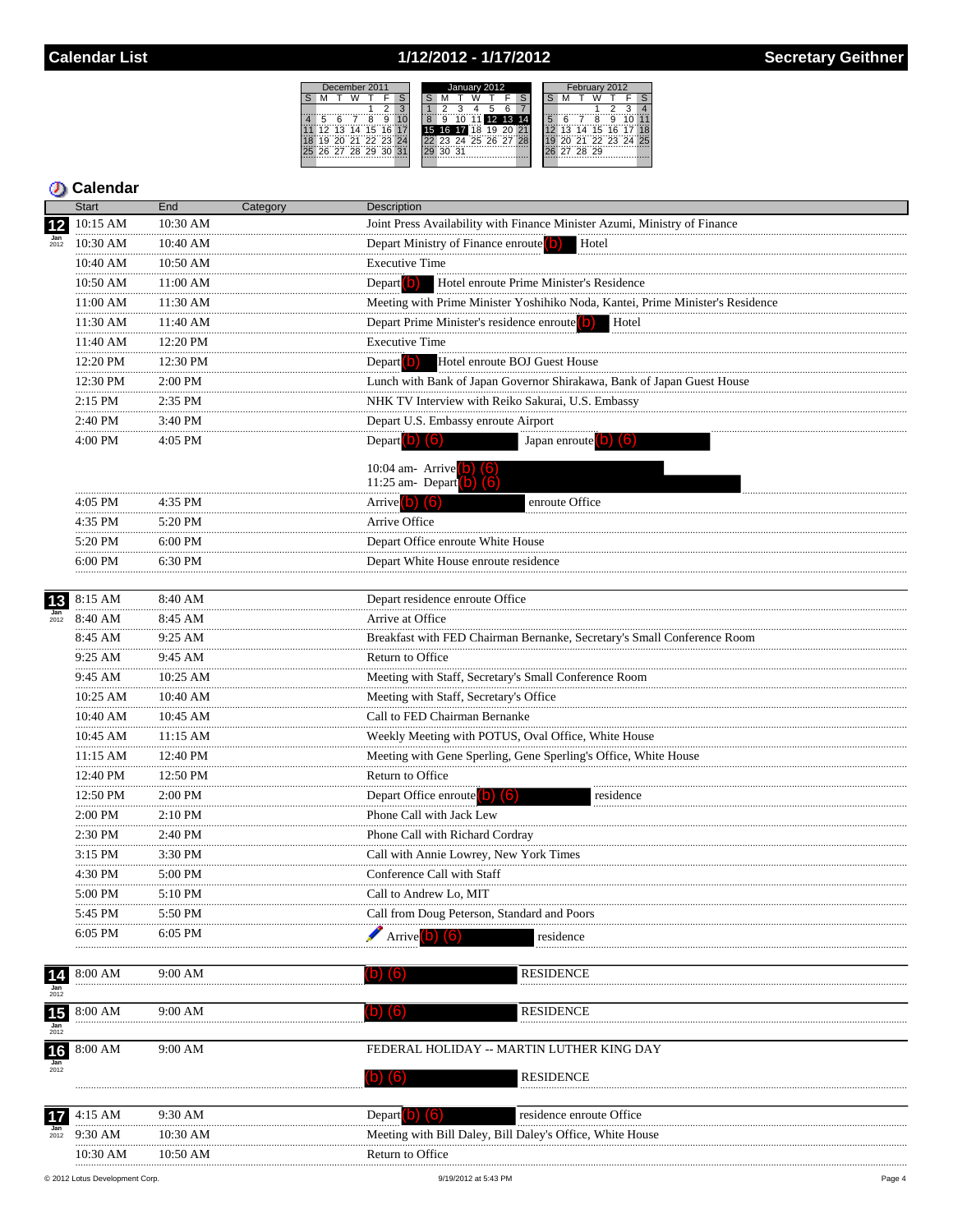## 1/17/2012 - 1/19/2012

 $S$  M



|                    | <b>Start</b>                                 | End            | Category | Description                                                                    |
|--------------------|----------------------------------------------|----------------|----------|--------------------------------------------------------------------------------|
|                    | 10:50 AM                                     | 11:00 AM       |          | Call to Sarah Bianchi                                                          |
| $\frac{Jan}{2012}$ | 11:00 AM                                     | 12:00 PM       |          | Weekly Meeting with Deputy Secretary Neal Wolin, Secretary's Office            |
|                    | 12:00 PM                                     | 12:50 PM       |          | Lunch with Joe Guttentag, Secretary's Small Conference Room                    |
|                    | .<br>1:20 PM                                 | 1:50 PM        |          | Meeting with Jobs Council Members, Room 430BC, EEOB                            |
|                    | 1:50 PM                                      | 2:00 PM        |          | Return to Office                                                               |
|                    | 2:00 PM                                      | 3:00 PM        |          | Meeting with Staff, Secretary's Small Conference Room                          |
|                    | .<br>3:10 PM                                 | 3:30 PM        |          | Meeting with Phil Schiliro, Secretary's Office                                 |
|                    | .<br>3:30 PM                                 | .<br>$4:00$ PM |          | Weekly Meeting with Lael Brainard, Secretary's Office                          |
|                    | .<br>$4\mathord{:}00$ PM                     | 5:00 PM        |          | Meeting with Staff, Secretary's Small Conference Room                          |
|                    | 5:20 PM                                      | 5:50 PM        |          | Meeting with H.M. King Abdullah, II of Jordan, (b) (6)                         |
|                    |                                              |                |          | $(b)$ $(6)$                                                                    |
|                    | 5:50 PM<br>.                                 | 6:45 PM        |          | Return to Office                                                               |
|                    | 6:45 PM                                      | $7:00$ PM      |          | Call to Brian Deese                                                            |
|                    | 7:00 PM                                      | 8:10 PM        |          | Dinner, $(b)$ $(6)$                                                            |
|                    | 8:10 PM                                      | 8:15 PM        |          | Call to Bill Daley                                                             |
|                    |                                              |                |          |                                                                                |
| 18                 | 7:30 AM                                      | 8:30 AM        |          | Daily Meeting with Bill Daley, Bill Daley's Office, White House                |
| $\frac{Jan}{2012}$ | 8:30 AM                                      | 9:00 AM        |          | Return to Office                                                               |
|                    | 9:00 AM<br>.                                 | 9:15 AM        |          | Daily Intelligence Briefing, Secretary's Office                                |
|                    | 9:15 AM                                      | 9:45 AM        |          | Morning Meeting, Secretary's Small Conference Room                             |
|                    | 9:45 AM                                      | 10:10 AM<br>.  |          | Meeting with Staff, Secretary's Small Conference Room                          |
|                    | 10:10 AM                                     | 10:20 AM       |          | Call to Michelle Smith                                                         |
|                    | 10:30 AM                                     | 10:40 AM<br>   |          | Call to Meg McConnell                                                          |
|                    | 10:45 AM                                     | 11:10 AM<br>.  |          | Meeting with Staff, Secretary's Small Conference Room                          |
|                    | 11:15 AM                                     | 11:25 AM       |          | Call from Hank Paulson                                                         |
|                    | 11:25 AM                                     | 11:35 AM       |          | Call from Gene Sperling                                                        |
|                    | 11:50 AM                                     | 12:00 PM       |          | Call from Larry Summers                                                        |
|                    | 12:00 PM                                     | 12:25 PM       |          | Lunch with FED Chairman Bernanke, Federal Reserve Board                        |
|                    | 12:25 PM                                     | 12:35 PM       |          | Call to Dan Pfeiffer (call taken at FED)                                       |
|                    | 12:55 PM                                     | 1:25 PM<br>.   |          | Return to Office                                                               |
|                    | $\begin{array}{c}\n \\ 1:25 PM\n\end{array}$ | 1:30 PM        |          | Meet/Greet/Photo Op with Military Air Support Staff, Diplomatic Reception Room |
|                    | 1:30 PM<br>.                                 | 2:20 PM<br>.   |          | Meeting with Staff, Secretary's Small Conference Room                          |
|                    | 2:20 PM                                      | 2:50 PM        |          | Meeting with Staff, Secretary's Small Conference Room                          |
|                    | 2:50 PM                                      | $3:25$ PM      |          | Meeting with Staff, Secretary's Small Conference Room                          |
|                    | 3:25 PM                                      | 3:35 PM        |          | Call to FED Chairman Bernanke                                                  |
|                    | 3:45 PM                                      | 3:50 PM        |          | Call to Michelle Smith                                                         |
|                    | 4:15 PM                                      | 5:15 PM        |          | Meeting with Staff, Secretary's Small Conference Room                          |
|                    | 5:15 PM                                      | 6:05 PM        |          | Drop by US Conference of Mayors, State Floor, White House                      |
|                    | 6:05 PM                                      | 6:10 PM        |          | Return to Office                                                               |
|                    | 6:10 PM                                      | 6:20 PM        |          | Call to Hank Paulson                                                           |
|                    | 7:10 PM                                      | 8:10 PM        |          | Personal Evening <b>D (6)</b>                                                  |
|                    |                                              |                |          |                                                                                |
|                    |                                              |                |          |                                                                                |
| 19                 | 7:30 AM                                      | 8:15 AM        |          | Daily Meeting with Bill Daley, Bill Daley's Office, White House                |
| 2012               | 8:15 AM                                      | 8:45 AM        |          | Return to Office                                                               |
|                    | 8:45 AM                                      | 9:00 AM        |          | Call to Gene Sperling                                                          |
|                    | 9:00 AM                                      | 9:15 AM        |          | Daily Intelligence Briefing, Secretary's Office                                |
|                    | 9:15 AM                                      | 9:25 AM        |          | Morning Meeting, Secretary's Small Conference Room                             |
|                    | 9:25 AM                                      | 10:00 AM       |          | Meeting with John Rogers, Jr., Ariel Investments                               |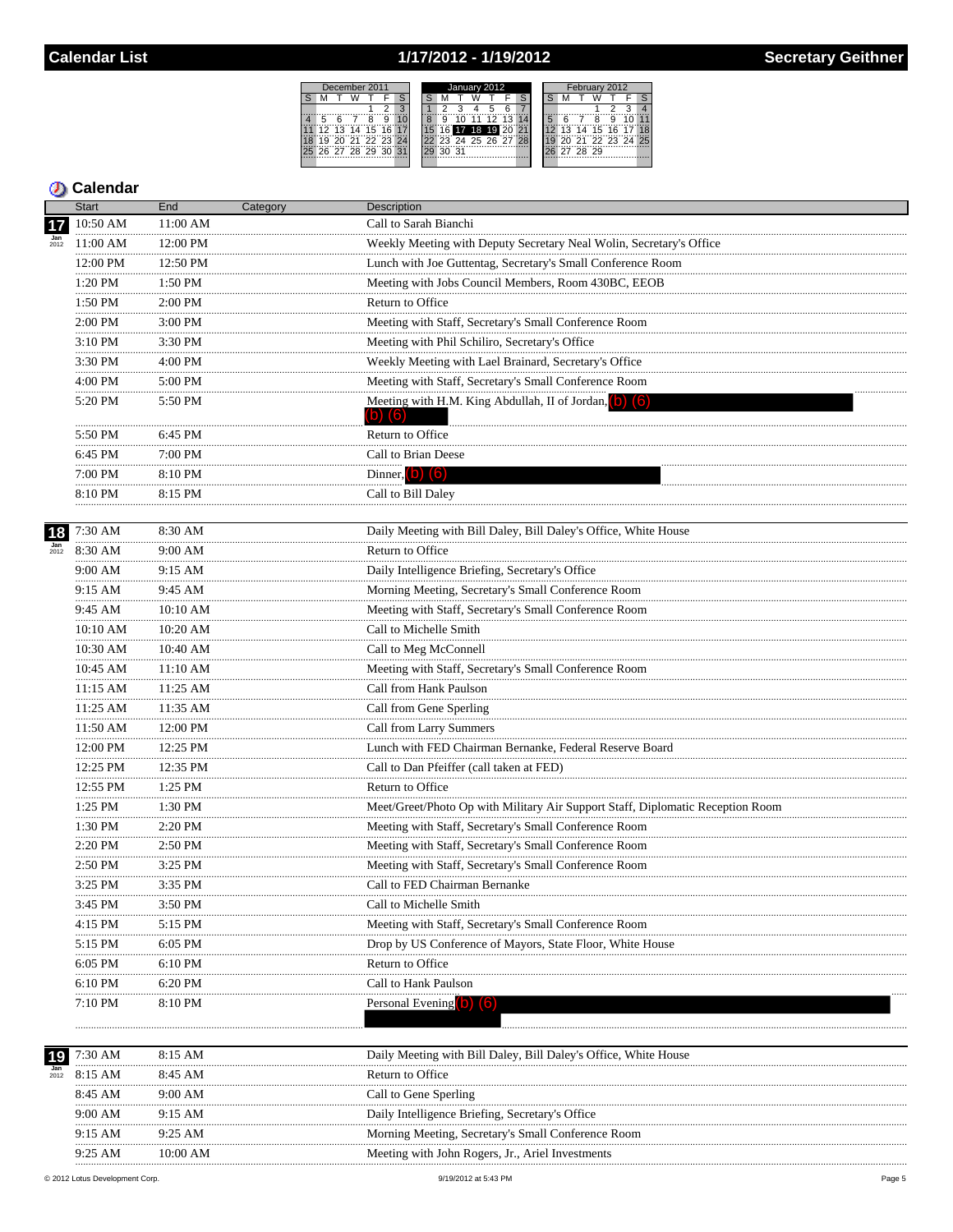## 1/19/2012 - 1/23/2012

December 2011<br>M T W T F S

 $\begin{array}{cccccc} 3 & 11 & 11 & 11 & 12 & 13 \\ \hline 4 & 5 & 6 & 7 & 8 & 9 & 10 \\ \hline 11 & 12 & 13 & 14 & 15 & 16 & 17 \\ \hline 18 & 19 & 20 & 21 & 22 & 23 & 24 \\ \hline 25 & 26 & 27 & 28 & 29 & 30 & 31 \\ \end{array}$ 

S M



|                  | <b>Start</b>     | End               | Category | Description                                                                                                                        |
|------------------|------------------|-------------------|----------|------------------------------------------------------------------------------------------------------------------------------------|
| 19               | 10:10 AM         | 10:30 AM          |          | Call to Gene Sperling                                                                                                              |
|                  | 10:30 AM         | 11:30 AM          |          | Meeting with the Financial Times, Secretary's Small Conference Room                                                                |
|                  | 11:30 AM         | 12:05 PM          |          | Monthly Meeting with SEC Chair Mary Schapiro, Secretary's Office                                                                   |
|                  | 12:05 PM         | 12:25 PM          |          | Phone Call from German Finance Minister Wolfgang Schauble<br>그는 어떻게 되었다. 그는 어떻게 하지 않아 보이지 않아 보이지 않아.                               |
|                  | 12:25 PM         | 12:30 PM          |          | Call from Michelle Smith                                                                                                           |
|                  | 12:30 PM         | 12:40 PM          |          | Call from FED Chairman Bernanke                                                                                                    |
|                  | <br>1:00 PM      | 1:45 PM           |          | Meeting with Ed DeMarco, Secretary's Small Conference Room                                                                         |
|                  | .<br>1:45 PM     | 2:00 PM           |          | Call to Bill Daley                                                                                                                 |
|                  | <br>2:00 PM      | .<br>2:50 PM      |          | Meeting with Staff, Secretary's Large Conference Room                                                                              |
|                  | .<br>2:50 PM     | 3:00 PM           |          | Call to Masood Ahmed, IMF                                                                                                          |
|                  | .<br>4:15 PM     | 7:30 PM           |          | Meeting with Senior Staff, Opening Remarks, Members Reading Room, 1st Floor, Library of Congress, 101<br>Independence Avenue, S.E. |
|                  | 7:30 PM          | 8:55 PM           |          | Dinner with Senior Staff, We The Pizza, 305 Pennsylvania Avenue, S.E.                                                              |
| 20               | 8:40 AM          | 8:45 AM<br>.      |          | Arrive at Office                                                                                                                   |
|                  | 8:45 AM          | 8:55 AM           |          | Call from Chicago Mayor Rahm Emanuel, Secretary's Office                                                                           |
|                  | 9:00 AM<br>.     | 9:55 AM           |          | Meeting with Bill Daley, Bill Daley's Office, White House                                                                          |
|                  | 9:55 AM<br>      | $10:00$ AM        |          | Return to Office                                                                                                                   |
|                  | 10:00 AM         | 10:20 AM          |          | Meeting with German Foreign Minister Guido Westerwelle, Secretary's Small Conference Room                                          |
|                  | 10:20 AM         | 10:30 AM<br>      |          | Call from Congressman Barney Frank                                                                                                 |
|                  | 10:40 AM         | 10:50 AM          |          | Farewell Photos (b) (6)<br>Secretary's Office                                                                                      |
|                  | 10:50 AM         | 10:55 AM          |          | Depart Office enroute (b) (6)                                                                                                      |
|                  | $10:55$ AM       | $11:05$ AM        |          | Call to Mario Draghi                                                                                                               |
|                  | 11:05 AM         | 11:10 AM          |          | Call to Senator Charles Schumer                                                                                                    |
|                  | <br>11:30 AM     | 11:35 AM          |          | Call to Mike Froman                                                                                                                |
|                  | <br>12:30 PM     | <br>12:40 PM      |          | Call to FED Chairman Bernanke                                                                                                      |
|                  | <br>1:00 PM<br>. | .<br>1:30 PM<br>. |          | Conference Call with Staff                                                                                                         |
|                  | 2:20 PM          | 2:30 PM           |          | Call to Tom Donilon                                                                                                                |
|                  | 2:30 PM<br>.     | 3:00 PM           |          | Conference Call with Staff                                                                                                         |
|                  | 3:00 PM          | 3:15 PM           |          | Arrive $(b)$ $(6)$<br>residence                                                                                                    |
|                  | 3:15 PM          | 3:30 PM           |          | Conference Call with Staff                                                                                                         |
|                  | <br>3:30 PM      | 3:35 PM           |          | Call to Jake Siewert                                                                                                               |
|                  | 4:30 PM          | 5:30 PM           |          | Personal $\left($ o $\right)$ $\left($ 6 $\right)$                                                                                 |
|                  | 8:00 PM          | 9:00 PM           |          | (b) (6)<br><b>RESIDENCE</b>                                                                                                        |
| <u>21</u><br>Jan | 8:00 AM          | 9:00 AM           |          | <b>RESIDENCE</b>                                                                                                                   |
| 2012             |                  |                   |          | <b>RESIDENCE</b>                                                                                                                   |
| 22<br>Jan        | 8:00 AM          | 9:00 AM           |          | <b>D</b><br>(lo.                                                                                                                   |
| 2012             | 9:30 AM          | 10:30 AM          |          | Conference Call with Gene Sperling                                                                                                 |
| 23               | 4:15 AM          | 8:40 AM           |          | residence enroute Office<br>Depart <b>D</b> O                                                                                      |
|                  | 8:40 AM          | 8:50 AM           |          | Call to Michelle Smith                                                                                                             |
|                  | 9:00 AM          | 9:30 AM           |          | Arrive Office                                                                                                                      |
|                  | 9:30 AM          | 10:15 AM          |          | Meeting with Bill Daley, Bill Daley's Office, White House                                                                          |
|                  | 10:15 AM         | 10:30 AM          |          | Return to Office                                                                                                                   |
|                  | 10:30 AM         | 10:35 AM          |          | Call to Mike Froman                                                                                                                |
|                  | 11:00 AM         | 11:30 AM          |          | Senior Staff Meeting, Secretary's Large Conference Room                                                                            |
|                  | 11:30 AM         | 11:45 AM          |          | Weekly Meeting with David Cohen, Secretary's Office                                                                                |
|                  | 11:45 AM         | 12:00 PM          |          | Meeting with Michael Carpenter, CEO of Ally                                                                                        |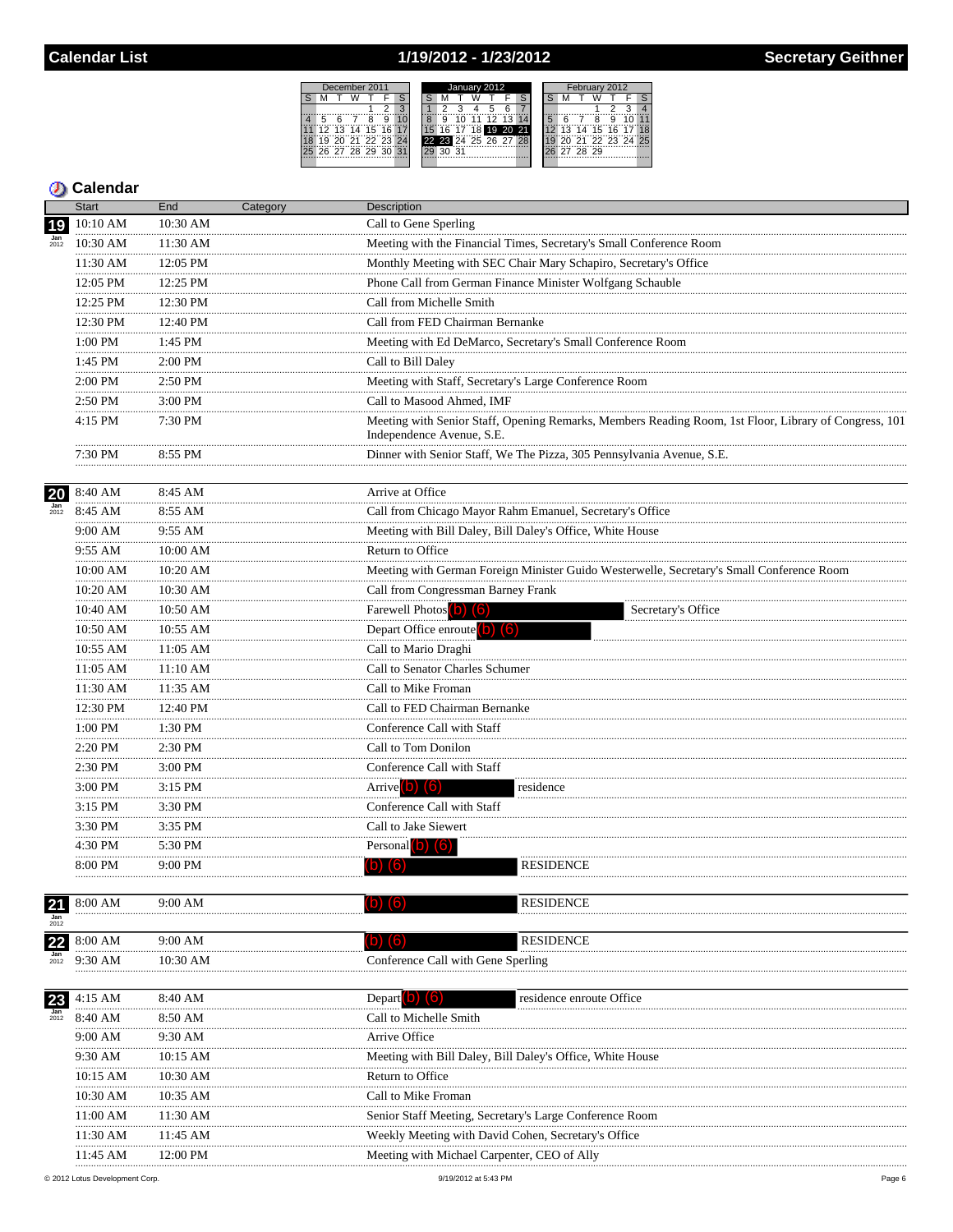# 1/23/2012 - 1/25/2012

December 2011<br>S M T W T F

S M T W T F S<br>
4 5 6 7 8 9 10<br>
11 12 13 14 15 16 17<br>
13 13 14 15 16 17<br>
18 19 20 21 22 23 24<br>
25 26 27 28 29 30 31

| January 2012         | February 2012        |  |  |  |  |  |  |  |  |  |  |
|----------------------|----------------------|--|--|--|--|--|--|--|--|--|--|
|                      |                      |  |  |  |  |  |  |  |  |  |  |
|                      |                      |  |  |  |  |  |  |  |  |  |  |
| 11 12 13<br>14       | я                    |  |  |  |  |  |  |  |  |  |  |
| 18 19 20<br>21       | 13 14 15 16 17 18    |  |  |  |  |  |  |  |  |  |  |
| 22 23 24 25 26 27 28 | 21 22 23 24 25<br>9ñ |  |  |  |  |  |  |  |  |  |  |
| 30 31                | 27 28 29             |  |  |  |  |  |  |  |  |  |  |
|                      |                      |  |  |  |  |  |  |  |  |  |  |

|                    | <b>Start</b>       | End          | Category | Description                                                          |
|--------------------|--------------------|--------------|----------|----------------------------------------------------------------------|
| 23                 | 12:00 PM           | 12:05 PM     |          | Call to Brian Deese                                                  |
|                    | 12:05 PM           | 12:45 PM     |          | Meeting with Staff, Secretary's Office                               |
|                    | 12:50 PM           | 1:00 PM      |          | $Call(b)$ (6)                                                        |
|                    | $1:10~\mathrm{PM}$ | 1:15 PM      |          | Call to FED Chairman Bernanke                                        |
|                    | 1:15 PM            | 1:25 PM      |          | Call to Jack Lew<br>                                                 |
|                    | .<br>1:55 PM<br>.  | 2:05 PM      |          | Call to Larry Summers                                                |
|                    | 2:05 PM            | 2:15 PM<br>. |          | Call to Bill Daley                                                   |
|                    | .<br>$2:15$ PM     | $2:25$ PM    |          | Call to David Wessel                                                 |
|                    | .<br>2:25 PM       | .<br>2:30 PM |          | Call to Senator Richard Shelby                                       |
|                    | .<br>2:30 PM<br>.  | 2:35 PM<br>. |          | Call from Larry Fink                                                 |
|                    | 3:00 PM            | 3:05 PM      |          | Meeting with Staff, Secretary's Office                               |
|                    | 3:05 PM            | 3:15 PM      |          | Call from Gene Sperling                                              |
|                    | .<br>3:45 PM       | 4:30 PM      |          | Meeting with POTUS, Oval Office, White House                         |
|                    | .<br>6:20 PM       | 6:40 PM      |          | Call to Jon Favreau                                                  |
|                    | 6:40 PM            | 7:15 PM      |          | Depart Office enroute residence                                      |
|                    |                    |              |          |                                                                      |
| 24                 | 7:40 AM            | 8:15 AM      |          | Daily Meeting with Bill Daley, Bill Daley's Office, White House      |
| $\frac{Jan}{2012}$ | 8:15 AM            | 9:00 AM      |          | Return to Office                                                     |
|                    | 9:00 AM<br>.       | 9:15 AM      |          | Daily Intelligence Briefing, Secretary's Office                      |
|                    | 9:15 AM<br>.       | 9:45 AM      |          | Morning Meeting, Secretary's Small Conference Room                   |
|                    | 10:55 AM<br>       | 11:00 AM     |          | Call to Jason Furman                                                 |
|                    | 11:00 AM           | $11:15$ AM   |          | Weekly Meeting with Lael Brainard, Secretary's Office                |
|                    | 11:15 AM           | 11:50 AM     |          | Meeting with Staff, Secretary's Small Conference Room                |
|                    | 12:00 PM           | 12:15 PM     |          | Farewell Photos (b) (6)<br>, Secretary's Office                      |
|                    | 12:15 PM           | 12:20 PM     |          | Call to David Lipton                                                 |
|                    | 12:30 PM<br>.      | 1:30 PM      |          | Lunch with Ted Truman, Secretary's Small Conference Room             |
|                    | 2:00 PM            | 3:10 PM      |          | Eunch with Feu Fruman, Secretary 3 Stillar Contener Neon Million     |
|                    | 3:10 PM<br>.       | 3:30 PM      |          | Return to Office                                                     |
|                    | 3:30 PM<br>.       | 3:45 PM      |          | Phone Call with Paul Gigot, Wall Street Journal, Secretary's Office  |
|                    | 3:45 PM<br>.       | 4:15 PM      |          | Meeting with Staff, Secretary's Small Conference Room                |
|                    | $4:15$ PM<br>.     | 5:00 PM<br>. |          | Meeting with Staff, Secretary's Small Conference Room                |
|                    | 5:00 PM            | 5:50 PM      |          | Meeting with Reporters, Secretary's Small Conference Room            |
|                    | 5:55 PM            | 6:00 PM      |          | Call from Jason Furman                                               |
|                    | 6:30 PM            | 6:40 PM      |          | Call to Michelle Smith                                               |
|                    | 6:40 PM            | 6:45 PM      |          | Call to Gene Sperling                                                |
|                    | 6:45 PM<br>        | 8:20 PM      |          | Dinner with Lee Sachs, $(b)$ $(6)$                                   |
|                    | 8:40 PM            | 9:00 PM      |          | Arrive U.S. Capitol, Room H-219, Capitol                             |
|                    | 9:00 PM            | 10:00 PM     |          | State of the Union, Hall of the House of Representatives             |
|                    |                    |              |          |                                                                      |
| 25                 | 7:30 AM            | 8:15 AM      |          | Daily Meeting with Bill Daley, Bill Daley's Office, White House      |
| 2012               | 8:30 AM            | 9:15 AM      |          | Meeting with Staff, Secretary's Small Conference Room                |
|                    | 9:15 AM            | 9:45 AM      |          | Morning Meeting, Secretary's Small Conference Room                   |
|                    | 9:45 AM            | 10:00 AM     |          | Weekly Call with Senator Max Baucus, Secretary's Office              |
|                    | 10:10 AM           | 11:00 AM     |          | Depart Office enroute (b) (6)                                        |
|                    | 11:00 AM           | 12:10 PM     |          | Depart <b>b</b> 6<br>enroute Charlotte, NC                           |
|                    | 12:10 PM           | 12:15 PM     |          | Arrive Charlotte, NC                                                 |
|                    | 12:15 PM           | 12:20 PM     |          | Call to Fred Bergsten                                                |
|                    | 12:40 PM           | 1:20 PM      |          | Tour of Siemens Facility, 5501 Westinghouse Boulevard, Charlotte, NC |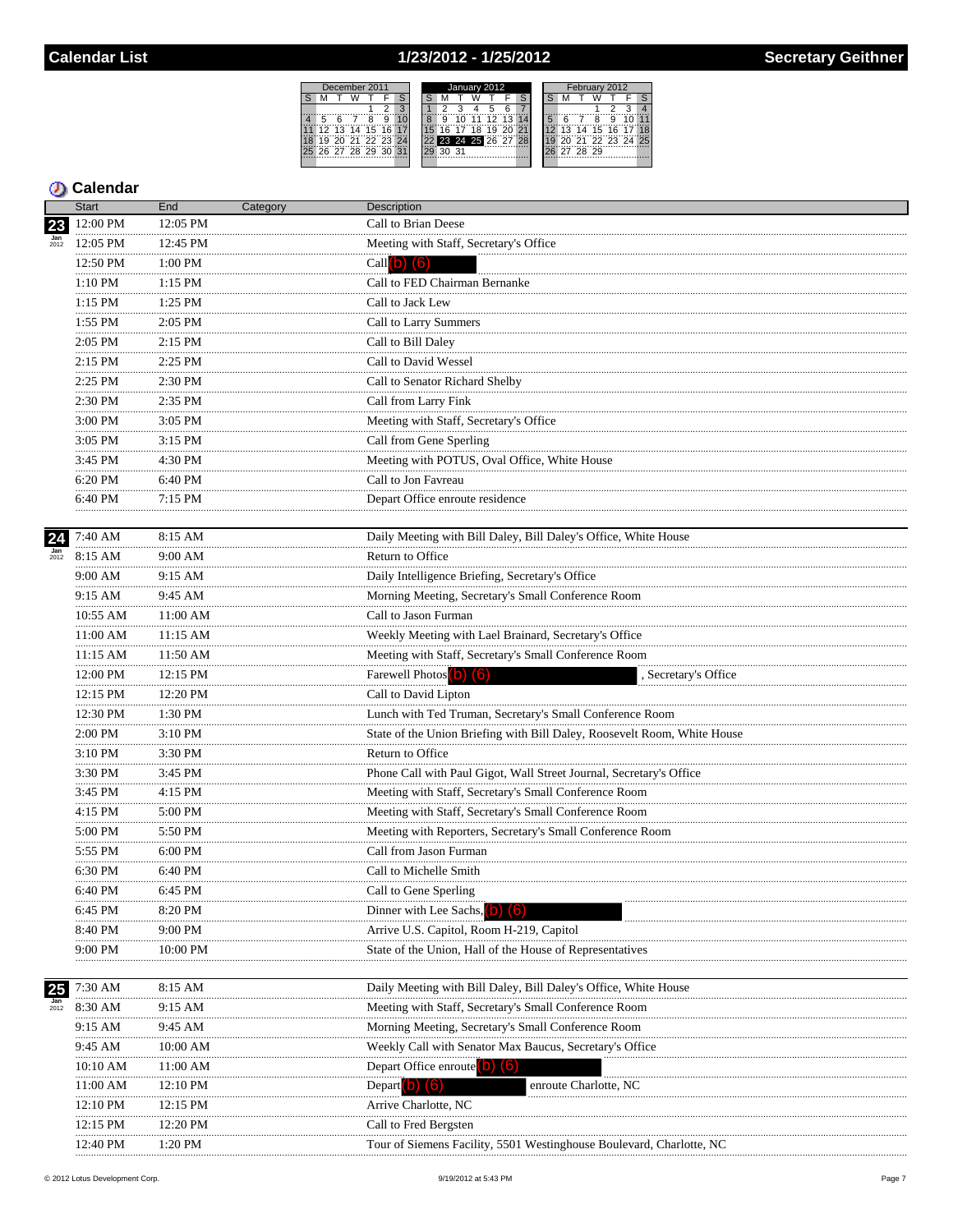# 1/25/2012 - 1/28/2012

|    |  | December 2011  |   |                  | January 2012 |  |  |  |       |                      |  |  |  | February 2012 |       |             |  |                   |  |  |  |
|----|--|----------------|---|------------------|--------------|--|--|--|-------|----------------------|--|--|--|---------------|-------|-------------|--|-------------------|--|--|--|
|    |  |                |   |                  |              |  |  |  |       |                      |  |  |  |               |       |             |  |                   |  |  |  |
|    |  |                |   |                  |              |  |  |  |       |                      |  |  |  |               |       |             |  |                   |  |  |  |
|    |  |                | g |                  |              |  |  |  |       | 7757731              |  |  |  |               |       | я           |  |                   |  |  |  |
| 12 |  | 13, 14, 15, 16 |   |                  |              |  |  |  | 18 19 |                      |  |  |  |               |       | 14 15 16 17 |  |                   |  |  |  |
|    |  |                |   | 1 70 71 77 73 74 |              |  |  |  |       | 22 23 24 25 26 27 28 |  |  |  |               |       |             |  | 20 21 22 23 24 25 |  |  |  |
|    |  | 26 27 28 29 30 |   |                  |              |  |  |  |       |                      |  |  |  |               | 28 29 |             |  |                   |  |  |  |
|    |  |                |   |                  |              |  |  |  |       |                      |  |  |  |               |       |             |  |                   |  |  |  |

|                    | <b>Start</b> | End            | Category | <b>Description</b>                                                                                                                             |
|--------------------|--------------|----------------|----------|------------------------------------------------------------------------------------------------------------------------------------------------|
| 25                 | 1:20 PM      | 1:30 PM        |          | Prep for Interview, Siemens Facility                                                                                                           |
|                    | 1:30 PM      | 1:45 PM        |          | Taped Interview wtihTrish Regan, Bloomberg TV, Siemens, 5501 Westinghouse Boulevard, Charlotte, NC                                             |
|                    | 1:45 PM      | $2:10$ PM      |          | Drive from Siemens to Charlotte Chamber of Commerce                                                                                            |
|                    | 2:10 PM      | 2:15 PM        |          | Brief Meet/Greet with Moderator Frank Emory and Bob Morgan, Charlotte Chamber of Commerce, Hold<br>Room, Duke Energy Room, Chamber of Commerce |
|                    | $2:15$ PM    | 3:00 PM        |          | Moderated Q&A Discussion with Charlotte Chamber of Comerce, Belk Action Center, 330 South Tryon<br>Street, Charlotte, NC                       |
|                    | 3:00 PM      | 3:10 PM        |          | Meeting with Mayor Anthony Foxx, Hold Room, Duke Energy Room, Chamber of Commerce                                                              |
|                    | 3:20 PM<br>  | 3:50 PM        |          | Drive from Charlotte Chamber of Commerce (b) (6)                                                                                               |
|                    | 3:50 PM      | $11:55$ PM     |          | Depart Charlotte, NC enroute Zurich, Switzerland                                                                                               |
| 26                 | 6:20 AM      | 6:40 AM        |          | Wheels Down -- Zurich $\begin{bmatrix} 0 \end{bmatrix}$                                                                                        |
| $\frac{Jan}{2012}$ | 6:45 AM<br>  | 9:45 AM        |          | Depart $\vert$ b) $\vert$ (6)<br>enroute $(b)$ $(6)$<br>Hotel                                                                                  |
|                    | 9:45 AM      | $10:00$ AM     |          | Executive Time, $(b)$ $(6)$                                                                                                                    |
|                    | 10:00 AM     | 12:15 PM       |          | Executive Time $(b)$ $(6)$                                                                                                                     |
|                    | 12:30 PM     | 1:00 PM        |          | Drop by -- Comcast/CNBC, (b) (6)                                                                                                               |
|                    | 1:25 PM      | 1:40 PM        |          | Bilateral with President of the Swiss Federation (Finance Minister) Eveline Widmer-Schlumpf, Congress<br>Centre, Room MU 28                    |
|                    | 1:45 PM<br>. | $2:15$ PM<br>. |          | Investors Governors Meeting -- Finding Solutions, Congress Centre, WorkSpace                                                                   |
|                    | 2:30 PM      | 3:00 PM        |          | Drop by -- Martin Wolf, Financial Times                                                                                                        |
|                    | 3:15 PM      | 4:15 PM        |          | Meeting with International Media Council Members, Hotel Europe, Zauberberg Room                                                                |
|                    | 4:30 PM      | 5:00 PM        |          | Financial Services Governors Meeting, Hotel Seehof, Ferdmann Rood                                                                              |
|                    | 5:05 PM      | 5:50 PM        |          | Meeting with Reporters -- Group 1, Hotel Seehof                                                                                                |
|                    | 6:00 PM      | 6:45 PM        |          | Meeting with Reporters -- Group 2, Hotel Seehof                                                                                                |
|                    | 7:00 PM      | 8:30 PM        |          | Executive Time $(0)$ $(6)$                                                                                                                     |
|                    | 8:45 PM      | 10:00 PM       |          | Personal Dinner, (b) (6)                                                                                                                       |
|                    | 10:00 PM     | 11:00 PM       |          | Phone Calls:                                                                                                                                   |
|                    |              |                |          | 9:10 am- Call to Jason Furman<br>2:00 pm- Call to Gene Sperling<br>2:40 pm- Call to FED Chairman Bernanke                                      |
| 27                 | 9:20 AM      | 9:50 AM        |          | Bilateral with UK Chancellor of the Exchequer George Osborne, (b) (6)                                                                          |
|                    | 10:00 AM     | 10:15 AM       |          | Meeting with Klaus Schwab, Executive Chairman, World Economic Forum, Congress Centre, Executive<br>Chairman's Office                           |
|                    | 10:15 AM     | 11:00 AM       |          | CEO Roundtable (non-financial CEOs), Congress Centre, Saleve Room                                                                              |
|                    | 11:15 AM     | 11:30 AM       |          | Meeting with Fareed Zakaria, Congress Centre, Congress Hall Green Room                                                                         |
|                    | 11:30 AM     | 12:00 PM       |          | Conversation with Secretary Geithner moderated by Fareed Zakaria, Congress Centre, Congress Hall                                               |
|                    | 12:30 PM     | $1:30$ PM      |          | Meeting with ECB President Mario Draghi,                                                                                                       |
|                    | 1:30 PM      | 4:00 PM        |          | <b>Execurtive Time</b>                                                                                                                         |
|                    | 4:00 PM      | 4:30 PM        |          | Meeting with Spanish Finance Minister Luis de Guindos.                                                                                         |
|                    | 4:30 PM      | 6:00 PM        |          | <b>Small Group Meeting D</b>                                                                                                                   |
|                    | 6:15 PM      | 9:15 PM        |          | Depart Davos enroute Zurich <sup>(0)</sup>                                                                                                     |
|                    | 9:15 PM      | 9:35 PM        |          | Arrive Zurich <sup>o</sup>                                                                                                                     |
|                    | 9:40 PM      | 11:55 PM       |          | Depart Zurich enroute $\begin{pmatrix} 0 \\ 0 \end{pmatrix}$ $\begin{pmatrix} 6 \\ 0 \end{pmatrix}$                                            |
| 28                 | 12:20 AM     | 1:00 AM        |          | <b>Arrive</b>                                                                                                                                  |
| 2012               | 1:00 AM      | 8:00 AM        |          | residence<br>Arrive                                                                                                                            |
|                    | 8:00 AM      | 12:00 PM       |          | Depart<br>residence enroute<br>residence                                                                                                       |
|                    | 12:00 PM     | $1:00$ PM      |          | residence<br>Arrive                                                                                                                            |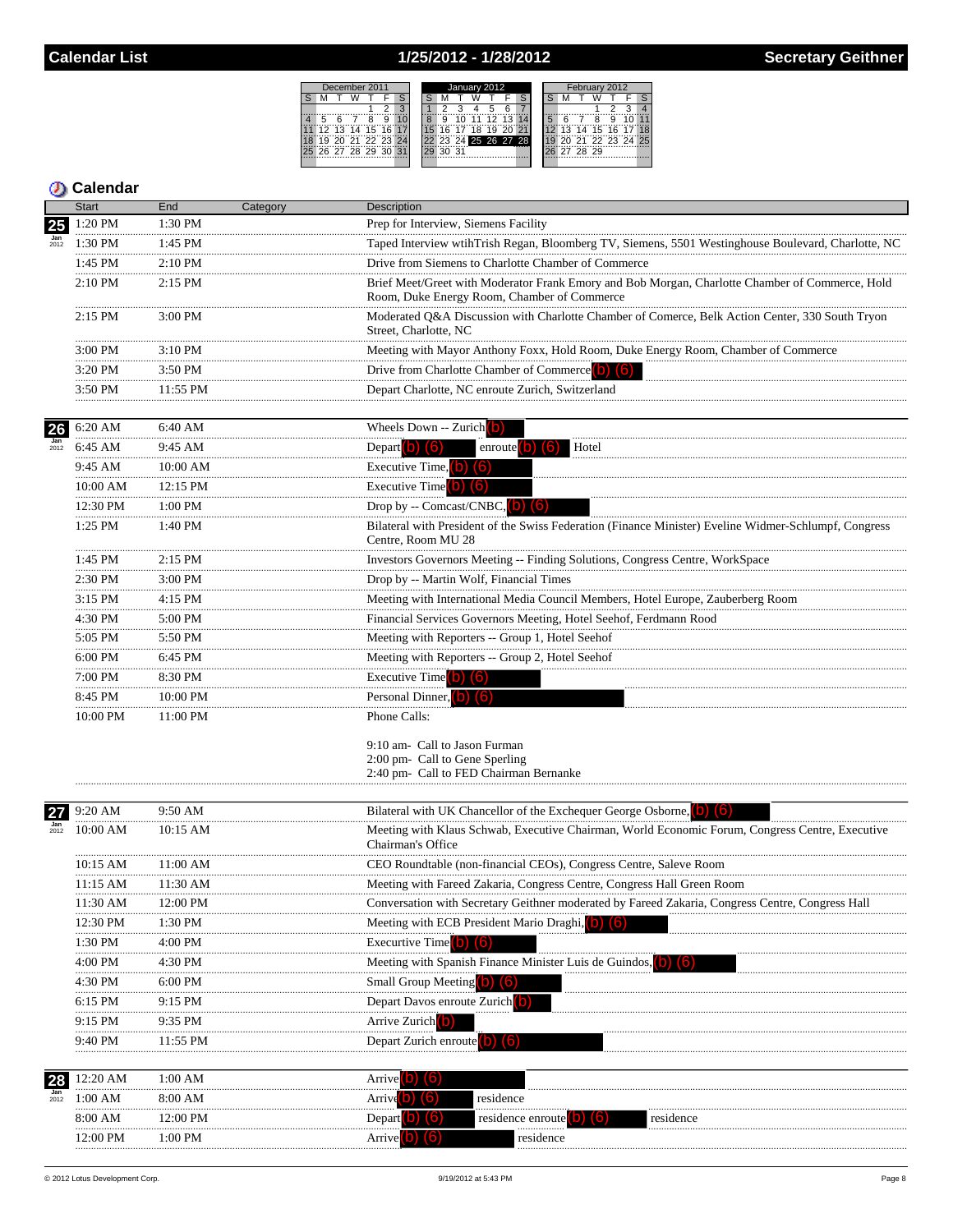# 1/29/2012 - 1/31/2012

|   |             | December 2011   |     | January 2012 |  |          |  |    |    |                      | February 2012 |  |    |  |          |  |                   |  |
|---|-------------|-----------------|-----|--------------|--|----------|--|----|----|----------------------|---------------|--|----|--|----------|--|-------------------|--|
|   |             |                 |     |              |  |          |  |    |    |                      |               |  |    |  |          |  |                   |  |
|   |             |                 |     |              |  |          |  |    |    |                      |               |  |    |  |          |  |                   |  |
| 5 |             |                 | ğ   |              |  | ä        |  |    |    |                      |               |  |    |  |          |  |                   |  |
|   |             | 12 13 14 15     | 16  |              |  | ĥ        |  | 18 | 19 | 20                   |               |  | 13 |  | 14 15 16 |  |                   |  |
|   |             | "20"21"22"23"24 |     |              |  |          |  |    |    | 22 23 24 25 26 27 28 |               |  |    |  |          |  | 20 21 22 23 24 25 |  |
|   | 26 27 28 29 |                 | -30 |              |  | 29 30 31 |  |    |    |                      |               |  |    |  | 28 29    |  |                   |  |
|   |             |                 |     |              |  |          |  |    |    |                      |               |  |    |  |          |  |                   |  |

|                          | <b>Start</b>      | End            | Category | Description                                                                                  |
|--------------------------|-------------------|----------------|----------|----------------------------------------------------------------------------------------------|
| 29<br>$\frac{Jan}{2012}$ | 8:00 AM           | $9:00$ AM      |          | <b>RESIDENCE</b>                                                                             |
| 30                       | $4:15$ AM         | 8:15 AM        |          | Depart $\left( 0 \right)$ $\left( 6 \right)$<br>residence enroute Office                     |
| $\frac{Jan}{2012}$       | 8:15 AM           | 9:15 AM        |          | Arrive $(b)$ $(6)$<br>residence                                                              |
|                          | 9:15 AM           | 9:45 AM        |          | Depart (b) (6)<br>residence enroute Office                                                   |
|                          | .<br>9:45 AM      | <br>10:05 AM   |          | Arrive Office                                                                                |
|                          | 10:05 AM          | 11:00 AM       |          | Call to Jack Lew                                                                             |
|                          | 11:00 AM          | 11:30 AM       |          | Senior Staff Meeting, Secretary's Large Conference Room                                      |
|                          | 11:30 AM          | 12:10 PM       |          | Meeting with Staff, Secretary's Small Conference Room                                        |
|                          | 12:10 PM          | .<br>12:25 PM  |          | Drop by Staff Meeting, Media Room, 4th Floor                                                 |
|                          | <br>12:25 PM      | <br>12:30 PM   |          | Return to Office                                                                             |
|                          | .<br>12:30 PM     | <br>12:50 PM   |          | Call to Hank Paulson                                                                         |
|                          | <br>12:50 PM      | .<br>1:00 PM   |          | Call to Gene Sperling                                                                        |
|                          | <br>1:05 PM       | 1:35 PM        |          | Monthly Meeting with Marty Gruenberg, Acting FDIC Chairman, Secretary's Office               |
|                          | .<br>2:00 PM      | 2:55 PM        |          | FinSOB Monthly Meeting -- Teleconference, Secretary's Small Conference Room                  |
|                          | 2:55 PM           | 3:05 PM        |          | Call to Jason Furman                                                                         |
|                          | .<br>3:15 PM      | 4:00 PM        |          | Meeting with Staff, Secretary's Small Conference Room                                        |
|                          | .<br>4:10 PM      | 4:15 PM        |          | Call from Dr. Henry Kissinger                                                                |
|                          | <br>4:30 PM       | $4:55$ PM      |          | Meeting with Staff, Secretary's Office                                                       |
|                          | <br>5:25 PM       | .<br>5:50 PM   |          | Meeting with Richard Cordray, Raj Date, Secretary's Office                                   |
|                          | 5:50 PM           | 6:00 PM        |          | Call to Brian Deese                                                                          |
|                          | .<br>6:15 PM      | .<br>6:20 PM   |          | Call from Alan Krueger                                                                       |
|                          | .<br>6:20 PM<br>  | 6:25 PM        |          | Call from Rahm Emanuel                                                                       |
| 31                       | 7:45 AM           | 8:20 AM        |          | Morning Advisors Meeting with Jack Lew, Chief of Staff's Office, White House                 |
| $\frac{Jan}{2012}$       | 8:20 AM           | 8:55 AM        |          | Return to Office                                                                             |
|                          | 8:55 AM           | 9:15 AM        |          | Call to FED Chairman Bernanke                                                                |
|                          | 9:15 AM           | 9:50 AM        |          | Morning Meeting, Secretary's Small Conference Room                                           |
|                          | 9:50 AM<br>       | 10:30 AM       |          | Weekly Meeting with Lael Brainard, Secretary's Office                                        |
|                          | 10:45 AM          | $12:15$ PM     |          | Cabinet Meeting with POTUS, Cabinet Room, White House                                        |
|                          | <br>12:30 PM<br>. | .<br>$1:15$ PM |          | Lunch with John Podesta, Secretary's Small Conference Room                                   |
|                          | 1:15 PM<br>       | 1:30 PM<br>.   |          | Return to Office                                                                             |
|                          | 1:30 PM           | 1:45 PM        |          | Call from Bill Dudley                                                                        |
|                          | 1:45 PM           | 2:45 PM        |          | Macro-Economic Briefing, Secretary's Large Conference Room                                   |
|                          | 2:45 PM           | 3:35 PM        |          | Meeting with Staff, Secretary's Small Conference Room                                        |
|                          | 3:35 PM           | 3:50 PM        |          | Weekly Meeting with Deputy Secretary Wolin, Secretary's Office                               |
|                          | 3:50 PM           | 4:30 PM        |          | Meeting with Staff, Secretary's Small Conference Room                                        |
|                          | 4:40 PM           | 5:05 PM        |          | Call to David Lipton                                                                         |
|                          | 5:05 PM           | 5:50 PM        |          | Meeting with Financial Service Roundtable Members, 1001 Pennsylvania Avenue, N.W., Suite 500 |
|                          | 5:50 PM           | 6:10 PM        |          | Return to Office                                                                             |
|                          | 6:10 PM           | 7:00 PM        |          | TBAC Report to the Secretary -- Secretary's Large Conference Room                            |
|                          | 7:00 PM           | 8:00 PM        |          | Dinner with Staff, Secretary's Small Conference Room                                         |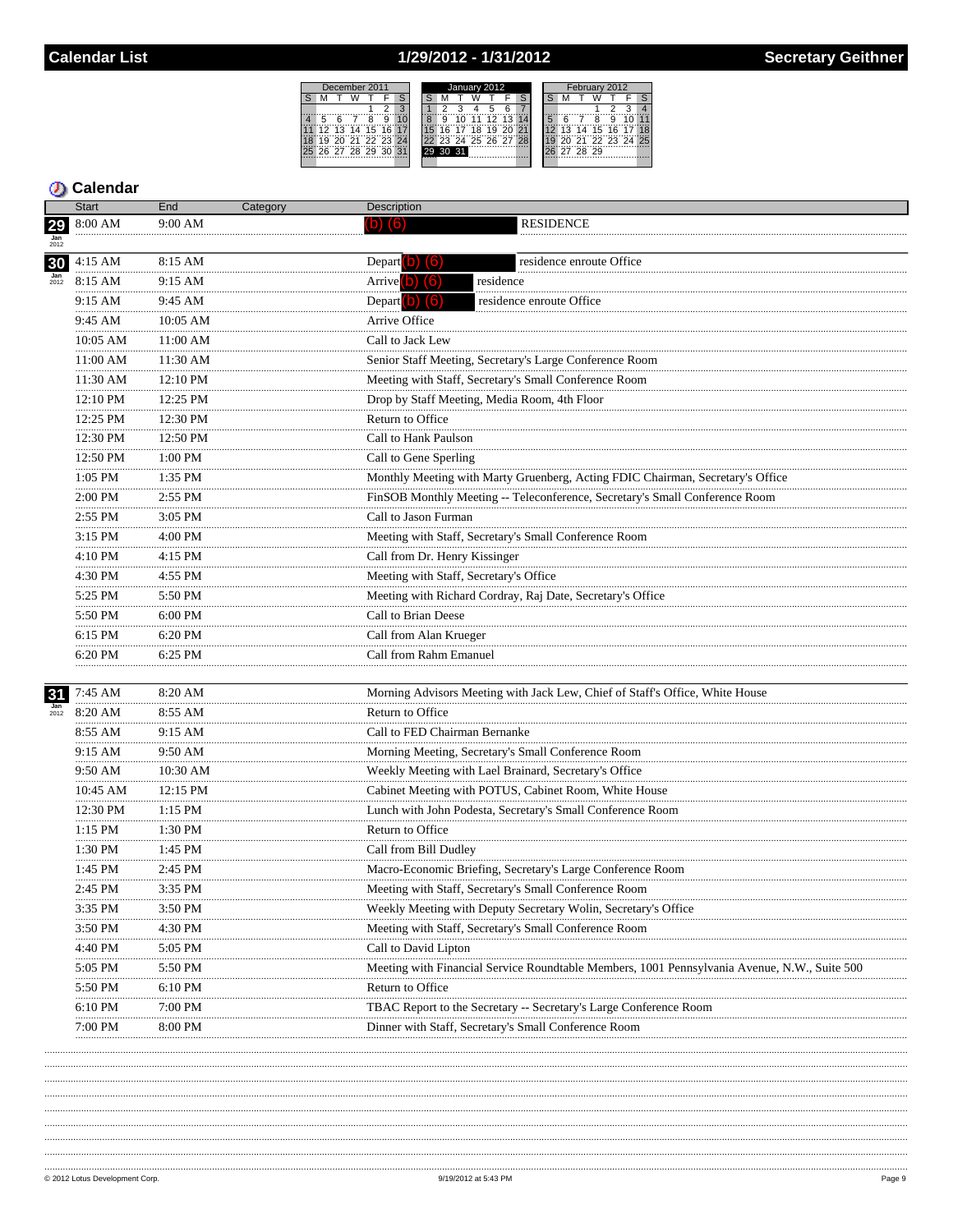# 2/1/2012 - 2/3/2012

|   |       |  | January 2012      |    | February 2012 |    |  |       |                   |  |  | March 2012 |  |  |             |  |                   |  |
|---|-------|--|-------------------|----|---------------|----|--|-------|-------------------|--|--|------------|--|--|-------------|--|-------------------|--|
|   |       |  |                   |    |               |    |  |       |                   |  |  |            |  |  |             |  |                   |  |
|   |       |  |                   |    |               |    |  |       |                   |  |  |            |  |  |             |  |                   |  |
| 8 |       |  | 12 13 14          |    | ïξ            |    |  |       |                   |  |  |            |  |  |             |  |                   |  |
|   |       |  | 16 17 18 19 20    | 21 |               | 13 |  |       | 14 15 16 17 18    |  |  |            |  |  |             |  | 12 13 14 15 16 17 |  |
|   |       |  | 23 24 25 26 27 28 |    |               |    |  |       | 20 21 22 23 24 25 |  |  |            |  |  |             |  | 20 21 22 23 24    |  |
|   | 30 31 |  |                   |    |               |    |  | 28 29 |                   |  |  |            |  |  | 26 27 28 29 |  | ?∩                |  |
|   |       |  |                   |    |               |    |  |       |                   |  |  |            |  |  |             |  |                   |  |

# **D** Calendar

|                         | <b>Start</b>           | End          | Category | Description                                                                                                                                                               |
|-------------------------|------------------------|--------------|----------|---------------------------------------------------------------------------------------------------------------------------------------------------------------------------|
| $\overline{\mathbf{1}}$ | 7:45 AM                | 8:20 AM      |          | Morning Advisors Meeting with Jack Lew, Jack Lew's Office, White House                                                                                                    |
| <b>Feb</b><br>2012      | 8:20 AM                | 9:05 AM      |          | Return to Office                                                                                                                                                          |
|                         | $9:05 \text{ AM}$<br>. | 9:15 AM<br>. |          | Call to SEC Chair Mary Schapiro                                                                                                                                           |
|                         | 9:15 AM<br>.           | 9:45 AM      |          | Morning Meeting, Secretary's Small Conference Room                                                                                                                        |
|                         | 9:50 AM                | 10:00 AM     |          | Weekly Call with Senator Max Baucus, Secretary's Office                                                                                                                   |
|                         | 10:05 AM               | 11:30 AM     |          | Executive Time, Secretary's Office                                                                                                                                        |
|                         | 11:30 AM               | 12:00 PM     |          | Meeting with Staff, Secretary's Small Conference Room                                                                                                                     |
|                         | 12:00 PM               | 12:05 PM     |          | Call from Senator Harry Reid                                                                                                                                              |
|                         | 12:05 PM               | 12:45 PM     |          | Lunch with FED Chairman Bernanke, Secretary's Small Conference Room                                                                                                       |
|                         | 12:45 PM               | 12:50 PM     |          | Call to David Lipton                                                                                                                                                      |
|                         | 1:00 PM                | 3:20 PM      |          | FSOC Meeting, Secretary's Large Conference Room                                                                                                                           |
|                         | 3:20 PM                | 4:05 PM      |          | Principals Meeting with FED Chairman Bernanke, NYFed President Dudley, FDIC Acting Chairman<br>Gruenberg, OCC Acting Comptroller Walsh, Secretary's Small Conference Room |
|                         | 4:05 PM                | 4:15 PM      |          | Prep for Call with Senator Menendez, Secretary's Office                                                                                                                   |
|                         | 4:40 PM                | 5:10 PM      |          | Meeting with British Ambassador Peter Westmacott, Secretary's Small Conference Room                                                                                       |
|                         | 5:15 PM                | 5:25 PM      |          | Meeting with Staff, Secretary's Office                                                                                                                                    |
|                         | .<br>5:25 PM           | 5:35 PM      |          | Phone Call with Senator Robert Menendez, Secretary's Office                                                                                                               |
|                         | 5:40 PM                | $6:10$ PM    |          | Meeting with Staff, Secretary's Small Conference Room                                                                                                                     |
|                         | 6:10 PM                | .<br>6:30 PM |          | Meeting with Staff, Secretary's Small Conference Room                                                                                                                     |
|                         | 6:30 PM                | 8:30 PM      |          | Business Leaders Dinner, Treasury Dining Room                                                                                                                             |
|                         | .                      | .            |          |                                                                                                                                                                           |
| $\overline{2}$          | 6:30 AM                | 7:10 AM      |          | Phone Call with Vice Premier Wang Qishan, Secretary's Residence                                                                                                           |
| Feb<br>2012             | 7:50 AM                | $8:20$ AM    |          | Morning Advisors Meeting with Jack Lew, Jack Lew's Office, White House                                                                                                    |
|                         | 8:20 AM                | 9:15 AM      |          | Return to Office -- Executive Time, Secretary's Office                                                                                                                    |
|                         | .<br>9:15 AM           | 9:45 AM      |          | Morning Meeting, Secretary's Small Conference Room                                                                                                                        |
|                         | 10:00 AM               | 10:30 AM     |          | Meeting with IRS Commissioner Shulman, Secretary's Office                                                                                                                 |
|                         | 10:30 AM               | 11:40 AM     |          | Meeting with Jack Lew, Roosevelt Room, White House                                                                                                                        |
|                         | 11:40 AM               | 1:30 PM      |          | Return to Office                                                                                                                                                          |
|                         | <br>1:30 PM            | 1:35 PM      |          | Call to Jason Furman                                                                                                                                                      |
|                         | .<br>1:35 PM           | .<br>1:45 PM |          | Call to FED Governor Dan Tarullo                                                                                                                                          |
|                         | .<br>1:45 PM           | $2:15$ PM    |          | Meeting with Staff, Secretary's Small Conference Room                                                                                                                     |
|                         | 2:30 PM                | 3:00 PM      |          | Weekly One-on-One Meeting with POTUS, Oval Office, White House                                                                                                            |
|                         | 3:00 PM                | 3:05 PM      |          | Return to Office                                                                                                                                                          |
|                         | 3:05 PM                | 3:15 PM      |          | Call from Lee Sachs                                                                                                                                                       |
|                         | 3:15 PM                | 3:50 PM      |          | Meeting with Staff, Secretary's Small Conference Room                                                                                                                     |
|                         | 4:00 PM                | 5:00 PM      |          | FSOC Press Briefing, Media Room, 4th Floor                                                                                                                                |
|                         | 5:30 PM                | 6:15 PM      |          | Meeting with Jack Lew, Jack Lew's Office, White House                                                                                                                     |
|                         | 6:15 PM                | 6:50 PM      |          | Return to Office                                                                                                                                                          |
|                         | 6:50 PM                | 8:00 PM      |          | Depart Office enroute residence                                                                                                                                           |
|                         | 8:00 PM                | 8:05 PM      |          | Call from Rahm Emanuel                                                                                                                                                    |
|                         |                        |              |          |                                                                                                                                                                           |
| $\mathbf{3}$            | 8:35 AM                | 8:55 AM      |          | Depart residence enroute Office                                                                                                                                           |
| 2012                    | 8:55 AM                | 9:05 AM      |          | Call from Ed Haldeman, CEO of Freddie Mac and Chris Lynch, Chair of Freddie Mac                                                                                           |
|                         | 9:15 AM                | 9:45 AM      |          | Morning Meeting, Secretary's Small Conference Room                                                                                                                        |
|                         | 10:50 AM               | 10:55 AM     |          | Depart Office enroute (O)<br>Airport                                                                                                                                      |
|                         | 10:55 AM               | 11:05 AM     |          | Call from Rahm Emanuel                                                                                                                                                    |
|                         | 11:05 AM               | 11:10 AM     |          | Call to Brian Deese                                                                                                                                                       |
|                         | 11:30 AM               | 12:30 PM     |          | Depart $\vert$ b) $\vert$ (6)<br>enroute New York <b>D</b>                                                                                                                |
|                         | 12:50 PM               | $1:10$ PM    |          | Arrive New York (b) (6)                                                                                                                                                   |
|                         |                        |              |          |                                                                                                                                                                           |

9/19/2012 at 5:44 PM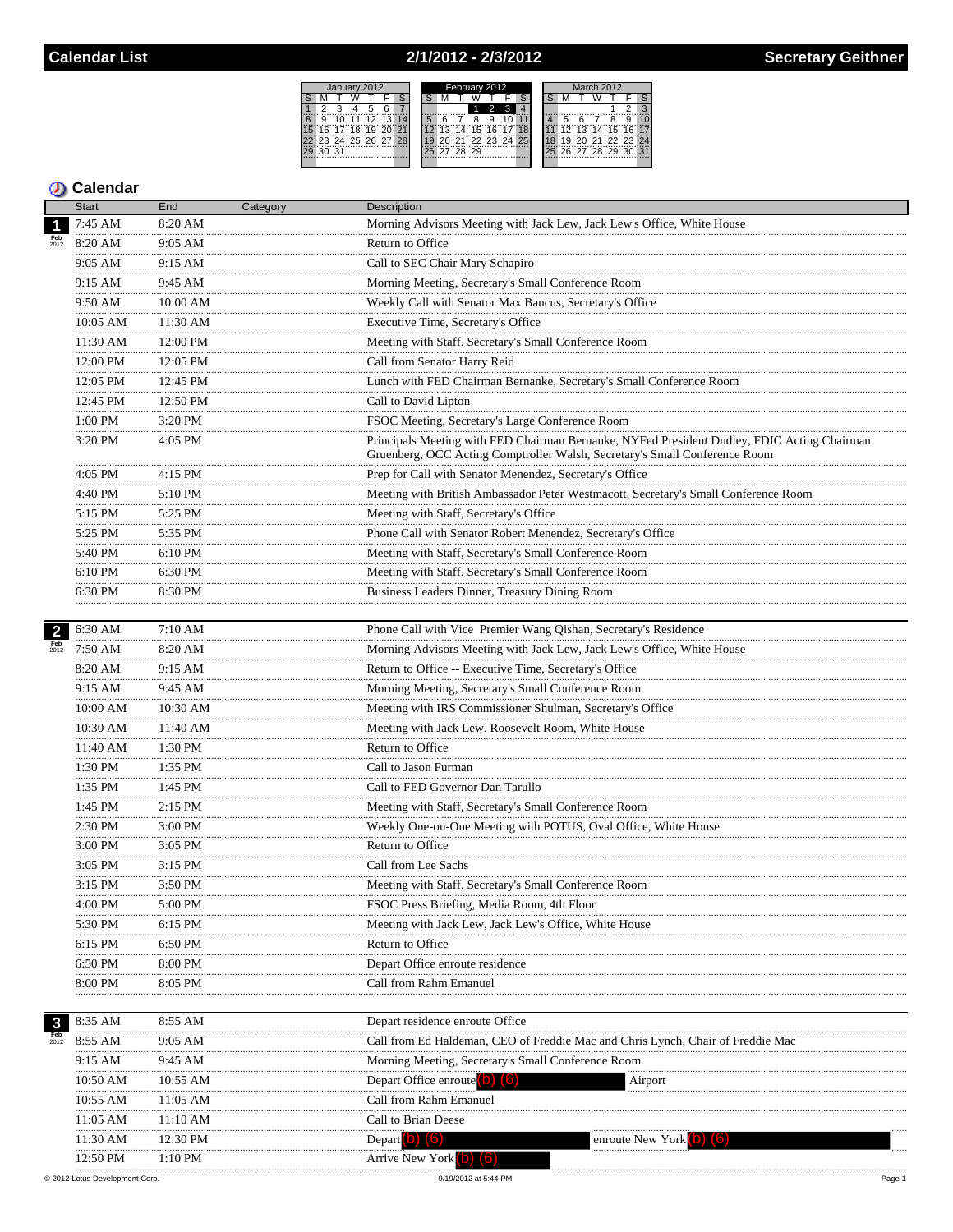## 2/3/2012 - 2/13/2012



## **5** Calendar

|                                                | <b>Start</b>          | End               | Category | Description                         |                                                                                 |         |
|------------------------------------------------|-----------------------|-------------------|----------|-------------------------------------|---------------------------------------------------------------------------------|---------|
| $\mathbf{3}$                                   | 1:10 PM               | $1:15$ PM         |          |                                     | Call to Mexican Finance Minister Jose Antonio Meade                             |         |
| Feb<br>2012                                    | 1:30 PM               | $1:35$ PM         |          | Call to Congressman Sandy Levin     |                                                                                 |         |
|                                                | $2:00$ PM             | $3:05$ PM         |          |                                     | Meeting with CNBC, CNBC Studio, 900 Sylvan Avenue, Englewood Cliffs, New Jersey |         |
|                                                | $3:05$ PM             | 3:50 PM           |          | Depart CNBC Studio enroute (b)      | (6)<br>residence                                                                |         |
|                                                | <br>$3:50 \text{ PM}$ | $5:10$ PM         |          | Arrivel                             | residence                                                                       |         |
|                                                | $5:10 \text{ PM}$     | $5:15$ PM         |          | Call to Jason Furman                |                                                                                 |         |
|                                                |                       |                   |          |                                     |                                                                                 |         |
| $\overline{4}$                                 | 9:05 AM               | $11:35$ AM        |          | Depart                              | residence enroute                                                               | Airport |
| Feb<br>2012                                    | $11:35$ AM            | $3:10$ PM         |          |                                     | Airport enroute                                                                 |         |
|                                                | $3:10$ PM<br>         | $4:25$ PM         |          | Airport                             |                                                                                 |         |
|                                                | 4:25 PM               | 5:00 PM           |          |                                     |                                                                                 |         |
|                                                |                       |                   |          |                                     |                                                                                 |         |
| $\frac{5}{\text{Feb}}$<br>$\frac{2012}{\text{$ | 8:00 AM               | $9.00 \text{ AM}$ |          | <b>REMAIN OVERNIGHT</b>             |                                                                                 |         |
|                                                |                       |                   |          |                                     |                                                                                 |         |
| $6\phantom{1}6$                                | 8:00 AM               | $9:00$ AM         |          |                                     |                                                                                 |         |
| Feb<br>2012                                    |                       |                   |          |                                     |                                                                                 |         |
| $\overline{7}$<br>Feb                          | 8:00 AM               | 9:00 AM           |          |                                     |                                                                                 |         |
| 2012                                           |                       |                   |          | Phone Calls:                        |                                                                                 |         |
|                                                |                       |                   |          | 10:40 am- Call from Mario Draghi    |                                                                                 |         |
|                                                |                       |                   |          | 12:20 pm- Call to Christine Lagarde |                                                                                 |         |

|             | $8:00 \text{ AM}$ | 9:00 AM |         |                    |
|-------------|-------------------|---------|---------|--------------------|
| Feb<br>2012 |                   |         |         |                    |
|             | $8:00 \text{ AM}$ | 9:00 AM |         |                    |
| Feb<br>2012 |                   |         |         |                    |
|             | 12:00 PM          | 1:00 PM |         | Airport<br>enroute |
| Feb<br>2012 | 2:50 PM           | 6:40 PM |         |                    |
|             | 6:45 PM           | 7:30 PM | Airport |                    |

#### REMAIN OVERNIGHT (b) (6)

| 11                        | 8:00 AM  | $9:00$ AM         |                        |                                                                        |         |
|---------------------------|----------|-------------------|------------------------|------------------------------------------------------------------------|---------|
|                           |          |                   |                        |                                                                        |         |
| $12$                      | 8:00 AM  | $9.00 \text{ AM}$ |                        |                                                                        |         |
|                           |          |                   |                        |                                                                        |         |
| 13 <sub>Feb</sub><br>2012 | 6:00 AM  | 6:50 AM           |                        | Airport enroute (b) (6)                                                | Airport |
|                           | 6:50 AM  | 7:10 AM           |                        | Airport                                                                |         |
|                           | 7:10 AM  | $7:45$ AM         | Arrive Office          |                                                                        |         |
|                           | 7:45 AM  | 8:00 AM           |                        | Morning Advisors Meeting with Jack Lew, Jack Lew's Office, White House |         |
|                           | 8:00 AM  | $8:05$ AM         |                        | Phone Call with Canadian Finance Minister Flaherty                     |         |
|                           | 8:30 AM  | 8:50 AM           | Return to Office       |                                                                        |         |
|                           | 8:50 AM  | 8:55 AM           | Call from John Sexton  |                                                                        |         |
|                           | 8:55 AM  | 9:00 AM           | Call to Rob Nabors     |                                                                        |         |
|                           | 9:00 AM  | 9:15 AM           |                        | Daily Intelligence Briefing, Secretary's Office                        |         |
|                           | 9:15 AM  | $9:30$ AM         |                        | Weekly Meeting with David Cohen, Secretary's Office                    |         |
|                           | 9:30 AM  | $10:30$ AM        |                        | Meeting with Staff, Secretary's Small Conference Room                  |         |
|                           | 11:00 AM | $11:35$ AM        |                        | Senior Staff Meeting, Secretary's Large Conference Room                |         |
|                           | 11:45 AM | $11:55$ AM        |                        | Phone Call with Wendell Weeks, CEO of Corning                          |         |
|                           | 12:00 PM | $12:15$ PM        | Call to Michelle Smith |                                                                        |         |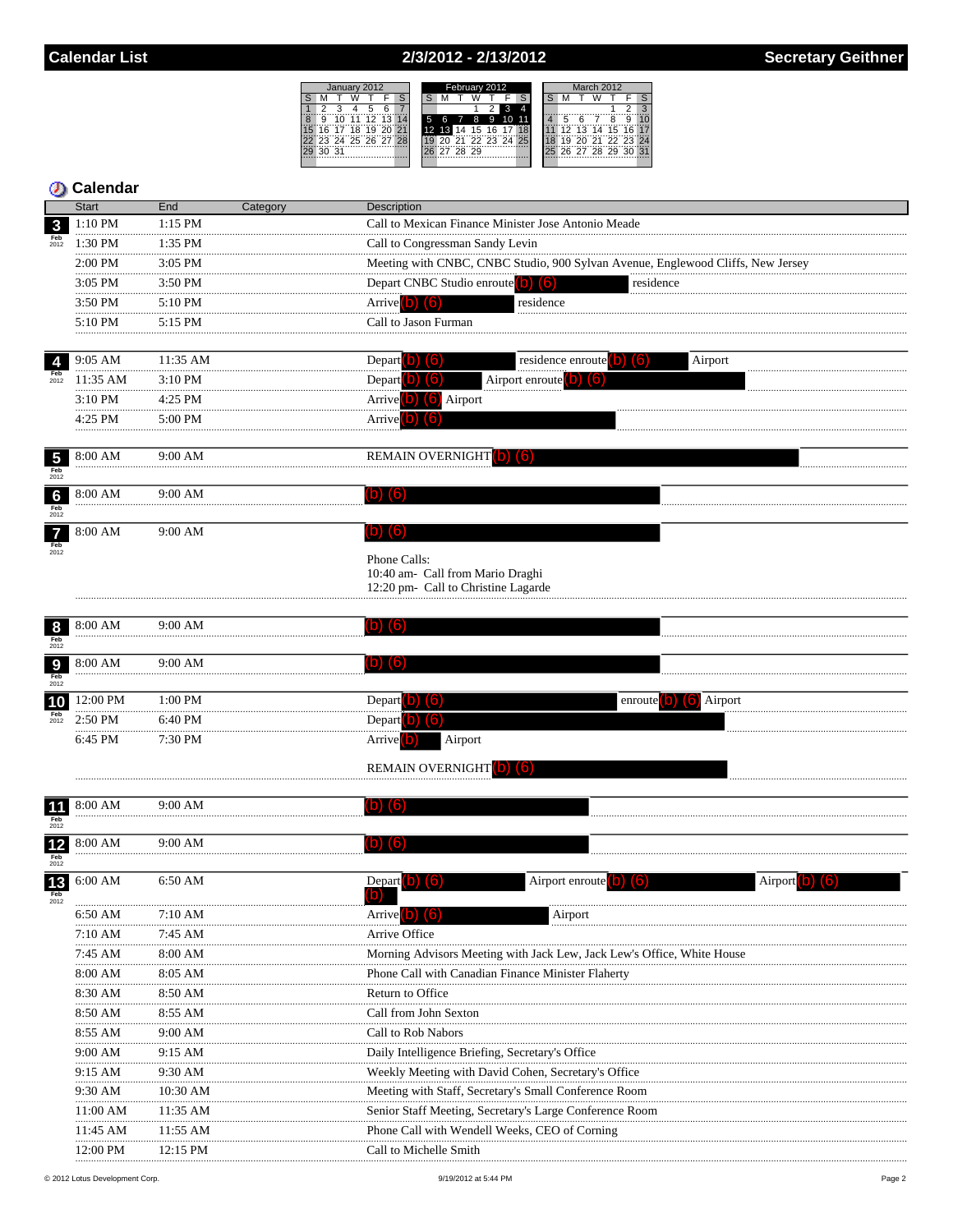# 2/13/2012 - 2/15/2012

| January 2012               | February 2012           | March 2012            |
|----------------------------|-------------------------|-----------------------|
|                            |                         |                       |
|                            |                         |                       |
| 12 13 14<br>1111<br>9      | 5<br>9                  | g<br>10               |
| 18 19<br>20 21<br>17<br>6. | 16<br>13 14<br>15<br>18 | 13 14 15 16 17<br>-12 |
| 23 24 25 26 27 28          | 20 21 22 23 24 25       | 20 21 22 23 24        |
| 31                         | 28 29                   | 26 27 28 29 30 31     |
|                            |                         |                       |

| <b>Start</b><br>End<br>Description<br>Category                                                            |                                                                                                         |
|-----------------------------------------------------------------------------------------------------------|---------------------------------------------------------------------------------------------------------|
| 12:15 PM<br>$1:10$ PM<br>Lunch with FED Chairman Bernanke, Federal Reserve Board<br>13                    |                                                                                                         |
| $Feb$<br>$2012$<br>1:10 PM<br>$1:15$ PM<br>Return to Office                                               |                                                                                                         |
| 1:25 PM<br>1:15 PM<br>Call to Jason Furman                                                                |                                                                                                         |
| 1:25 PM<br>1:30 PM<br>Call to Congressman Dave Camp                                                       |                                                                                                         |
| Meeting with Bob Zoellick, President of the World Bank, Secretary's Office<br>2:00 PM<br>2:50 PM          |                                                                                                         |
| .<br>3:30 PM<br>4:00 PM<br>Meeting with Staff, Secretary's Small Conference Room                          |                                                                                                         |
| <br>5:30 PM<br>4:00 PM<br>Meeting with Staff, Secretary's Large Conference Room                           |                                                                                                         |
| 5:30 PM<br>6:00 PM<br>Meeting with Staff, Secretary's Office                                              |                                                                                                         |
| 6:50 PM<br>7:20 PM<br>Depart Office enroute residence                                                     |                                                                                                         |
| .<br>.                                                                                                    |                                                                                                         |
| 7:45 AM<br>7:20 AM<br>Depart residence enroute White House<br>14                                          |                                                                                                         |
| Morning Advisers Meeting with Jack Lew, Jack Lew's Office, White House<br>7:45 AM<br>8:20 AM              |                                                                                                         |
| 8:20 AM<br>8:30 AM<br>Return to Office                                                                    |                                                                                                         |
| 8:30 AM<br>8:40 AM<br>Call to Jason Furman                                                                |                                                                                                         |
| 9:40 AM<br>10:00 AM<br>Depart Office enroute Dirksen Senate Office Building                               |                                                                                                         |
| 12:30 PM<br>10:00 AM                                                                                      | Budget Testimony, Senate Finance Committee, Room 215, Dirksen Senate Office Building                    |
| 12:45 PM<br>1:00 PM<br>Return to Office                                                                   |                                                                                                         |
| <br>1:00 PM<br>1:10 PM<br>Call to Michelle Smith<br>.                                                     |                                                                                                         |
| <br>$1:10$ PM<br>$1:15$ PM<br>Call to Jason Furman                                                        |                                                                                                         |
| .<br>1:30 PM<br>1:15 PM<br>Call to Gene Sperling                                                          |                                                                                                         |
| <br>.<br>1:30 PM<br>$1:35$ PM<br>Call to FED Chairman Bernanke                                            |                                                                                                         |
| 1:35 PM<br>1:40 PM<br>Small Conference Room                                                               | Meeting with Peer Steinbruck, Social Democratic Party Member of the German Parliament, Secretary's      |
| 1:40 PM<br>1:45 PM<br>Call from Gene Sperling                                                             |                                                                                                         |
| 2:00 PM<br>2:50 PM<br>Meeting with POTUS, Roosevelt Room, White House                                     |                                                                                                         |
| .<br>Return to Office<br>2:50 PM<br>$3:15$ PM                                                             |                                                                                                         |
| .<br>3:15 PM<br>4:30 PM                                                                                   | Budget Testimony Prep -- House Ways and Means, Secretary's Small Conference Room                        |
| 4:50 PM<br>5:50 PM<br>H Street, N.W., Hall of Flags, 1st Floor                                            | CEO Meeting with Vice President Biden and Vice President Xi Jinping, U.S. Chamber of Commerce, 1615     |
| 6:00 PM<br>5:50 PM<br>Return to Office                                                                    |                                                                                                         |
| 7:00 PM<br>6:00 PM<br>Meeting $(b)$ $(6)$<br>Secretary's Office                                           |                                                                                                         |
| 7:00 PM<br>10:00 PM<br>Residence, One Observatory Circle, NW                                              | Reception/Dinner hosted by Vice President Biden in honor of His Excellency Xi Jinping, Vice President's |
| Depart residence enroute White House<br>7:30 AM<br>8:00 AM<br>15                                          |                                                                                                         |
| 8:00 AM<br>8:40 AM<br>Morning Advisors Meeting with Jack Lew, Jack Lew's Office, White House              |                                                                                                         |
| Call to David Kamin<br>8:55 AM<br>9:00 AM                                                                 |                                                                                                         |
| .<br>9:00 AM<br>9:10 AM<br>Call to Bob Zoellick                                                           |                                                                                                         |
| 9:30 AM<br>Morning Meeting, Secretary's Small Conference Room<br>9:15 AM                                  |                                                                                                         |
| Call from Jason Furman<br>9:30 AM<br>9:45 AM                                                              |                                                                                                         |
| <br>9:45 AM<br>9:55 AM<br>Call to Jason Furman                                                            |                                                                                                         |
| 12:50 PM<br>10:00 AM                                                                                      | Budget Testimony -- House Ways and Means Committee, Room 1100, Longworth House Office Building          |
| 12:50 PM<br>12:55 PM<br>Return to Office                                                                  |                                                                                                         |
| 12:55 PM<br>1:00 PM<br>Call to Emmett Beliveau                                                            |                                                                                                         |
| 1:10 PM<br>2:15 PM<br>Weekly Lunch with Deputy Secretary Neal Wolin, Secretary's Small Conference Room    |                                                                                                         |
| 2:45 PM<br>2:15 PM<br>Weekly Meeting with Lael Brainard, Secretary's Office                               |                                                                                                         |
| Interview with Sudeep Reddy, Wall Street Journal, Secretary's Office<br>3:00 PM<br>3:30 PM                |                                                                                                         |
| Budget Testimony Prep -- Senate and House Budget, Secretary's Small Conference Room<br>4:20 PM<br>3:30 PM |                                                                                                         |
|                                                                                                           |                                                                                                         |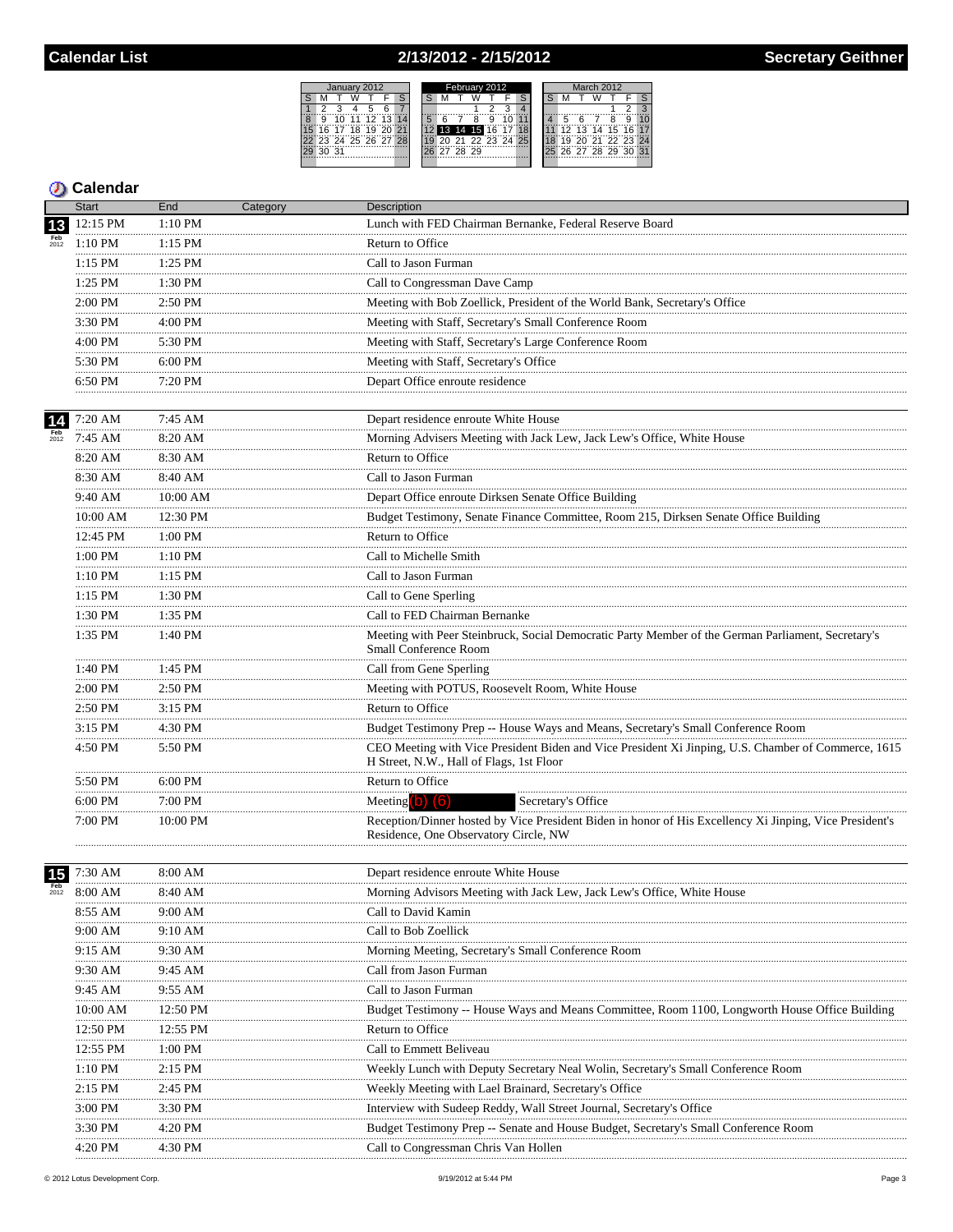## 2/15/2012 - 2/18/2012



|                    | <b>Start</b>        | End          | Category | Description                                                                           |           |
|--------------------|---------------------|--------------|----------|---------------------------------------------------------------------------------------|-----------|
| 15                 | 4:30 PM             | 5:20 PM      |          | Meeting with Tom Donilon, Situation Room, White House                                 |           |
| $\frac{Feb}{2012}$ | 5:25 PM             | 6:20 PM      |          | Meeting with Lloyd Blankfein, CEO, Goldman Sachs, Secretary's Small Conference Room   |           |
|                    | 6:20 PM             | 6:50 PM      |          | Return to Office                                                                      |           |
|                    | <br>6:50 PM         | 6:55 PM      |          | Call to Tina Tchen                                                                    |           |
|                    | .<br>6:55 PM        | 7:05 PM      |          | Call to Jeff Zients                                                                   |           |
|                    | .<br>7:05 PM        | 7:15 PM      |          | Depart Office enroute residence                                                       |           |
|                    | 7:15 PM             | 7:25 PM      |          | Call from Bill Daley                                                                  |           |
| 16                 | 7:20 AM             | 7:45 AM      |          | Depart residence enroute White House                                                  |           |
| <b>Feb</b><br>2012 | .<br>7:45 AM        | .<br>8:20 AM |          | Morning Advisors Meeting with Jack Lew, Jack Lew's Office, White House                |           |
|                    | 8:20 AM             | 9:25 AM      |          | Return to Office                                                                      |           |
|                    | .<br>9:25 AM        | .<br>9:30 AM |          | Call to Congressman Pete Sessions                                                     |           |
|                    | 9:30 AM             | 9:35 AM      |          | Call to Senator Jeff Sessions                                                         |           |
|                    | .<br>9:35 AM        | 9:40 AM      |          | Call to Congressman Paul Ryan                                                         |           |
|                    | .<br>9:40 AM        | 9:45 AM      |          | Call to Senator Kent Conrad                                                           |           |
|                    | $10:00~\mathrm{AM}$ | 12:20 PM     |          | Budget Testimony -- Senate Budget Committee, Room 608, Dirksen Senate Office Building |           |
|                    | .<br>12:20 PM       | 12:25 PM     |          | Return to Office                                                                      |           |
|                    | 12:25 PM            | 12:30 PM     |          | Call to Congressman Crowley                                                           |           |
|                    | <br>12:30 PM        | 12:35 PM     |          | Call to Congressman Sandy Levin                                                       |           |
|                    | 12:45 PM            | 12:50 PM     |          | Call to Sudeep Reddy, Wall Street Journal                                             |           |
|                    | .<br>1:00 PM        | .<br>1:10 PM |          | Call to Scott Alvarez                                                                 |           |
|                    | .<br>$1:15$ PM      | .<br>1:25 PM |          | Call to Jason Furman                                                                  |           |
|                    | <br>2:00 PM         | 4:55 PM      |          | Budget Testimony -- House Budget Committee, Room 210, Cannon House Office Building    |           |
|                    | .<br>4:55 PM        | .<br>5:05 PM |          | Return to Office                                                                      |           |
|                    | 5:05 PM             | 5:45 PM      |          | Meeting with Staff, Secretary's Small Conference Room                                 |           |
|                    | .<br>5:45 PM        | 6:20 PM      |          | Meeting with Staff, Secretary's Small Conference Room                                 |           |
|                    | 6:50 PM             | 7:00 PM      |          | Call from Christine Lagarde                                                           |           |
|                    | .                   |              |          |                                                                                       |           |
| 17                 | 7:35 AM             | 8:00 AM      |          | Depart residence enroute White House                                                  |           |
| <b>Feb</b><br>2012 | 8:00 AM             | 8:20 AM      |          | Morning Advisors Meeting with Jack Lew, Jack Lew's Office, White House                |           |
|                    | 8:20 AM             | 8:35 AM      |          | Call to Greek Prime Minister Lucas Papademos                                          |           |
|                    | 8:35 AM             | 9:00 AM<br>. |          | Meeting with Staff, Secretary's Small Conference Room                                 |           |
|                    | 9:00 AM<br>.        | 9:10 AM<br>. |          | Call to Christine Lagarde                                                             |           |
|                    | 9:10 AM             | 9:20 AM      |          | Daily Intelligence Briefing, Secretary's Office                                       |           |
|                    | 9:20 AM             | 9:25 AM      |          | Morning Meeting, Secretary's Small Conference Room                                    |           |
|                    | 9:25 AM             | 9:30 AM      |          | Call to German Finance Minister Wolfgang Schauble                                     |           |
|                    | 9:55 AM             | 10:00 AM     |          | Call to Brian Deese                                                                   |           |
|                    | 10:00 AM            | 11:00 AM     |          | Meeting with Staff, Secretary's Small Conference Room                                 |           |
|                    | 11:10 AM            | 12:30 PM     |          | Depart Office enroute <sup>(</sup><br>residence                                       |           |
|                    | 12:30 PM            | 12:40 PM     |          | Call to Jake Siewert                                                                  |           |
|                    | 3:00 PM             | 3:10 PM      |          | Call from Florida Governor Rick Scott                                                 |           |
|                    | $3:10$ PM           | 3:25 PM      |          | Call to Congressman Bill Posey                                                        |           |
|                    | 3:25 PM             | 4:30 PM      |          | Arrive <sup>[b]</sup> (6)<br>residence                                                |           |
|                    | 5:00 PM             | 6:00 PM      |          | REMAIN OVERNIGHT<br>b                                                                 | RESIDENCE |
|                    |                     |              |          |                                                                                       |           |
| 18                 | 8:00 AM             | 9:00 AM      |          | REMAIN OVERNIGHT                                                                      | RESIDENCE |
|                    |                     |              |          |                                                                                       |           |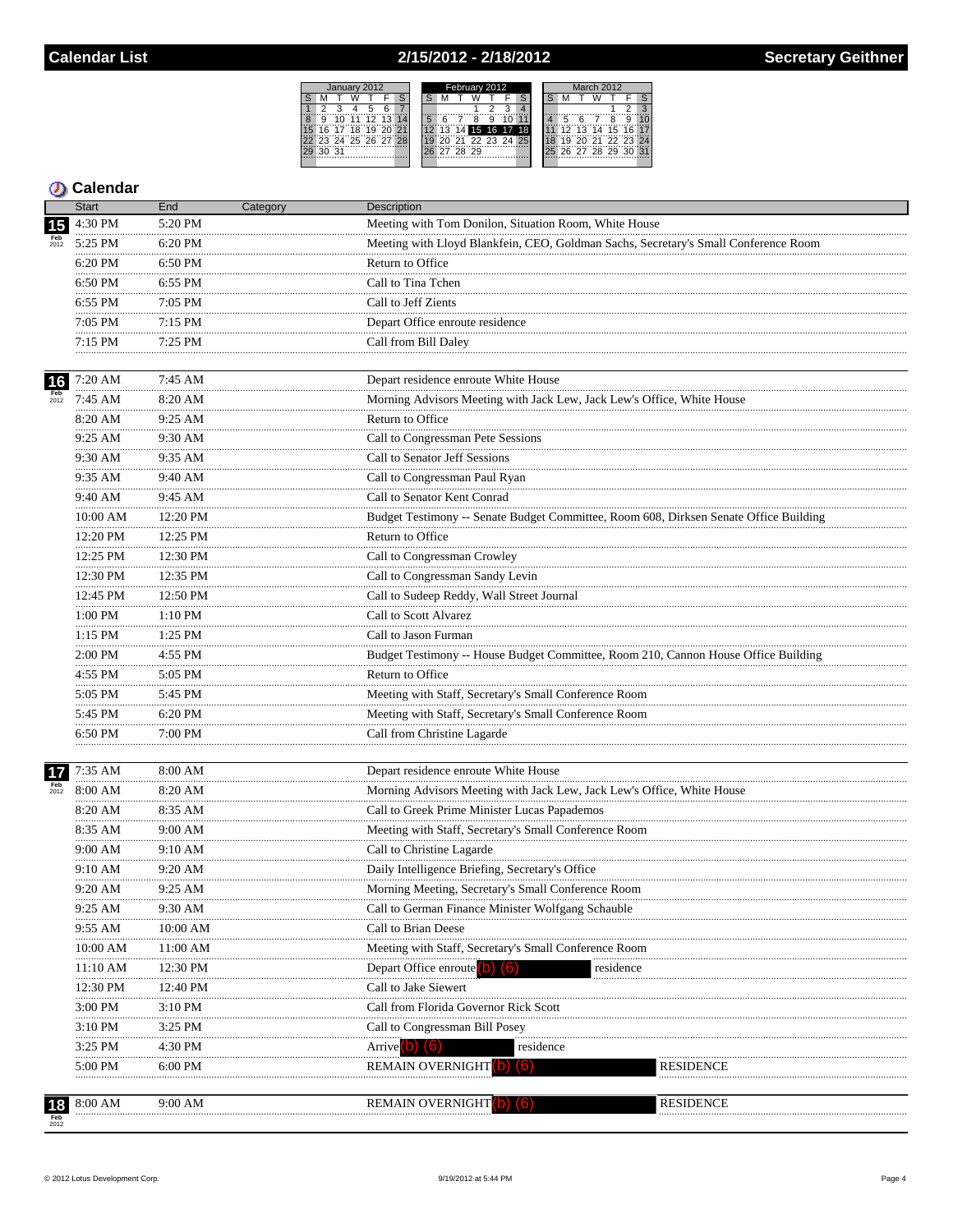# 2/19/2012 - 2/22/2012

|   |       |       | January 2012         |  | February 2012 |  |    |          |  |  |                      |  | March 2012 |  |  |  |                      |  |   |
|---|-------|-------|----------------------|--|---------------|--|----|----------|--|--|----------------------|--|------------|--|--|--|----------------------|--|---|
|   |       |       |                      |  |               |  |    |          |  |  |                      |  |            |  |  |  |                      |  |   |
|   |       |       |                      |  |               |  |    |          |  |  |                      |  |            |  |  |  |                      |  | я |
| 8 | g     | '11'' | 12 13 14             |  |               |  |    |          |  |  |                      |  |            |  |  |  |                      |  |   |
|   |       |       | 6 17 18 19 20 21     |  |               |  | 13 | 14       |  |  | 15 16 17             |  |            |  |  |  | 12 13 14 15 16 17    |  |   |
|   |       |       | 22 23 24 25 26 27 28 |  |               |  |    |          |  |  | 19 20 21 22 23 24 25 |  |            |  |  |  | 19 20 21 22 23 24    |  |   |
|   | 30 31 |       |                      |  |               |  |    | 27 28 29 |  |  |                      |  |            |  |  |  | 25 26 27 28 29 30 31 |  |   |
|   |       |       |                      |  |               |  |    |          |  |  |                      |  |            |  |  |  |                      |  |   |

# **Calendar**

|                 | <b>Start</b>       | End                | Category | Description                                                                                                                        |  |
|-----------------|--------------------|--------------------|----------|------------------------------------------------------------------------------------------------------------------------------------|--|
| 19              | 8:00 AM            | $9:00$ AM          |          | REMAIN OVERNIGHT(b) (6)<br><b>RESIDENCE</b>                                                                                        |  |
|                 |                    |                    |          |                                                                                                                                    |  |
| <b>20</b>       | 7:00 AM            | 11:30 AM           |          | residence enroute $(b)$ $(6)$<br>residence<br>Depart $\begin{pmatrix} 0 \\ 0 \end{pmatrix}$ $\begin{pmatrix} 6 \\ 0 \end{pmatrix}$ |  |
|                 | 12:00 PM           | $1:00$ PM          |          | Arrive <sup>(b)</sup> (6)<br>residence                                                                                             |  |
|                 |                    |                    |          |                                                                                                                                    |  |
| 21              | 7:20 AM<br>.       | 7:45 AM<br>        |          | Depart residence enroute White House                                                                                               |  |
| $Feb$<br>$2012$ | 7:45 AM            | 8:25 AM            |          | Morning Advisors Meeting with Jack Lew, Jack Lew's Office, White House                                                             |  |
|                 | 8:25 AM<br>.       | 9:00 AM<br>        |          | Arrive at Treasury                                                                                                                 |  |
|                 | 9:00 AM            | 9:10 AM            |          | Daily Intelligence Briefing, Secretary's Office                                                                                    |  |
|                 | 9:10 AM            | 9:15 AM            |          | Call from Ed DeMarco                                                                                                               |  |
|                 | 9:15 AM<br>.       | 9:40 AM            |          | Morning Meeting, Secretary's Small Conference Room                                                                                 |  |
|                 | 9:40 AM            | 10:00 AM           |          | Conference Call with Staff                                                                                                         |  |
|                 | 10:00 AM           | 11:30 AM           |          | Personal Appointment                                                                                                               |  |
|                 | 11:30 AM           | <br>11:45 AM       |          | Phone Call with Hank Paulson                                                                                                       |  |
|                 | 12:00 PM           | 12:10 PM           |          | Phone Call with Henry Kissinger                                                                                                    |  |
|                 | .<br>12:15 PM      | <br>12:45 PM       |          | Meeting with Staff, Secretary's Small Conference Room                                                                              |  |
|                 | .<br>1:00 PM       | 1:45 PM            |          | Monthly Meeting with Marty Gruenberg, Acting FDIC Chairman, Secretary's Office                                                     |  |
|                 | .<br>2:25 PM       | 2:35 PM            |          | Call to FED Chairman Bernanke                                                                                                      |  |
|                 | .<br>3:05 PM       | .<br>3:15 PM       |          | Call to Jason Furman                                                                                                               |  |
|                 | .<br>3:15 PM       | 3:30 PM            |          | Weekly Meeting with David Cohen, Secretary's Office                                                                                |  |
|                 | .<br>3:30 PM       | .<br>3:45 PM       |          | Prep for Reuters Interview, Secretary's Office                                                                                     |  |
|                 | .<br>3:45 PM       | 4:15 PM            |          | Interview with Glenn Somerville and Rachelle Younglai, Reuters, Secretary's Office                                                 |  |
|                 | <br>5:40 PM        | 5:50 PM            |          | Call $(b)$ $(6)$                                                                                                                   |  |
|                 | .<br>$6:10$ PM     | .<br>6:20 PM       |          | Call to Valerie Jarrett                                                                                                            |  |
|                 | .<br>6:20 PM       | 6:30 PM            |          | Call to Jason Furman                                                                                                               |  |
|                 | <br>6:35 PM        | .<br>6:40 PM       |          | Depart Office                                                                                                                      |  |
|                 | <br>6:40 PM        | .<br>6:45 PM       |          | Call to Tom Donohue, President, U.S. Chamber of Commerce                                                                           |  |
|                 | .<br>6:45 PM       | .<br>6:50 PM       |          | Call to Former Senator Alan Simpson                                                                                                |  |
|                 | 6:50 PM            | 7:00 PM            |          | Call to Congressman Sandy Levin                                                                                                    |  |
|                 | .<br>7:00 PM       | 7:10 PM            |          | Call to Erskine Bowles                                                                                                             |  |
|                 | <br>$7:10$ PM      | 8:00 PM            |          | Personal Dinner (b) (6)                                                                                                            |  |
|                 | 8:00 PM            | 8:05 PM            |          | Call to Congressman Charles Schumer                                                                                                |  |
|                 | .<br>8:05 PM       | 8:15 PM            |          | Call to Congressman Dave Camp                                                                                                      |  |
|                 | 8:15 PM            | 8:25 PM            |          | Call to Senator Orrin Hatch                                                                                                        |  |
|                 |                    |                    |          |                                                                                                                                    |  |
|                 | 7:20 AM            | 7:45 AM            |          | Depart residence enroute White House                                                                                               |  |
|                 | 7:45 AM            | $8:25$ AM          |          | Morning Advisors Meeting with Jack Lew, Jack Lew's Office, White House                                                             |  |
|                 | 8:25 AM            | 8:30 AM            |          | Return to Office                                                                                                                   |  |
|                 | 8:30 AM            | 8:40 AM            |          | Call from Jamie Dimon                                                                                                              |  |
|                 | 9:15 AM            | 9:50 AM            |          | Morning Meeting, Secretary's Small Conference Room                                                                                 |  |
|                 | 9:55 AM            | 10:15 AM           |          | Call to Paul Gigot, Wall Street Journal                                                                                            |  |
|                 | 10:20 AM           | 10:30 AM           |          | Call to Senator Max Baucus                                                                                                         |  |
|                 | 10:35 AM           | 11:20 AM           |          | Prep for Pen and Pad, Secretary's Small Conference Room                                                                            |  |
|                 | 11:30 AM           | 11:45 AM           |          | Media Pen & Pad, Secretary's Small Conference Room                                                                                 |  |
|                 | 11:45 AM           | 11:50 AM           |          | Return to Office                                                                                                                   |  |
|                 | 11:50 AM           | 11:55 AM           |          | Call to Scott Davis, UPS                                                                                                           |  |
|                 | 11:55 AM           | 12:05 PM           |          | Call to Jim McNerney, Boeing                                                                                                       |  |
|                 | $12:05 \text{ PM}$ | $12:50 \text{ PM}$ |          | Lunch with FED Chairman Bernanke, Secretary's Small Conference Room                                                                |  |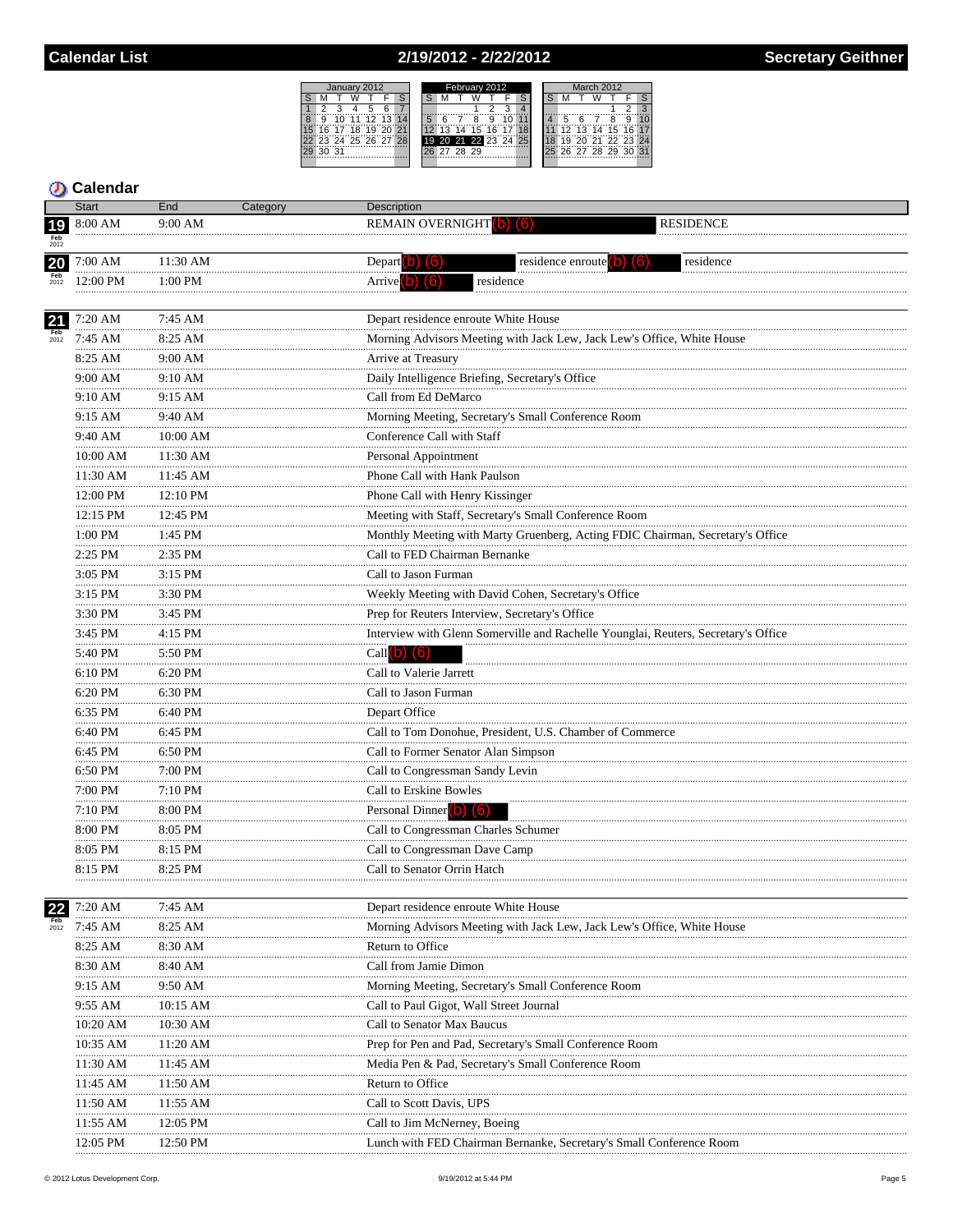### 2/22/2012 - 2/23/2012



|                    | Start             | End                | Category | <b>Description</b>                                                                                             |  |  |  |  |  |  |  |
|--------------------|-------------------|--------------------|----------|----------------------------------------------------------------------------------------------------------------|--|--|--|--|--|--|--|
| $\overline{22}$    | 12:50 PM          | 1:00 PM            |          | Call to Michelle Smith                                                                                         |  |  |  |  |  |  |  |
| <b>Feb</b><br>2012 | 1:00 PM           | $1:05$ PM          |          | Call to Bob Rubin                                                                                              |  |  |  |  |  |  |  |
|                    | $1:15$ PM<br>     | .<br>1:25 PM       |          | Call to Mary Andringa, Vermeer Corporation                                                                     |  |  |  |  |  |  |  |
|                    | 1:25 PM           | 1:35 PM            |          | Call from Greek Prime Minister Lucas Papademos                                                                 |  |  |  |  |  |  |  |
|                    | .<br>1:35 PM      | 1:40 PM            |          | Call to Warren Buffett                                                                                         |  |  |  |  |  |  |  |
|                    | .<br>1:50 PM      | $2:00$ PM          |          | Call to Alan Blinder, Princeton                                                                                |  |  |  |  |  |  |  |
|                    | .<br>2:00 PM      | .<br>2:10 PM       |          | Call to David Cote, Honeywell                                                                                  |  |  |  |  |  |  |  |
|                    | <br>2:10 PM       | .<br>2:20 PM       |          | Call to David Wessel, Wall Street Journal                                                                      |  |  |  |  |  |  |  |
|                    | <br>2:20 PM       | .<br>2:30 PM       |          | Call to David Leonhardt. New York Times                                                                        |  |  |  |  |  |  |  |
|                    | .<br>2:30 PM<br>. | .<br>2:40 PM       |          | Call to David Brooks, New York Times                                                                           |  |  |  |  |  |  |  |
|                    | 2:50 PM           | 3:00 PM            |          | Call to Larry Kudlow, CNBC                                                                                     |  |  |  |  |  |  |  |
|                    | .<br>3:10 PM      | 3:15 PM            |          | Call to Jason Furman                                                                                           |  |  |  |  |  |  |  |
|                    | .<br>3:15 PM<br>. | .<br>3:25 PM       |          | Call to Erin Burnett, CNBC                                                                                     |  |  |  |  |  |  |  |
|                    | 3:25 PM           | 3:30 PM            |          | Call to Larry Fink                                                                                             |  |  |  |  |  |  |  |
|                    | 3:30 PM           | 4:00 PM            |          | Meeting with Commerce Secretary John Bryson and USTR Ambassador Ron Kirk, Secretary's Small<br>Conference Room |  |  |  |  |  |  |  |
|                    | 4:00 PM<br>       | 4:05 PM            |          | Call to Alan Auerbach, Berkeley                                                                                |  |  |  |  |  |  |  |
|                    | 4:05 PM<br>.      | 4:10 PM            |          | Call to Tim Cook, Apple                                                                                        |  |  |  |  |  |  |  |
|                    | 4:25 PM<br>.      | 4:35 PM            |          | Call to Gene Sperling                                                                                          |  |  |  |  |  |  |  |
|                    | 4:50 PM           | 5:50 PM            |          | Meeting with POTUS, Oval Office, White House                                                                   |  |  |  |  |  |  |  |
|                    | 5:50 PM<br>.      | 6:30 PM<br>.       |          | Return to Office                                                                                               |  |  |  |  |  |  |  |
|                    | 6:30 PM           | 6:40 PM            |          | Call to Jeff Immelt, GE                                                                                        |  |  |  |  |  |  |  |
|                    | 6:40 PM           | 6:50 PM            |          | Call to Bob McDonald, Proctor and Gamble                                                                       |  |  |  |  |  |  |  |
|                    | 6:50 PM           | 7:00 PM            |          | Call from Mayor Rahm Emanuel                                                                                   |  |  |  |  |  |  |  |
| 23                 | 7:40 AM           | 8:10 AM            |          | Depart residence enroute White House                                                                           |  |  |  |  |  |  |  |
| <b>Feb</b><br>2012 | 8:10 AM<br>.      | 8:30 AM<br>.       |          | Arrive White House                                                                                             |  |  |  |  |  |  |  |
|                    | 8:30 AM           | 8:45 AM            |          | Arrive Office                                                                                                  |  |  |  |  |  |  |  |
|                    | 8:45 AM<br>.      | 9:05 AM<br>.       |          | Meeting with Staff, Secretary's Small Conference Room                                                          |  |  |  |  |  |  |  |
|                    | 9:05 AM<br>.      | 9:15 AM            |          | Call from Gene Sperling                                                                                        |  |  |  |  |  |  |  |
|                    | 9:15 AM           | 9:35 AM            |          | Morning Meeting, Secretary's Small Conference Room                                                             |  |  |  |  |  |  |  |
|                    | 9:35 AM           | 10:30 AM           |          | Meeting with Commissioner Michael Barnier, Secretary's Large Conference Room                                   |  |  |  |  |  |  |  |
|                    | 10:30 AM          | 11:00 AM           |          | Meeting with Josh Gotbaum, Secretary's Office                                                                  |  |  |  |  |  |  |  |
|                    | 11:00 AM          | 12:05 PM           |          | Interview with David Sanger, Secretary's Office                                                                |  |  |  |  |  |  |  |
|                    | 12:15 PM          | 12:25 PM           |          | Call to Stanley Fischer                                                                                        |  |  |  |  |  |  |  |
|                    | 12:25 PM          | 12:35 PM           |          | Call to Richard Trumka, AFL-CIO                                                                                |  |  |  |  |  |  |  |
|                    | 12:35 PM          | $12:50 \text{ PM}$ |          | Meeting with Staff, Secretary's Office                                                                         |  |  |  |  |  |  |  |
|                    | 12:50 PM          | 1:00 PM            |          | Call to FED Chairman Bernanke                                                                                  |  |  |  |  |  |  |  |
|                    | 1:00 PM           | 1:20 PM            |          | Meeting with Staff, Secretary's Small Conference Room                                                          |  |  |  |  |  |  |  |
|                    | 1:20 PM           | 1:45 PM            |          | Phone Call with Noam Schieber, Secretary's Office                                                              |  |  |  |  |  |  |  |
|                    | 1:45 PM           | 1:55 PM            |          | Depart Office enroute residence                                                                                |  |  |  |  |  |  |  |
|                    | 1:55 PM           | 2:05 PM            |          | Call to Sheryl Sandberg                                                                                        |  |  |  |  |  |  |  |
|                    | 2:10 PM           | 2:15 PM            |          | Call to David Lane                                                                                             |  |  |  |  |  |  |  |
|                    | 3:00 PM<br>       | 5:30 PM            |          | $\mathbf{b})$ (6)                                                                                              |  |  |  |  |  |  |  |
|                    | 5:30 PM           | 5:55 PM            |          | Depart <sup>(</sup> <b>b</b> )<br>enroute residence<br>(6)                                                     |  |  |  |  |  |  |  |
|                    | 5:55 PM           | 6:05 PM            |          | Call to Sylvia Mathews Burwell                                                                                 |  |  |  |  |  |  |  |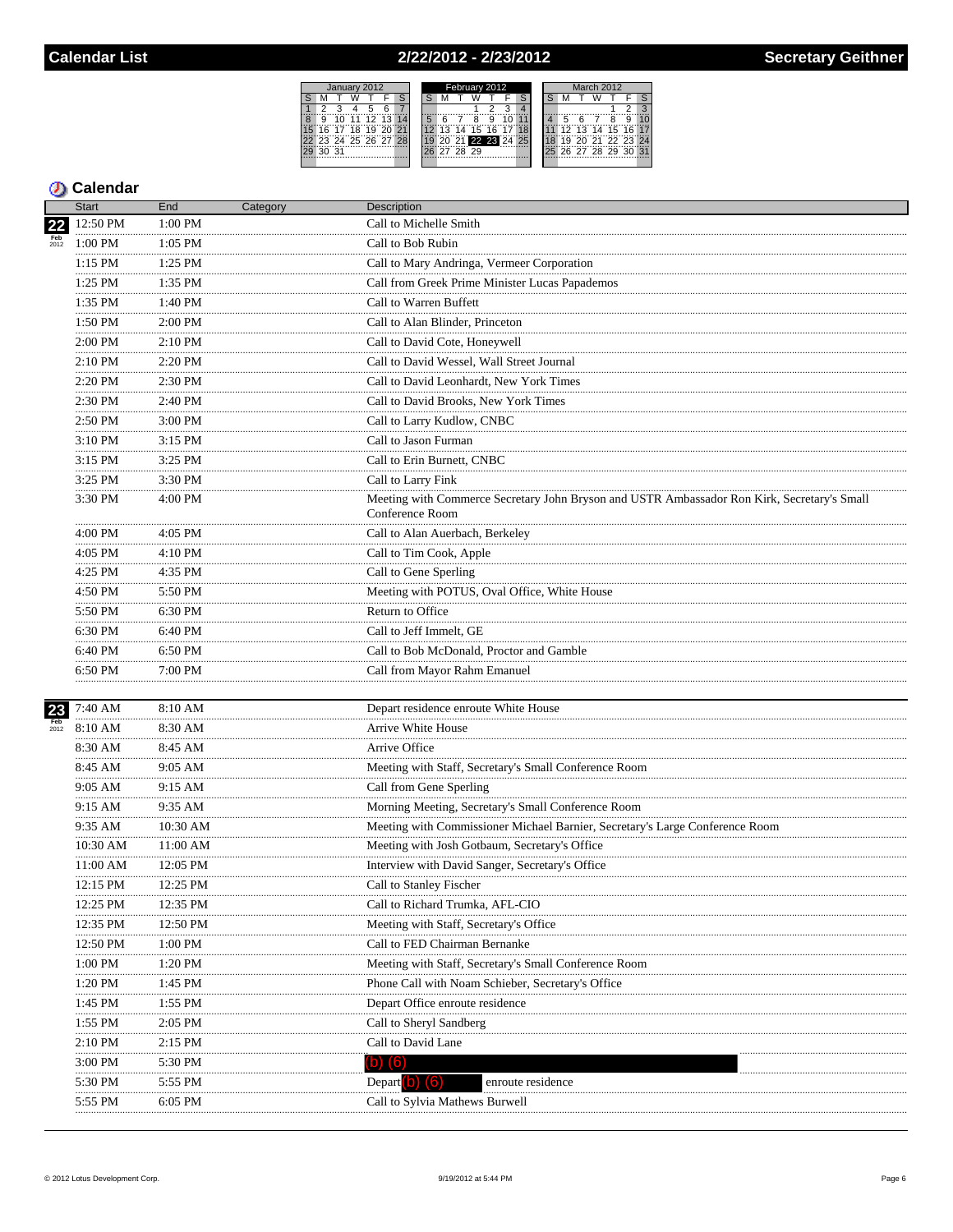# 2/24/2012 - 2/25/2012

| January 2012 |                   |    |          |  |  |  |  | February 2012 |       |             |   |                   |  | March 2012 |    |   |                   |  |  |  |
|--------------|-------------------|----|----------|--|--|--|--|---------------|-------|-------------|---|-------------------|--|------------|----|---|-------------------|--|--|--|
|              |                   |    |          |  |  |  |  |               |       |             |   |                   |  |            |    |   |                   |  |  |  |
|              |                   |    |          |  |  |  |  |               |       |             |   |                   |  |            |    |   |                   |  |  |  |
| ğ            | 10.               | 11 | 12 13 14 |  |  |  |  |               |       | 8           | 9 |                   |  |            |    | ĥ |                   |  |  |  |
|              | 16 17 18 19 20 21 |    |          |  |  |  |  |               |       | 13 14 15 16 |   |                   |  |            |    |   | 12 13 14 15 16 17 |  |  |  |
|              | 23 24 25 26 27 28 |    |          |  |  |  |  |               |       |             |   | 20 21 22 23 24 25 |  | 18         | 19 |   | 19 20 21 22 23 24 |  |  |  |
|              | . 31              |    |          |  |  |  |  |               | 78.29 |             |   |                   |  |            |    |   | 26 27 28 29 30    |  |  |  |
|              |                   |    |          |  |  |  |  |               |       |             |   |                   |  |            |    |   |                   |  |  |  |

## **Calendar**

|             | <b>Start</b>   | End          | Category | Description                                                                                                         |
|-------------|----------------|--------------|----------|---------------------------------------------------------------------------------------------------------------------|
| 24          | 7:20 AM        | $7:30$ AM    |          | Depart residence enroute Office                                                                                     |
|             | 7:30 AM        | 7:40 AM      |          | Conference Call -- Prep for CNBC Interview                                                                          |
|             | 7:40 AM        | 8:00 AM      |          | Arrive at Office -- Continue on Conference Call                                                                     |
|             | 8:00 AM        | 8:20 AM      |          | Morning Advisors Meeting with Jack Lew, Jack Lew's Office, White House                                              |
|             | .<br>8:20 AM   | 8:30 AM      |          | Return to Office                                                                                                    |
|             | .<br>8:30 AM   | 9:00 AM      |          | Live Interview with Steve Liesman, CNBC, Diplomatic Reception Room                                                  |
|             | .<br>9:00 AM   | 9:15 AM      |          | Daily Intelligence Briefing, Secretary's Office                                                                     |
|             | .<br>9:15 AM   | $10:00$ AM   |          | Morning Meeting, Secretary's Small Conference Room                                                                  |
|             | .<br>10:00 AM  | 10:30 AM     |          | Meeting with Staff, Secretary's Small Conference Room                                                               |
|             | .<br>10:40 AM  | <br>10:50 AM |          | Call from Deputy Secretary of State Tom Nides                                                                       |
|             | 10:50 AM       | 11:00 AM     |          | Call to Brian Deese                                                                                                 |
|             | .<br>11:00 AM  | 11:30 AM     |          | Meeting with Staff, Secretary's Small Conference Room                                                               |
|             | 11:30 AM       | 11:40 AM     |          | Call to Ray Dalio                                                                                                   |
|             | 12:15 PM       | 1:15 PM      |          | Weekly Luncheon with Deputy Secretary Neal Wolin, Secretary's Small Conference Room                                 |
|             | .<br>1:15 PM   | 1:30 PM      |          | Weekly Meeting with Mary Miller, Secretary's Office                                                                 |
|             | .<br>$1:30$ PM | 2:15 PM      |          | Weekly Meeting with Gary Gensler, Secretary's Office                                                                |
|             | .<br>2:25 PM   | .<br>2:35 PM |          | Call to Larry Summers                                                                                               |
|             | .<br>2:35 PM   | 4:15 PM      |          | Meeting with Staff, Secretary's Office                                                                              |
|             | .<br>4:30 PM   | 4:40 PM      |          | Call to Mayor Rahm Emanuel                                                                                          |
|             | 4:55 PM        | 5:05 PM      |          | Call to Mark Carney, Bank of Canada                                                                                 |
|             | 5:50 PM        | 6:00 PM      |          | Call to Jack Lew                                                                                                    |
|             | .<br>6:00 PM   | 6:05 PM      |          | Call to Denis McDonough                                                                                             |
|             |                |              |          |                                                                                                                     |
| 25          | 5:30 AM        | 5:50 AM      |          | Call to Bob Zoellick, World Bank President                                                                          |
| Feb<br>2012 | 5:50 AM        | 6:20 AM      |          | Depart residence enroute (b) (6)                                                                                    |
|             | 6:20 AM        | 6:45 AM      |          | Arrive $(b)$ $(6)$                                                                                                  |
|             | 6:45 AM        | 10:30 AM     |          | Depart $\left( 0 \right)$ $\left( 6 \right)$<br>enroute Mexico City, Mexico                                         |
|             | 10:30 AM       | 11:20 AM     |          | Arrive Mexico City, Mexico                                                                                          |
|             | .<br>11:20 AM  | 11:30 AM     |          | Executive Time $(b)$ $(6)$                                                                                          |
|             | 11:30 AM       | 11:40 AM     |          | IIF Prep, $\boxed{\bullet}$<br>(6)                                                                                  |
|             | 11:45 AM       | 12:15 PM     |          | Bilateral with Mexican Finance Minister Jose Antonio Meade, (b)<br>(6)                                              |
|             | 12:20 PM<br>.  | 12:25 PM     |          | Meeting with IIF Managing Director Charles Dallara                                                                  |
|             | 12:25 PM       | 12:30 PM     |          | Meeting with Dr. Guillermo Ortiz                                                                                    |
|             | 12:30 PM       | 1:00 PM      |          | Conversation Moderated by Dr. Guillermo Ortiz at IIF Event, Intercontinental Hotel, 4th Floor, Castillo<br>Ballroom |
|             | 1:05 PM        | $1:15$ PM    |          | Meeting with BBVA CEO Mr. Francisco Gonzalez                                                                        |
|             | 1:15 PM        | 1:40 PM      |          | Executive Time <sup>(b)</sup> (6)                                                                                   |
|             | 1:45 PM        | 2:05 PM      |          | Bilateral with Japanese Finance Minister Azumi, (b) (6)                                                             |
|             | 2:30 PM        | 4:00 PM      |          | Lunch with President Felipe Calderon. (O) (6)                                                                       |
|             | 4:00 PM        | 4:15 PM      |          | <b>Executive Time</b>                                                                                               |
|             | 4:15 PM        | 4:45 PM      |          | Meeting with Reporters <b>D</b><br>(6)                                                                              |
|             | 4:45 PM        | 5:00 PM      |          | Depart (b) $\left( 6 \right)$<br>enroute Chapultepec Castle                                                         |
|             | 5:00 PM        | 5:30 PM      |          | Europe Group Meeting, Chapultepec Castle                                                                            |
|             | 5:30 PM        | $6:00$ PM    |          | Chapultepec Castle<br>G <sub>20</sub> Reception <b>b</b>                                                            |
|             |                |              |          | Pull Asides at reception with Brazil, Saudi Arabia, and Canada                                                      |
|             | 6:00 PM        | 8:00 PM      |          | G-20 Working Dinner -- Session I, Chapultepec Castle                                                                |
|             |                |              |          | <b>REMAIN OVERNIGHT</b> (D)                                                                                         |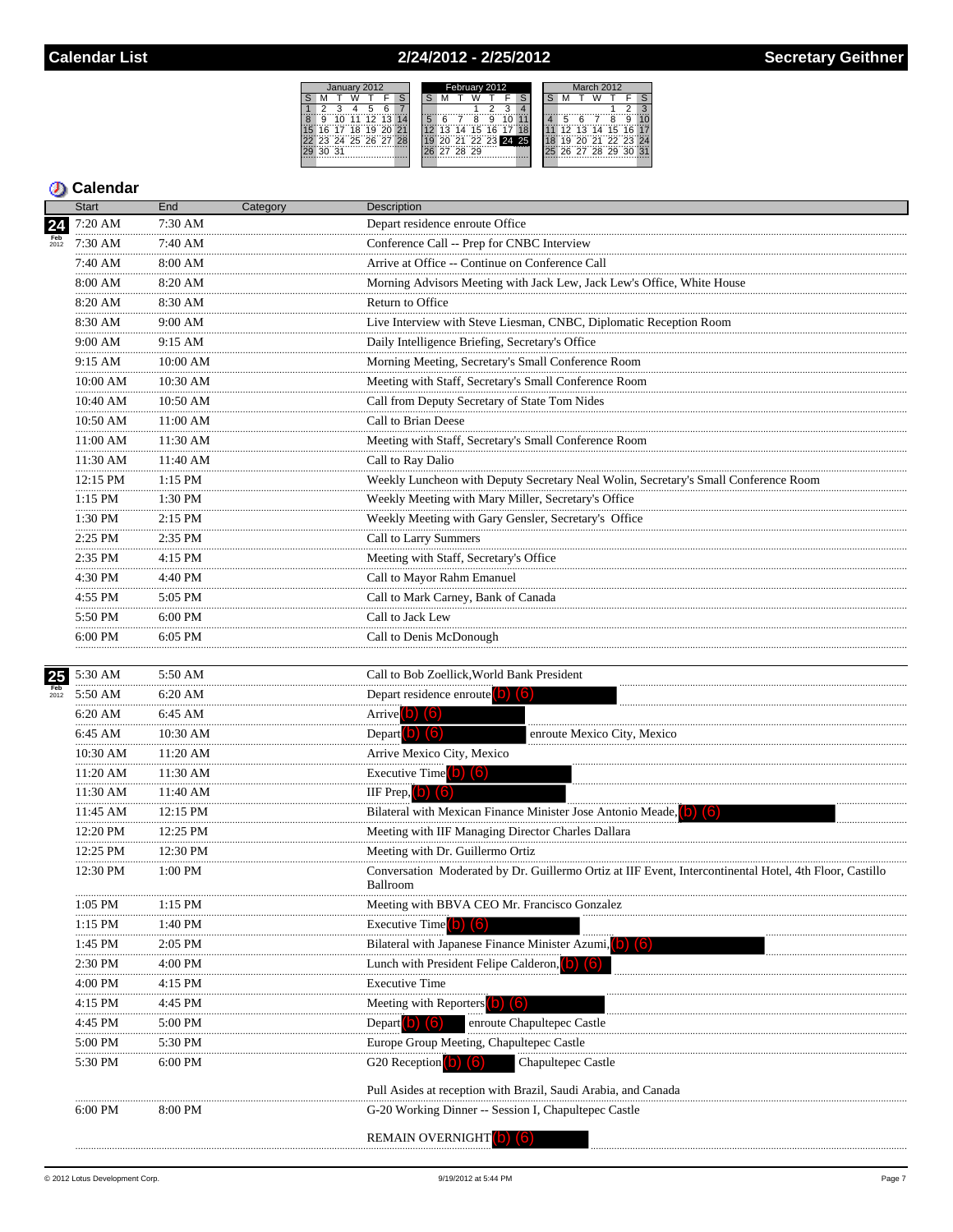## 2/26/2012 - 2/28/2012



## **5** Calendar

|             | <b>Start</b>     | End          | Category | Description                                                                                 |
|-------------|------------------|--------------|----------|---------------------------------------------------------------------------------------------|
| 26          | 8:30 AM          | 9:00 AM      |          | One-on-One Meeting with ECB President Mario Draghi, Bilateral Room #1, 2nd Floor            |
| Feb<br>2012 | 9:00 AM          | 10:30 AM     |          | Session 2: Framework                                                                        |
|             | 10:30 AM         | 11:00 AM     |          | Coffee Break -- Pull Aside with Turkey                                                      |
|             | 11:00 AM         | 12:30 PM     |          | Session 3: Strengthening of the International Financial Architecture                        |
|             | 12:30 PM         | 2:00 PM      |          | Working Lunch: Financial Regulation/Financial Inclusion                                     |
|             | 2:00 PM          | 3:30 PM      |          | Session 5: Energy and Commodities                                                           |
|             | 3:30 PM          | 4:00 PM      |          | Session 6: Other Issues and Adoption of Communique                                          |
|             | <br>4:05 PM      | .<br>4:35 PM |          | Executive Time/Press Conference Prep                                                        |
|             | .<br>4:40 PM     | 5:10 PM      |          | Press Conference, Granada Room                                                              |
|             | <br>5:10 PM      | .<br>5:50 PM |          | Depart (b) $(6)$<br>enroute Airport                                                         |
|             | 5:55 PM          | 10:35 PM     |          | Depart Mexico City enroute $(b)$ $(6)$                                                      |
|             | <br>10:45 PM     | 11:25 PM     |          | Arrive <sup>(b)</sup> (6)                                                                   |
|             | .                | .            |          |                                                                                             |
| 27          | 8:30 AM          | 9:00 AM      |          | Arrive at Office                                                                            |
| 2012        | 9:00 AM          | 9:00 AM      |          | Daily Intelligence Briefing, Secretary's Office                                             |
|             | 9:30 AM          | 9:30 AM      |          | Weekly Meeting with David Cohen, Secretary's Office                                         |
|             | 10:30 AM         | 10:35 AM     |          | Call to Christine Lagarde, IMF Managing Director                                            |
|             | 10:40 AM         | 10:45 AM     |          | Call to SEC Chair Mary Schapiro                                                             |
|             | 10:45 AM         | 10:55 AM     |          | Meeting with Staff, Secretary's Office                                                      |
|             | <br>10:55 AM     | 11:00 AM     |          | Call to Gene Sperling                                                                       |
|             | 11:00 AM         | 11:30 AM     |          | Senior Staff Meeting, Secretary's Large Conference Room                                     |
|             | <br>11:30 AM     | 12:00 PM     |          | Meeting with Staff, Secretary's Small Conference Room                                       |
|             | <br>12:00 PM     | 12:05 PM     |          | Lunch with Gene Sperling, Secretary's Small Conference Room                                 |
|             | .<br>12:05 PM    | 12:10 PM     |          | Call to Caroline Atkinson                                                                   |
|             | 12:10 PM         | 12:15 PM     |          | Call to Jon Favreau                                                                         |
|             | 12:45 PM         | 1:20 PM      |          | Meeting with Staff, Secretary's Large Conference Room                                       |
|             | 1:30 PM          | 2:00 PM      |          | Pat Parkinson's Retirement Reception, William McChesney Martin Jr. Building, Terrace Level  |
|             | 2:00 PM<br>      | 2:40 PM      |          | FinSOB Monthly Meeting/Conference Call, Federal Reserve Board, Terrace Level, Dining Room A |
|             | 2:40 PM          | 2:50 PM      |          | Return to Office                                                                            |
|             | <br>2:50 PM<br>. | .<br>3:00 PM |          | Call from Mayor Rahm Emanuel                                                                |
|             | 3:20 PM<br>.     | 3:45 PM      |          | Weekly One-on-One with POTUS, Oval Office, White House                                      |
|             | $3:45$ PM<br>    | 3:50 PM<br>. |          | Return to Office                                                                            |
|             | 3:50 PM          | 4:00 PM      |          | Call to Caroline Atkinson                                                                   |
|             | 4:15 PM          | 5:00 PM      |          | Depart Office enroute Appointment                                                           |
|             | 5:00 PM          | 6:00 PM      |          | Personal Appointment                                                                        |
|             | 7:25 AM          | 7:50 AM      |          | Depart residence                                                                            |
| 2012        | 7:50 AM          | 8:15 AM      |          | Morning Advisors Meeting with Jack Lew, Jack Lew's Office, White House                      |
|             | 8:15 AM          | 9:05 AM      |          | Breakfast with Chairman Barney Frank, Secretary's Small Conference Room                     |
|             | 9:15 AM          | 9:50 AM      |          | Morning Meeting, Secretary's Small Conference Room                                          |
|             | 10:00 AM         | 11:00 AM     |          | Meeting with FED Governor Tarullo, Secretary's Office                                       |
|             | 11:00 AM         | 12:00 PM     |          | Meeting with James Fallows, The Atlantic, Secretary's Office                                |
|             | 12:30 PM         | $1:35$ PM    |          | Lunch with FED Chairman Bernanke, Federal Reserve Board                                     |
|             | 1:35 PM          | 2:00 PM      |          | Return to Office                                                                            |
|             | $2:05$ PM        | 2:30 PM      |          | Monthly Meeting with SEC Chair Schapiro, Secretary's Office                                 |
|             | 3:30 PM          | 3:45 PM      |          | Weekly Meeting with Lael Brainard, Secretary's Office                                       |
|             | 3:45 PM          | 4:30 PM      |          | Meeting with Tom Donohue, U.S. Chamber of Commerce                                          |
|             | 4:30 PM          | 5:00 PM      |          | Meeting with Staff, Secretary's Small Conference Room                                       |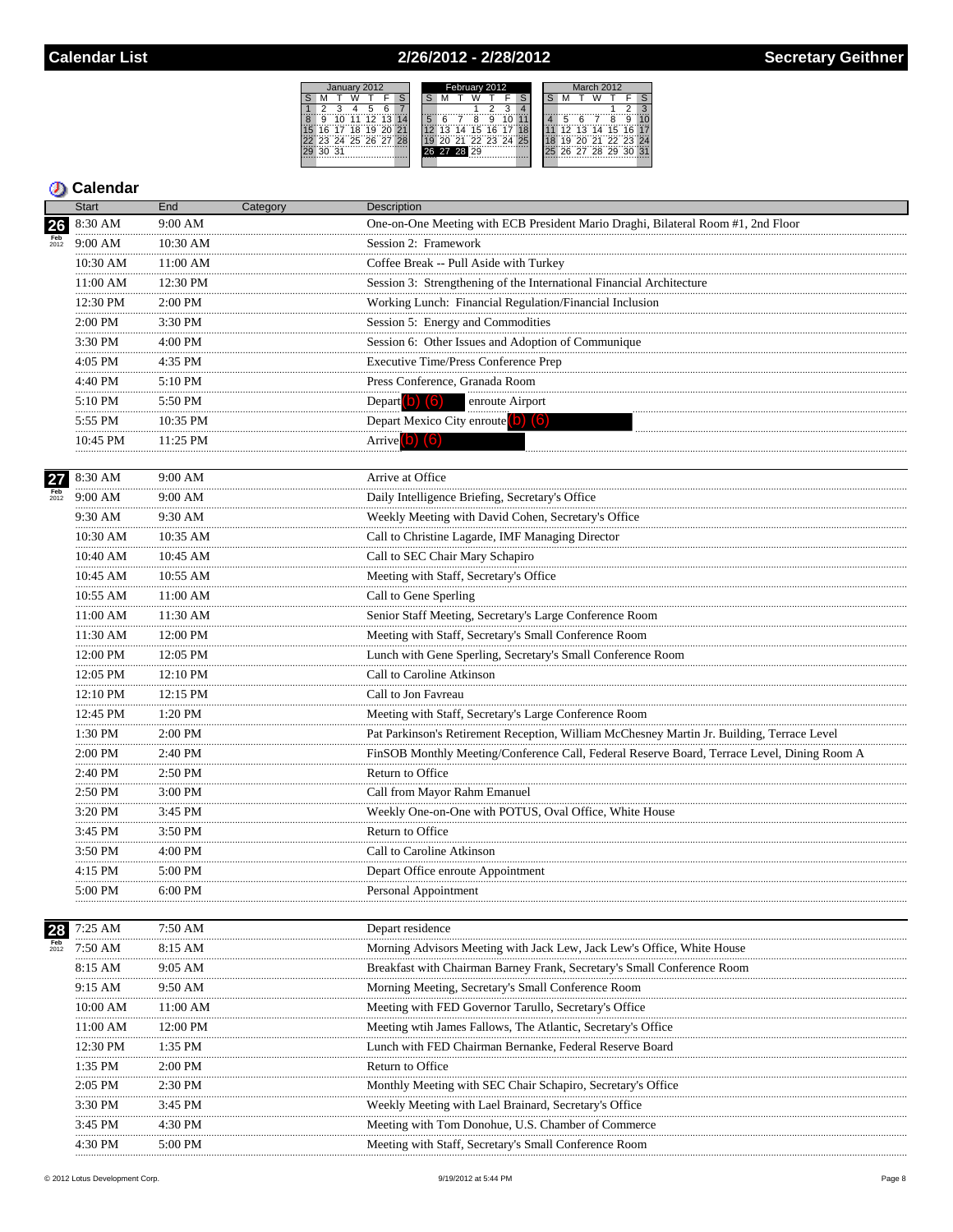# 2/28/2012 - 2/29/2012



|                    | <b>Start</b>          | End                | Category | Description                                                            |  |  |  |  |  |  |  |
|--------------------|-----------------------|--------------------|----------|------------------------------------------------------------------------|--|--|--|--|--|--|--|
| 28                 | 5:10 PM               | 5:15 PM            |          | Call to Fed Chairman Bernanke                                          |  |  |  |  |  |  |  |
| Feb<br>2012        | 5:15 PM               | $6:10$ PM          |          | Meeting with Gene Sperling, Secretary's Office                         |  |  |  |  |  |  |  |
|                    | $6:10 \text{ PM}$<br> | $6:15$ PM          |          | Call from President Obama                                              |  |  |  |  |  |  |  |
|                    | 6:45 PM               | 7:10 PM            |          | Call from Bob Rubin                                                    |  |  |  |  |  |  |  |
|                    | 7:10 PM               | 9:00 PM            |          | Dinner, $(b)$ $(6)$                                                    |  |  |  |  |  |  |  |
| 29                 | 7:25 AM               | 7:45 AM            |          | Depart Office enroute White House                                      |  |  |  |  |  |  |  |
| <b>Feb</b><br>2012 | 7:45 AM               | 8:20 AM            |          | Morning Advisors Meeting with Jack Lew, Jack Lew's Office, White House |  |  |  |  |  |  |  |
|                    | 8:20 AM               | 9:00 AM            |          | Arrive Office                                                          |  |  |  |  |  |  |  |
|                    | 9:00 AM               | 9:15 AM            |          | Daily Intelligence Briefing, Secretary's Office                        |  |  |  |  |  |  |  |
|                    | 9:15 AM<br>           | 9:50 AM            |          | Morning Meeting, Secretary's Small Conference Room                     |  |  |  |  |  |  |  |
|                    | 10:00 AM              | 10:05 AM           |          | Farewell Photo (b) (6)<br>Secretary's Office                           |  |  |  |  |  |  |  |
|                    | 10:20 AM              | 10:25 AM           |          | Call to Ted Truman                                                     |  |  |  |  |  |  |  |
|                    | 12:00 PM              | $12:50 \text{ PM}$ |          | Meeting with Tom Donilon, Tom Donilon's Office, White House            |  |  |  |  |  |  |  |
|                    | 12:50 PM              | $1:00$ PM          |          | Return to Office                                                       |  |  |  |  |  |  |  |
|                    | 1:00 PM               | 1:05 PM            |          | Call to Tom Donilon                                                    |  |  |  |  |  |  |  |
|                    | 1:05 PM               | 2:15 PM            |          | Meeting with Core Beat Reporters, Secretary's Small Conference Room    |  |  |  |  |  |  |  |
|                    | 2:30 PM               | $3:15$ PM          |          | Meeting with Staff, Secretary's Small Conference Room                  |  |  |  |  |  |  |  |
|                    | 3:15 PM               | 4:00 PM            |          | Meeting with Staff, Secretary's Small Conference Room                  |  |  |  |  |  |  |  |
|                    | 4:00 PM               | 4:30 PM            |          | Meeting with Staff, Secretary's Small Conference Room                  |  |  |  |  |  |  |  |
|                    | 4:30 PM               | 4:45 PM            |          | Call from FED Chairman Bernanke                                        |  |  |  |  |  |  |  |
|                    | 4:45 PM               | 5:15 PM            |          | Meeting with Staff, Secretary's Small Conference Room                  |  |  |  |  |  |  |  |
|                    | 5:30 PM               | 5:40 PM            |          | Call to Michelle Smith                                                 |  |  |  |  |  |  |  |
|                    | 5:55 PM               | 6:00 PM<br>.       |          | Call to Ken Wilson                                                     |  |  |  |  |  |  |  |
|                    | 6:00 PM               | 6:10 PM            |          | Call to USTR Ambassador Ron Kirk                                       |  |  |  |  |  |  |  |
|                    | 6:10 PM               | 6:15 PM            |          | Call to Denis McDonough                                                |  |  |  |  |  |  |  |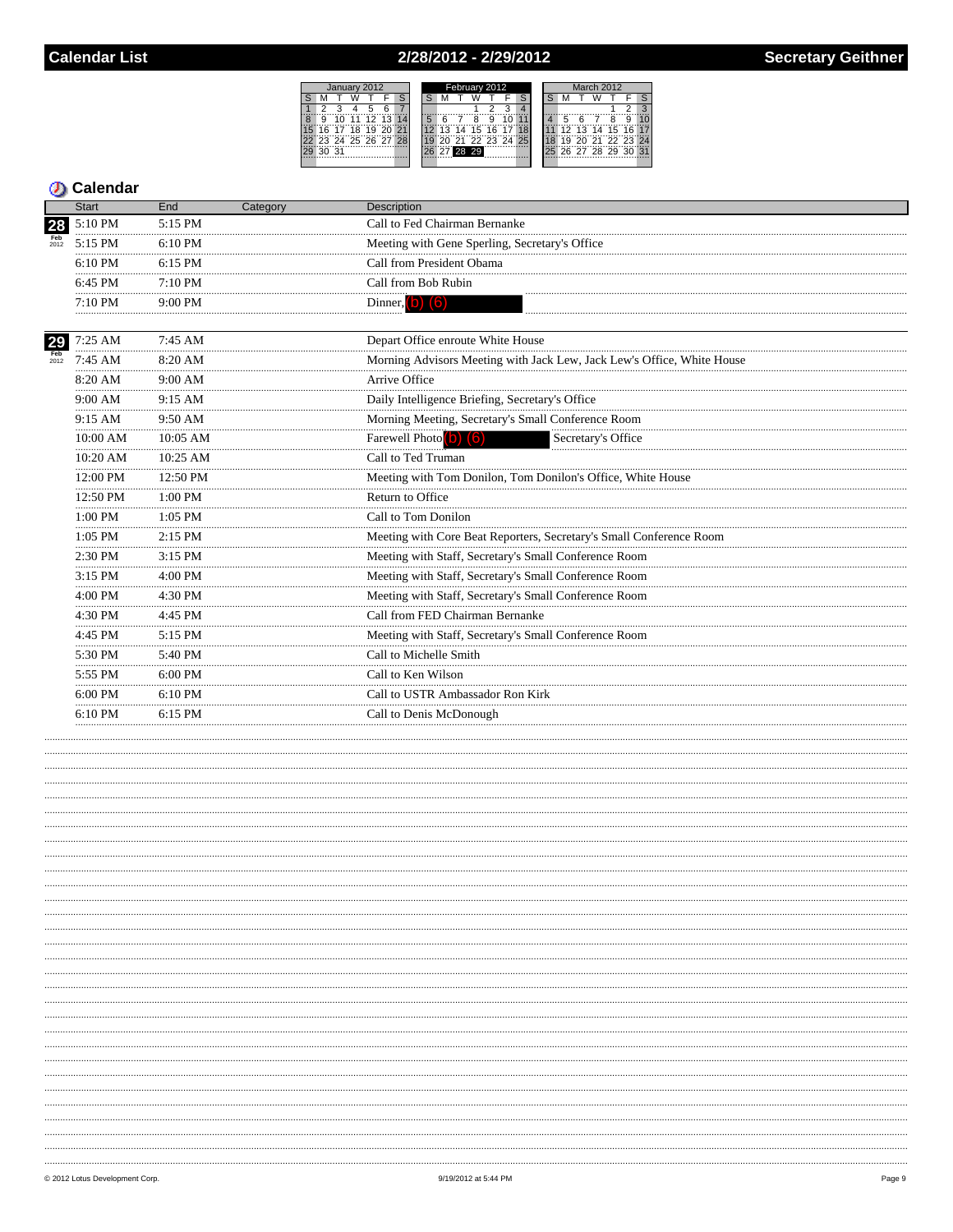## 3/1/2012 - 3/5/2012



|                             | <b>Start</b>         | End          | Category | Description                                                                                                                                |
|-----------------------------|----------------------|--------------|----------|--------------------------------------------------------------------------------------------------------------------------------------------|
| $\overline{\mathbf{1}}$     | 7:10 AM              | 7:35 AM      |          | Depart residence enroute White House                                                                                                       |
| $Mar$<br>$2012$             | 7:35 AM              | 8:40 AM      |          | Morning Advisors Meeting with Jack Lew, Jack Lew's Office, White House                                                                     |
|                             | 8:40 AM              | 9:15 AM      |          | Arrive Office                                                                                                                              |
|                             | 9:15 AM              | 9:40 AM      |          | Morning Meeting, Secretary's Small Conference Room                                                                                         |
|                             | 9:40 AM              | 10:00 AM     |          | Depart for Capitol Hill                                                                                                                    |
|                             | 10:00 AM             | 11:15 AM     |          | Ways and Means Briefing with Commerce Secretary John Bryson and USTR Ambassador Ron Kirk, Room<br>H-137, Capitol                           |
|                             | 11:30 AM             | 11:35 AM     |          | Return to Office                                                                                                                           |
|                             | 11:35 AM             | 12:00 PM     |          | Call from Bill Dudley                                                                                                                      |
|                             | 12:00 PM             | 1:00 PM      |          | Lunch with Deputy Secretary Wolin, Secretary's Small Conference Room                                                                       |
|                             | <br>$1:00\;{\rm PM}$ | 1:30 PM      |          | Meeting with Fred Hochberg, ExIm Bank President, Secretary's Office                                                                        |
|                             | 1:35 PM              | $2:10$ PM    |          | Meeting with Staff, Secretary's Small Conference Room                                                                                      |
|                             | .<br>2:10 PM         | 2:15 PM      |          | Call from Larry Fink                                                                                                                       |
|                             | .<br>2:25 PM         | 2:30 PM      |          | Call to Joe Guttentag                                                                                                                      |
|                             | 2:30 PM              | 3:15 PM      |          | Meeting with Senator Max Baucus, Senator Orrin Hatch, Congressman Dave Camp, Congressman Sandy<br>Levin, Secretary's Small Conference Room |
|                             | 3:15 PM              | 4:00 PM      |          | Return to Office                                                                                                                           |
|                             | .<br>4:00 PM         | 5:00 PM      |          | Meeting with Peter Coy, Bloomberg and Josh Green, Business Week, Secretary's Office                                                        |
|                             | .<br>5:30 PM         | 5:45 PM      |          | Call to Ian Solomon                                                                                                                        |
|                             | .<br>5:45 PM         | 8:00 PM      |          | Depart Office <sup>(</sup> O) <sup>(6)</sup>                                                                                               |
|                             |                      |              |          |                                                                                                                                            |
| $\overline{2}$              | 7:30 AM              | 8:00 AM      |          | Depart residence enroute White House                                                                                                       |
| $\frac{\text{Mar}}{2012}$   | 8:00 AM              | 9:00 AM<br>. |          | Morning Advisors Meeting with Jack Lew, Jack Lew's Office, White House                                                                     |
|                             | 9:00 AM              | 9:15 AM      |          | Arrive Office                                                                                                                              |
|                             | 9:15 AM              | 9:45 AM      |          | Morning Meeting, Secretary's Small Conference Room                                                                                         |
|                             | .<br>9:45 AM         | 10:05 AM     |          | Phone Call with Hank Paulson, Secretary's Office                                                                                           |
|                             | 10:05 AM             | 10:15 AM     |          | Phone Call with Canadian Finance Minister Jim Flaherty                                                                                     |
|                             | 10:35 AM             | 10:45 AM     |          | Call from Ken Wilson                                                                                                                       |
|                             | 11:40 AM             | 11:45 AM     |          | Phone Call with Jeff Sachs                                                                                                                 |
|                             | .<br>12:30 PM        | 1:00 PM      |          | Meeting with Staff, Secretary's Small Conference Room                                                                                      |
|                             | <br>1:45 PM          | 1:50 PM      |          | Call to Tina Tchen                                                                                                                         |
|                             | 2:00 PM              | $2:10$ PM    |          | Call to Tom Donilon                                                                                                                        |
|                             | .<br>$2:25$ PM       | .<br>2:30 PM |          | Call to Lee Sachs                                                                                                                          |
|                             | 2:30 PM              | 2:40 PM      |          | Call from Senator Max Baucus                                                                                                               |
|                             | 2:40 PM              | 2:45 PM      |          | $Call(b)$ $(6)$                                                                                                                            |
|                             | 3:00 PM              | 3:10 PM      |          | Phone Call with James Gorman, Morgan Stanley                                                                                               |
|                             | 3:30 PM              | 4:30 PM      |          | Meeting with Staff, Secretary's Large Conference Room                                                                                      |
|                             | 4:30 PM              | 5:15 PM      |          | Meeting with Staff, Secretary's Small Conference Room                                                                                      |
|                             |                      |              |          |                                                                                                                                            |
| $\mathbf{3}$<br>Mar<br>2012 | 8:00 AM              | 9:00 AM      |          | (6)<br>residence<br>D)                                                                                                                     |
| $\overline{\mathbf{4}}$     | 8:00 AM              | 9:00 AM      |          | (b) (6)<br>residence                                                                                                                       |
| 2012                        |                      |              |          |                                                                                                                                            |
| $\sqrt{5}$                  | 7:45 AM              | 8:30 AM      |          | Morning Advisors Meeting with Jack Lew, Jack Lew's Office, White House                                                                     |
| 2012                        | 9:00 AM              | 9:15 AM      |          | Daily Intelligence Briefing, Secretary's Office                                                                                            |
|                             | 10:00 AM             | 10:15 AM     |          | Weekly Meeting with David Cohen, Secretary's Office                                                                                        |
|                             | 10:15 AM             | 10:30 AM     |          | Meeting with Staff, Secretary's Small Conference Room                                                                                      |
|                             | 10:30 AM             | 11:00 AM     |          | Combined Federal Campaign (CFC) Closing Remarks, Cash Room                                                                                 |
|                             | 11:00 AM             | 11:30 AM     |          | Senior Staff Meeting, Secretary's Small Conference Room                                                                                    |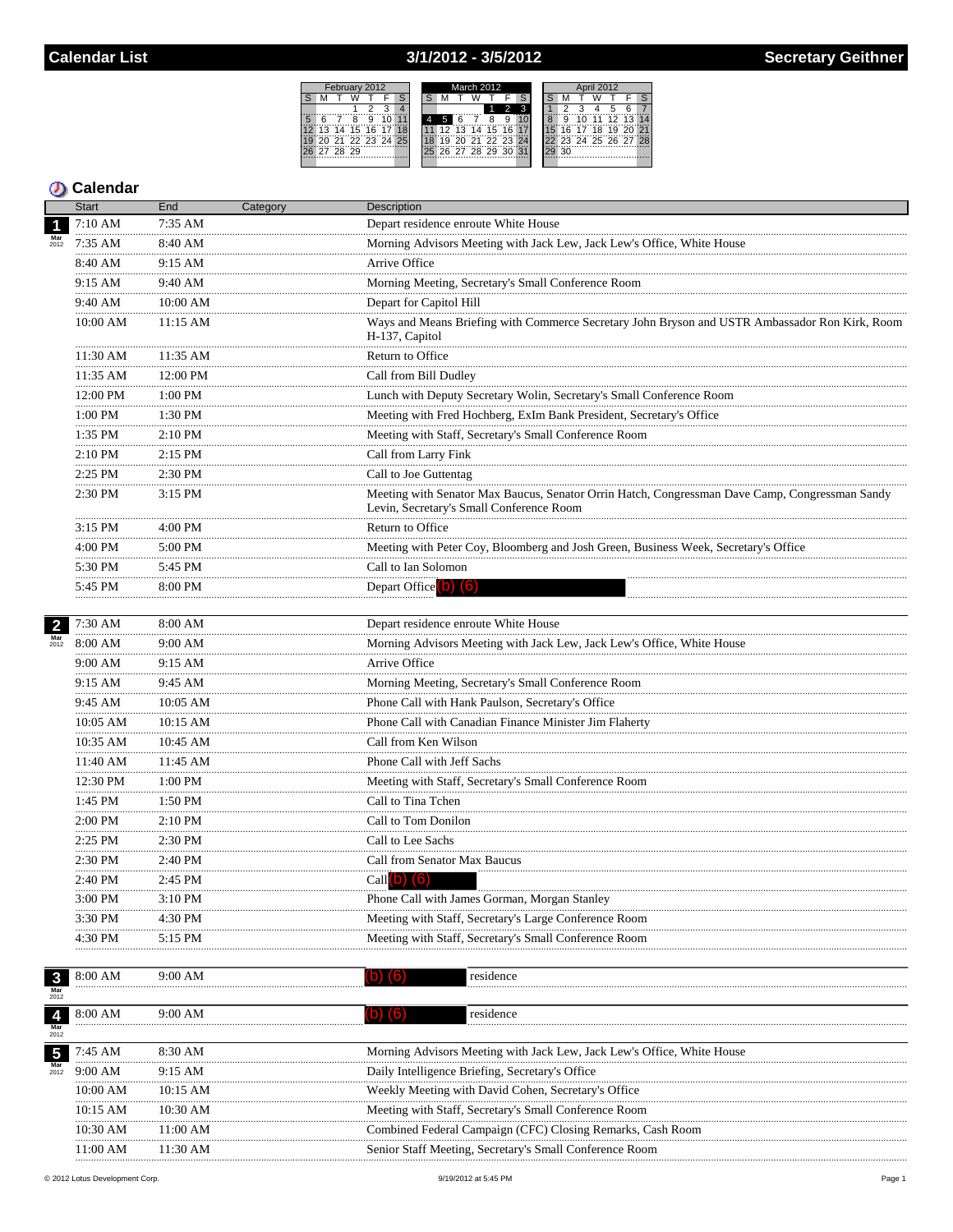## 3/5/2012 - 3/8/2012

February 2012<br>M T W T F

S M



### **D** Calendar

|                           | <b>Start</b>   | End          | Category | <b>Description</b>                                                                               |  |
|---------------------------|----------------|--------------|----------|--------------------------------------------------------------------------------------------------|--|
| 5                         | 11:45 AM       | 12:00 PM     |          | Meeting with Staff, Secretary's Small Conference Room                                            |  |
|                           | 12:00 PM       | $12:15$ PM   |          | Call $(b)$ $(6)$                                                                                 |  |
|                           | 12:30 PM       | 1:30 PM      |          | Meeting with Dan Akerson, Chairman and CEO of GM, Secretary's Small Conference Room              |  |
|                           | 1:50 PM        | 2:00 PM      |          | Call from Pennsylvania Governor Ed Rendell                                                       |  |
|                           | 2:00 PM        | 3:00 PM      |          | Meeting with AP Washington Bureau, 1100 13th Street, N.W., Suite 600                             |  |
|                           | .<br>3:30 PM   | 3:40 PM      |          | Call to Gene Sperling                                                                            |  |
|                           | 4:15 PM        | 4:50 PM      |          | Meeting with POTUS, Oval Office, White House                                                     |  |
|                           | .<br>$5:15$ PM | 6:20 PM      |          | Depart Office enroute Personal Appointment                                                       |  |
|                           | .<br>6:20 PM   | .<br>7:30 PM |          | Personal Appointment                                                                             |  |
|                           |                |              |          |                                                                                                  |  |
| $6\phantom{1}6$           | 7:45 AM        | 8:20 AM      |          | Morning Advisors Meeting with Jack Lew, Jack Lew's Office, White House                           |  |
| $\frac{\text{Mar}}{2012}$ | 8:20 AM        | 8:30 AM      |          | Return to Office                                                                                 |  |
|                           | .<br>8:30 AM   | .<br>9:00 AM |          | Breakfast with Congressman Joe Crowley, Secretary's Small Conference Room                        |  |
|                           | 9:15 AM        | 9:30 AM      |          | Morning Meeting, Secretary's Small Conference Room                                               |  |
|                           | .<br>9:30 AM   | 9:50 AM      |          | Meeting with Staff, Secretary's Small Conference Room                                            |  |
|                           | 9:55 AM        | 10:00 AM     |          | Call to Denis McDonough                                                                          |  |
|                           | 10:00 AM       | 10:05 AM     |          | Meeting with Mike Froman, Secretary's Office                                                     |  |
|                           | 10:30 AM       | 10:35 AM     |          | Call to Bill Daley                                                                               |  |
|                           | 10:35 AM       | 10:50 AM     |          | Farewell Photo (b) (6)<br>Secretary's Office                                                     |  |
|                           | 10:55 AM       | 11:00 AM     |          | Call to Rahm Emanuel                                                                             |  |
|                           | 11:00 AM       | 11:20 AM     |          | Meeting with Staff, Secretary's Small Conference Room                                            |  |
|                           | 11:20 AM       | 11:25 AM     |          | Call to Sylvia Mathews                                                                           |  |
|                           | 11:50 AM       | 11:55 AM     |          | Call to Stan Druckenmiller                                                                       |  |
|                           | .<br>1:00 PM   | .<br>1:20 PM |          | Meeting with Staff, Secretary's Small Conference Room                                            |  |
|                           | 1:20 PM        | 1:30 PM      |          | Call to Jack Lew                                                                                 |  |
|                           | .<br>1:30 PM   | 3:00 PM      |          | Office Time, Secretary's Office                                                                  |  |
|                           | .<br>3:00 PM   | 4:00 PM      |          | Coffee with Business Leaders, Secretary's Small Conference Room                                  |  |
|                           | 4:15 PM        | 4:45 PM      |          | Meeting with Mr. Bjarne Corydon, Minister of Finance, Denmark, Secretary's Small Conference Room |  |
|                           | .<br>4:45 PM   | .<br>5:15 PM |          | Meeting with Jamie Dimon, CEO, JPMorgan Chase, Secretary's Office                                |  |
|                           | 6:45 PM        | 7:45 PM      |          | Meeting with Jack Lew, Jack Lew's Office, White House                                            |  |
|                           | .              |              |          |                                                                                                  |  |
|                           | 7:30 AM        | 8:30 AM      |          | Breakfast with FED Chairman Bernanke, Secretary's Small Conference Room                          |  |
| $\frac{\text{Mar}}{2012}$ | 8:30 AM        | 9:00 AM      |          | Meeting with Staff, Secretary's Small Conference Room                                            |  |
|                           | 9:00 AM        | 9:15 AM      |          | Weekly Meeting with Lael Brainard, Secretary's Office                                            |  |
|                           | 9:15 AM        | 9:45 AM      |          | Morning Meeting, Secretary's Small Conference Room                                               |  |
|                           | 9:45 AM        | 10:00 AM     |          | Weekly Call with Senator Max Baucus, Secretary's Office                                          |  |
|                           | 10:00 AM       | 11:00 AM     |          | Meeting with Business Roundtable Members, Newseum, 555 Pennsylvania Avenue, N.W.                 |  |
|                           | 11:00 AM       | 12:30 PM     |          | Meeting with Congressman Steny Hoyer and others, H-144, Capitol                                  |  |
|                           | 12:30 PM       | 1:30 PM      |          | Depart Capitol Hill enroute (0) (6)                                                              |  |
|                           | 1:30 PM        | 1:40 PM      |          | Phone Call with Congresswoman Kay Granger                                                        |  |
|                           | 2:30 PM        | $2:55$ PM    |          | Phone Call with Dan Akerson, CEO of GM                                                           |  |
|                           | 2:55 PM        | 3:05 PM      |          | Call to Jake Siewert                                                                             |  |
|                           |                |              |          |                                                                                                  |  |
|                           | 6:00 PM        | 7:00 PM      |          | (6)<br>D)                                                                                        |  |
|                           |                |              |          | REMAIN OVERNIGHT                                                                                 |  |
|                           |                |              |          |                                                                                                  |  |
| 8                         | 7:50 AM        | $11:05$ AM   |          | Depart $\left( \text{b} \right)$ $\left( \text{b} \right)$<br>Airport enroute Dallas/Ft. Worth   |  |
|                           | 11:05 AM       | 12:05 PM     |          | Arrive Dallas/Ft. Worth <sup>(b)</sup>                                                           |  |

 $1:00$  PM

Tour of BNSF Intermodal Facility, 1111 Intermodal Parkway, Haslet, TX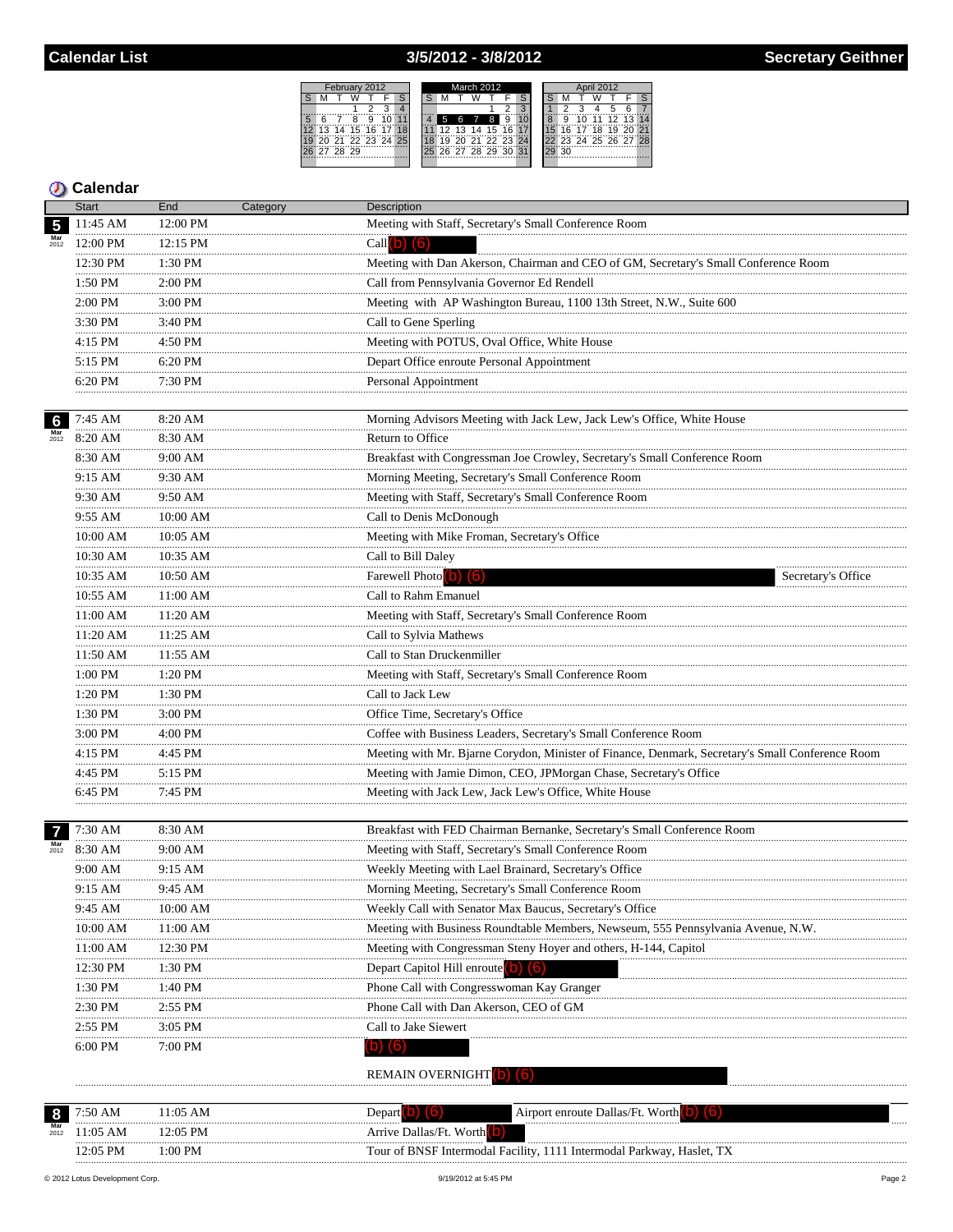### 3/8/2012 - 3/12/2012



|                                 | Start             | End           | Category | Description                                                                                                                                                                                                             |                                                                                               |                                                                                                       |
|---------------------------------|-------------------|---------------|----------|-------------------------------------------------------------------------------------------------------------------------------------------------------------------------------------------------------------------------|-----------------------------------------------------------------------------------------------|-------------------------------------------------------------------------------------------------------|
| 8<br>2012                       | 1:00 PM           | 1:30 PM       |          | TX                                                                                                                                                                                                                      |                                                                                               | Taped Interview with Darren Gersh, PBS Nightly Business Report, BNSF, 111 Intermodal Parkway, Haslet, |
|                                 | 1:30 PM           | 2:30 PM       |          | Drive from BNSF Intermodal Facility enroute (b) (6)                                                                                                                                                                     |                                                                                               |                                                                                                       |
|                                 | 2:30 PM           | 3:00 PM       |          | Executive Time, $(b)$ $(6)$                                                                                                                                                                                             |                                                                                               |                                                                                                       |
|                                 | 3:00 PM           | 4:00 PM       |          | $\blacksquare$<br>(b)                                                                                                                                                                                                   | Moderated Conversation hosted by Dallas Chamber of Commerce,                                  |                                                                                                       |
|                                 | 4:00 PM           | 5:30 PM       |          | Depart $(b)$ $(6)$                                                                                                                                                                                                      | Airport<br>enroute <b>0</b><br>(b.                                                            |                                                                                                       |
|                                 | 5:30 PM           | 9:10 PM       |          | Depart b) (6)<br>D)                                                                                                                                                                                                     | Airport enroute $\begin{pmatrix} 0 \\ 0 \end{pmatrix}$ $\begin{pmatrix} 6 \\ 0 \end{pmatrix}$ | Airport 0<br>IIO.                                                                                     |
|                                 | .<br>9:10 PM      | 10:00 PM      |          | Arrive b) (6)                                                                                                                                                                                                           | Airport enroute                                                                               | residence                                                                                             |
|                                 | 10:00 PM          | 11:00 PM      |          | PHONE CALLS<br>12:35 pm- Call from Gene Sperling<br>1:05 pm- Call from Larry Fink<br>3:35 pm- Call from Rahm Emanuel<br>3:50 pm- Call to Bill Dudley<br>5:00 pm- Call to Terri Checki<br>5:35 pm- Call to Meg McConnell |                                                                                               |                                                                                                       |
| 9                               | 8:30 AM           | 8:40 AM       |          | Meeting with Staff, Secretary's Office                                                                                                                                                                                  |                                                                                               |                                                                                                       |
| $\frac{\text{Mar}}{2012}$       | 8:40 AM           | 8:50 AM       |          | Call from Christine Lagarde, IMF Managing Director                                                                                                                                                                      |                                                                                               |                                                                                                       |
|                                 | 9:00 AM           | 10:00 AM      |          |                                                                                                                                                                                                                         | Meeting with Ghana's President John Mills, Lee Drawing Room, Blair House                      |                                                                                                       |
|                                 | 10:00 AM          | 10:30 AM      |          | Meeting with Staff, Secretary's Small Conference Room                                                                                                                                                                   |                                                                                               |                                                                                                       |
|                                 | 10:30 AM          | .<br>10:45 AM |          | Phone Call with Dan Akerson, GM                                                                                                                                                                                         |                                                                                               |                                                                                                       |
|                                 | <br>10:50 AM      | 10:55 AM      |          | Call to Deputy Secretary of State Tom Nides                                                                                                                                                                             |                                                                                               |                                                                                                       |
|                                 | .                 |               |          |                                                                                                                                                                                                                         |                                                                                               |                                                                                                       |
|                                 | 10:55 AM<br>.     | 11:00 AM      |          | Call to Jack Lew                                                                                                                                                                                                        |                                                                                               |                                                                                                       |
|                                 | 11:00 AM          | 11:45 AM      |          |                                                                                                                                                                                                                         | Meeting with Andy Serwer, Fortune Magazine, Secretary's Office                                |                                                                                                       |
|                                 | 11:45 AM<br>.     | 12:45 PM      |          | Depart Office enroute $\begin{pmatrix} 0 \\ 0 \end{pmatrix}$ $\begin{pmatrix} 6 \\ 0 \end{pmatrix}$                                                                                                                     | residence                                                                                     |                                                                                                       |
|                                 | 12:45 PM          | 1:00 PM       |          | Conference Call with Staff                                                                                                                                                                                              |                                                                                               |                                                                                                       |
|                                 | 1:00 PM           | 1:30 PM       |          | Conference Call with Staff                                                                                                                                                                                              |                                                                                               |                                                                                                       |
|                                 | 1:30 PM           | 1:40 PM       |          | Call to Sylvia Mathews                                                                                                                                                                                                  |                                                                                               |                                                                                                       |
|                                 | 1:45 PM           | 2:15 PM       |          | Conference Call with Tom Donilon and others                                                                                                                                                                             |                                                                                               |                                                                                                       |
|                                 | 3:00 PM           | $3:15$ PM     |          | Phone Call with FED Governor Dan Tarullo                                                                                                                                                                                |                                                                                               |                                                                                                       |
|                                 | 3:50 PM           | 4:00 PM       |          | Call to Tina Tchen<br><b>REMAIN OVERNIGHT</b>                                                                                                                                                                           | <b>RESIDENCE</b>                                                                              |                                                                                                       |
| 10<br>$\frac{\text{Mar}}{2012}$ | 8:00 AM           | 9:00 AM       |          |                                                                                                                                                                                                                         | <b>RESIDENCE</b>                                                                              |                                                                                                       |
| <b>H</b><br>Mar                 | <b>11</b> 8:00 AM | 9:00 AM       |          |                                                                                                                                                                                                                         | <b>RESIDENCE</b>                                                                              |                                                                                                       |
| 2012<br>12                      | 8:00 AM           | 9:00 AM       |          | [b<br>(6)                                                                                                                                                                                                               | <b>RESIDENCE</b>                                                                              |                                                                                                       |
| $\frac{\text{Mar}}{2012}$       | 9:05 AM           | 9:15 AM       |          | Call to Lee Sachs                                                                                                                                                                                                       |                                                                                               |                                                                                                       |
|                                 | 9:30 AM           | 9:40 AM       |          | Call to Mike Froman                                                                                                                                                                                                     |                                                                                               |                                                                                                       |
|                                 | .<br>12:45 PM     | 12:50 PM      |          | Call to Jake Siewert                                                                                                                                                                                                    |                                                                                               |                                                                                                       |
|                                 | .<br>1:25 PM      | 1:30 PM       |          |                                                                                                                                                                                                                         | Call to Matt Rose, Chairman, President and CEO of BNSF Railway Company                        |                                                                                                       |
|                                 | 1:30 PM           | 1:40 PM       |          | Call to Senator Bob Corker                                                                                                                                                                                              |                                                                                               |                                                                                                       |
|                                 | .<br>1:50 PM      | 2:00 PM       |          | Call to James Wolfensohn                                                                                                                                                                                                |                                                                                               |                                                                                                       |
|                                 | 2:50 PM           | 3:00 PM       |          | Call to Senator Tom Udall                                                                                                                                                                                               |                                                                                               |                                                                                                       |
|                                 |                   |               |          |                                                                                                                                                                                                                         |                                                                                               |                                                                                                       |
|                                 | 4:30 PM           | 4:35 PM       |          | Call from Lee Sachs                                                                                                                                                                                                     |                                                                                               |                                                                                                       |
|                                 | 6:20 PM           | 6:30 PM       |          | Call from Gene Sperling                                                                                                                                                                                                 |                                                                                               |                                                                                                       |
|                                 | 6:30 PM           | 7:30 PM       |          | Conference Call with Tom Donilon and others                                                                                                                                                                             |                                                                                               |                                                                                                       |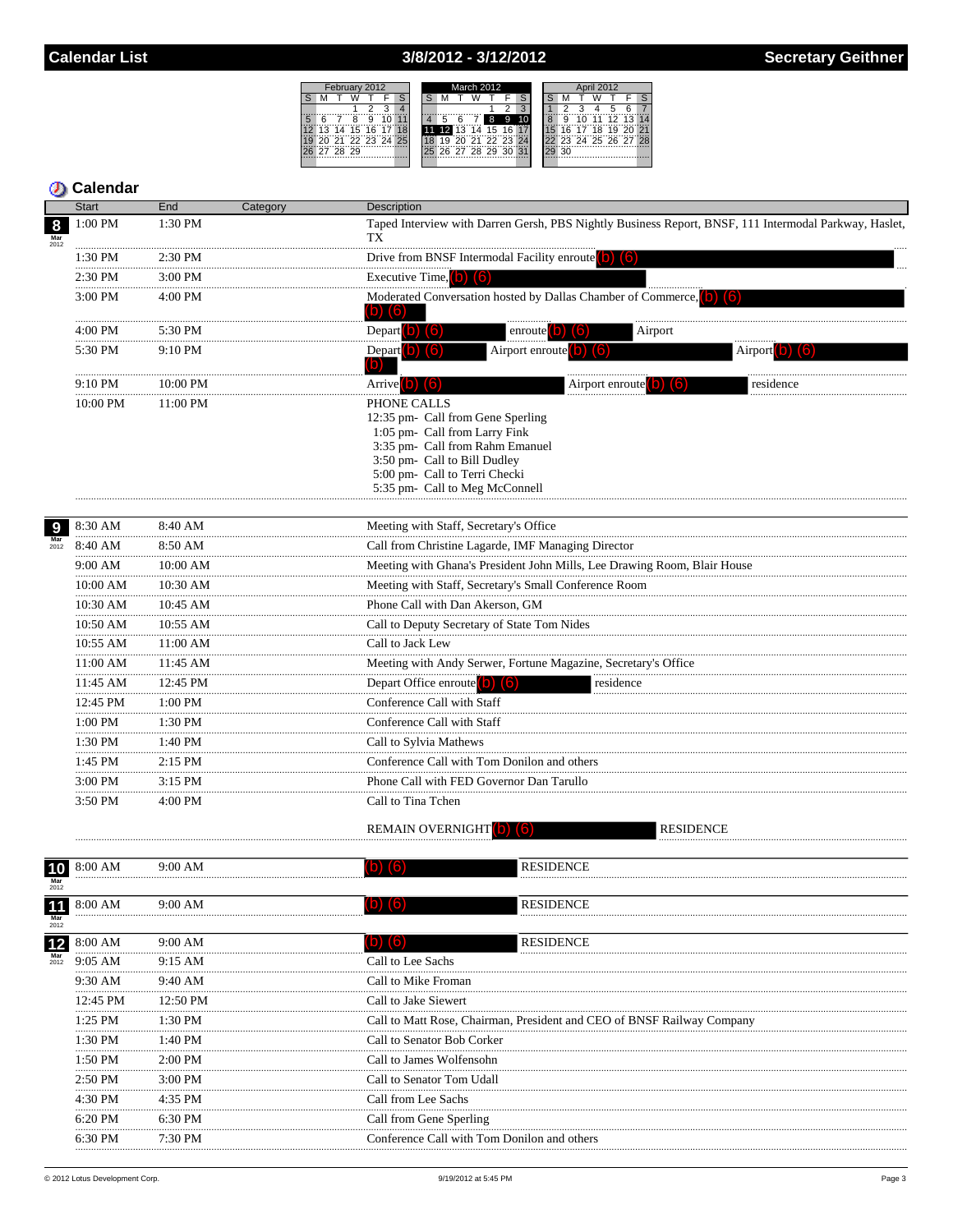## 3/13/2012 - 3/15/2012



## **5** Calendar

|                 | <b>Start</b>      | End            | Category | Description                                                                                                                        |
|-----------------|-------------------|----------------|----------|------------------------------------------------------------------------------------------------------------------------------------|
| 13              | 6:40 AM           | 9:45 AM        |          | Depart $\begin{bmatrix} 0 \\ 0 \end{bmatrix}$ $\begin{bmatrix} 6 \\ 0 \end{bmatrix}$<br>residence enroute Office                   |
| $Mar$<br>$2012$ | 9:45 AM           | 9:50 AM<br>    |          | Call to David Rubenstein, Carlyle Group                                                                                            |
|                 | 10:15 AM          | 10:25 AM       |          | Call to Dick Parsons                                                                                                               |
|                 | 10:25 AM          | 10:35 AM<br>   |          | Call from Larry Summers                                                                                                            |
|                 | 11:30 AM          | 12:00 PM       |          | Arrive at Office                                                                                                                   |
|                 | 12:00 PM          | 1:00 PM        |          | Meeting with Ezra Klein, Washington Post, Secretary's Office                                                                       |
|                 | 1:30 PM<br>.      | 1:40 PM        |          | Call to Gene Sperling                                                                                                              |
|                 | 1:40 PM<br>.      | 1:45 PM        |          | Call to Lee Cullum, Journalist, Dallas Morning News                                                                                |
|                 | 2:00 PM           | $2:15$ PM      |          | Weekly Meeting with David Cohen, Secretary's Office                                                                                |
|                 | .<br>2:30 PM      | <br>2:45 PM    |          | Meeting with Terri Checki, Secretary's Office                                                                                      |
|                 | 2:45 PM<br>.      | 3:00 PM        |          | Weekly Meeting with Lael Brainard, Secretary's Office                                                                              |
|                 | 3:00 PM           | 3:30 PM        |          | Meeting with Staff, Secretary's Small Conference Room                                                                              |
|                 | .<br>3:50 PM      | .<br>4:00 PM   |          | Call from Rahm Emanuel                                                                                                             |
|                 | 4:00 PM           | 5:10 PM        |          | NEC Principals Meeting, Gene Sperling's Office, White House                                                                        |
|                 | .<br>5:10 PM      | 7:30 PM        |          | Return to Office                                                                                                                   |
|                 | 7:30 PM           | 7:45 PM        |          | Depart Office enroute British Ambassador's Residence                                                                               |
|                 | 7:45 PM           | 9:30 PM        |          | Dinner in honor of Chancellor George Osborne and William Hague, Secretary of State, British Ambassador's<br>Residence, $(b)$ $(6)$ |
|                 | 10:30 PM          | 11:30 PM<br>.  |          | Arrive residence                                                                                                                   |
| 14              | 7:20 AM           | 7:45 AM        |          | Depart residence enroute White House                                                                                               |
|                 | 7:45 AM           | 8:25 AM        |          | Morning Advisors Meeting with Jack Lew, Jack Lew's Office, White House                                                             |
|                 | 8:25 AM           | 8:30 AM        |          | Return to Office                                                                                                                   |
|                 | 8:30 AM           | 8:50 AM        |          | Meeting with Staff, Secretary's Office                                                                                             |
|                 | 8:50 AM           | 9:00 AM        |          | Arrive Diplomatic Reception Room, White House                                                                                      |
|                 | .<br>9:00 AM<br>. | 9:50 AM        |          | Arrival Ceremony on South Lawn, UK State Arrival Ceremony with POTUS and Prime Minister Osborne                                    |
|                 | 9:50 AM           | 10:30 AM       |          | Return to Office                                                                                                                   |
|                 | .<br>10:35 AM     | 12:15 PM       |          | Expanded Bilateral with POTUS and Prime Minister David Cameron, Cabinet Room, White House                                          |
|                 | .<br>12:15 PM     | .<br>$1:15$ PM |          | Lunch with FED Chairman Bernanke, Federal Reserve Board                                                                            |
|                 | 1:15 PM           | 2:15 PM        |          | Return to Office                                                                                                                   |
|                 | 2:15 PM           | 3:00 PM        |          | Meeting with Former Secretary Larry Summers, Secretary's Office                                                                    |
|                 | .<br>3:00 PM      | 3:30 PM        |          | Meeting with Paul Volcker, Secretary's Office                                                                                      |
|                 | 3:30 PM           | 4:15 PM        |          | Meeting with Staff, Secretary's Office                                                                                             |
|                 | 5:00 PM           | 5:30 PM        |          | Weekly Meeting with Deputy Secretary Neal Wolin, Secretary's Office                                                                |
|                 | 5:30 PM           | 6:00 PM        |          | Meeting with Staff, Secretary's Small Conference Room                                                                              |
|                 | 6:20 PM           | 6:30 PM        |          | Call to Jim Wolfensohn                                                                                                             |
|                 | 6:35 PM           | $6:40$ PM      |          | Call from Gene Sperling                                                                                                            |
|                 | 7:00 PM           | 7:05 PM        |          | Call to SEC Chair Mary Schapiro                                                                                                    |
|                 | 7:45 PM           | 11:30 PM       |          | UK State Dinner with POTUS, Black-tie, South Lawn, White House                                                                     |
|                 | 11:30 PM          | 11:30 PM       |          | Arrive at residence                                                                                                                |
| 15              | 7:35 AM           | 8:10 AM        |          | Depart residence enroute White House                                                                                               |
| 2012            | 8:10 AM           | 9:15 AM        |          | Return to Office                                                                                                                   |
|                 | 9:15 AM           | 9:45 AM        |          | Morning Meeting, Secretary's Small Conference Room                                                                                 |
|                 | 11:00 AM          | 11:45 AM       |          | Meeting with Staff, Secretary's Small Conference Room                                                                              |
|                 | 11:50 AM          | 11:55 AM       |          | Call to Brian Deese                                                                                                                |
|                 | 12:45 PM          | 1:45 PM        |          | Lunch with Jack Lew, Jack Lew's Office, White House                                                                                |
|                 | 2:15 PM           | 3:00 PM        |          | Weekly One-on-One Meeting with POTUS, Oval Office, White House                                                                     |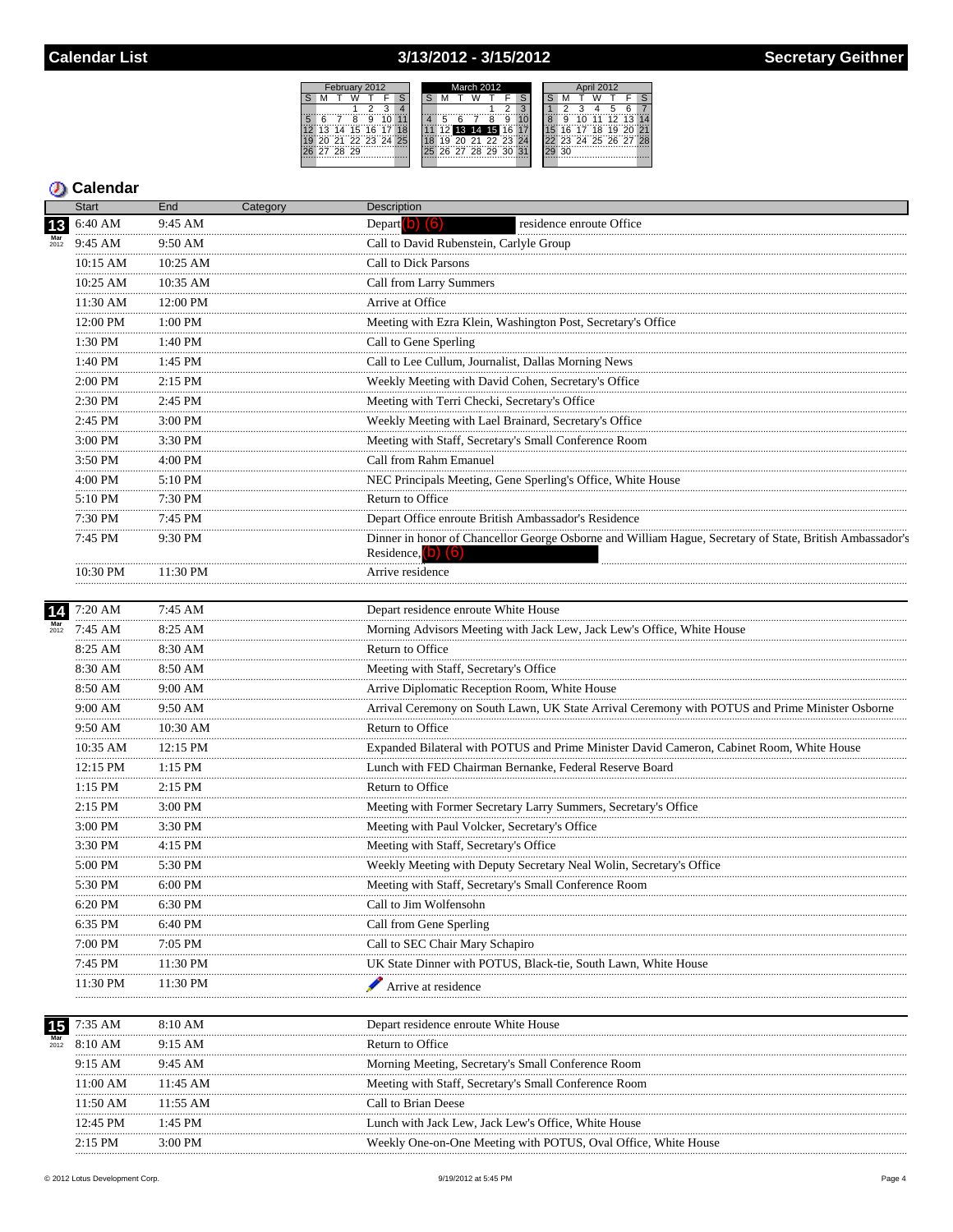# 3/15/2012 - 3/19/2012

|   | February 2012 |       |                |   |  |    |  | March 2012 |    |       |                |  |    | April 2012  |  |   |    |                    |       |  |  |
|---|---------------|-------|----------------|---|--|----|--|------------|----|-------|----------------|--|----|-------------|--|---|----|--------------------|-------|--|--|
|   |               |       |                |   |  |    |  |            |    |       |                |  |    |             |  |   |    |                    |       |  |  |
|   |               |       |                |   |  |    |  |            |    |       |                |  |    |             |  |   |    |                    |       |  |  |
| 5 |               |       |                | 9 |  |    |  |            |    |       |                |  | 9  |             |  | ğ | 1Ö | 44                 | 75.73 |  |  |
|   | 13            |       | $14$ 15 16 17  |   |  | 18 |  |            | 12 | 13    |                |  |    | 14 15 16 17 |  |   |    | 16 17 18 19 20     |       |  |  |
|   |               |       | 71 72 73 74 75 |   |  |    |  | 18         |    |       | 20 21 22 23 24 |  |    |             |  |   |    | 123 24 25 26 27 28 |       |  |  |
|   | 27            | 28 29 |                |   |  |    |  |            |    | 26.27 | 78.79          |  | 3U |             |  |   |    |                    |       |  |  |
|   |               |       |                |   |  |    |  |            |    |       |                |  |    |             |  |   |    |                    |       |  |  |
|   |               |       |                |   |  |    |  |            |    |       |                |  |    |             |  |   |    |                    |       |  |  |

|                   | <b>Start</b>         | End                  | Category | Description                                                                              |                             |                                                                                                   |
|-------------------|----------------------|----------------------|----------|------------------------------------------------------------------------------------------|-----------------------------|---------------------------------------------------------------------------------------------------|
| 15                | 3:00 PM              | 3:30 PM              |          | Depart White House enroute (b) (6)                                                       | Airport                     |                                                                                                   |
| $Mar$<br>$2012$   | 3:30 PM              | 4:40 PM              |          | Depart 0 (6)<br>'b)                                                                      | Airport enroute $(b)$ $(6)$ | Airport                                                                                           |
|                   | 4:40 PM              | 4:55 PM              |          | Arrive New York (b) (6)                                                                  |                             |                                                                                                   |
|                   | 4:55 PM<br>          | 5:00 PM              |          | Call from Jim Wolfensohn                                                                 |                             |                                                                                                   |
|                   | 5:25 PM              | 5:30 PM              |          | $Call$ $\bigcirc$ $\bigcirc$ $\bigcirc$                                                  |                             |                                                                                                   |
|                   | <br>5:30 PM          | 5:40 PM              |          | Call $\vert$ (b) $\vert$ (6)                                                             |                             |                                                                                                   |
|                   | <br>6:00 PM          | 6:30 PM              |          | Arrive Grand Hyatt Hotel, New York, 109 East 42nd Street                                 |                             |                                                                                                   |
|                   | 6:30 PM              | 7:00 PM              |          | <b>Hyatt Hotel</b>                                                                       |                             | Reception with Economic Club of New York Members, Conference Level, Broadway Room, Grand Central  |
|                   | 7:00 PM              | 7:50 PM              |          |                                                                                          |                             | Remarks and Moderated Q&A with Alan Blinder and John Lipsky, Empire Ballroom, Ballroom Level      |
|                   | 7:50 PM              | 8:50 PM              |          | Dinner                                                                                   |                             |                                                                                                   |
|                   |                      |                      |          | <b>REMAIN OVERNIGHT</b>                                                                  |                             |                                                                                                   |
| 16                | 9:15 AM              | 9:20 AM              |          | Arrive Council on Foreign Relations -- 58 East 68th Street (at ParkAvenue)               |                             |                                                                                                   |
| 2012              | 9:20 AM              | 9:30 AM              |          | Call to Brian Deese                                                                      |                             |                                                                                                   |
|                   | 9:30 AM              | 9:40 AM              |          | Floor                                                                                    |                             | Roundtable with Business Leaders hosted by Richard Haass, CFR, Hamilton Fish Armstrong Room, 2nd  |
|                   | 10:40 AM             | 10:50 AM             |          | Call to Singapore Minister Tharman                                                       |                             |                                                                                                   |
|                   | 10:50 AM             | 11:00 AM             |          | Call from Tom Donilon                                                                    |                             |                                                                                                   |
|                   | 11:00 AM             | 12:45 PM             |          | 58th Street, between 8th and 9th Avenues                                                 |                             | Journalist Roundtable hosted by Fareed Zakaria, Hudson Room, 10th Floor, CNN/Time Warner Building |
|                   | 12:45 PM             | 12:50 PM             |          | Call from Robert Morgenthau                                                              |                             |                                                                                                   |
|                   | <br>12:50 PM         | .<br>2:00 PM         |          | Lunch with Bob Rubin, $\left($ $\bullet\right)$<br>$\blacksquare$                        |                             |                                                                                                   |
|                   | $2:00$ PM            | $3:15$ PM            |          | Meeting with The New York Times, 620 8th Avenue, between 40th and 41st Streets, New York |                             |                                                                                                   |
|                   | 3:50 PM              | 3:55 PM              |          | Call from Stanley Fischer                                                                |                             |                                                                                                   |
|                   |                      |                      |          | <b>REMAIN OVERNIGHT</b>                                                                  |                             |                                                                                                   |
|                   | 8:00 PM              | 8:30 PM              |          | Conference Call with Tom Donilon and others                                              |                             |                                                                                                   |
| 2012              |                      |                      |          |                                                                                          |                             |                                                                                                   |
| 18<br>Mar<br>2012 | 9:00 PM              | 10:00 PM             |          | Conference Call with Tom Donilon and others                                              |                             |                                                                                                   |
| 19                | 8:10 AM              | 9:35 AM              |          | Depart                                                                                   | enroute                     | Airport                                                                                           |
| 2012              | 9:40 AM              | 9:50 AM              |          | <b>Arrive</b>                                                                            | Airport                     |                                                                                                   |
|                   | 9:50 AM              | 10:00 AM             |          | Call to Roger Ferguson                                                                   |                             |                                                                                                   |
|                   | 10:00 AM             | 10:10 AM             |          | Call to John Sexton                                                                      |                             |                                                                                                   |
|                   | 10:10 AM             | 10:15 AM             |          | Call to Jim Kim, Dartmouth                                                               |                             |                                                                                                   |
|                   | 10:15 AM             | 10:20 AM             |          | Call from Nancy Birdsell                                                                 |                             |                                                                                                   |
|                   | 11:45 AM             | 11:55 AM             |          | Call to Michelle Smith                                                                   |                             |                                                                                                   |
|                   | 12:00 PM             | 12:15 PM             |          | Lunch with FED Chairman Bernanke, Secretary's Small Conference Room                      |                             |                                                                                                   |
|                   | 12:15 PM             | 12:20 PM             |          | Call from Jack Lew                                                                       |                             |                                                                                                   |
|                   | 12:50 PM             | 1:00 PM              |          | Return to Office                                                                         |                             |                                                                                                   |
|                   | 1:10 PM              | $1:15$ PM            |          | <br>Call to Hank Paulson                                                                 |                             |                                                                                                   |
|                   | 1:30 PM              | 2:00 PM              |          | Meeitng with POTUS, Oval Office, White House                                             |                             |                                                                                                   |
|                   |                      |                      |          |                                                                                          |                             |                                                                                                   |
|                   |                      |                      |          |                                                                                          |                             |                                                                                                   |
|                   | $2:00$ PM<br>2:25 PM | $2:05$ PM<br>2:30 PM |          | Call to David Lane<br>Call to Sylvia Mathews                                             |                             |                                                                                                   |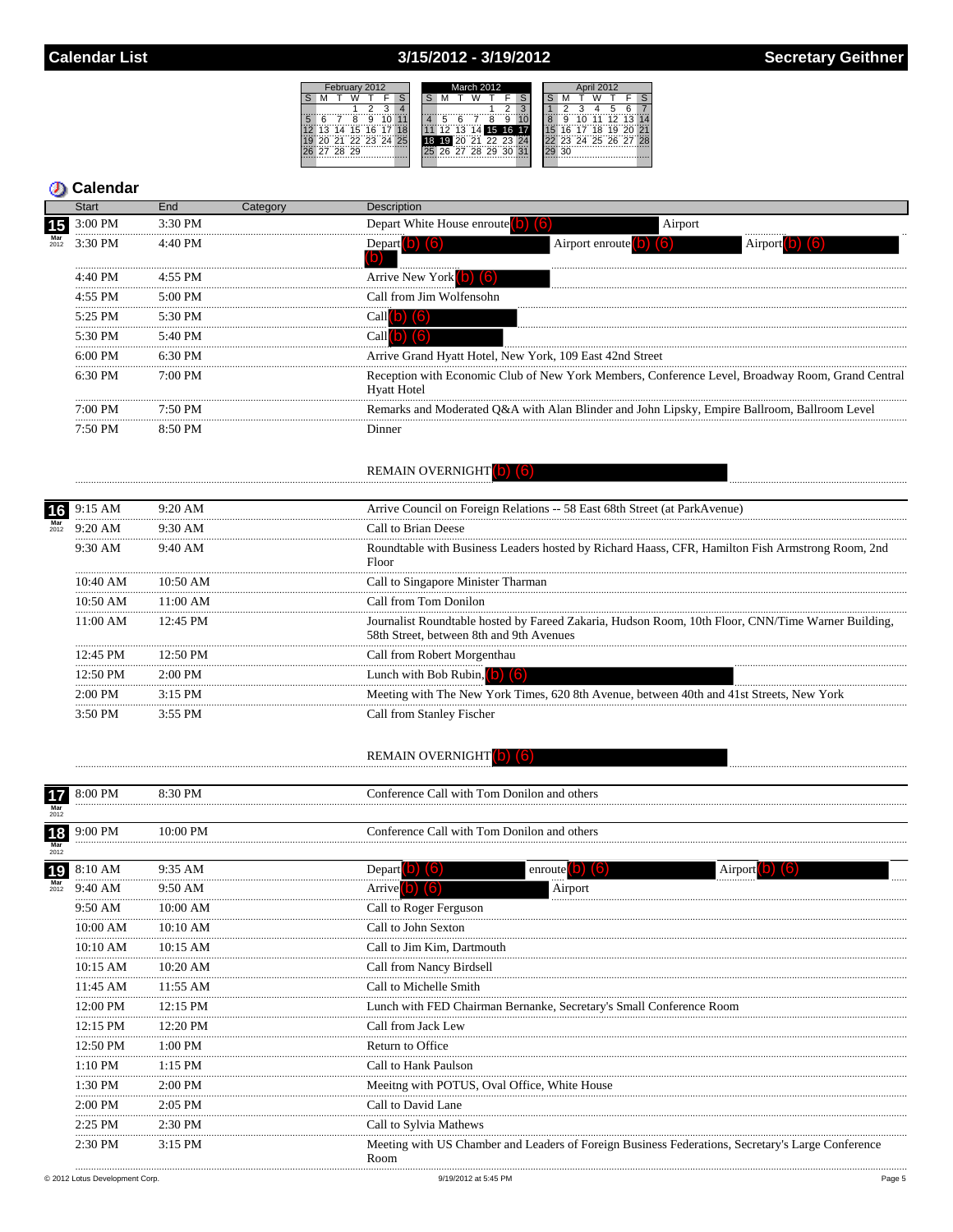## 3/19/2012 - 3/21/2012



## **5** Calendar

|                           | <b>Start</b>       | End            | Category | Description                                                                                 |
|---------------------------|--------------------|----------------|----------|---------------------------------------------------------------------------------------------|
| 19                        | 3:25 PM            | 3:30 PM        |          | Call from Jack Lew                                                                          |
| $Mar$<br>$2012$           | 3:30 PM<br>.       | 3:35 PM        |          | Call to Former Secretary of State Madeline Albright                                         |
|                           | 3:35 PM            | 3:50 PM<br>.   |          | Meeting with Roger Altman, Secretary's Office                                               |
|                           | 3:50 PM            | 3:55 PM        |          | Call to Jim Kim, President of Dartmouth                                                     |
|                           | 3:55 PM            | 4:05 PM        |          | Call to Jack Lew                                                                            |
|                           | .<br>4:05 PM<br>.  | .<br>4:10 PM   |          | Call from Stan Druckenmiller                                                                |
|                           | 4:10 PM<br>.       | 4:15 PM        |          | Call to Erskine Bowles                                                                      |
|                           | 4:15 PM            | 4:20 PM        |          | Call to James Wolfensohn                                                                    |
|                           | .<br>4:20 PM       | 4:25 PM        |          | Call to Jeff Immelt                                                                         |
|                           | 4:25 PM            | 4:30 PM        |          | Call to Cass Sunstein                                                                       |
|                           | .<br>4:30 PM       | .<br>4:35 PM   |          | Call to Sylvia Mathews                                                                      |
|                           | .<br>4:35 PM       | 4:40 PM        |          | Call to Pete Peterson                                                                       |
|                           | .<br>4:40 PM       | .<br>5:15 PM   |          | Meeting with Staff, Secretary's Small Conference Room                                       |
|                           | 5:30 PM            | 6:30 PM        |          | Meeting with Staff, Secretary's Small Conference Room                                       |
|                           | .<br>7:15 PM       | 8:15 PM        |          | Dinner with Tom Nides and others, $(b)$ $(6)$                                               |
|                           |                    |                |          |                                                                                             |
| 20                        | $8:10~\mathrm{AM}$ | 9:15 AM        |          | Arrive at Office                                                                            |
| $\frac{\text{Mar}}{2012}$ | 9:15 AM            | 9:40 AM        |          | Morning Meeting, Secretary's Small Conference Room                                          |
|                           | 10:00 AM<br>.      | 12:45 PM       |          | HFSC Hearing, Room 2128, Rayburn House Office Building                                      |
|                           | 12:45 PM           | 12:50 PM       |          | Call from Gene Sperling                                                                     |
|                           | 12:50 PM<br>.      | 1:15 PM<br>.   |          | Meeting with Jack Lew, Jack Lew's Office, White House                                       |
|                           | $1:15$ PM<br>.     | 1:20 PM<br>.   |          | Arrive in Office                                                                            |
|                           | 1:20 PM<br>.       | $1:25$ PM<br>. |          | Call to Jack Lew                                                                            |
|                           | 2:15 PM            | 3:00 PM        |          | Bilateral with Portuguese Finance Minister Vitor Gasper, Secretary's Small Conference Room  |
|                           | 3:00 PM<br>.       | 3:20 PM<br>.   |          | Meeting with Mr. Makoto Utsumi, President of Japan Credit Rating Agency, Secretary's Office |
|                           | 3:20 PM            | 4:00 PM        |          | Meeting with Staff, Secretary's Large Conference Room                                       |
|                           | 4:00 PM<br>.       | 4:20 PM        |          | Meeting with Mid-Size Bankers, Secretary's Small Conference Room                            |
|                           | 4:20 PM<br>.       | 4:25 PM        |          | Call to Jack Lew                                                                            |
|                           | 5:15 PM            | 5:45 PM        |          | NSC Principals Meeting, Situation Room, White house                                         |
|                           | .<br>$5:45$ PM     | 5:50 PM<br>.   |          | Call from Jack Lew                                                                          |
|                           | .<br>7:00 PM       | 7:25 PM<br>.   |          | Return to Office                                                                            |
|                           | .<br>7:25 PM       | 7:30 PM        |          | Call to Congressman Elijah Cummings                                                         |
|                           | 7:40 PM            | 7:45 PM        |          | Call from Jack Lew                                                                          |
|                           |                    |                |          |                                                                                             |
|                           | 21 6:55 AM         | 7:00 AM        |          | Arrive at Office                                                                            |
| 2012                      | 7:00 AM            | $7:35 \;AM$    |          | Phone Call with Vice Premier Wang Qishan, Secretary's Office                                |
|                           | 7:40 AM            | 7:45 AM        |          | Call from Jim Kim, Dartmouth                                                                |
|                           | 7:45 AM            | 8:30 AM        |          | Morning Advisors Meeting with Jack Lew, Jack Lew's Office, White House                      |
|                           | 9:30 AM            | 12:10 PM       |          | Testify with FED Chairman Bermanke, Room 2154, Rayburn House Office Building                |
|                           | 12:10 PM           | 12:55 PM       |          | Return to Office                                                                            |
|                           | 12:55 PM           | $1:10$ PM      |          | Call to Brian Deese                                                                         |
|                           | 1:10 PM            | 1:15 PM        |          | Call to Jay Powell                                                                          |
|                           | $1:15$ PM          | 1:20 PM        |          | Call to Jeremy Stein                                                                        |
|                           | 1:30 PM            | 1:50 PM        |          | Personal visit <sup>o</sup><br>Secretary's Office                                           |
|                           | 2:00 PM            | 2:20 PM        |          | Monthly Meeting with SEC Chair Mary Schapiro, Secretary's Office                            |
|                           | 2:20 PM            | 2:30 PM        |          | Phone Call with Brazilian Finance Minister Guido Mantega                                    |
|                           | 2:30 PM            | 2:35 PM        |          | Call to Tom Nides                                                                           |
|                           | 2:45 PM            | 2:55 PM        |          | Phone Call with Roger Ferguson                                                              |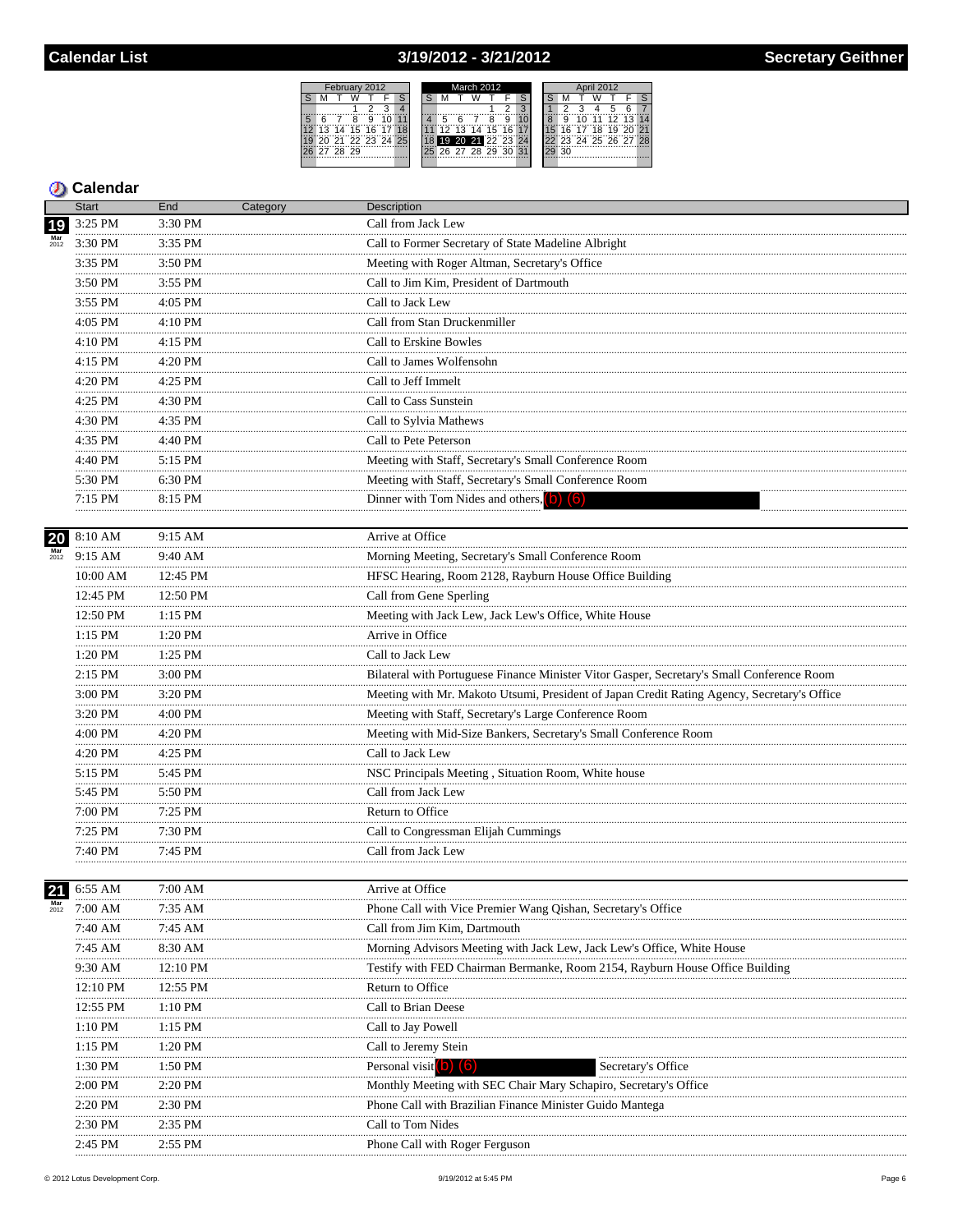## 3/21/2012 - 3/23/2012



|      | <b>Start</b>  | End           | Category | Description                                                                |
|------|---------------|---------------|----------|----------------------------------------------------------------------------|
|      | 2:55 PM       | 3:00 PM       |          | Call to Jack Lew                                                           |
|      | 3:00 PM       | 3:30 PM       |          | Meeting with Staff, Secretary's Office                                     |
|      | 3:30 PM       | 4:00 PM       |          | Meeting with Staff, Secretary's Office                                     |
|      | 4:00 PM       | 4:30 PM       |          | Meeting with Staff, Secretary's Small Conference Room                      |
|      | <br>4:30 PM   | 5:00 PM       |          | Courtesy Meeting with Jan Hatzius, Secretary's Office                      |
|      | <br>5:00 PM   | 5:10 PM       |          | Call to Senator Charles Schumer                                            |
|      | 6:00 PM       | 6:15 PM       |          | Call to Finance Minister Wayne Swan, Australia                             |
|      | 6:15 PM       | 7:15 PM       |          | Meeting with Jack Lew, Jack Lew's Office, White House                      |
|      | .<br>7:25 PM  | .<br>7:30 PM  |          | Call from Jack Lew                                                         |
|      | 7:30 PM       | 10:00 PM      |          | $(b)$ $(6)$                                                                |
|      | 10:00 PM      | 10:10 PM      |          | Call from Jim Kim, Dartmouth                                               |
|      |               |               |          |                                                                            |
| 22   | 7:00 AM       | 7:30 AM       |          | Call to Kim Jim, Dartmouth President                                       |
| 2012 | 7:45 AM       | 8:00 AM       |          | Morning Advisors Meeting, Jack Lew's Office, White House                   |
|      | 8:00 AM<br>   | 8:50 AM       |          | Breakfast with Senator Max Baucus, Secretary's Small Conference Room       |
|      | 9:00 AM<br>.  | 9:35 AM       |          | Meeting with Jack Lew, Jack Lew's Office, White House                      |
|      | 9:35 AM<br>.  | 9:45 AM       |          | Return to Office                                                           |
|      | 9:45 AM<br>.  | 9:50 AM<br>.  |          | Farewell Photo <sup>(b)</sup> (6)<br>Secretary's Office                    |
|      | 9:50 AM       | 10:00 AM      |          | Call to Larry Summers                                                      |
|      | 10:00 AM<br>. | 10:05 AM      |          | Call to Tom Donilon                                                        |
|      | 10:05 AM      | 10:15 AM      |          | Call to Gene Sperling                                                      |
|      | 10:15 AM      | 10:25 AM      |          | Call to Ed DeMarco                                                         |
|      | 10:30 AM      | 10:35 AM      |          | Call from Jack Lew                                                         |
|      | 10:35 AM      | 10:40 AM      |          | Call to Lee Sachs                                                          |
|      | 10:40 AM      | 10:45 AM      |          | Call $(b)$ $(6)$                                                           |
|      | 11:00 AM      | 11:40 AM      |          | Macro Economic Briefing, Secretary's Large Conference Room                 |
|      | 11:40 AM<br>  | 11:50 AM<br>  |          | Call from Mike Froman                                                      |
|      | 11:50 AM<br>. | 11:55 AM      |          | Call to Denis McDonough                                                    |
|      | 11:55 AM<br>  | 12:30 PM<br>. |          | Weekly Lunch with Neal Wolin, Secretary's Small Conference Room            |
|      | 12:30 PM<br>. | 1:05 PM       |          | Meeting with Bob Zoellick, President of the World Bank, Secretary's Office |
|      | $1:15$ PM     | 2:15 PM       |          | Meeting with David Wessel, Wall Street Journal, Secretary's Office         |
|      | 2:30 PM       | 2:45 PM       |          | Call from Senator Max Baucus                                               |
|      | 2:45 PM       | 2:55 PM       |          | Call to Congresswoman Jo Ann Emerson                                       |
|      | 3:00 PM       | 3:50 PM       |          | Meeting with Staff, Secretary's Small Conference Room                      |
|      | 4:00 PM<br>   | 4:30 PM<br>   |          | Weekly Meeeting with Lael Brainard, Secretary's Office                     |
|      | 4:30 PM       | 5:05 PM       |          | Meeting with Staff, Secretary's Small Conference Room                      |
|      | 5:20 PM       | 5:55 PM       |          | Meeting with Staff, Secretary's Small Conference Room                      |
|      | 5:55 PM       | 6:00 PM       |          | Call to Don Kohn                                                           |
|      | $6:00$ PM     | 6:10 PM       |          | Call to Gene Sperling                                                      |
|      | 6:45 PM       | 7:45 PM       |          | Depart Office enroute residence b) (6)                                     |
|      | 11:15 PM      | 11:25 PM      |          | Call from President Obama                                                  |
|      | 8:00 AM       | 8:40 AM       |          | Morning Advisors Meeting with Jack Lew, Jack Lew's Office, White House     |
| 2012 | 8:40 AM       | 8:45 AM       |          | Return to Office                                                           |
|      | 8:45 AM       | 9:05 AM       |          | Call to Hank Paulson                                                       |
|      | <br>9:05 AM   | 9:15 AM       |          | Call to Canadian Finance Minister Flaherty                                 |
|      | 9:15 AM       | 9:25 AM       |          | Morning Meeting, Secretary's Small Conference Room                         |
|      | 9:25 AM       | 9:35 AM       |          | Call to French Finance Minister Baroin                                     |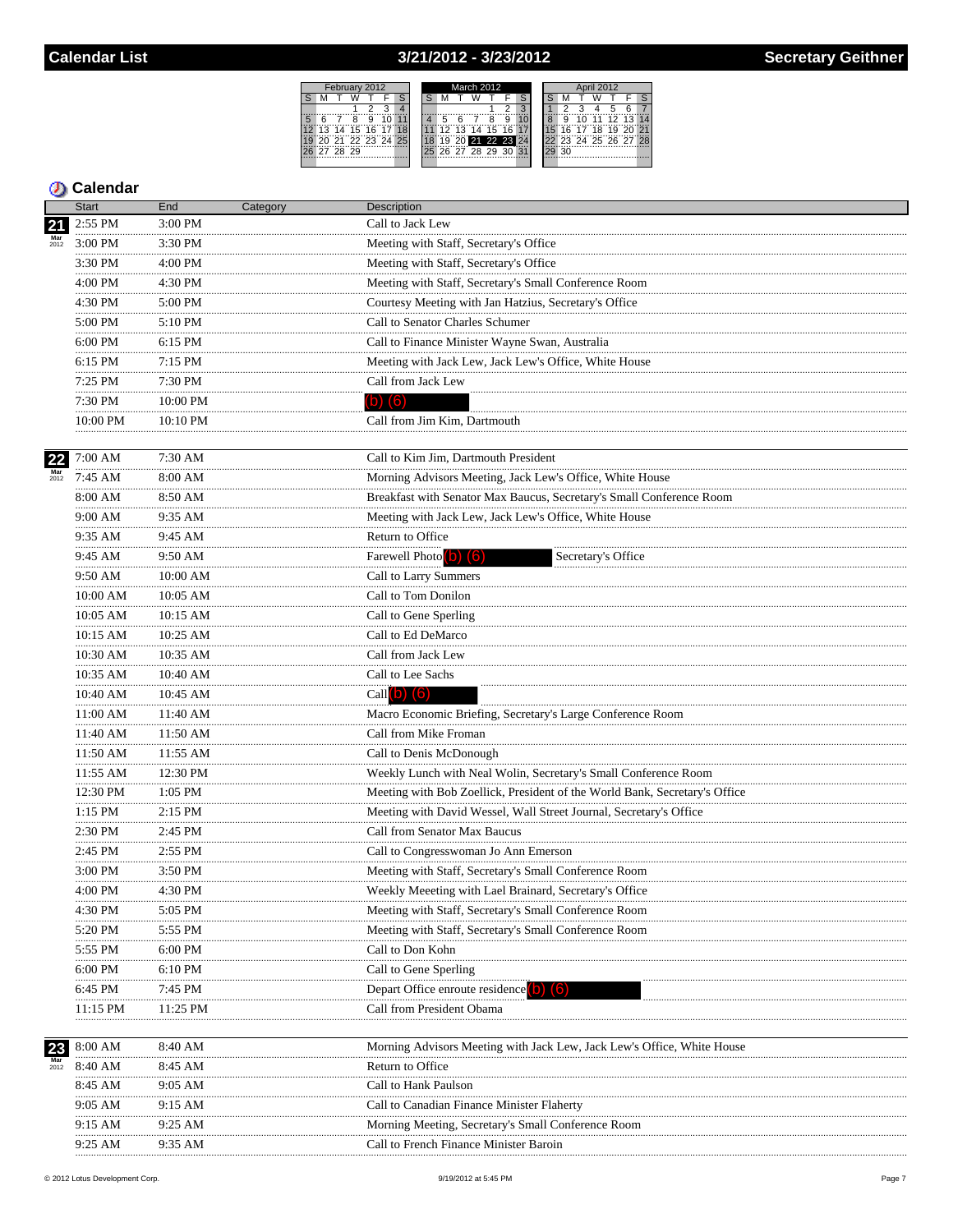### 3/23/2012 - 3/27/2012



|                           | <b>Start</b>              | End          | Category | Description                                                                                    |
|---------------------------|---------------------------|--------------|----------|------------------------------------------------------------------------------------------------|
| 23                        | 9:35 AM                   | 9:45 AM      |          | Call to German Finance Minister Schauble                                                       |
| $\frac{\text{Mar}}{2012}$ | 9:45 AM                   | $9:50$ AM    |          | Call to Christine Lagarde                                                                      |
|                           | 9:50 AM<br>.              | 10:00 AM<br> |          | Call to UK Chancellor Osborne                                                                  |
|                           | 10:00 AM<br>.             | 10:25 AM     |          | White House Event, Roosevelt Room, White House                                                 |
|                           | 10:25 AM<br>              | 10:35 AM     |          | Call to Senator John Kerry                                                                     |
|                           | 10:35 AM                  | 10:40 AM     |          | Call to Senator Richard Lugar                                                                  |
|                           | 10:55 AM                  | 11:05 AM     |          | Call to Gary Gensler                                                                           |
|                           | 11:05 AM                  | 11:15 AM     |          | Call to Sylvia Mathews                                                                         |
|                           | 11:25 AM                  | 11:35 AM     |          | Call to Stephen Mandel, Dartmouth                                                              |
|                           | 11:50 AM                  | 11:55 AM     |          | Depart Office                                                                                  |
|                           | 11:55 AM                  | 12:00 PM     |          | Call to Nancy Ann Deparle                                                                      |
|                           | .<br>12:00 PM             | 12:30 PM     |          | Conference Call with Staff                                                                     |
|                           | .<br>4:15 PM              | <br>4:25 PM  |          | Call to Jeff Immelt                                                                            |
|                           | .<br>5:00 PM              | 5:25 PM      |          | Phone Interview with Lesley Wroughton, Reuters                                                 |
|                           | .<br>5:25 PM              | .<br>5:35 PM |          | Call from Jack Lew                                                                             |
|                           | 5:55 PM                   | 6:05 PM      |          | Call from Tom Donilon                                                                          |
|                           |                           | .            |          |                                                                                                |
| $\frac{24}{\text{Mar}}$   | 8:00 AM                   | 9:00 AM      |          | <b>RESIDENCE</b><br>$(b)$ $(6)$                                                                |
|                           |                           |              |          |                                                                                                |
| 25                        | 8:00 AM                   | 9:00 AM      |          | <b>RESIDENCE</b><br>(b) (6)                                                                    |
| Mar<br>2012               |                           |              |          |                                                                                                |
| 26                        | 6:35 AM                   | $11:15$ AM   |          | Depart $\left(b\right)$ $\left(6\right)$<br>k residence enroute Office                         |
| 2012                      | 11:15 AM                  | 11:30 AM     |          | Arrive Office                                                                                  |
|                           | 11:30 AM                  | 11:40 AM     |          | Weekly Meeting with David Cohen, Secretary's Office                                            |
|                           | 12:30 PM                  | 1:10 PM      |          | Lunch with FED Chairman Bernanke, Secretary's Small Conference Room                            |
|                           | .<br>$1:10$ $\mathrm{PM}$ | 1:15 PM      |          | Call from Lee Sachs                                                                            |
|                           | .<br>1:15 PM              | 2:00 PM      |          | Meeting with Staff, Secretary's Small Conference Room                                          |
|                           | .<br>2:00 PM              | .<br>2:45 PM |          | Monthly Meeting with Gary Gensler, Secretary's Office                                          |
|                           | .<br>2:55 PM              | 3:00 PM      |          | Call to Sheryl Sandberg                                                                        |
|                           | .<br>3:00 PM              | .<br>3:55 PM |          | FinSOB Monthly Meeting, Secretary's Small Conference Room                                      |
|                           | 3:55 PM                   | 4:05 PM      |          | Call to Congresswoman Nita Lowey                                                               |
|                           | .<br>4:05 PM              | <br>4:10 PM  |          | Call to Lee Sachs                                                                              |
|                           | .<br>4:20 PM              | 4:30 PM      |          | Call to Jack Lew                                                                               |
|                           | .<br>4:30 PM              | 4:40 PM      |          | Testimony Prep, Secretary's Small Conference Room                                              |
|                           | 4:40 PM                   | 4:45 PM      |          | Call to Jose Antonio Meade, Finance Minister of Mexico                                         |
|                           | 5:10 PM                   | 5:20 PM      |          | Call to Larry Summers                                                                          |
|                           | 5:45 PM                   | 5:50 PM      |          | Phone Call with Ian Solomon                                                                    |
|                           | 5:50 PM                   | $6:00$ PM    |          | Phone Call with Christine Lagarde                                                              |
|                           | $6:05$ PM                 | 6:10 PM      |          | Call to Brian Deese                                                                            |
|                           |                           |              |          |                                                                                                |
| 27                        | 7:45 AM                   | 8:15 AM      |          | Morning Advisors Meeting with Jack Lew, Jack Lew's Office, White House                         |
| 2012                      | 8:15 AM                   | 8:30 AM      |          | Return to Office                                                                               |
|                           | 8:30 AM                   | 8:40 AM      |          | Call to FED Governor Dan Tarullo                                                               |
|                           | 9:15 AM                   | 9:35 AM      |          | Morning Meeting, Secretary's Small Conference Room                                             |
|                           | 10:00 AM                  | 11:20 AM     |          | Testimony -- House Appropriations Subcommittee on Financial Services, Room 2359, Rayburn House |
|                           |                           |              |          | Office Building                                                                                |
|                           | 11:20 AM                  | 11:30 AM     |          | Return to Office                                                                               |
|                           | 11:30 AM                  | 11:40 AM     |          | Call to Meg McConnell                                                                          |
|                           | 1:00 PM                   | 1:45 PM      |          | Meeting with James Wolfensohn, Secretary's Office                                              |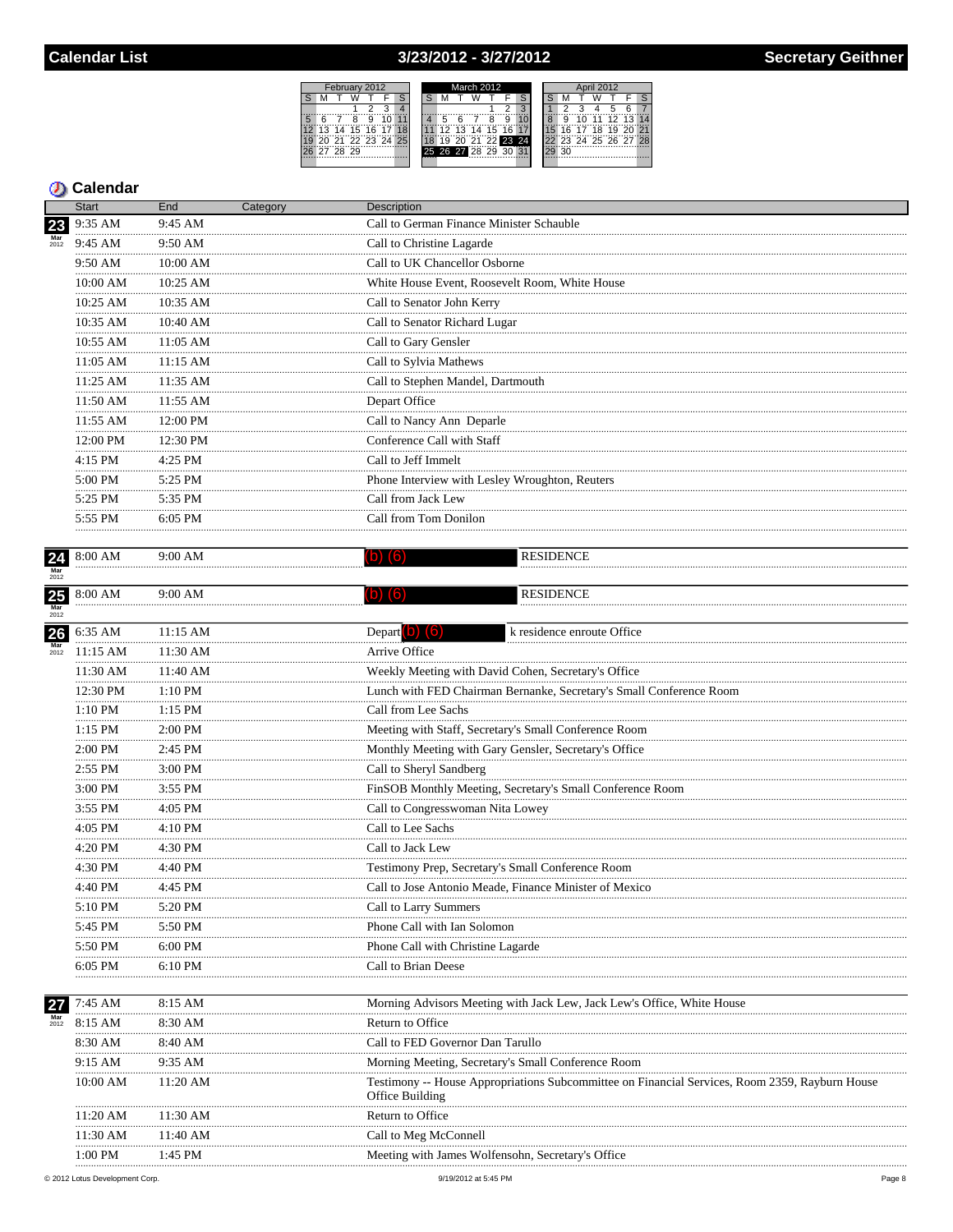# 3/27/2012 - 3/29/2012

|  |          | February 2012     |  |  |  | March 2012 |    |  |          |  |                      |  | April 2012 |  |    |  |                   |           |  |  |
|--|----------|-------------------|--|--|--|------------|----|--|----------|--|----------------------|--|------------|--|----|--|-------------------|-----------|--|--|
|  |          |                   |  |  |  |            |    |  |          |  |                      |  |            |  |    |  |                   |           |  |  |
|  |          |                   |  |  |  |            |    |  |          |  |                      |  |            |  |    |  |                   |           |  |  |
|  |          |                   |  |  |  |            |    |  |          |  |                      |  |            |  |    |  |                   | <b>Fi</b> |  |  |
|  |          | 13 14 15 16 17    |  |  |  |            | 12 |  | 13 14 15 |  | 16 <sup>1</sup>      |  |            |  |    |  | 16 17 18 19 20    |           |  |  |
|  |          | 20 21 22 23 24 25 |  |  |  |            | 19 |  |          |  | 30 31 33 33 34       |  |            |  |    |  | 23 24 25 26 27 28 |           |  |  |
|  | 27 28 29 |                   |  |  |  |            |    |  |          |  | 25 26 27 28 29 30 31 |  |            |  | ٩Λ |  |                   |           |  |  |
|  |          |                   |  |  |  |            |    |  |          |  |                      |  |            |  |    |  |                   |           |  |  |

|                           | Start          | End          | Category | Description                                                                                                                                            |
|---------------------------|----------------|--------------|----------|--------------------------------------------------------------------------------------------------------------------------------------------------------|
| 27                        | 1:50 PM        | 1:55 PM      |          | Call to Brian Deese                                                                                                                                    |
|                           | 1:55 PM        | 2:00 PM      |          | Call $(b)$ $(6)$                                                                                                                                       |
|                           | 2:00 PM        | 2:30 PM      |          | Monthly Meeting with Marty Gruenberg, Acting FDIC Chairman                                                                                             |
|                           | .<br>2:30 PM   | 2:40 PM      |          | Phone Call with Brazilian Finance Minister Guido Mantega                                                                                               |
|                           | .<br>2:40 PM   | 2:45 PM      |          | Call to Mark Childress                                                                                                                                 |
|                           | .<br>$3:05$ PM | 3:20 PM      |          | Call to Mario Draghi                                                                                                                                   |
|                           | .<br>3:30 PM   | 3:40 PM      |          | Call from USTR Ambassador Ron Kirk                                                                                                                     |
|                           | 4:00 PM        | 4:25 PM      |          | Meeting with Staff, Secretary's Small Conference Room                                                                                                  |
|                           | .<br>$4:25$ PM | 4:35 PM      |          | Call to Bill Daley                                                                                                                                     |
|                           | 5:00 PM        | 5:30 PM      |          | Meeting with Staff, Secretary's Small Conference Room                                                                                                  |
|                           | 5:30 PM        | 5:45 PM      |          | Meeting with Jim Kim, President of Dartmouth University, Secretary's Office                                                                            |
|                           | .<br>5:45 PM   | 5:50 PM      |          | Call to NY Fed President Bill Dudley                                                                                                                   |
|                           | 5:50 PM        | 5:55 PM      |          | Call to Michelle Smith                                                                                                                                 |
|                           | .<br>5:55 PM   | 6:00 PM      |          | Call to Gene Sperling                                                                                                                                  |
|                           | 6:00 PM        | 6:10 PM      |          | Call to Christine Lagarde                                                                                                                              |
|                           | 9:30 PM        | 10:00 PM     |          | Phone Call with Chinese Vice Premier Wang Qishan                                                                                                       |
|                           |                |              |          |                                                                                                                                                        |
| 28                        | 7:00 AM        | 7:20 AM      |          | Phone Call with German Finance Minister Wolfgang Schauble                                                                                              |
| $Mar$<br>$2012$           | 7:20 AM        | 7:45AM       |          | Arrive at Office                                                                                                                                       |
|                           | <br>7:45 AM    | .<br>8:00 AM |          | Morning Advisors Meeting with Jack Lew, Jack Lew's Office, White House                                                                                 |
|                           | 8:00 AM        | 8:05 AM      |          | Return to Office                                                                                                                                       |
|                           | 8:05 AM        | 8:25 AM      |          | Phone Call with Singapore Finance Minister Tharman                                                                                                     |
|                           | 8:30 AM        | 8:45 AM      |          |                                                                                                                                                        |
|                           | 9:05 AM        | 9:15 AM      |          | Phone Call with India Deputy Chairman Montek Singh Ahluwalia<br>Call to Nancy Birdsall                                                                 |
|                           | 9:15 AM        | 9:40 AM      |          | Morning Meeting, Secretary's Small Conference Room                                                                                                     |
|                           | 10:00 AM       | 12:30 PM     |          | Testimony -- House Appropriations on Subcommittee on Financial Services, Room 2359, Rayburn House<br>Office Building                                   |
|                           | 12:40 PM       | 1:00 PM      |          | Return to Office                                                                                                                                       |
|                           | 1:00 PM        | 1:20 PM      |          | Phone Call with President Alassane Ouattara, Cote d'Ivoire, Secretary's Office                                                                         |
|                           | .<br>1:45 PM   | 1:55 PM      |          | Phone Call with Saudi Finance Minister al-Assaf                                                                                                        |
|                           | 1:55 PM        | 2:00 PM      |          | Call to Jack Lew                                                                                                                                       |
|                           | .<br>2:30 PM   | 3:35 PM      |          | Senate Appropriations Hearing on Financial Services, Room 138, Dirksen Senate Office Building                                                          |
|                           | 3:35 PM        | 3:45 PM      |          | Return to Office                                                                                                                                       |
|                           | 3:45 PM        | 4:10 PM      |          | Meeting with Staff, Secretary's Small Conference Room                                                                                                  |
|                           | 4:10 PM        | 4:15 PM      |          | Call to Michelle Smith                                                                                                                                 |
|                           | 4:30 PM        | 4:55 PM      |          | Personal Appointment, (b) (6)                                                                                                                          |
|                           | 4:55 PM        | 5:00 PM      |          | Call to Tom Donilon                                                                                                                                    |
|                           | 5:00 PM        | 6:00 PM      |          | Meeting with Staff, Secretary's Small Conference Room                                                                                                  |
|                           | 6:00 PM        | 8:40 PM      |          | Personal                                                                                                                                               |
|                           | 8:40 PM        | 9:00 PM      |          | Phone Call with Australian Deputy Prime Minister Wayne Swan                                                                                            |
|                           |                |              |          |                                                                                                                                                        |
| 29                        | 7:00 AM        | 7:15 AM      |          | Phone Call with South Africa Finance Minister Pravin Gordhan                                                                                           |
| $\frac{\text{Mar}}{2012}$ | 8:00 AM        | 8:50 AM      |          | Breakfast with Liaquat Ahamed, Secretary's Small Conference Room                                                                                       |
|                           | 9:00 AM        | 9:15 AM      |          | Daily Intelligence Briefing, Secretary's Office                                                                                                        |
|                           | 9:15 AM        | 9:50 AM      |          | Morning Meeting, Secretary's Small Conference Room                                                                                                     |
|                           | 9:50 AM        | 10:00 AM     |          | Call to Finance Minister of India, Pranab Mukherjee                                                                                                    |
|                           | 10:00 AM       | 10:50 AM     |          | Two-Year Anniversary Event for the Affordable Care Act, Health and Human Services, Humphrey Building<br>Penthouse Floor, 200 Independence Avenue, S.W. |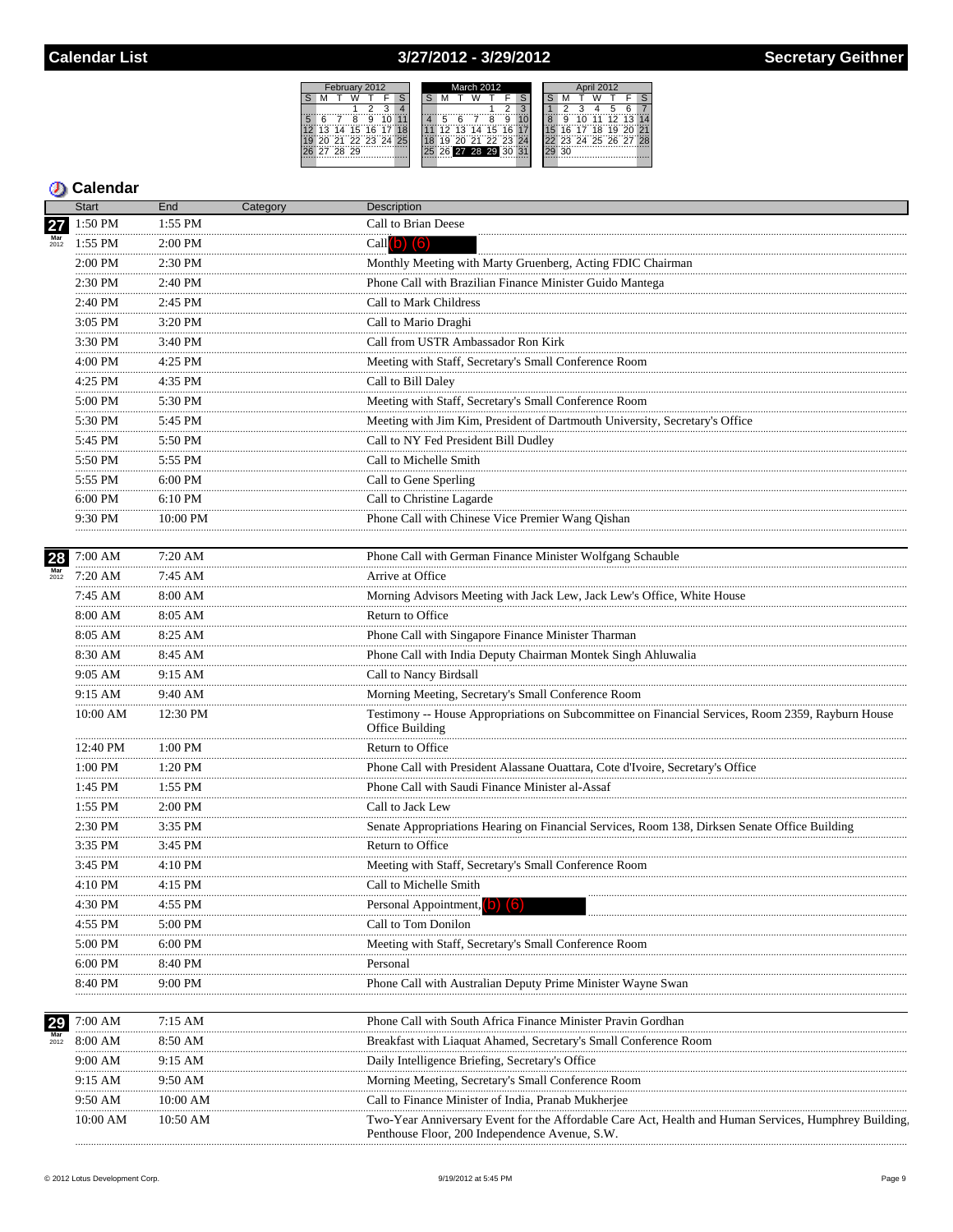## 3/29/2012 - 3/31/2012



### **D** Calendar

|    | <b>Start</b>  | End       | Category | <b>Description</b>                                                                                                   |
|----|---------------|-----------|----------|----------------------------------------------------------------------------------------------------------------------|
| 29 | 11:00 AM      | 12:15 PM  |          | Meeting with Bob Greenstein, President, Center on Budget and Policy Priorities, Secretary's Small<br>Conference Room |
|    | 12:40 PM      | 12:55 PM  |          | Meeting with Jack Lew, Jack Lew's Office, White House                                                                |
|    | 12:55 PM      | $1:15$ PM |          | Return to Office                                                                                                     |
|    | 1:15 PM       | 2:10 PM   |          | Meeting with Ed DeMarco, Mario Ugoletti, Secretary's Small Conference Room                                           |
|    | 2:15 PM       | 2:45 PM   |          | Meeting with Neil Irwin, Washington Post, Secretary's Office                                                         |
|    | 2:45 PM       | $3:15$ PM |          | Meeting with the Secretary, Secretary's Small Conference Room                                                        |
|    | 3:15 PM       | 3:40 PM   |          | Phone Call with Stephen Mandel                                                                                       |
|    | 3:40 PM       | 3:45 PM   |          | Call to Rob Nabors                                                                                                   |
|    | 4:30 PM       | 4:55 PM   |          | Meeting with Staff, Secretary's Small Conference Room                                                                |
|    | 4:55 PM       | 5:00 PM   |          | Call to Tom Baxter                                                                                                   |
|    | 5:00 PM       | $5:15$ PM |          | Weekly Call with Senator Max Baucus, Secretary's Office                                                              |
|    | 5:15 PM       | 5:50 PM   |          | Farewell Reception for David Kamin, Room 474, EEOB -- Indian Treaty Room                                             |
|    | 7:30 PM<br>.  | 8:30 PM   |          | Personal Dinner (b) (6)                                                                                              |
|    | 30 8:00 AM    | 8:30 AM   |          | Morning Advisors Meeting with Jack Lew, Jack Lew's Office, White House                                               |
|    | 9:00 AM       | 9:15 AM   |          | Call to Christine Lagarde                                                                                            |
|    | $9:15$ AM     | 9:45 AM   |          | Morning Meeting, Secretary's Small Conference Room                                                                   |
|    | 10:00 AM      | 10:50 AM  |          | Meeting with Staff, Secretary's Small Conference Room                                                                |
|    | .<br>11:00 AM | 11:30 AM  |          | Meeting with Staff, Secretary's Small Conference Room                                                                |
|    | 11:30 AM      | 11:35 AM  |          | Call to Nancy Birdsall                                                                                               |
|    | 12:05 PM      | 12:10 PM  |          | Call to Scott Alvarez                                                                                                |
|    | 1:30 PM       | 1:40 PM   |          | Call to Brian Deese                                                                                                  |
|    | 1:40 PM       | 1:45 PM   |          | Call to Senator Harry Reid                                                                                           |
|    | 1:45 PM       | 1:50 PM   |          | Call to Christy Romero, SigTarp                                                                                      |
|    | 1:50 PM       | 1:55 PM   |          | Call to Marty Gruenberg                                                                                              |
|    | 1:55 PM       | 2:00 PM   |          | Call to Jeremiah Norton                                                                                              |
|    | 2:00 PM       | 2:05 PM   |          | Meeting with Staff, Secretary's Small Conference Room                                                                |
|    | 2:05 PM       | 2:15 PM   |          | Call to Nancy Hogan                                                                                                  |
|    | 2:15 PM       | 2:20 PM   |          | Call to Rob Nabors                                                                                                   |
|    | 2:20 PM       | 2:30 PM   |          | Call to Jay Powell                                                                                                   |
|    | .<br>2:30 PM  | 2:40 PM   |          | Call to Jeremy Stein                                                                                                 |
|    | 2:40 PM       | 2:45 PM   |          | Call to FED Chairman Bernanke                                                                                        |
|    | 2:45 PM       | 2:50 PM   |          | Call to Thomas Hoenig                                                                                                |
|    | 2:50 PM       | 2:55 PM   |          | Call to Sara Aviel                                                                                                   |
|    | 2:55 PM       | 3:00 PM   |          | Call to Anne Wall                                                                                                    |
|    | 3:20 PM       | 3:25 PM   |          | Call to John Walsh                                                                                                   |
|    | 3:30 PM       | 3:35 PM   |          | Call to Tom Curry                                                                                                    |

 $\frac{31}{\frac{Mar}{2012}}$  5:30 PM

6:30 PM

Personal $(b)$  $(6)$ 

## REMAIN OVERNIGHT (b) (6)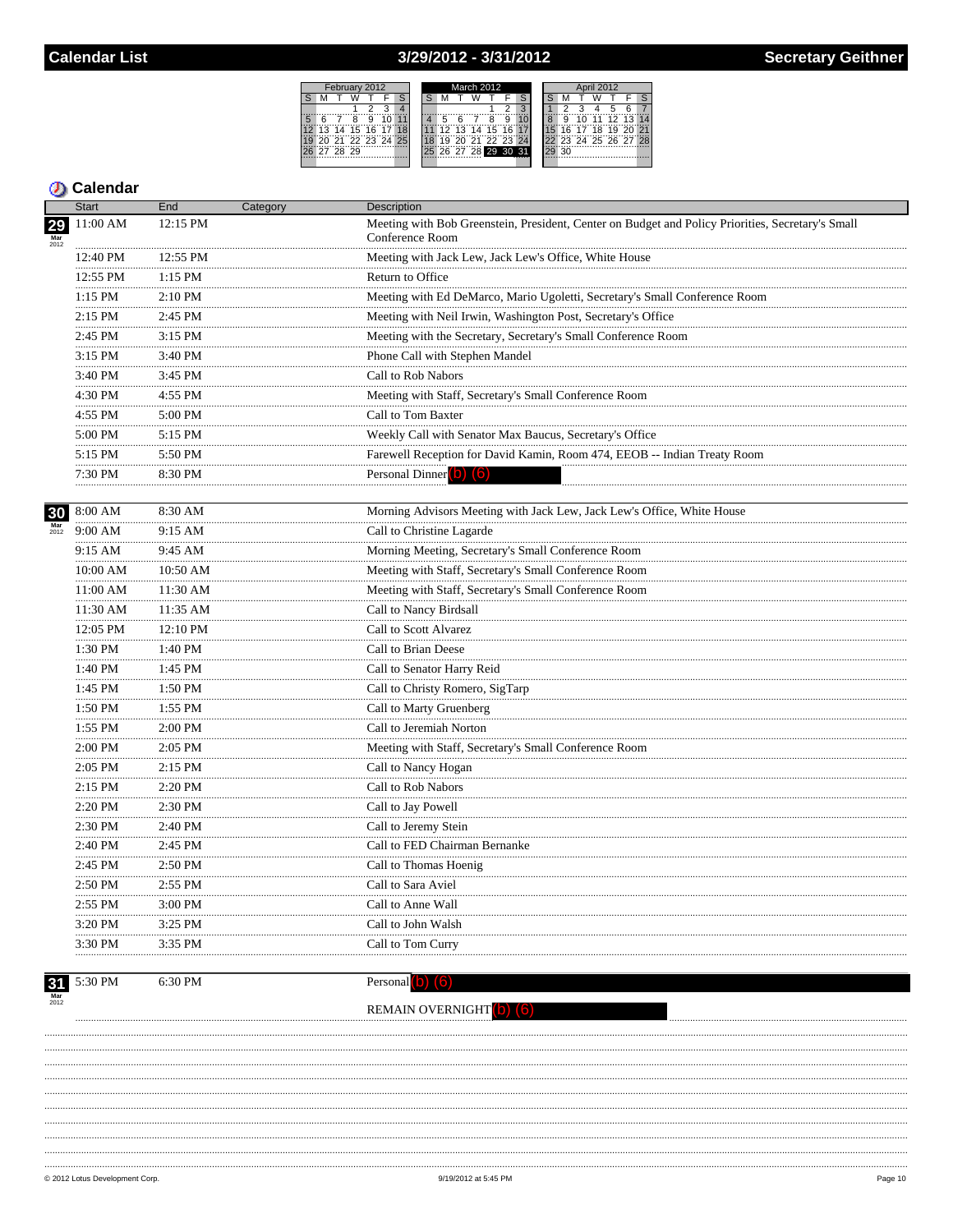# 4/1/2012 - 4/5/2012

|    |   |             | March 2012     |      |   | <b>April 2012</b> |       |    |  |    |    |                      | May 2012 |  |  |  |                   |  |  |  |
|----|---|-------------|----------------|------|---|-------------------|-------|----|--|----|----|----------------------|----------|--|--|--|-------------------|--|--|--|
|    |   |             |                |      |   |                   |       |    |  |    |    |                      |          |  |  |  |                   |  |  |  |
|    |   |             |                |      | 3 |                   |       |    |  |    |    |                      |          |  |  |  |                   |  |  |  |
| 5  | ี |             | Ä              | g    |   |                   | <br>8 | 9  |  | 11 | 12 | ापश्चालिक            |          |  |  |  | 9                 |  |  |  |
| 12 |   |             | 13 14 15       | 16   |   |                   |       | ี  |  | 18 | 19 | 20 21                |          |  |  |  | 15 16 17          |  |  |  |
|    |   |             | 30 31 33 33 34 |      |   |                   |       |    |  |    |    | 22 23 24 25 26 27 28 |          |  |  |  | 21 22 23 24 25 26 |  |  |  |
|    |   | 26 27 28 29 |                | - 30 |   |                   |       | 30 |  |    |    |                      |          |  |  |  | 28 29 30 31       |  |  |  |
|    |   |             |                |      |   |                   |       |    |  |    |    |                      |          |  |  |  |                   |  |  |  |

|                         | <b>Start</b> | End          | Category | <b>Description</b>                                                                                             |
|-------------------------|--------------|--------------|----------|----------------------------------------------------------------------------------------------------------------|
| 1                       | 12:00 PM     | 5:00 PM      |          | Depart $\left( b\right)$ (6)<br>residence enroute (b)<br>residence<br>(lõ)                                     |
|                         | 5:00 PM      | 8:45 PM      |          | Arrive $(b)$ $(6)$<br>residence                                                                                |
|                         | 8:45 PM      | 8:55 PM      |          | Call from Jack Lew                                                                                             |
|                         | .            |              |          |                                                                                                                |
| $\overline{2}$          | 8:00 AM      | 9:00 AM      |          | REMAIN OVERNIGHT (b) (6)<br><b>RESIDENCE</b>                                                                   |
| $_{2012}^{Apr}$         | 11:50 AM     | 12:00 PM     |          | Call from Larry Fink                                                                                           |
|                         | 12:40 PM     | 12:50 PM     |          | Phone Call with Russian Minister Anton Siluanov                                                                |
|                         |              |              |          |                                                                                                                |
| $\mathbf{3}$            | 6:30 AM      | 7:30 AM      |          | Depart (b) $(6)$<br>residence                                                                                  |
| $_{2012}^{\text{Apr}}$  | 11:15 AM     | 12:20 PM     |          | NEC Principals Meeting, Gene Sperling's Office, White House                                                    |
|                         | 12:20 PM     | 1:00 PM      |          | Return to Office                                                                                               |
|                         | <br>1:00 PM  | .<br>2:45 PM |          | FSOC Meeting, Secretary's Large Conference Room                                                                |
|                         | 2:45 PM      | 3:00 PM      |          | Continuation of FSOC Meeting, Cash Room                                                                        |
|                         | <br>3:00 PM  | .<br>3:35 PM |          | Meeting with Staff, Secretary's Small Conference Room                                                          |
|                         | .<br>3:40 PM | 3:45 PM      |          | Call from Gene Sperling                                                                                        |
|                         | 3:45 PM      | 3:50 PM      |          | Call to SEC Chair Mary Schapiro                                                                                |
|                         | 3:50 PM      | 4:00 PM      |          | Call to Gene Sperling                                                                                          |
|                         | 4:00 PM      | 4:20 PM      |          | Depart Office enroute $\begin{pmatrix} 0 \\ 0 \end{pmatrix}$ $\begin{pmatrix} 6 \\ 6 \end{pmatrix}$<br>Airport |
|                         | .<br>4:20 PM | 4:25 PM      |          | Call to Mike Froman                                                                                            |
|                         | .<br>4:40 PM | 5:30 PM      |          | Depart $(b)$ $(6)$<br>Airport enroute Chicago (b) (6)                                                          |
|                         | 5:30 PM      | 6:30 PM      |          | Airport enroute Chicago (b) (6)<br>Arrive $(b)$ $(6)$                                                          |
|                         | 7:30 PM      | 8:30 PM      |          | Dinner with Mayor Rahm Emanuel and Dr. Zeke Emanuel, (b) (6)                                                   |
|                         |              |              |          |                                                                                                                |
|                         |              |              |          | <b>REMAIN OVERNIGHT</b> (6)                                                                                    |
| $\overline{\mathbf{4}}$ | 7:30 AM      | 7:45 AM      |          | Staff Prep, Juilet Room, Hilton Chicago                                                                        |
| $_{2012}^{Apr}$         | 7:45 AM      | 8:00 AM      |          | Meet/Greet Moderator, Prep and Mic, Hold Room, Hilton Chicago                                                  |
|                         | 8:00 AM      | $9:00$ AM    |          | Remarks and Moderated Q&A with John Canning at Chicago Economic Club, Grand Ballroom, Hilton                   |
|                         |              |              |          | Chicago                                                                                                        |
|                         | 9:10 AM<br>. | 9:30 AM      |          | $(b)$ $(6)$                                                                                                    |
|                         | 9:30 AM      | 9:45 AM      |          | Depart Chicago Hilton enroute City Hall                                                                        |
|                         | 9:45 AM      | 10:45 AM     |          | Business Leader Roundtable hosted by Mayor Rahm Emanuel, City Hall, 121 North LaSalle Street,                  |
|                         |              |              |          | Chicago, IL                                                                                                    |
|                         | 10:45 AM     | $11:00$ AM   |          | Depart City Hall enroute Bill Daley's Office, White House in Chase Tower                                       |
|                         | 11:00 AM     | 11:30 AM     |          | Coffee with Bill Daley, Chase Tower Building, 10 S. Dearborne Street                                           |
|                         | 11:30 AM     | 12:15 PM     |          | Depart Chase Tower enroute Ford Plant, 1000 E. Lincoln Highway, Chicago Heights, IL                            |
|                         | 12:15 PM     | 12:30 PM     |          | Meet and Greet with Ford Employees                                                                             |
|                         | 12:30 PM     | 1:15 PM      |          | Tour of Ford Facility, 1000 E. Lincoln Highway, Chicago Heights, IL                                            |
|                         | 1:15 PM      | 1:30 PM      |          | Prep for Press, Conference Room, Level 1                                                                       |
|                         | 1:30 PM      | $1:55$ PM    |          | Taped National Interview with Liz Clayman of Fox Business                                                      |
|                         | 1:55 PM      | 2:10 PM      |          | Depart Ford enroute<br>Airport                                                                                 |
|                         | 2:10 PM      | 2:15 PM      |          | Call to Alan Mulally, Ford                                                                                     |
|                         | 3:55 PM      | 4:05 PM      |          | Call from Chicago Mayor Rahm Emanuel                                                                           |
|                         | 4:05 PM      | 6:50 PM      |          | Airport enroute <sup>(b)</sup><br>Depart $\blacksquare$<br>Airport<br>ID.<br>lb.                               |
|                         | 6:50 PM      | 7:15 PM      |          | Airport<br>Arrive <sup>1</sup>                                                                                 |
|                         | 7:15 PM      | 8:00 PM      |          | Dinner                                                                                                         |
|                         |              |              |          |                                                                                                                |
| 5                       | 8:00 AM      | 8:50 AM      |          | Breakfast with FED Chairman Bernanke, Federal Reserve Board                                                    |
| Apr<br>$2012$           | 8:50 AM      | 9:00 AM      |          | Return to Office                                                                                               |
|                         | 9:00 AM      | 9:50 AM      |          | Meeting with Mike Froman, Caroline Atkinson, Secretary's Office                                                |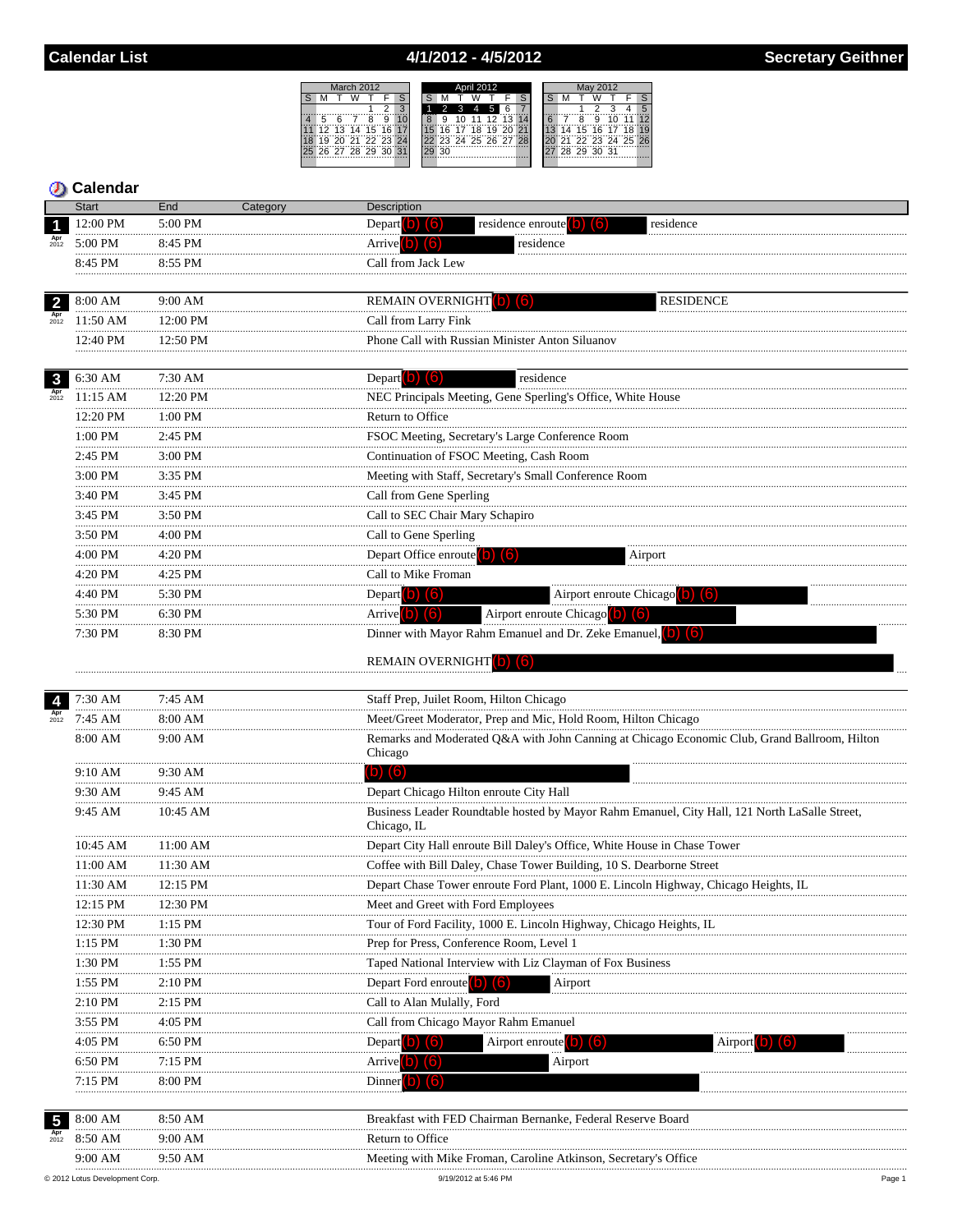## 4/5/2012 - 4/10/2012

 $S$  M



|                        | <b>Start</b>          | End                | Category | Description                                                                     |
|------------------------|-----------------------|--------------------|----------|---------------------------------------------------------------------------------|
| 5                      | 9:55 AM               | 10:00 AM           |          | Call to Jack Lew                                                                |
| Apr<br>$2012$          | 10:00 AM              | 10:30 AM           |          | Meeting with Staff, Secretary's Small Conference Room                           |
|                        | 10:30 AM              | 11:15 AM           |          | Meeting with HUD Secretary Shaun Donovan, Secretary's Small Conference Room     |
|                        | 12:00 PM              | 12:05 PM           |          | Call to Rob Nabors                                                              |
|                        | 12:05 PM              | 1:00 PM            |          | Lunch with Deputy Secretary Neal Wolin, Secretary's Small Conference Room       |
|                        | $1:00 \; \mathrm{PM}$ | 1:20 PM            |          | Personal Appointment                                                            |
|                        | .<br>$1:20$ PM        | 1:30 PM            |          | Call to FED Chairman Bernanke                                                   |
|                        | 1:30 PM               | .<br>1:35 PM       |          | Call to Gene Sperling                                                           |
|                        | 2:30 PM               | 2:55 PM            |          | Meeting with Neera Tanden, Secretary's Office                                   |
|                        | .<br>3:45 PM          | <br>4:50 PM        |          | NEC Meeting, Gene Sperling's Office, White House                                |
|                        | 5:00 PM               | 5:10 PM            |          | Weekly Meeting with Lael Brainard, Secretary's Office                           |
|                        | .<br>5:10 PM          | 5:15 PM            |          | Call to Bill Dudley                                                             |
|                        | 5:30 PM               | 6:10 PM            |          | Meeting with Staff, Secretary's Small Conference Room                           |
|                        | 6:30 PM               | 8:25 PM            |          | Dinner with Experts on Income Inequality, Treasury Dining Room, 2nd Floor       |
|                        |                       |                    |          |                                                                                 |
| $\frac{6}{\text{Apr}}$ | 7:00 AM               | 8:00 AM            |          | $\overline{D}$ residence enroute $(b)$ $(6)$<br>Depart $(b)$ $(6)$              |
|                        |                       |                    |          | REMAIN OVERNIGHT (b) (6)                                                        |
|                        | 4:20 PM               | 4:30 PM            |          | Call from Christine Lagarde                                                     |
|                        | 4:40 PM               | 4:45 PM            |          | Call from Rahm Emanuel                                                          |
|                        |                       |                    |          |                                                                                 |
| $\overline{7}$         | 8:00 AM               | 9:00 AM            |          | REMAIN OVERNIGHT (b) (6)                                                        |
| $_{2012}^{Apr}$        |                       |                    |          |                                                                                 |
| $\boldsymbol{8}$       | 12:00 PM              | 1:00 PM            |          | residence<br>Depart $\left( 0 \right)$ $\left( 6 \right)$<br>enroute <b>D 6</b> |
| $_{2012}^{Apr}$        |                       |                    |          |                                                                                 |
| 9                      | 7:45 AM               | 8:25 AM            |          | Morning Advisors Meeting with Jack Lew, Jack Lew's Office, White Hosue          |
| $_{2012}^{Apr}$        | 8:45 AM               | 8:50 AM            |          | Call from Lee Sachs                                                             |
|                        | 8:50 AM               | 9:00 AM            |          | Weekly Meeting with David Cohen, Secretary's Office                             |
|                        | 9:00 AM               | 9:15 AM            |          | Daily Intelligence Briefing, Secretary's Office                                 |
|                        | 9:25 AM               | 9:35 AM            |          | Call from Lee Sachs                                                             |
|                        | 9:50 AM               | 10:20 AM           |          | Personal -- Easter Egg Roll, South Lawn, White House                            |
|                        | 10:20 AM              | 10:30 AM           |          | Call from John Podesta                                                          |
|                        | 11:00 AM              | 11:05 AM           |          | Call to FED Chairman Bernanke                                                   |
|                        | 11:05 AM              | 11:40 AM           |          | Senior Staff Meeting, Secretary's Large Conference Room                         |
|                        | 11:45 AM              | 12:35 PM           |          | POTUS Meeting with President Rousseff of Brazil, Oval Office, White House       |
|                        | 1:15 PM               | 2:00 PM            |          | Statement, Oval Office, White House                                             |
|                        | $2:00$ PM             | 2:50 PM            |          | Working Lunch, Old Family Dining Room, White House                              |
|                        | 2:50 PM               | 3:05 PM            |          | Return to Office                                                                |
|                        | 3:05 PM               | 3:10 PM            |          | Call from Hank Greenberg                                                        |
|                        | 3:15 PM               | 4:00 PM            |          | Meeting with Staff, Secretary's Small Conference Room                           |
|                        | 4:00 PM               | 5:00 PM            |          | Meeting with Staff, Secretary's Small Conference Room                           |
|                        | 5:00 PM               | 6:15 PM            |          | Meeting with Jack Lew, Jack Lew's Office, White House                           |
|                        | 6:30 PM               | 7:30 PM            |          | Personal Evening <b>D</b> ( <b>b</b> )                                          |
|                        |                       |                    |          | Morning Advisors Meeting wtih Jack Lew, Jack Lew's Office, White House          |
| 10                     | 7:45 AM<br>8:00 AM    | 8:00 AM<br>8:50 AM |          | Breakfast with Terri Checki, Secretary's Small Conference Room                  |
|                        |                       |                    |          |                                                                                 |
|                        | 9:00 AM               | 9:15 AM<br>9:50 AM |          | Daily Intelligence Briefing, Secretary's Office                                 |
|                        | 9:15 AM               |                    |          | Morning Meeting, Secretary's Small Conference Room                              |
|                        | 10:10 AM              | 10:15 AM           |          | Call to Russian Finance Minister Anton Siluanov                                 |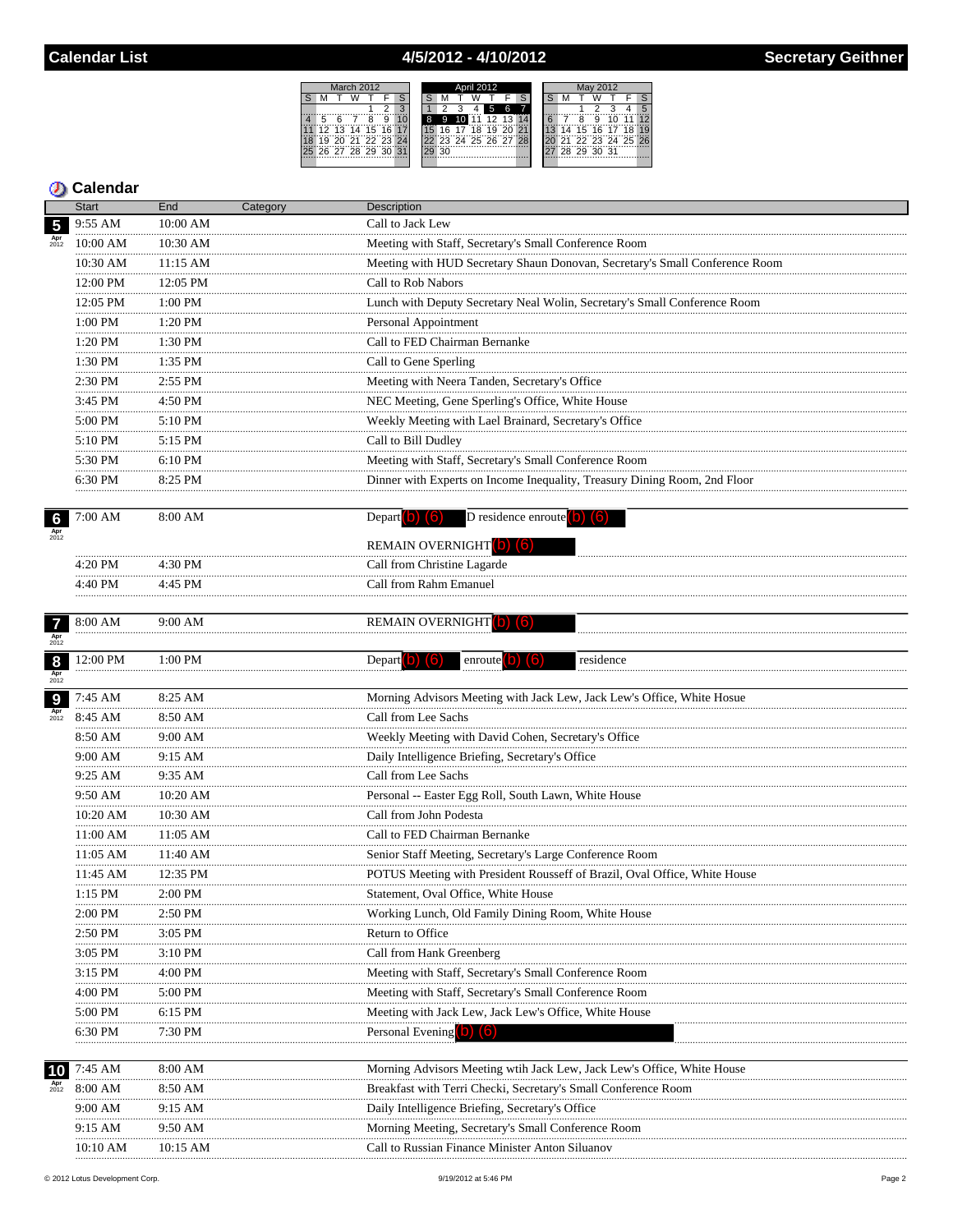## 4/10/2012 - 4/12/2012



|                 | <b>Start</b>       | End                | Category | <b>Description</b>                                                                                    |
|-----------------|--------------------|--------------------|----------|-------------------------------------------------------------------------------------------------------|
| 10              | 10:15 AM           | 10:45 AM           |          | Meeting with Staff, Secretary's Small Conference Room                                                 |
|                 | 10:45 AM           | 11:15 AM           |          | Meeting with IDB President Luis Moreno, Julie Katzman, Secretary's Office                             |
|                 | 11:25 AM           | 11:30 AM           |          | Call from Chilean Finance Minister Felipe Larrain, Secretary's Office                                 |
|                 | 11:30 AM           | 11:40 AM           |          | Call from Roger Altman                                                                                |
|                 | 12:45 PM           | 1:45 PM            |          | Lunch with Former Senator Chris Dodd, Secretary's Small Conference Room                               |
|                 | 1:45 PM            | 2:00 PM            |          | Return to Office                                                                                      |
|                 | 2:00 PM            | 3:00 PM            |          | Meeting with Staff, Secretary's Small Conference Room                                                 |
|                 | 3:40 PM<br>.       | 4:00 PM            |          | Weekly Meeting with Lael Brainard, Secretary's Office                                                 |
|                 | 4:00 PM<br>.       | $5:00$ PM          |          | Meeting with Staff, Secretary's Small Conference Room                                                 |
|                 | 5:00 PM<br>.       | 5:30 PM<br>        |          | Meeting with Staff, Secretary's Small Conference Room                                                 |
|                 | 6:20 PM<br>.       | $6:30$ PM          |          | Call to Jason Furman                                                                                  |
|                 | 6:40 PM            | 7:15 PM            |          | Depart Office enroute residence                                                                       |
|                 | 7:15 PM            | 8:15 PM            |          | Personal Evening (b) (6)                                                                              |
|                 |                    |                    |          |                                                                                                       |
|                 | 7:45 AM            | 8:30 AM            |          | Morning Advisors Meeting with Jack Lew, Jack Lew's Office, White House                                |
| $Apr$<br>$2012$ | 8:30 AM            | 9:15 AM            |          | Return to Office                                                                                      |
|                 | 9:15 AM            | 9:45 AM            |          | Morning Meeting, Secretary's Small Conference Room                                                    |
|                 | 9:45 AM            | 10:45 AM<br>.      |          | Meeting with Staff, Secretary's Small Conference Room                                                 |
|                 | 11:00 AM           | $11:15$ AM<br>     |          | Columnist Roundtable Prep with David Plouffe, David Plouffe's Office, White House                     |
|                 | 11:15 AM<br>.      | 12:10 PM           |          | Columnist Roundtable, Roosevelt Room, White House                                                     |
|                 | 12:10 PM<br>.      | 12:30 PM<br>       |          | Return to Office                                                                                      |
|                 | 12:30 PM<br>.      | $1:15$ PM          |          | Lunch with FED Chairman Bernanke, Secretary's Small Conference Room                                   |
|                 | 1:20 PM            | 2:00 PM            |          | Return to Office                                                                                      |
|                 | 2:00 PM<br>.       | 2:45 PM            |          | Monthly Meeting with SEC Chair Mary Schapiro, Secretary's Office                                      |
|                 | 2:55 PM            | 3:05 PM            |          | Call to Brian Deese                                                                                   |
|                 | 3:45 PM            | 4:15 PM            |          | Meeting with Staff, Secretary's Office                                                                |
|                 | 4:15 PM            | 4:45 PM            |          | Meeting with Staff, Secretary's Small Conference Room                                                 |
|                 | $4:45$ PM<br>.     | $4:50$ PM<br>.     |          | Call to Gene Sperling                                                                                 |
|                 | 6:15 PM<br>.       | 6:35 PM            |          | Meeting wtih Jim Kim, President of Dartmouth, Secretary's Office                                      |
|                 | 6:35 PM            | 6:40 PM            |          | Call from Jose Antonio Meade, Finance Minister of Mexico                                              |
|                 | 6:50 PM            | 7:25 PM            |          | Depart Office enroute residence                                                                       |
|                 |                    | 8:20 AM            |          |                                                                                                       |
| 12              | 7:45 AM<br>8:20 AM | 9:00 AM            |          | Morning Advisors Meeting with Jack Lew, Jack Lew's Office, White House<br>Return to Office            |
|                 | 9:00 AM            | 9:15 AM            |          | Daily Intelligence Briefing, Secretary's Office                                                       |
|                 | 9:15 AM            | 9:45 AM            |          | Morning Meeting, Secretary's Small Conference Room                                                    |
|                 | 10:30 AM           | 11:45 AM           |          | Meeting with POTUS, Roosevelt Room, White House                                                       |
|                 | 11:45 AM           | 11:50 AM           |          | Return to Office                                                                                      |
|                 | 11:50 AM           | 11:55 AM           |          | Call to Rahm Emanuel                                                                                  |
|                 | 11:55 AM           | 12:00 PM           |          | Call to Dan Pfeiffer                                                                                  |
|                 | 1:00 PM            | $1:10$ PM          |          |                                                                                                       |
|                 | 1:10 PM            | $1:15$ PM          |          | Meeting with Staff, Secretary's Small Conference Room<br>Call from Canadian Finance Minister Flaherty |
|                 |                    |                    |          |                                                                                                       |
|                 | 1:35 PM<br>2:30 PM | 2:05 PM            |          | Meeting with Mark Zandi, Moodys, Secretary's Office                                                   |
|                 | 3:30 PM            | 3:15 PM<br>3:40 PM |          | Meeting with Staff, Secretary's Small Conference Room<br>Call to David Wessel                         |
|                 | 5:15 PM            | 5:25 PM            |          | Call to Jack Lew                                                                                      |
|                 | 5:30 PM            | 5:40 PM            |          | Call from Mayor Rahm Emanuel                                                                          |
|                 | 5:40 PM            | 6:00 PM            |          | Meeting with POTUS, Oval Office, White House                                                          |
|                 |                    |                    |          |                                                                                                       |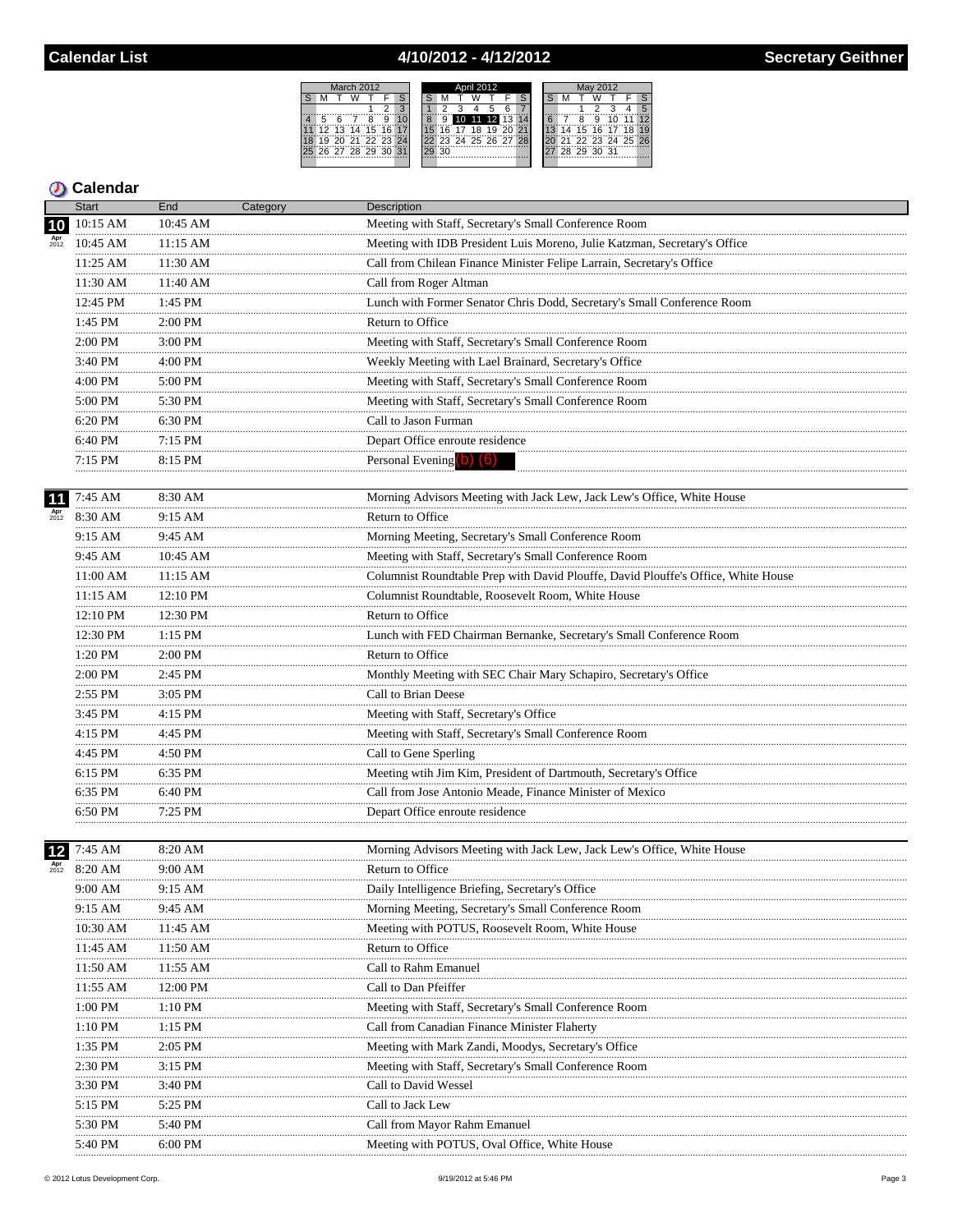## 4/12/2012 - 4/16/2012



|                        | <b>Start</b>  | End           | Category | Description                                                                                       |
|------------------------|---------------|---------------|----------|---------------------------------------------------------------------------------------------------|
|                        | 6:05 PM       | 6:10 PM       |          | Call to Brian Deese                                                                               |
|                        | 6:30 PM       | 6:40 PM       |          | Call to Zanny Minton Beddoes                                                                      |
|                        | .<br>7:00 PM  | 8:00 PM       |          | Personal Evening (b) (6)                                                                          |
|                        |               |               |          |                                                                                                   |
| 13                     | 8:00 AM       | 8:20 AM       |          | Morning Advisors Meeting with Jack Lew, Jack Lew's Office, White House                            |
| $_{2012}^{\text{Apr}}$ | 8:20 AM       | 9:00 AM       |          | Return to Office                                                                                  |
|                        | 9:00 AM       | 9:15 AM       |          | Daily Intelligence Briefing, Secretary's Office                                                   |
|                        | 9:15 AM       | 9:50 AM       |          | Morning Meeting, Secretary's Small Conference Room                                                |
|                        | <br>9:50 AM   | 10:00 AM      |          | Call to IMF Managing Director Christine Lagarde                                                   |
|                        | 10:15 AM      | .<br>10:30 AM |          | Call to Bob Rubin                                                                                 |
|                        | <br>10:30 AM  | 11:15 AM      |          | Meeting with Staff, Secretary's Small Conference Room                                             |
|                        | .<br>11:40 AM | 12:00 PM      |          | Return to Office                                                                                  |
|                        | <br>12:00 PM  | 12:10 PM      |          | Phone Call with Dutch Finance MInister Jan Kees de Jager                                          |
|                        | <br>12:30 PM  | .<br>12:40 PM |          | Phone Call with Singapore Finance Minister Tharman                                                |
|                        | 1:55 PM       | 2:00 PM       |          | Call from Mayor Rahm Emanuel                                                                      |
|                        | 2:00 PM       | 2:30 PM       |          | Press Event, Media Room                                                                           |
|                        | <br>2:30 PM   | 3:10 PM       |          | Return to Office                                                                                  |
|                        | 3:10 PM       | 3:40 PM       |          | Taped Interview -- ABC This Week with George Stephanopoulos, The Newseum, 555 Pennsylvania Avenue |
|                        |               |               |          | N.W.                                                                                              |
|                        | 3:40 PM       | 4:20 PM       |          | Taped Interview -- CBS Face the Nation with Bob Schieffer, 2020 M Street, N.W.                    |
|                        | 4:20 PM       | 4:45 PM       |          | Taped Interview -- NBC Meet the Press with David Gregory, 4001 Nebraska Avenue, N.W.              |
|                        | .<br>4:45 PM  | 4:55 PM       |          | Phone Call with UK Chancellor George Osborne                                                      |
|                        | 5:05 PM       | 5:10 PM       |          | Return to Office                                                                                  |
|                        | <br>5:10 PM   | 5:20 PM       |          | Phone Call with Congressman Mario Diaz-Balart                                                     |
|                        | 5:50 PM       | 6:00 PM       |          | Call to Brazil Finance Minister Guido Mantega                                                     |
|                        |               |               |          |                                                                                                   |
| 14                     | 8:00 AM       | $9:00$ AM     |          | No Official Schedule                                                                              |
|                        |               |               |          |                                                                                                   |
| 15                     | 8:00 AM       | 9:00 AM       |          | No Official Schedule <sup>(O</sup>                                                                |
|                        | $2:00$ PM     | 4:00 PM       |          | Personal                                                                                          |
|                        |               |               |          |                                                                                                   |
| 16 <sub>l</sub>        | 7:00 AM       | 7:45 AM       |          | Personal $(b)$ $(6)$                                                                              |
| Apr<br>$2012$          | 7:45 AM       | 8:25 AM<br>   |          | Morning Advisors Meeting with Jack Lew, Jack Lew's Office, White House                            |
|                        | 8:25 AM       | 9:00 AM       |          | Return to Office                                                                                  |
|                        | 9:00 AM       | 9:10 AM       |          | Daily Intelligence Briefing, Secretary's Office                                                   |
|                        | 10:40 AM      | 10:45 AM      |          | Call to Tom Donilon                                                                               |
|                        | 11:00 AM      | 11:10 AM      |          | Senior Staff Meeting, Secretary's Large Conference Room                                           |
|                        | 11:10 AM      | 11:30 AM      |          | Call to Jack Lew                                                                                  |
|                        | 11:30 AM      | 11:35 AM      |          | Call to Brian Sack                                                                                |
|                        | 11:35 AM      | 11:55 AM      |          | Weekly Meeting with David Cohen, Secretary's Office                                               |
|                        | $1:10$ PM     | $1:15$ PM     |          | Call Brian Deese                                                                                  |
|                        | .<br>1:30 PM  | $2:10$ PM     |          | Monthly Meeting with Gary Gensler, Secretary's Office                                             |
|                        | 2:15 PM       | 3:00 PM       |          | Meeting with Staff, Secretary's Small Conference Room                                             |
|                        | 3:00 PM       | 3:15 PM       |          | Meeting with Staff, Secretary's Office.                                                           |
|                        | 3:15 PM       | 3:25 PM       |          | Call to Gail Smith                                                                                |
|                        | 3:25 PM       | 3:30 PM       |          | Call to Ian Solomon                                                                               |
|                        | 3:30 PM       | 3:35 PM       |          | Call to Nancy Hogan                                                                               |
|                        | 3:35 PM       | 3:40 PM       |          | Call to Jim Kim, President of Dartmouth                                                           |
|                        | $3.40$ PM     | $3.45$ PM     |          | Call to FED Chairman Bernanke                                                                     |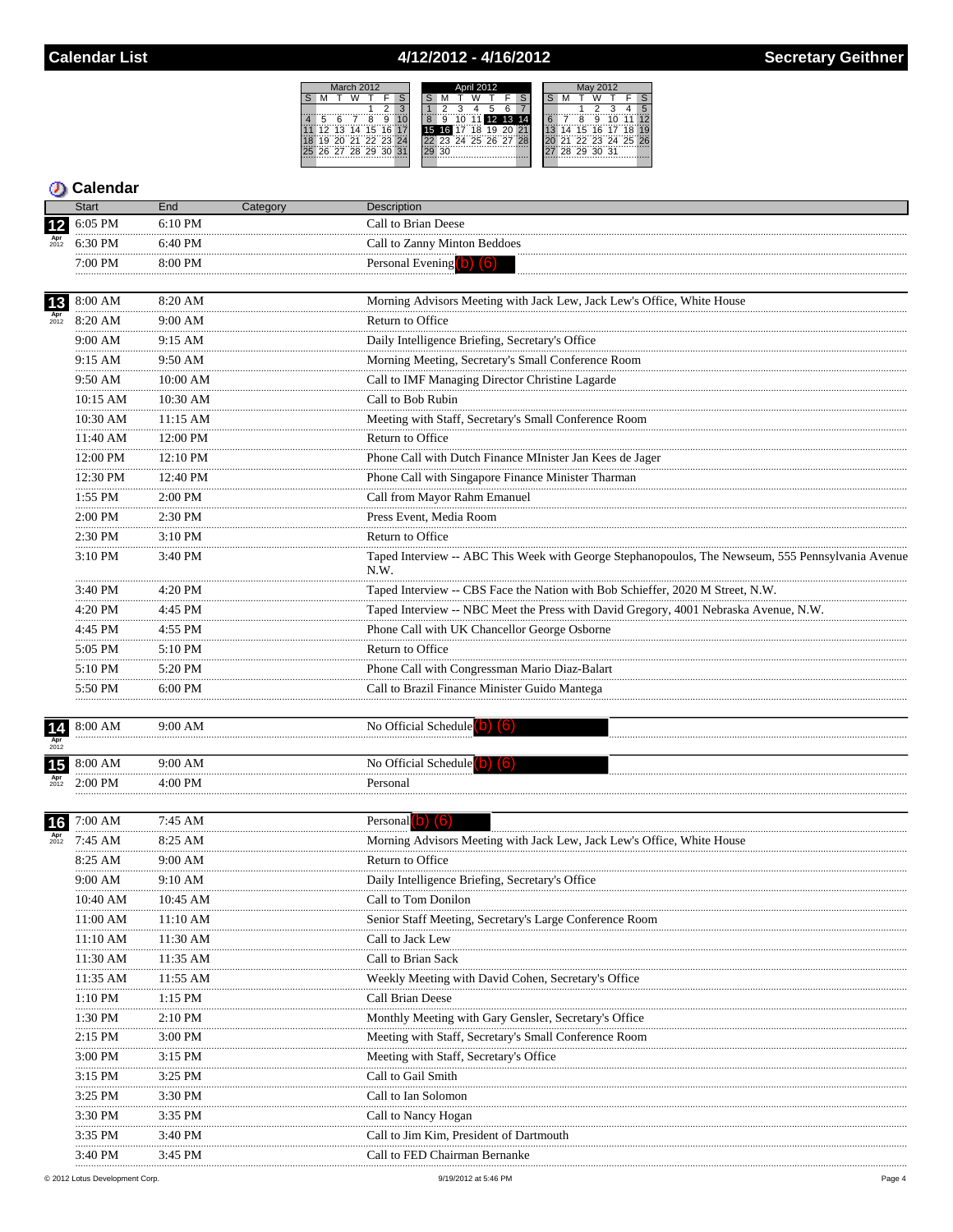# 4/16/2012 - 4/18/2012

March 2012<br>S M T W T

March 2012<br>
S M T W T F S<br>
1 2 3<br>
4 5 6 7 8 9 10<br>
11 12 13 14 15 16 17<br>
18 19 20 21 22 23 24<br>
25 26 27 28 29 30 31

|    |    | April 2012 |                   |    |   |             | May 2012 |                   |  |
|----|----|------------|-------------------|----|---|-------------|----------|-------------------|--|
|    |    |            |                   |    |   |             |          |                   |  |
|    |    |            |                   |    |   |             |          |                   |  |
|    |    |            |                   |    |   |             |          |                   |  |
| ä  | 1Ö |            | 11 12 13 1        | 14 | Ä | я           |          |                   |  |
|    |    |            | 16 17 18 19 20 21 |    |   |             |          | 14 15 16 17 18    |  |
|    |    |            | 23 24 25 26 27 28 |    |   |             |          | 21 22 23 24 25 26 |  |
| 30 |    |            |                   |    |   | 28 29 30 31 |          |                   |  |
|    |    |            |                   |    |   |             |          |                   |  |

|                        | Start         | End          | Category | <b>Description</b>                                                                 |
|------------------------|---------------|--------------|----------|------------------------------------------------------------------------------------|
| 16                     | 3:45 PM       | 4:20 PM      |          | Meeting with Staff, Secretary's Small Conference Room                              |
| Apr<br>$2012$          | 4:30 PM       | 5:00 PM      |          | Call from FED Chairman Bernanke                                                    |
|                        | 5:05 PM       | 5:15 PM      |          | Call to Christine Lagarde                                                          |
|                        | <br>5:15 PM   | 5:30 PM      |          | Meeting with Staff, Secretary's Small Conference Room                              |
|                        | 5:30 PM       | 5:40 PM      |          | Call to FED Chairman Bernanke                                                      |
|                        | .<br>5:55 PM  | 6:00 PM      |          | Call to Brian Deese                                                                |
|                        | 6:30 PM       | 6:35 PM      |          | Call from Gene Sperling                                                            |
|                        | .<br>6:35 PM  | 8:15 PM      |          | Business Leaders Dinner, Treasury Dining Room, 2nd Floor                           |
|                        |               |              |          |                                                                                    |
| 17                     | 7:45 AM       | 8:25 AM      |          | Morning Advisors Meeting with Jack Lew, Jack Lew's Office, White House             |
| $_{2012}^{\text{Apr}}$ | 8:25 AM<br>   | 9:15 AM<br>  |          | Return to Office                                                                   |
|                        | 9:15 AM       | $10:00$ AM   |          | Morning Meeting, Secretary's Small Conference Room                                 |
|                        | 10:00 AM      | 10:45 AM     |          | Meeting with Ray Dalio, Secretary's Office                                         |
|                        | 10:50 AM      | 11:10 AM     |          | POTUS Event, Briefing, Oval Office, White House                                    |
|                        | 11:10 AM      | 11:25 AM     |          | Statement, Rose Garden, White House                                                |
|                        | 11:35 AM      | 12:15 PM     |          | Return to Treasury -- Meeting with Erskine Bowles, Secretary's Office              |
|                        | 1:25 PM       | 1:35 PM      |          | Call to Mario Draghi                                                               |
|                        | 1:40 PM       | 1:50 PM      |          | Call to FDIC Acting Chair Marty Gruenberg                                          |
|                        | .<br>2:00 PM  | .<br>2:35 PM |          | Weekly One-on-One Meeting with POTUS, Oval Office, White House                     |
|                        | 3:00 PM       | 3:30 PM<br>. |          | Meeting with Staff, Secretary's Office                                             |
|                        | .<br>3:40 PM  | 3:45 PM      |          | Call from FED Chairman Bernanke                                                    |
|                        | .<br>3:45 PM  | 4:15 PM      |          | Meeting with Staff, Secretary's Small Conference Room                              |
|                        | 4:50 PM       | 4:55 PM      |          | <br>Call to Congressman Barney Frank                                               |
|                        | <br>4:55 PM   | .<br>5:05 PM |          | Call to Gene Sperling                                                              |
|                        | 6:45 PM       | 6:50 PM      |          | Call to FED Chairman Bernanke                                                      |
|                        | .<br>6:50 PM  | 6:55 PM      |          | Call to FED Governor Dan Tarullo                                                   |
|                        | 7:00 PM<br>   | 8:00 PM      |          | Personal Dinner (b) (6)                                                            |
|                        |               |              |          |                                                                                    |
| 18                     | 7:45 AM       | 8:00 AM      |          | Morning Advisors Meeting with Jack Lew, Jack Lew's Office, White House             |
| $_{2012}^{Apr}$        | 8:00 AM       | 8:15 AM      |          | Return to Office                                                                   |
|                        | 8:15 AM       | 8:30 AM      |          | Depart Treasury enroute Brookings                                                  |
|                        | 8:30 AM<br>.  | 9:40 AM<br>. |          | Q&A at Brookings Institute Event, Falk Auditorium, 1775 Massachusetts Avenue, N.W. |
|                        | 9:40 AM       | 9:45 AM      |          | Return to Office                                                                   |
|                        | 9:45 AM       | 9:55 AM      |          | Weekly Call with Senator Max Baucus                                                |
|                        | 9:55 AM       | 10:00 AM     |          | Call to Erskine Bowles                                                             |
|                        | 10:00 AM      | 10:25 AM     |          | Weekly Meeting with Lael Brainard, Secretary's Office                              |
|                        | 10:30 AM      | 10:35 AM     |          | Call to Tom Donilon                                                                |
|                        | 10:35 AM      | 10:40 AM     |          | Call to Commerce Secretary John Bryson                                             |
|                        | 10:40 AM      | 11:00 AM     |          | Meeting with Staff, Secretary's Small Conference Room                              |
|                        | 11:00 AM<br>. | 11:35 AM     |          | Weekly Meeting with Neal Wolin, Secretary's Office                                 |
|                        | 11:45 AM      | 12:05 PM     |          | Daily Intelligence Briefing, Secretary's Office                                    |
|                        | 12:35 PM<br>  | 12:45 PM     |          | Call to Jake Siewert                                                               |
|                        | 12:55 PM      | 1:00 PM      |          | Call to Lucinda Brickler, NYFED                                                    |
|                        | 1:30 PM       | 1:40 PM      |          | Phone Call with Italian Prime Minister Mario Monti, Secretary's Office             |
|                        | 1:40 PM       | 2:00 PM      |          | Drop by Neal's Meeting -- FIRPTA, Secretary's Large Conference Room                |
|                        | 2:05 PM       | 2:30 PM      |          | Meeting with John Walsh, OCC, Secretary's Office                                   |
|                        | 3:30 PM       | 4:15 PM      |          | Meeting with Stanley Fischer, Central Bank Governor of Israel, Secretary's Office  |
|                        | 4:20 PM       | 4:25 PM      |          | Call to Governor Mark Carney, Bank of Canada                                       |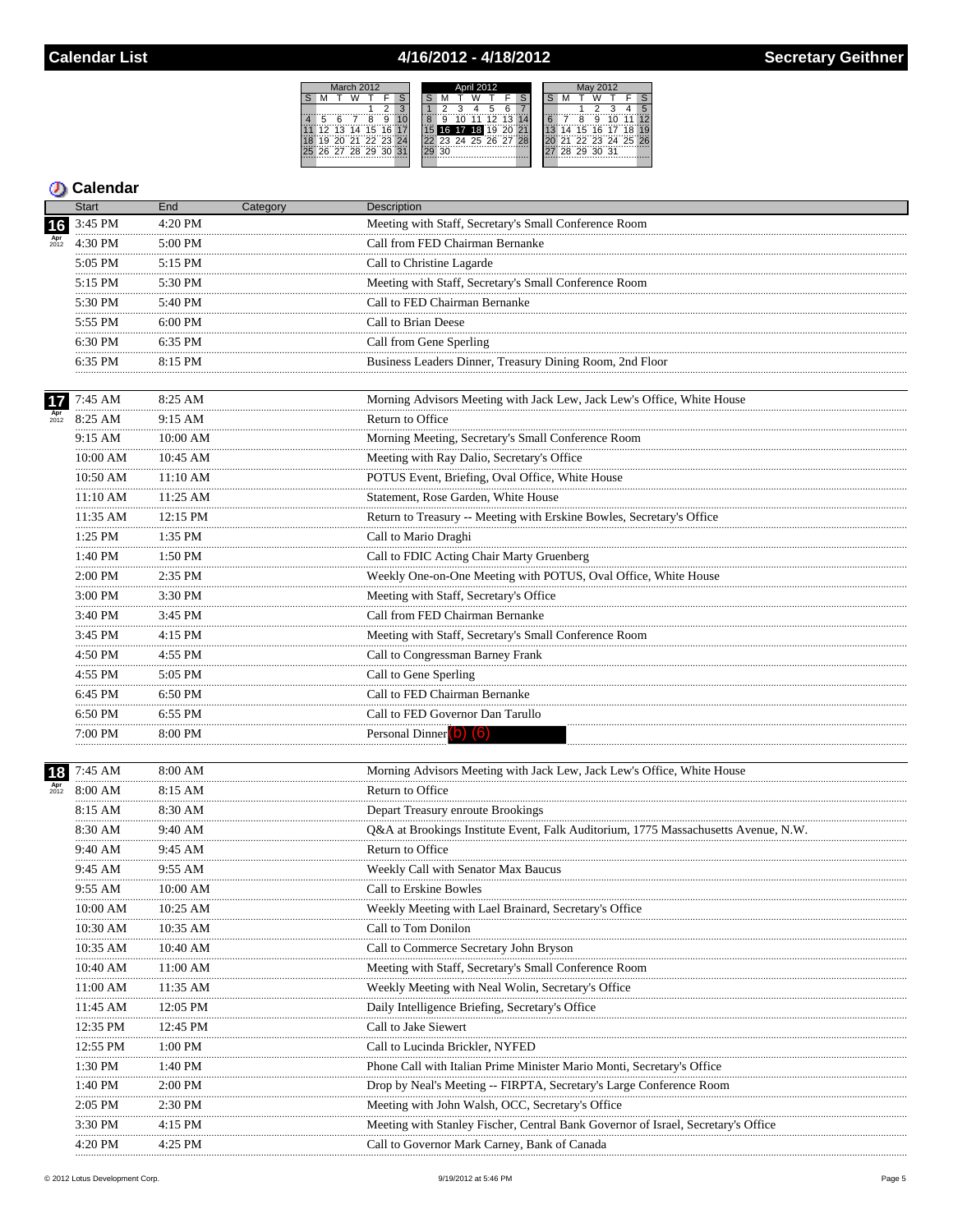## 4/18/2012 - 4/21/2012



|                        | <b>Start</b> | End          | Category | <b>Description</b>                                                                                                         |
|------------------------|--------------|--------------|----------|----------------------------------------------------------------------------------------------------------------------------|
| 18                     | 4:45 PM      | 4:50 PM      |          | Call from FDIC Acting Chairman Marty Gruenberg                                                                             |
| Apr<br>$2012$          | 5:00 PM      | 5:30 PM<br>. |          | Meeting with Staff, Secretary's Small Conference Room                                                                      |
|                        | 5:45 PM      | 6:15 PM      |          | Meeting with Staff, Secretary's Office                                                                                     |
|                        | 7:45 PM      | 9:30 PM      |          | Dinner with Senator Charles Schumer, (b) (6)                                                                               |
|                        | .            |              |          |                                                                                                                            |
| 19                     | 7:45 AM      | 8:20 AM      |          | Morning Advisors Meeting with Jack Lew, Jack Lew's Office, White House                                                     |
| Apr<br>$2012$          | 8:20 AM      | 9:15 AM      |          | Return to Office                                                                                                           |
|                        | 9:15 AM      | 9:45 AM      |          | Morning Meeting, Secretary's Small Conference Room                                                                         |
|                        | <br>10:20 AM | 10:35 AM     |          | Depart for Capitol Hill                                                                                                    |
|                        | 10:35 AM     | 10:45 AM     |          | Call to FED Chairman Bernanke                                                                                              |
|                        | 10:45 AM     | 12:30 PM     |          | Holocaust Museum Event, U.S. Capitol Rotunda                                                                               |
|                        | 12:30 PM     | 1:30 PM      |          | Return to Office                                                                                                           |
|                        | .<br>1:30 PM | 2:20 PM      |          | Meeting with Pranab Mukherjee, Indian Finance Minister, Secretary's Small Conference Room                                  |
|                        | 2:20 PM      | 3:15 PM      |          | Meeting with Staff, Secretary's Small Conference Room                                                                      |
|                        | 3:15 PM      | 4:00 PM      |          | Meeting with Jun Azumi, Japanese Finance Minister, IMF HQ1, 13-319 U.S. ED's Conference Room                               |
|                        | .<br>4:00 PM | 4:45 PM      |          | Meeting with Olli Rehn, Vice President of the European Union, IMF HQ1, 13-319 U.S. ED's Conference<br>Room                 |
|                        | 4:45 PM      | 7:00 PM      |          | G7 Finance and Central Bank Governors Meeting, IMF HQ1, 13-319 (U.S. ED's Conference Room)                                 |
|                        | 7:00 PM      | 9:15 PM      |          | G20 Session 1 -- Global Economy and Framework Dinner -- IMF, HO1, 700 19th Street, N.W. Gallery, 2nd<br>Floor              |
|                        | 9:15 PM      | 9:45 PM      |          | Depart IMF enroute residence                                                                                               |
|                        |              |              |          | Pull Asides: Chile, Saudi Arabia and Turkey                                                                                |
| 20                     | 7:00 AM      | 8:15 AM      |          | Informal Meeting, IMF HQ1, 13-319, U.S. ED's Conference Room                                                               |
| $_{2012}^{\text{Apr}}$ | 8:15 AM      | 9:45 AM      |          | Regulatory Roundtable, IMF HQ1, Room 12-100 Executive Boardroom, Pull Aside with Korea                                     |
|                        | 9:45 AM      | 11:15 AM     |          | G20 Session 2, Financial Regulation/Financial Inclusion, IMF HQ1, Gallery                                                  |
|                        | 11:15 AM     | 12:15 PM     |          | G20 Session 3, Energy and Commodities, IMF HQ1, Gallery                                                                    |
|                        | <br>12:15 PM | 12:30 PM     |          | G20 Family Photo, HQ1                                                                                                      |
|                        | 12:30 PM     | 2:00 PM      |          | G20 Session 4, Strengthening the International Financial Architecture, IMF, HQ1, Gallery                                   |
|                        | .<br>2:00 PM | $2:15$ PM    |          | Adoption of Communique (Continuation of G20 Sessions), IMF HQ1, Gallery                                                    |
|                        | 2:15 PM      | 2:30 PM      |          | Call to Commerce Secretary John Bryson                                                                                     |
|                        | 2:30 PM      | 3:00 PM      |          | Deauville Partnership Meeting, World Bank Boardroom, Room MC 13-301                                                        |
|                        | 3:00 PM      | .<br>3:05 PM |          | Depart World Bank enroute Treasury                                                                                         |
|                        | 3:05 PM      | 3:10 PM      |          | Call to Mike Froman                                                                                                        |
|                        | 3:10 PM      | 3:20 PM      |          | Greet Stanley Fischer, Secretary's Office                                                                                  |
|                        | 3:20 PM      | 3:35 PM      |          | (b) (6)                                                                                                                    |
|                        | 3:35 PM      | 4:00 PM      |          | Depart White House enroute World Bank                                                                                      |
|                        | 4:00 PM      | 4:40 PM      |          | Tunisia Loan Guarantee Declaration of Intent Signing, World Bank, 13-415                                                   |
|                        | 4:40 PM      | 4:45 PM      |          | Call to Sheryl Sandberg                                                                                                    |
|                        | 4:45 PM      | 4:50 PM      |          | Call to Congressman Michael Capuano                                                                                        |
|                        | 4:50 PM      | 5:05 PM      |          | One-on-One Meeting with Mario Draghi, European Central Bank President, IMF HQ1, Room 13-318D,<br>U.S. ED's Conference Room |
|                        | 5:05 PM      | 5:10 PM      |          | Call to Stanley Fischer                                                                                                    |
|                        | 5:30 PM      | 7:00 PM      |          | IMFC Early Warning Exercise, IMF HQ1, Meeting Hall (3rd Floor)                                                             |
|                        | 7:15 PM      | 8:00 PM      |          | Financial Action Tax Force (FATF) Ministerial, IMF HQ1, Room B-702                                                         |
|                        | 8:00 AM      | 9:00 AM      |          | IMFC Breakfast, IMF HQ1, Meeting Hall, 3rd Floor                                                                           |
|                        | 9:00 AM      | 9:30 AM      |          | Bilateral with Ngozi Okonjo-Iweala, Finance Minister of Nigeria, IMF HQ1                                                   |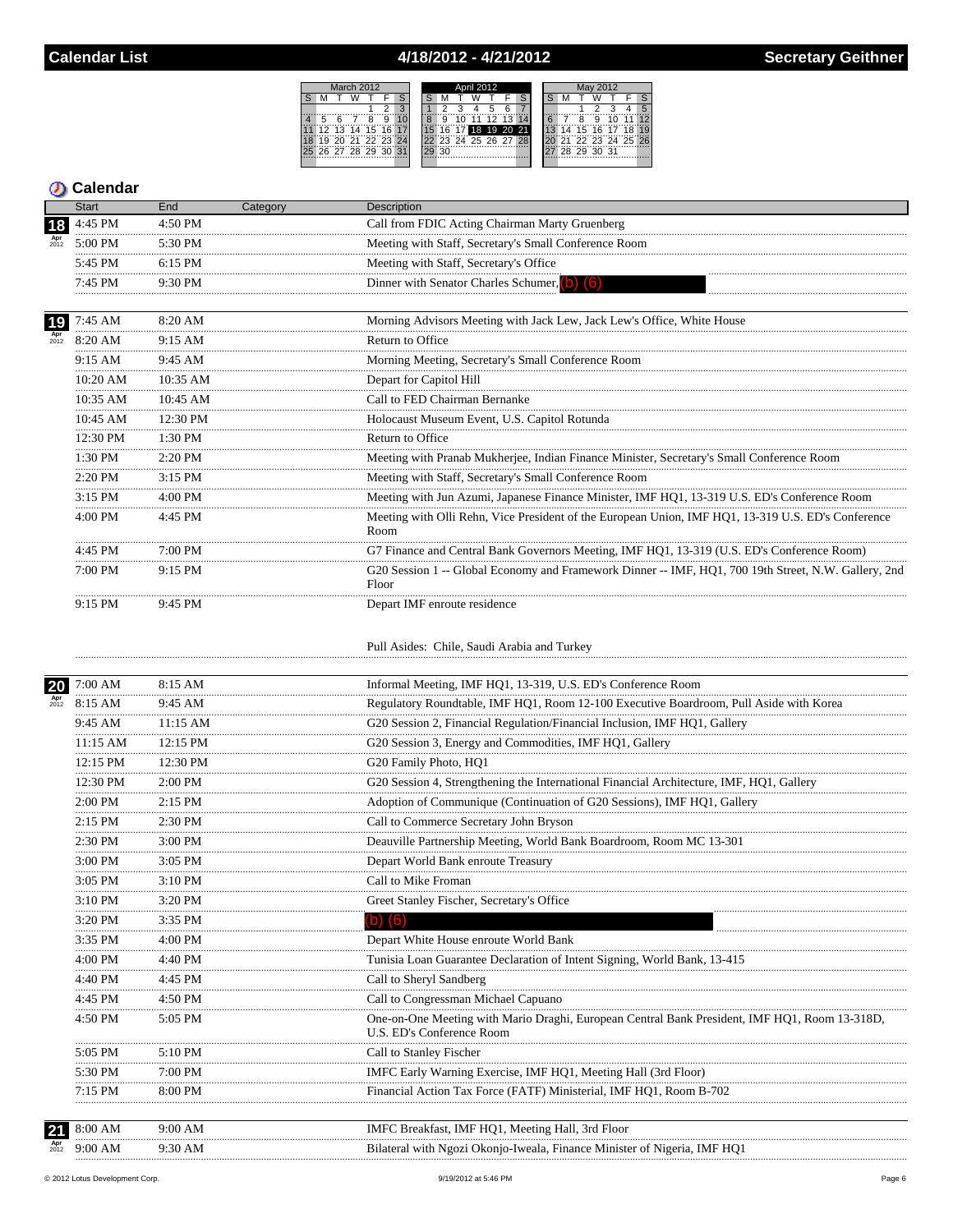### 4/21/2012 - 4/25/2012

 $S$  M



### **5** Calendar

|                        | Start                        | End        | :ategory | <b>Description</b>                                                                              |                                                                                                |  |  |  |  |  |  |
|------------------------|------------------------------|------------|----------|-------------------------------------------------------------------------------------------------|------------------------------------------------------------------------------------------------|--|--|--|--|--|--|
| 21                     | 9:30 AM                      | 10:00 AM   |          | IMFC Governors Photo, IMF HQ1                                                                   |                                                                                                |  |  |  |  |  |  |
| $_{2012}^{\text{Apr}}$ | $10:00$ AM                   | $10:25$ AM |          | Meeting with Pravin Gordhan, South African Finance Minister, IMF HQ1, 13-318D, U.S. ED's Office |                                                                                                |  |  |  |  |  |  |
|                        | $10:25$ AM                   | $10:45$ AM |          | Meeting with Jose Meade, Mexican Finance Minister, IMF HQ1, 13-318D, U.S ED's Conference Room   |                                                                                                |  |  |  |  |  |  |
|                        | 11:00 AM                     | $11:30$ AM |          | Room                                                                                            | Meeting with Luis de Guindos, Spanish Economic Minister, IMF HQ1, 13-319, U.S. ED's Conference |  |  |  |  |  |  |
|                        | $12:00 \text{ PM}$           | 1.00 PM    |          | Depart IMF enroute                                                                              | residence                                                                                      |  |  |  |  |  |  |
|                        | 5:00 PM<br>$6.00 \text{ PM}$ |            |          | Personal Event                                                                                  |                                                                                                |  |  |  |  |  |  |
|                        |                              |            |          | <b>REMAIN OVERNIGHT</b>                                                                         | <b>RESIDENCE</b>                                                                               |  |  |  |  |  |  |

| 22                  | 8:00 AM    | 9:00 AM  | <b>RESIDENCE</b><br>(b) (6)                                                                                                                            |
|---------------------|------------|----------|--------------------------------------------------------------------------------------------------------------------------------------------------------|
|                     |            |          |                                                                                                                                                        |
| 23<br>Apr<br>$2012$ | 6:30 AM    | 11:00 AM | Depart $\begin{pmatrix} 0 \\ 0 \end{pmatrix}$ $\begin{pmatrix} 6 \\ 0 \end{pmatrix}$<br>residence enroute Office                                       |
|                     | 11:00 AM   | 11:05 AM | Arrive Office                                                                                                                                          |
|                     | $11:05$ AM | 11:35 AM | Senior Staff Meeting, Secretary's Large Conference Room                                                                                                |
|                     | 11:45 AM   | 12:20 PM | Meeting with Staff, Secretary's Small Conference Room                                                                                                  |
|                     | 1:00 PM    | 2:30 PM  | SS/Medicare Trustees Spring Meeting with HHS Secretary Kathleen Sebelius, Labor Secretary Hilda Solis<br>and others, Secretary's Large Conference Room |
|                     | 2:55 PM    | 3:00 PM  | Call from Lee Sachs                                                                                                                                    |
|                     | 3:00 PM    | 3:45 PM  | Meeting with Staff, Secretary's Office                                                                                                                 |
|                     | 3:45 PM    | 3:50 PM  | Call from Gene Sperling                                                                                                                                |
|                     | 4:30 PM    | 5:00 PM  | Meeting with Staff, Secretary's Office                                                                                                                 |
|                     | 5:00 PM    | 5:30 PM  | Meeting with Staff, Secretary's Small Conference Room                                                                                                  |
|                     | 5:30 PM    | 5:45 PM  | Meeting with Staff, Secretary's Office                                                                                                                 |
|                     | 7:00 PM    | 8:00 PM  | Personal                                                                                                                                               |
| 24                  | 6:30 AM    | 7:15 AM  | Phone Call with Chinese Vice Premier Wang Qishan, Secretary's Residence                                                                                |
|                     | 7:45 AM    | 8:20 AM  | Morning Advisors Meeting with Jack Lew, Jack Lew's Office, White House                                                                                 |
|                     | 9:00 AM    | 9:15 AM  | Daily Intelligence Briefing, Secretary's Office                                                                                                        |
|                     | 9:15 AM    | 9:40 AM  | Morning Meeting, Secretary's Small Conference Room                                                                                                     |
|                     | 10:30 AM   | 11:30 AM | China Experts Coffee, Secretary's Small Conference Room                                                                                                |
|                     | 12:00 PM   | 12:35 PM | Meeting with Senator Harry Reid, Room S-221, Capitol                                                                                                   |
|                     | 12:45 PM   | 1:10 PM  | Meeting with Jack Lew, Jack Lew's Office, White House                                                                                                  |
|                     | 1:45 PM    | 2:00 PM  | Meeting with Staff, Secretary's Small Conference Room                                                                                                  |
|                     | 2:00 PM    | 2:30 PM  | Monthly Meeting with FHFA Acting Director Ed DeMarco, Secretary's Office                                                                               |
|                     | 2:30 PM    | 3:30 PM  | NEC Meeting, Gene Sperling's Office, White House                                                                                                       |
|                     | 3:30 PM    | 4:10 PM  | Meeting with Secretary of State Hillary Clinton and Tom Donilon, Situation Room, White House                                                           |
|                     | 4:10 PM    | 4:45 PM  | Depart Office enroute (b) (6)<br>Airport                                                                                                               |
|                     | 4:45 PM    | 6:20 PM  | Arrive $(b)$ $(6)$<br>Airport                                                                                                                          |
|                     | 6:25 PM    | 8:50 PM  | Depart $\vert$ b) $\vert$ (6)<br>Airport enroute Portland, OR <sup>1</sup>                                                                             |
|                     | 8:50 PM    | 9:50 PM  | Arrive Portland, Oregon                                                                                                                                |
|                     |            |          | <b>REMAIN OVERNIGHT</b><br>(6)                                                                                                                         |
| 25                  | 8:30 AM    | 8:50 AM  | Depart Downtown Portland enroute Iron Works                                                                                                            |
| Apr<br>$2012$       | 8:50 AM    | 9:45 AM  | Tour at Oregon Iron Works, 9700 SE Lawnfield Road, Clackamas, OR                                                                                       |
|                     | 9:45 AM    | 10:15 AM | Prep and Interview with John Harwood, CNBC, Oregon Iron Works                                                                                          |
|                     | 10:15 AM   | 11:00 AM | Depart Oregon Iron Works enroute Nike Headquarters, 1 Bowerman Drive, Beaverton, OR                                                                    |
|                     | 11:00 AM   | 11:30 AM | Tour of Research and Development Facility with Nike CEO Mark Parker, Nike Headquarters, 1 Bowerman<br>Drive, Beaverton, OR                             |
|                     | 11:30 AM   | 12:35 PM | Business Leaders Roundtable hosted by Nike, Nike Headquarters, 1 Bowerman Drive, Beaverton, OR                                                         |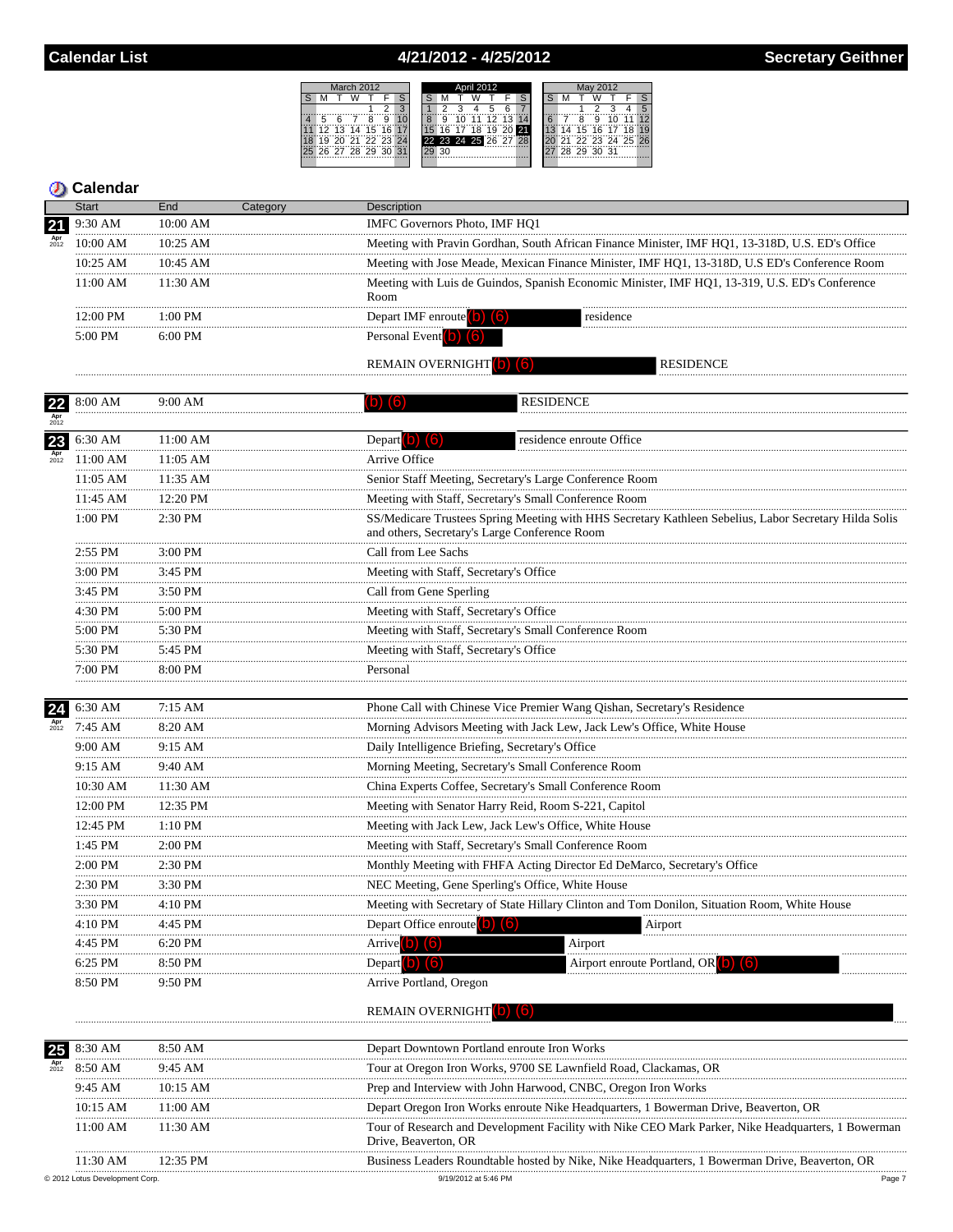**D** Calendar

9:30 PM

9:15 AM

 $5:30$  PM

8:00 AM

8:00 AM

6:30 AM

8:50 AM

10:05 AM

11:10 AM

11:30 AM

12:00 PM

12:50 PM

2:00 PM

27

28

29

30

10:30 PM

5:30 PM

6:30 PM

9:00 AM

 $9:00$  AM

8:50 AM

 $9:00 AM$ 

10:10 AM

11:30 AM

11:40 AM

12:10 PM

2:00 PM

2:05 PM

#### 4/25/2012 - 4/30/2012



Airport enroute

residence enroute Office

residence

residence

Working Luncheon with POTUS and Japanese Prime Minister Noda, Old Family Dining Room, White

Airport

residence

11:30 am- Call from Mayor Rahm Emanuel

Airport enroute

Weekly Meeting with David Cohen, Secretary's Office

FinSOB Monthly Meeting -- Teleconference, Secretary's Office

5:55 pm- Call to Lee Sachs

FRANCISCO, CA

No Official Schedule

No Official Schedule

Arrive at the Office

Return to Office

House

Call from FED Chairman Bernanke

Phone Call with Larry Kudlow, CNBC

Call to FED Chairman Bernanke

Depart (b)  $(6)$ 

PHONE CALLS

Depart

Arrive

|                        | ыап                | Ena        | Category | Description                                                                                                                        |
|------------------------|--------------------|------------|----------|------------------------------------------------------------------------------------------------------------------------------------|
| 25                     | 12:35 PM           | 12:55 PM   |          | Depart Nike Headquarters enroute Governor Hotel for Portland City Club Event                                                       |
| $_{2012}^{\text{Apr}}$ | 12:55 PM           | $1:15$ PM  |          | Executive Time                                                                                                                     |
|                        | $1:15$ PM          | 1:30 PM    |          | Portland City Club Event: Meet with Mayor Sam Adams, Melody Rose, David Miller, The Governor Hotel                                 |
|                        | 1:30 PM            | 2:20 PM    |          | Portland City Club Event: Remarks and Moderated Q&A with David Miller, The Governor Hotel, 614 SW<br>11h Avenue, Portland, OR      |
|                        | 2:20 PM            | $3:15$ PM  |          | Depart The Governor Hotel enroute <sup>(0)</sup><br>Airport                                                                        |
|                        | $3:15$ PM          | $5:20$ PM  |          | Depart <b>(b) (6)</b><br>Airport enroute San Francisco, CA                                                                         |
|                        | 5:20 PM            | 6:45 PM    |          | Arrive San Francisco, CA enroute Personal Dinner                                                                                   |
|                        |                    |            |          | SAN FRANCISCO,<br><b>REMAIN OVERNIGHT</b><br>CA                                                                                    |
|                        |                    |            |          | PHONE CALLS                                                                                                                        |
|                        |                    |            |          | 10:35 am- Call to Gene Sperling<br>5:30 pm- Call from Gene Sperling                                                                |
| 26                     | 10:25 AM           | 10:30 AM   |          | Depart Hotel enroute Farallon Capital                                                                                              |
| $_{2012}^{\text{Apr}}$ | $10:30$ AM         | 11:30 AM   |          | Business Leader Roundtable hosted by Tom Stever, Farallon Capital Management, One Maritime Plaza,<br>Suite 2100, San Francisco, CA |
|                        | 11:30 AM           | 11:35 AM   |          | Depart Farallon enroute <sup>1</sup><br>Hotel<br>(161                                                                              |
|                        | 11:35 AM           | 12:00 PM   |          | Executive Time, 0<br>Hotel<br>$\sqrt{6}$                                                                                           |
|                        | $12:00 \text{ PM}$ | $12:15$ PM |          | Radio Interview with Kai Ryssdal, NPR Marketplace,                                                                                 |
|                        | 12:15 PM           | 12:45 PM   |          | Executive Time, (b) (6)<br>Hotel                                                                                                   |
|                        | 12:45 PM           | $1:00$ PM  |          | San Francisco Commonwealth Club: Meet and Greet, Mic,                                                                              |
|                        | 1:00 PM            | $2:15$ PM  |          | San Francisco Commonweath Club moderated Q&A with Adam Lashinsky<br>(6)<br>San Francisco, CA                                       |
|                        | $2:15$ PM          | 9:00 PM    |          | Personal                                                                                                                           |
|                        |                    |            |          | <b>REMAIN OVERNIGHT</b> (6)<br><b>SAN</b>                                                                                          |

2:05 PM 2:35 PM © 2012 Lotus Development Corp

| 9/19/2012 at 5:46 PM |  |
|----------------------|--|
|                      |  |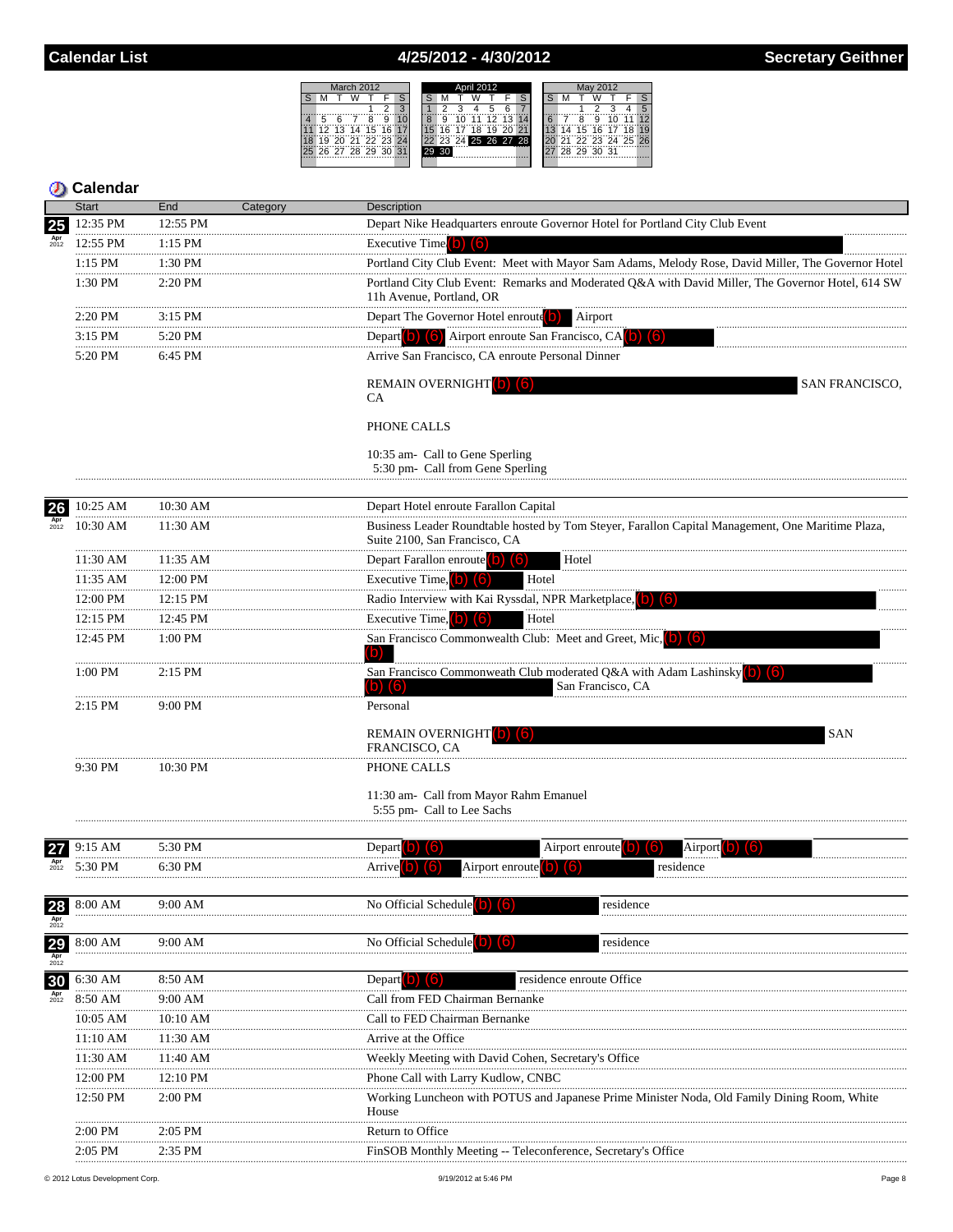# 4/30/2012

|    |   | March 2012 |                |    | April 2012      |      |  |    |       |                      |  | Mav 2012 |  |  |             |  |                   |  |
|----|---|------------|----------------|----|-----------------|------|--|----|-------|----------------------|--|----------|--|--|-------------|--|-------------------|--|
|    |   |            |                |    |                 |      |  |    |       |                      |  |          |  |  |             |  |                   |  |
|    |   |            |                | ာ  |                 |      |  |    |       | 6                    |  |          |  |  |             |  |                   |  |
|    | 6 |            | g              |    |                 | ġ,   |  | 11 | 12    | $-43$                |  |          |  |  |             |  |                   |  |
| 12 |   |            | $13$ 14 15 16  |    | 15 <sup>1</sup> | 1617 |  |    | 18'19 | 20 21                |  |          |  |  | 14 15 16 17 |  |                   |  |
| 19 |   |            | 20 21 22 23 24 |    |                 |      |  |    |       | 22 23 24 25 26 27 28 |  |          |  |  |             |  | 21 22 23 24 25 26 |  |
|    |   |            | 26 27 28 29 30 | 31 |                 | 30   |  |    |       |                      |  |          |  |  | 28 29 30 31 |  |                   |  |
|    |   |            |                |    |                 |      |  |    |       |                      |  |          |  |  |             |  |                   |  |

|                           | Start             |                   |                                                                                                                                                        |
|---------------------------|-------------------|-------------------|--------------------------------------------------------------------------------------------------------------------------------------------------------|
| 30                        | $2.35$ PM         | $3.15$ PM         | ≌all Completed                                                                                                                                         |
| $\frac{\text{Apr}}{2012}$ | $3.15$ PM         | $3.40$ PM         | Weekly One-on-One with POTUS, Oval Office, White House                                                                                                 |
|                           | $3:40$ PM         | $4.10 \text{ PM}$ | Meeting with S&ED Economic Principals, Commerce Secretary Bryson, USTR Ambassador Kirk and FED<br>Chairman Bernanke, Secretary's Small Conference Room |
|                           | $4.10 \text{ PM}$ | $4.35$ PM         | Meeting with Staff, Secretary's Large Conference Room                                                                                                  |
|                           | $4.35$ PM         | $5.20 \text{ PM}$ | Depart Office enroute Personal Appointment                                                                                                             |
|                           | 5.20 PM           | $6.20 \text{ PM}$ | Personal Appointment                                                                                                                                   |
|                           |                   |                   |                                                                                                                                                        |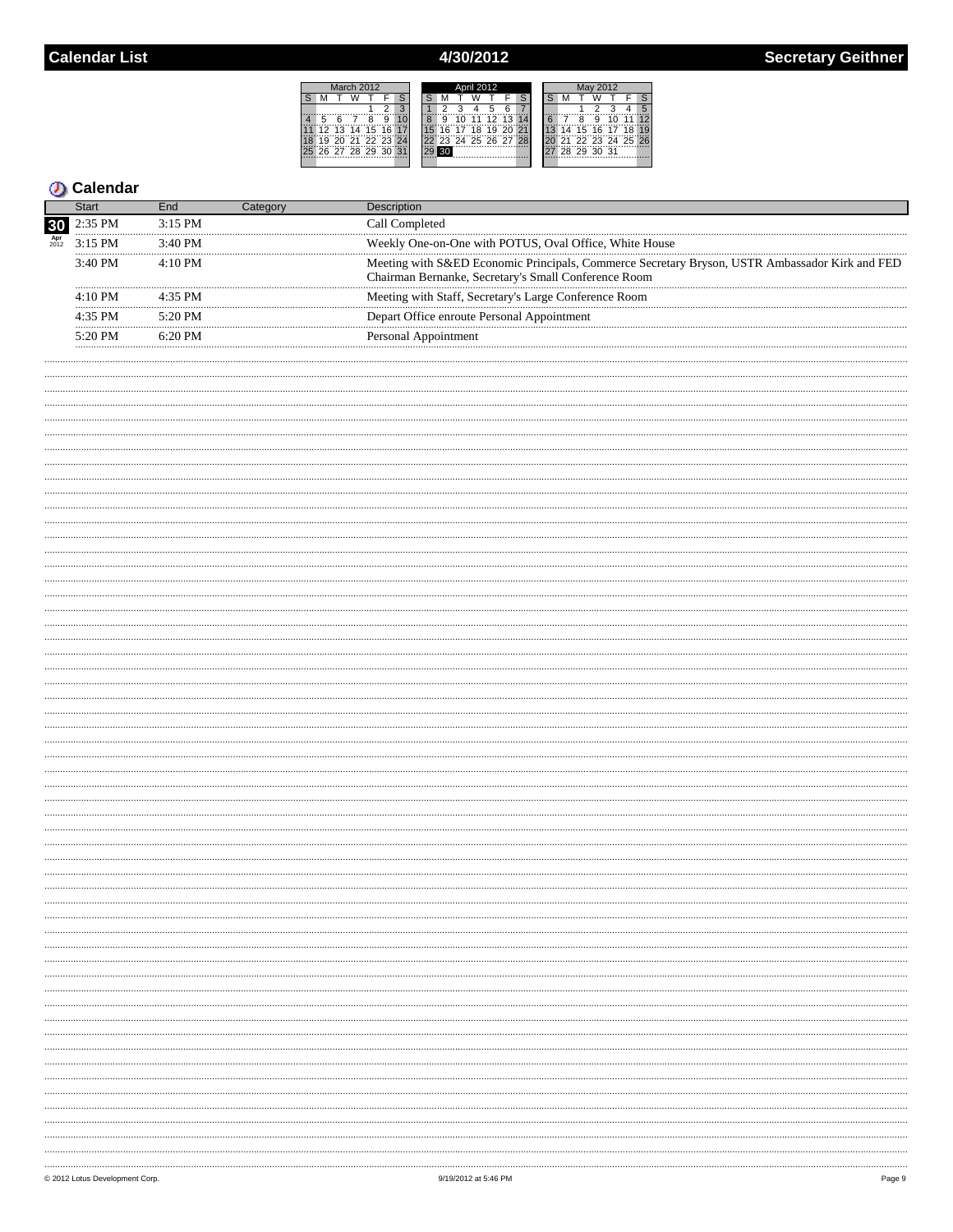# 5/1/2012 - 5/4/2012

| April 2012 |    |    |       |  |                   |  | May 2012 |    |    |   |             |                   |    | <b>June 2012</b> |  |     |   |   |  |                   |   |
|------------|----|----|-------|--|-------------------|--|----------|----|----|---|-------------|-------------------|----|------------------|--|-----|---|---|--|-------------------|---|
|            |    |    |       |  |                   |  |          |    |    |   |             |                   |    |                  |  |     |   |   |  |                   |   |
|            |    |    |       |  |                   |  |          |    |    |   |             |                   |    | 5                |  |     |   |   |  |                   | ◠ |
|            |    | ïö | ***   |  | 72.7314           |  |          |    |    | Ä | g           |                   |    |                  |  |     | Έ | Ä |  | Ŕ                 |   |
|            | 16 | 17 | 18 19 |  | $20\,$ 21         |  |          | 13 | 14 |   | 15 16 17    |                   | 18 |                  |  |     |   |   |  | 12 13 14 15 16    |   |
|            |    |    |       |  | 23 24 25 26 27 28 |  |          |    |    |   |             | 21 22 23 24 25 26 |    |                  |  | ΪÄ. |   |   |  | 19 20 21 22 23    |   |
|            |    |    |       |  |                   |  |          |    |    |   | 28 29 30 31 |                   |    |                  |  |     |   |   |  | 25 26 27 28 29 30 |   |
|            |    |    |       |  |                   |  |          |    |    |   |             |                   |    |                  |  |     |   |   |  |                   |   |

|                         | <b>Calendar</b> |                 |                                                                                                            |
|-------------------------|-----------------|-----------------|------------------------------------------------------------------------------------------------------------|
|                         | <b>Start</b>    | End<br>Category | Description                                                                                                |
|                         | 5:20 AM         | $6:20$ AM       | Depart residence enroute $(b)$ $(6)$                                                                       |
| $May$ <sub>2012</sub>   | 6:20 AM         | 1:50 PM         | enroute $(b)$ $(6)$<br>Depart b) (6)                                                                       |
|                         | 1:50 PM         | 2:50 PM         | Wheels Down $(b)$ $(6)$                                                                                    |
|                         | 3:00 PM         | 4:00 PM         | Depart (b) $(6)$<br>enroute $\begin{pmatrix} 0 \\ 0 \end{pmatrix}$ $\begin{pmatrix} 6 \\ 0 \end{pmatrix}$  |
|                         | 4:00 PM         | 4:10 PM         | PHONE CALLS                                                                                                |
|                         |                 |                 | 2:35 pm- Call from Mayor Rahm Emanuel                                                                      |
|                         |                 |                 |                                                                                                            |
| $\overline{\mathbf{2}}$ | 11:30 AM<br>.   | 1:00 PM<br>.    | Wheels down $\begin{bmatrix} 0 \\ 0 \end{bmatrix}$ $\begin{bmatrix} 6 \\ 0 \end{bmatrix}$                  |
| $May$<br>$2012$         | 1:00 PM         | 3:35 PM         | Wheels $Up(b)$<br>(6                                                                                       |
|                         | 3:35 PM         | 3:50 PM         | <b>Wheels Down Beijing</b>                                                                                 |
|                         | 3:50 PM         | 4:15 PM         | Depart airport enroute <sup>(0)</sup><br>(10)                                                              |
|                         | 4:15 PM         | 4:20 PM         | Arrive <sup>(b)</sup> (6)<br>Hotel, Main Entrance                                                          |
|                         | 4:20 PM         | 5:30 PM         | <b>Executive Time</b>                                                                                      |
|                         | 6:10 PM         | 6:30 PM         | enroute $(b)$ $(6)$<br>Depart b) (6)                                                                       |
|                         | 6:30 PM         | 6:45 PM         | Tea Time, $\begin{pmatrix} 0 \\ 0 \end{pmatrix}$ $\begin{pmatrix} 6 \\ 1 \end{pmatrix}$                    |
|                         | 6:45 PM         | 7:45 PM         | Dinner with Vice Premier Wang Qishan, (b) (6)                                                              |
|                         |                 |                 | <b>REMAIN OVERNIGHT b</b> ) (6)                                                                            |
|                         |                 |                 | 61<br>Beijing, China                                                                                       |
| $\mathbf{3}$            | 8:30 AM         | 9:00 AM         | Depart $\left( \text{b} \right)$ $\left( \text{b} \right)$<br>enroute Diaoyutai                            |
| May<br>2012             | 9:00 AM         | $10:05$ AM      | Joint Opening Session, Grand Ballroom, Villa 17, Diaoyutai                                                 |
|                         | 10:05 AM        | 10:15 AM        | Joint Family Photo, Backyard Villa 17 Diaoyutai                                                            |
|                         | 10:15 AM        | 10:30 AM        | Econ Track Opening Session, E-Track Meeting Room, Villa 17, Diaoyutai                                      |
|                         | 10:30 AM        | 12:00 PM        | Session I: Promoting Strong, Sustainable and Balanced Growth, E-Track Meeting Room, Villa 17,<br>Diaoyutai |
|                         | 12:00 PM        | $1:10$ PM       | Informal Principals Working Lunch, Room No. 2, Villa 17, Diaoyutai                                         |
|                         | 1:10 PM         | 2:30 PM         | Session II: Expanding Trade and Investment Opportunities, E-Track Meeting Room, Villa 17, Diaoyutai        |
|                         | 2:30 PM         | 2:45 PM         | Tea Break -- Atrium, Villa 17, Diaoyutai                                                                   |
|                         | 2:45 PM         | 4:05 PM         | Session III: Financial Market Stability and Reform, E-Track Meeting Room, Villa 17, Diaoyutai              |
|                         | 4:05 PM         | 4:10 PM         | Break -- E-Track Meeting Room, Villa 17, Diaoyutai                                                         |
|                         | 4:10 PM         | 5:15 PM         | Econ Track Closing Session, E-Track Meeting Room, Villa 17, Diaoyutai                                      |
|                         | 5:15 PM         | 5:40 PM         | Depart Diaoyutai enroute (b) (6)<br>Hotel                                                                  |
|                         | 5:40 PM         | 6:50 PM         | Executive Time $(b)$ $(6)$                                                                                 |
|                         | 6:50 PM         | 7:15 PM         | Depart $(b)$ $(6)$<br>enroute Diaoyutai, Villa 17                                                          |
|                         | 7:15 PM         | 7:40 PM         | Meeting with Vice President Xi Jinping, Villa 17, Diaoyutai                                                |
|                         | 7:40 PM         | 8:30 PM         | Joint Banquet, Grand Ballroom, Villa 17, Diaoyutai                                                         |
|                         |                 |                 |                                                                                                            |
|                         | 7:40 AM         | 8:00 AM         | Depar <sup>1</sup><br>enroute Diaoyutai Villa 18                                                           |
| 2012                    | 8:00 AM         | 9:30 AM         | Breakfast with Business Leaders, Villa 18, Diaoyutai                                                       |
|                         | 9:40 AM         | 10:00 AM        | Depart Diaoyutai enroute GHOP                                                                              |
|                         | 10:00 AM        | 10:45 AM        | Meeting with President Hu Jintao, Great Hall of the People (GHOP)                                          |
|                         | 10:45 AM        | 11:00 AM        | Depart GHOP enroute Zhongnanhai                                                                            |
|                         | 11:00 AM        | 12:00 PM        | Meeting with Premier Wen Jiabao, Zhongnanhai                                                               |
|                         | 12:00 PM        | 1:40 PM         | Executive Time, O                                                                                          |
|                         | $2:00$ PM<br>   | 2:45 PM         | Meeting with Executive Vice Premier Li Keqiang                                                             |
|                         | 2:45 PM         | 3:00 PM         | Depart GHOP enroute <b>D</b>                                                                               |
|                         | $3:00$ PM       | 3:40 PM         | <b>Executive Time</b>                                                                                      |
|                         | 3:40 PM         | 4:00 PM         | Depart $\begin{pmatrix} 0 \\ 0 \end{pmatrix}$ $\begin{pmatrix} 6 \\ 0 \end{pmatrix}$<br>enroute Diaoyutai  |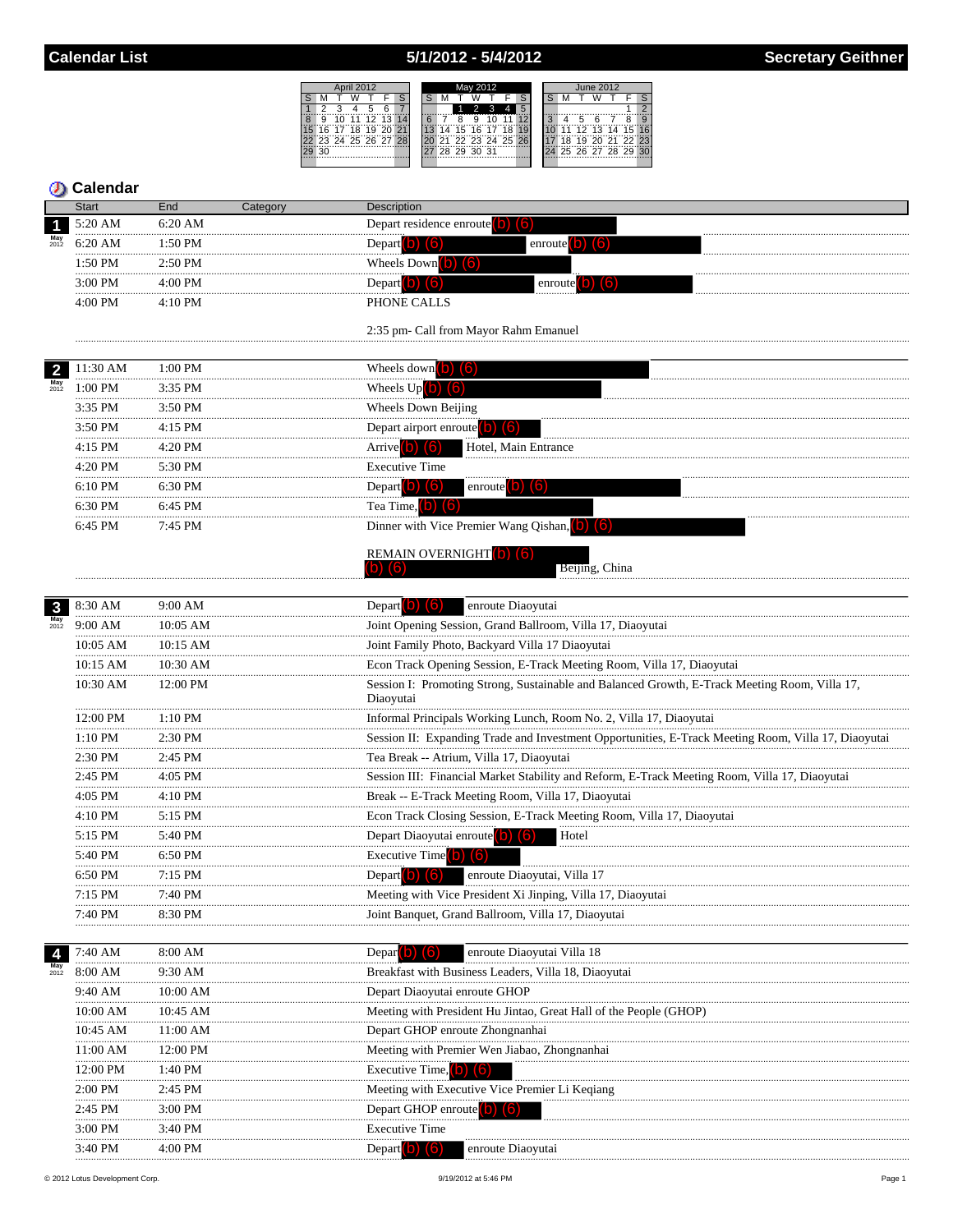### 5/4/2012 - 5/9/2012

Meeting with Vice Premier Wang Qishan

Depart Diaoyutai enroute (b) (6)

HOLD -- Treasury Press Prep

U.S. Press Conference (b) (6)

ā 15 16

|  | pril 2012 |               |               |  |   | May 2012          |  |  | <b>June 2012</b> |  |   |   |  |                      |  |
|--|-----------|---------------|---------------|--|---|-------------------|--|--|------------------|--|---|---|--|----------------------|--|
|  |           |               |               |  |   |                   |  |  |                  |  |   |   |  |                      |  |
|  |           |               |               |  |   |                   |  |  |                  |  |   |   |  |                      |  |
|  |           | 0 11 12 13 14 |               |  | 8 | 9                 |  |  |                  |  | 5 | ี |  |                      |  |
|  |           | 7 18 19 20 21 |               |  |   | 14 15 16 17 18    |  |  |                  |  |   |   |  | 11 12 13 14 15 16    |  |
|  |           |               | 4 25 26 27 28 |  |   | 21 22 23 24 25 26 |  |  |                  |  |   |   |  | 18 19 20 21 22 23    |  |
|  |           |               |               |  |   | 28 29 30 31       |  |  |                  |  |   |   |  | 24 25 26 27 28 29 30 |  |
|  |           |               |               |  |   |                   |  |  |                  |  |   |   |  |                      |  |

Joint Press Statements, Grand Ballroom, Villa 17, Diaoyutai

enroute Airport

**RESIDENCE** 

**RESIDENCE** 

#### **Calendar** Start End Category 4:00 PM 5:00 PM  $\overline{4}$ 5:15 PM 5:50 PM 5:50 PM 6:15 PM  $6:15$  PM  $6:35$  PM 6:35 PM 6:45 PM  $6:45$  PM 7:20 PM  $7:20$  PM 8:00 PM 8:00 PM 9:00 PM

9:00 AM

9:00 AM

|             | 1:35 AM |       |               |           |
|-------------|---------|-------|---------------|-----------|
| May<br>2012 | `AN.    | iai t |               | residence |
|             | 5:00 AM |       | <br>residence |           |
|             |         |       |               |           |



 $7^{8:00 \text{ AM}}$ 

 $May$ <br> $2012$ 

No Official Schedule

Description

Joint Press Prep

Depart  $(b)$   $(6)$ 

Wheels up Beijing

REMAIN OVERNIGHT

### No Official Schedule

REMAIN OVERNIGHT bl

| 8                         | 6:30 AM        | 11:10 AM       | residence enroute Office<br>Depart <sup>[0]</sup>                      |
|---------------------------|----------------|----------------|------------------------------------------------------------------------|
| $\frac{\text{May}}{2012}$ | 11:10 AM       | $11:30$ AM     | Arrive Office                                                          |
|                           | 11:30 AM<br>   | 12:00 PM       | Meeting with Staff, Secretary's Office                                 |
|                           | 12:40 PM       | 12:45 PM       | Call to IRS Commissioner Doug Shulman                                  |
|                           | 1:00 PM<br>    | $1:20$ PM      | Meeting with Wendell Weeks, CEO of Corning, Secretary's Office         |
|                           | 1:20 PM<br>    | 1:30 PM        | Call to John Podesta                                                   |
|                           | 1:30 PM        | 1:40 PM        | Call to Jeff Zients                                                    |
|                           | $1:40$ PM<br>. | $1:45$ PM      | Call to Jason Furman                                                   |
|                           | 2:15 PM<br>    | 2:45 PM        | Meeting with Staff, Secretary's Small Conference Room                  |
|                           | 3:00 PM        | 3:30 PM        | Meeting with Jack Lew, Jack Lew's Office, White House                  |
|                           | 3:30 PM        | 3:50 PM        | Weekly Meeting with Mary Miller, Secretary's Office                    |
|                           | 4:00 PM        | 4:30 PM        | Meeting with Staff, Secretary's Small Conference Room                  |
|                           | 4:45 PM        | $5:15$ PM      | Meeting with Staff, Secretary's Small Conference Room                  |
|                           |                |                |                                                                        |
| 9                         | 7:45 AM        | 8:30 AM        | Morning Advisors Meeting with Jack Lew, Jack Lew's Office, White House |
| $\frac{\text{May}}{2012}$ | 8:30 AM        | 9:45 AM        | Personal Appointment (b) (6)                                           |
|                           | 9:45 AM        | 10:00 AM       | Weekly Call with Senator Max Baucus, Secretary's Office                |
|                           | 10:00 AM<br>   | 10:30 AM       | Meeting with Staff, Secretary's Office                                 |
|                           | 10:30 AM       | 11:00 AM       | Meeting with Senator Mitch McConnell, S-230, Capitol                   |
|                           | 11:30 AM       | 12:10 PM       | Meeting with Congresswoman Nancy Pelosi, H-204, Capitol                |
|                           | 12:30 PM<br>   | 1:00 PM        | NEC Meeting, Gene Sperling's Office, White House                       |
|                           | $1:00$ PM<br>. | $1:45$ PM<br>. | Meeting with Deb Solomon, Wall Street Journal, Secretary's Office      |
|                           | 2:00 PM        | 3:00 PM        | Meeting with Staff, Secretary's Small Conference Room                  |
|                           | 3:30 PM        | 3:40 PM        | Photo Op with S&ED Team, Bell Entrance Steps                           |
|                           | 4:30 PM<br>    | 5:00 PM        | Macro-Economic Briefing, Secretary's Large Conference Room             |
|                           | 5:15 PM        | 5:45 PM        | Weekly One-on-One with POTUS, Oval Office, White House                 |
|                           | 5:45 PM        | $6:15$ PM      | Meeting with Staff, Secretary's Office                                 |
|                           | 7:00 PM        | 8:00 PM        | Dinner with John Podesta and others, Private residence                 |
|                           |                |                |                                                                        |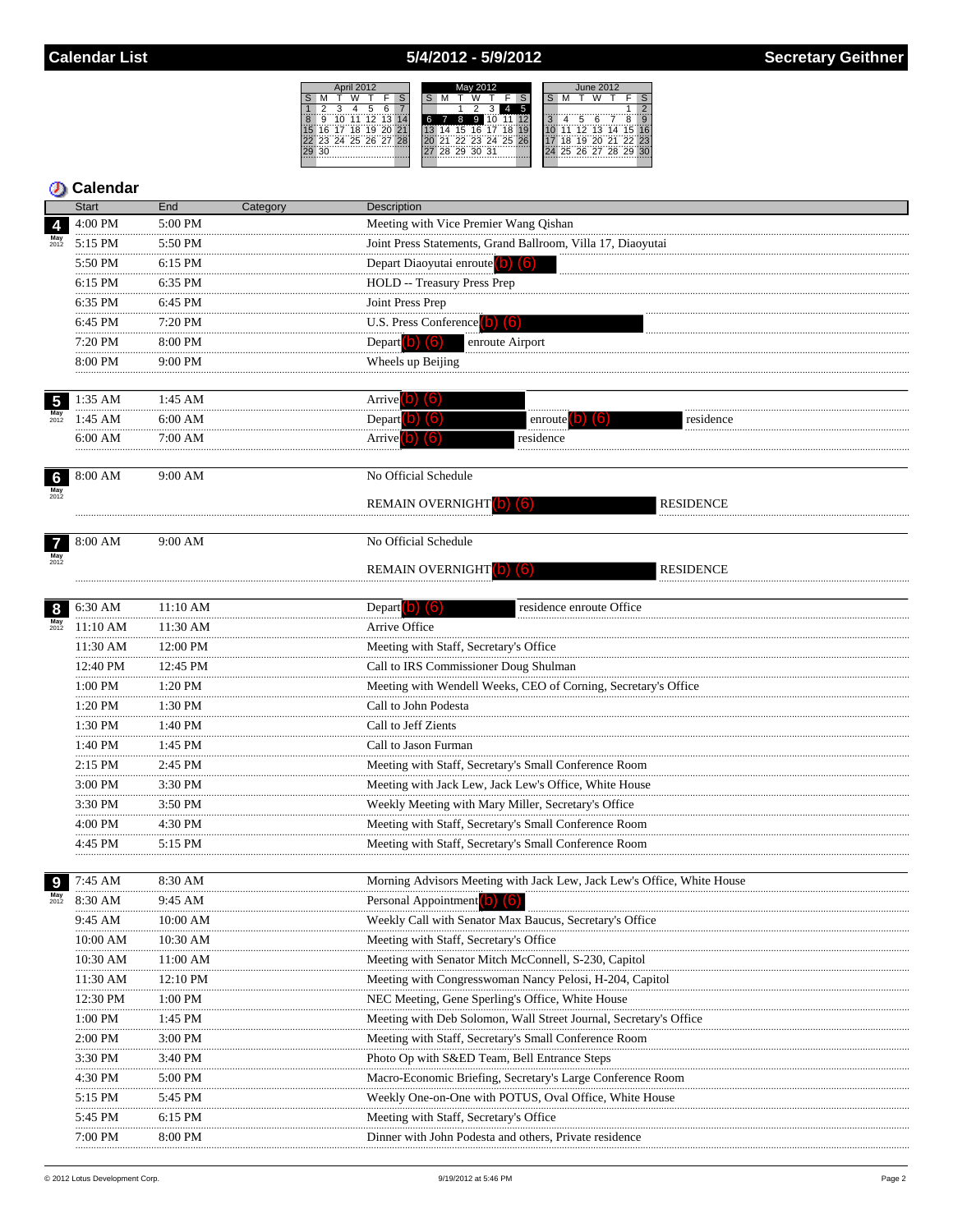# 5/10/2012 - 5/14/2012

|      |                   | April 2012 |     |      |  | May 2012 |  |             |   |  |                      |  |  |   |   |   | <b>June 2012</b> |                |                |  |
|------|-------------------|------------|-----|------|--|----------|--|-------------|---|--|----------------------|--|--|---|---|---|------------------|----------------|----------------|--|
|      |                   |            |     |      |  |          |  |             |   |  |                      |  |  |   |   |   |                  |                |                |  |
|      |                   |            |     |      |  |          |  |             |   |  |                      |  |  |   |   |   |                  |                |                |  |
|      | 10                | 44         | 羊づ. | 7371 |  |          |  |             | 9 |  |                      |  |  | ٩ |   | 5 | ี                |                | Ω              |  |
| ີ 16 | 17                | 18         | 19  |      |  |          |  | 14 15 16 17 |   |  |                      |  |  |   |   |   |                  | $12$ 13 14     | - 15 ™         |  |
|      | 23 24 25 26 27 28 |            |     |      |  |          |  |             |   |  | 20 21 22 23 24 25 26 |  |  |   | Ä |   |                  |                | 19 20 21 22 23 |  |
|      |                   |            |     |      |  |          |  | 28 29 30 31 |   |  |                      |  |  |   |   |   |                  | 25 26 27 28 29 |                |  |
|      |                   |            |     |      |  |          |  |             |   |  |                      |  |  |   |   |   |                  |                |                |  |

|                    | <b>Start</b>  | End           | Category | Description                                                                                                 |
|--------------------|---------------|---------------|----------|-------------------------------------------------------------------------------------------------------------|
| 10                 | 7:45 AM       | 8:30 AM       |          | Morning Advisors Meeting with Jack Lew, Jack Lew's Office, White House                                      |
|                    | 8:30 AM       | 9:15 AM       |          | Morning Meeting, Secretary's Small Conference Room                                                          |
|                    | 9:15 AM       | 9:45 AM       |          | Meeting with Federal Advisory Council, Four Seasons Hotel, Smithson Room, 2800 Pennsylvania Avenue,<br>N.W. |
|                    | 10:00 AM      | 11:00 AM      |          | Coffee with Business Leaders, Secretary's Small Conference Room                                             |
|                    | 11:30 AM      | 11:45 AM      |          | Meeting with Jim McNerney, CEO of Boeing, Secretary's Office                                                |
|                    | 11:45 AM      | .<br>11:55 AM |          | Phone Call with UK Chancellor George Osborne                                                                |
|                    | 12:00 PM      | <br>12:15 PM  |          | $\frac{1}{2}$<br>Meeting with IRS Commissioner Doug Shulman, Secretary's Office                             |
|                    | 12:15 PM      | 12:25 PM      |          | Phone Call with UK State Secretary Andrew Mitchell                                                          |
|                    | .<br>1:00 PM  | <br>$1:15$ PM |          | Weekly Meeting with David Cohen, Secretary's Office                                                         |
|                    | 1:15 PM       | 1:45 PM       |          | Meeting with Staff, Secretary's Small Conference Room                                                       |
|                    | 2:00 PM       | 3:00 PM       |          | Meeting with Senators Sheldon Whitehouse, Jack Reed, Jeff Merkley, President's Room, Room S-216,<br>Capitol |
|                    | 3:15 PM       | $3:45$ PM     |          | Meeting with Allan Sloan, Fortune Magazine, Secretary's Office                                              |
|                    | .<br>4:00 PM  | 4:30 PM       |          | Meeting with Gillian Tett and Martin Wolf, Financial Times, Secretary's Small Conference Room               |
|                    | .<br>4:30 PM  | 5:00 PM       |          | Meeting with Stuart Gulliver, Kevin Fromer, HSBC, Secretary's Office                                        |
|                    | 5:00 PM<br>.  | 6:00 PM       |          | Meeting with Jack Lew, Jack Lew's Office, White House                                                       |
|                    | 6:30 PM       | 7:30 PM       |          | Personal                                                                                                    |
| 11                 | 8:30 AM       | 8:50 AM       |          | Arrive at Office                                                                                            |
| $May$<br>$2012$    | 8:50 AM       | 9:00 AM       |          | Meeting with Staff, Secretary's Small Conference Room                                                       |
|                    | 9:00 AM<br>.  | 9:15 AM<br>.  |          | Daily Intelligence Briefing, Secretary's Office                                                             |
|                    | 9:15 AM<br>.  | 9:45 AM       |          | Morning Meeting, Secretary's Large Conference Room                                                          |
|                    | 9:45 AM<br>.  | 10:30 AM      |          | Meeting with Staff, Secretary's Office                                                                      |
|                    | 10:45 AM<br>  | 11:15 AM<br>. |          | Interview with Binya Appelbaum, New York Times, Secretary's Office                                          |
|                    | 12:10 PM      | 12:30 PM      |          | Depart Office enroute <sup>(</sup> O) (6)<br>residence                                                      |
|                    | 12:30 PM<br>. | 12:35 PM      |          | Call to Jake Siewert                                                                                        |
|                    | 2:00 PM       | 2:45 PM       |          | Conference Call with Staff                                                                                  |
|                    | 3:00 PM<br>.  | 3:20 PM       |          | Conference Call with Staff                                                                                  |
|                    | 3:20 PM       | 3:30 PM       |          | Call to Meg McConnell                                                                                       |
|                    | 5:00 PM       | 6:00 PM       |          | Arrive <sup>(b)</sup> (6)<br>residence                                                                      |
| $12$               | 8:00 AM       | $9:00$ AM     |          | No Official Schedule                                                                                        |
|                    |               |               |          | <b>REMAIN OVERNIGHT</b><br><b>RESIDENCE</b><br>llo.                                                         |
| $13$               | 8:00 AM       | 9:00 AM       |          | No Official Schedule                                                                                        |
|                    |               |               |          | <b>REMAIN OVERNIGHT</b><br><b>RESIDENCE</b>                                                                 |
| 14                 | 6:35 AM       | 9:20 AM       |          | Depart <b>b</b> (b)<br>residence enroute Office                                                             |
| <b>May</b><br>2012 | 9:20 AM       | 9:30 AM       |          | Call from Larry Fink                                                                                        |
|                    | 10:30 AM      | 10:40 AM      |          | Call from Gene Sperling                                                                                     |
|                    | 10:45 AM      | 11:15 AM      |          | Arrive Office                                                                                               |
|                    | 11:15 AM      | 11:50 AM      |          | Meeting with Center for American Progress Board, CAP, 1333 H Street, N.W., 10th Floor                       |
|                    | <br>11:50 AM  | 12:00 PM      |          | Call to Scott Alvarez                                                                                       |
|                    | 12:00 PM      | 12:50 PM      |          | Meeting with Jack Lew, Jack Lew's Office, White House                                                       |
|                    | 12:50 PM      | 1:15 PM       |          | Meeting with Gene Sperling and others, Gene Sperling's Office, White House                                  |
|                    | 1:15 PM       | 1:20 PM       |          | Return to Office                                                                                            |
|                    | 1:20 PM       | $2:00$ PM     |          | Meeting with Staff, Secretary's Office                                                                      |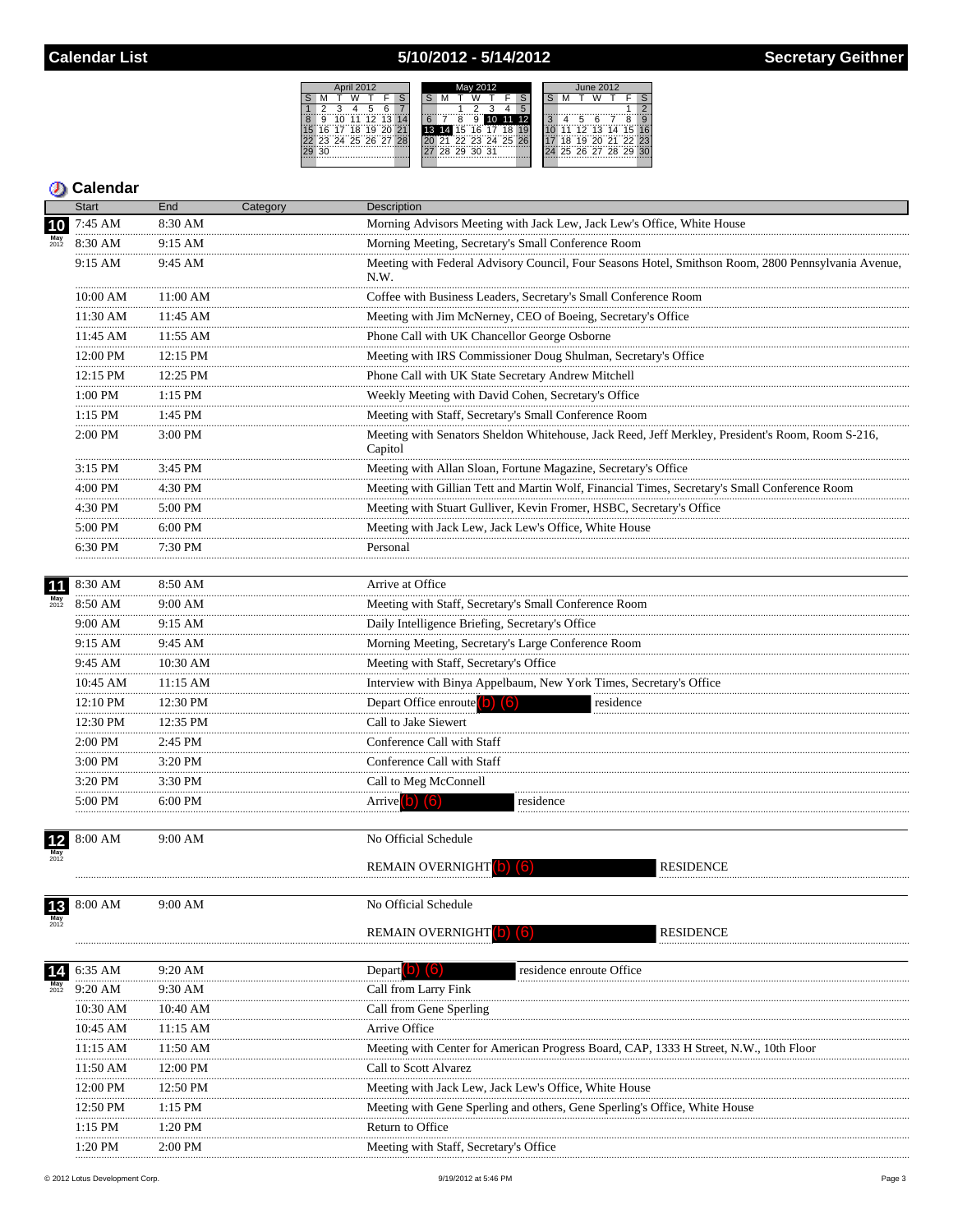# 5/14/2012 - 5/16/2012

|   | April 2012 |                      |  |  | May 2012    |                   |  |    | June 2012            |  |  |
|---|------------|----------------------|--|--|-------------|-------------------|--|----|----------------------|--|--|
|   |            |                      |  |  |             |                   |  |    |                      |  |  |
|   |            |                      |  |  |             |                   |  |    |                      |  |  |
| 9 |            | 10 11 12 13 14       |  |  |             |                   |  |    |                      |  |  |
|   |            | 16 17 18 19 20 21    |  |  |             | 14 15 16 17 18    |  | 11 | 12 13 14 15 16       |  |  |
|   |            | 22 23 24 25 26 27 28 |  |  |             | 21 22 23 24 25 26 |  | 18 | 19 20 21 22 23       |  |  |
|   |            |                      |  |  | 28 29 30 31 |                   |  |    | 24 25 26 27 28 29 30 |  |  |
|   |            |                      |  |  |             |                   |  |    |                      |  |  |

|    | <b>Start</b> | End          | Category | Description                                                                                                                                       |
|----|--------------|--------------|----------|---------------------------------------------------------------------------------------------------------------------------------------------------|
|    | 2:00 PM      | 2:30 PM      |          | Meeting with Staff, Secretary's Small Conference Room                                                                                             |
|    | 2:30 PM      | 2:50 PM      |          | Meeting with FHFA Acting Director Ed DeMarco, Secretary's Office                                                                                  |
|    | 2:50 PM      | 3:35 PM      |          | Monthly Meeting with FHFA Acting Director Ed DeMarco, Mario Ugoletti, Secretary's Small Conference<br>Room                                        |
|    | 3:55 PM      | $4:05$ PM    |          | Call from Senator Bernard Sanders                                                                                                                 |
|    | 4:10 PM      | 4:45 PM      |          | Swearing-in Ceremony for Al Fitzpayne, Cash Room                                                                                                  |
|    | <br>4:45 PM  | 5:20 PM      |          | Meeting with Staff, Secretary's Small Conference Room                                                                                             |
|    | 5:30 PM      | 6:10 PM      |          | Meeting with Jack Lew, Jack Lew's Office, White House                                                                                             |
|    | .<br>6:10 PM | 6:20 PM      |          | Return to Office                                                                                                                                  |
|    | 6:20 PM      | 6:30 PM      |          | Phone Call with Hank Paulson                                                                                                                      |
|    | .<br>6:40 PM | 8:40 PM      |          | Media Dinner, Treasury Dining Room, 2nd Floor                                                                                                     |
|    | 8:40 PM      | 8:50 PM      |          | Return to Office                                                                                                                                  |
|    | 8:50 PM      | 9:20 PM<br>. |          | Depart Office enroute residence                                                                                                                   |
| 15 | 7:50 AM      | 8:15 AM      |          | Morning Advisors Meeting with Jack Lew, Jack Lew's Office, White House                                                                            |
|    | 8:15 AM      | 8:45 AM      |          | Return to Office -- Meeting with Staff, Secretary's Office                                                                                        |
|    | 8:45 AM      | 9:40 AM      |          | 2012 Fiscal Summit, Pete Peterson, Mellon Auditorium, 1301 Constitution Avenue, N.W.                                                              |
|    | 9:40 AM      | 9:45 AM      |          | Return to Office                                                                                                                                  |
|    | 9:45 AM      | 10:05 AM     |          | Weekly Meeting with Mary Miller, Secretary's Office                                                                                               |
|    | 10:05 AM     | 10:45 AM     |          |                                                                                                                                                   |
|    | <br>10:45 AM | 11:40 AM     |          | Meeting with Deputy Secretary Wolin, Secretary's Office<br>Meeting with Tom Donilon, Tom Donilon's Office, White House                            |
|    | 11:40 AM     | 11:45 AM     |          | Return to Office                                                                                                                                  |
|    | 11:45 AM     | 12:45 PM     |          |                                                                                                                                                   |
|    | <br>12:45 PM |              |          | PMC Meeting, Secretary's Large Conference Room<br>Meeting/Photo Op with Bill Block, Treasury Financial Attache to Afghanistan, Secretary's Office |
|    |              | 1:00 PM<br>. |          |                                                                                                                                                   |
|    | 1:00 PM<br>. | 1:20 PM<br>. |          | Weekly Meeting with Lael Brainard, Secretary's Office                                                                                             |
|    | 1:20 PM      | 1:30 PM      |          | Call from Gene Sperling                                                                                                                           |
|    | 1:30 PM<br>  | 1:45 PM      |          | Call to Meg McConnell                                                                                                                             |
|    | 1:45 PM      | 1:55 PM      |          | Phone Call with Senator Jeff Merkley                                                                                                              |
|    | 2:00 PM      | 2:05 PM      |          | Meeting with Staff, Secretary's Small Conference Room                                                                                             |
|    | 2:05 PM      | 2:10 PM      |          | Call to Congressman Barney Frank                                                                                                                  |
|    | 2:10 PM<br>. | 3:00 PM      |          | Meeting with Staff, Secretary's Small Conference Room                                                                                             |
|    | 3:00 PM      | 3:30 PM      |          | Meeting with FED Governor Dan Tarullo, Secretary's Office                                                                                         |
|    | 3:30 PM      | 4:10 PM      |          | Weekly One-on-One with POTUS, Oval Office, White House                                                                                            |
|    | 4:10 PM      | 4:15 PM      |          | Return to Office                                                                                                                                  |
|    | 4:15 PM      | 4:30 PM      |          | Monthly Meeting with OCC Comptroller Tom Curry, Secretary's Office                                                                                |
|    | 4:30 PM      | 5:00 PM      |          | Meeting with Staff, Secretary's Office                                                                                                            |
|    | 5:00 PM      | 5:30 PM      |          | Monthly Meeting with FDIC Acting Chairman Marty Gruenberg, Secretary's Office                                                                     |
|    | 5:30 PM      | 6:00 PM      |          | Meeting with Staff, Secretary's Office                                                                                                            |
|    | 6:00 PM      | 7:00 PM      |          | Meeting with Staff, Secretary's Office                                                                                                            |
|    | 7:00 PM      | 9:00 PM      |          | Dinner with Senator Mark Warner, (b)<br>161                                                                                                       |
| 16 | 7:15 AM      | 7:45 AM      |          | Call to Mario Draghi                                                                                                                              |
|    | 7:45 AM      | 8:15 AM      |          | Morning Advisors Meeting with Jack Lew, Jack Lew's Office, White House                                                                            |
|    | 8:15 AM      | 9:20 AM      |          | Return to Office -- Breakfast with Bob Rubin, Secretary's Small Conference Room                                                                   |
|    | 9:20 AM      | 9:50 AM      |          | Morning Meeting, Secretary's Large Conference Room                                                                                                |
|    | 9:50 AM      | 10:05 AM     |          | Weekly Call with Senator Max Baucus, Secretary's Office                                                                                           |
|    | 10:05 AM     | 10:10 AM     |          | Farewell Photo (O) (6)<br>Secretary's Office                                                                                                      |
|    | 11:35 AM     | 11:45 AM     |          | Call from Gene Sperling                                                                                                                           |
|    | 12:30 PM     | 1:35 PM      |          | Lunch with FED Chairman Bernanke, Federal Reserve Board                                                                                           |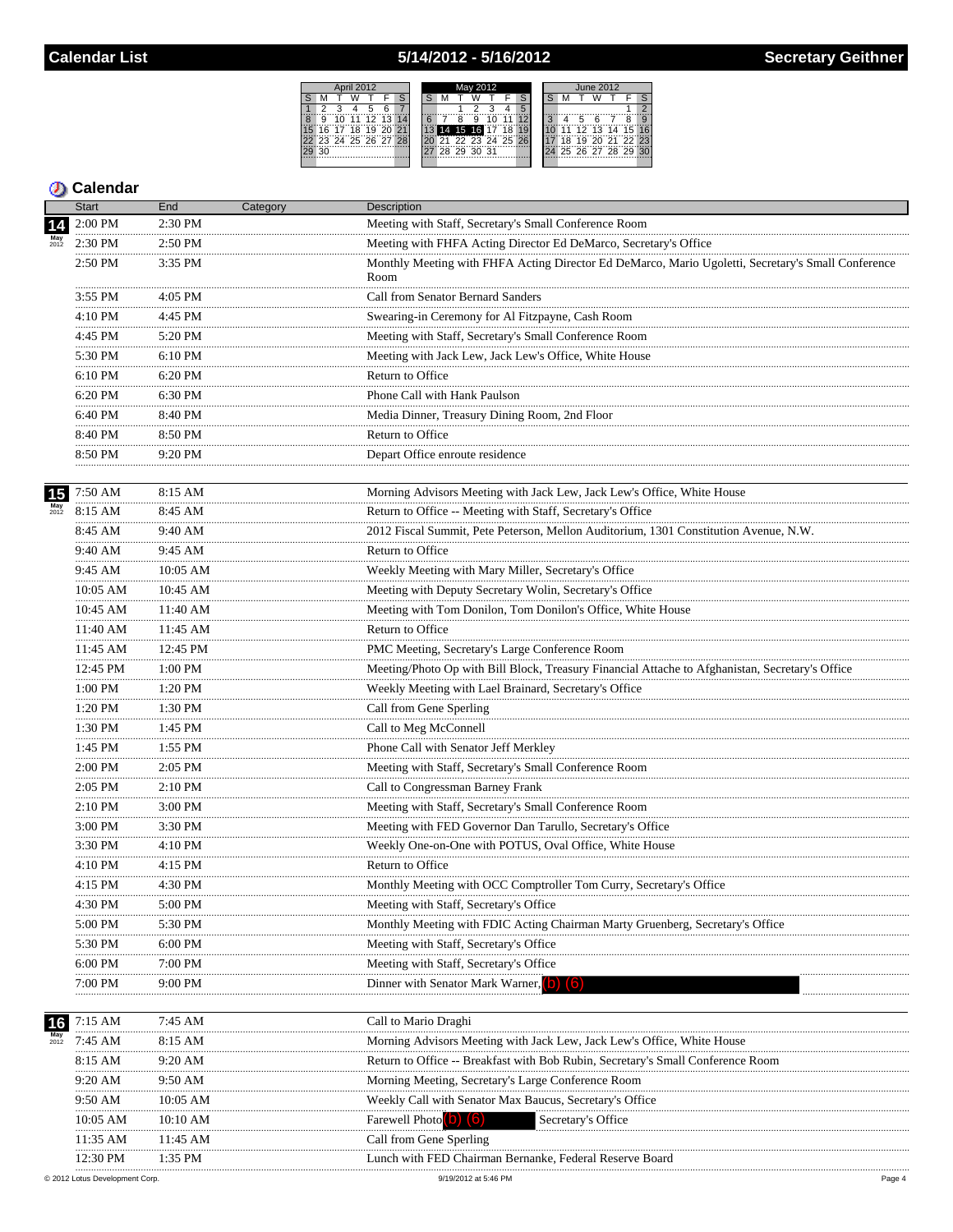## 5/16/2012 - 5/17/2012



|                           | <b>Start</b>   | End          | Category | Description                                                                                                                 |
|---------------------------|----------------|--------------|----------|-----------------------------------------------------------------------------------------------------------------------------|
| 16                        | 1:35 PM        | $2:00$ PM    |          | Return to Office                                                                                                            |
|                           | $2:00$ PM      | 2:30 PM      |          | Coffee with Olivier Blanchard, IMF, Secretary's Office                                                                      |
|                           | .<br>2:30 PM   | 2:40 PM      |          | Call from Lee Sachs                                                                                                         |
|                           | 2:40 PM        | 3:00 PM      |          | Meeting with Reporters, Secretary's Small Conference Room                                                                   |
|                           | .<br>3:00 PM   | .<br>3:40 PM |          | Meeting with Reporters, Secretary's Large Conference Room                                                                   |
|                           | 3:40 PM        | 4:05 PM      |          | Return to Office                                                                                                            |
|                           | .<br>4:05 PM   | 5:35 PM      |          | POTUS Meeting, Situation Room, White House                                                                                  |
|                           | .<br>5:35 PM   | 5:45 PM      |          | Return to Office                                                                                                            |
|                           | .<br>5:45 PM   | 6:15 PM      |          | Meeting with Staff, Secretary's Small Conference Room                                                                       |
|                           | .<br>6:15 PM   | .<br>7:00 PM |          | Meeting with Staff, Secretary's Small Conference Room                                                                       |
|                           | .<br>7:00 PM   | 8:30 PM      |          | <b>Personal Dinner</b>                                                                                                      |
|                           | .              |              |          |                                                                                                                             |
| 17                        | 7:05 AM        | 8:15 AM      |          | Depart residence enroute Baltimore Marriott Waterfront Hotel                                                                |
| $\frac{\text{May}}{2012}$ | 8:15 AM        | 8:30 AM      |          | Greater Baltimore Committee Event: Host and Moderator, Baltimore Marriott Waterfront Hotel Harborside,                      |
|                           |                |              |          | Kent Room, 4th Floor                                                                                                        |
|                           | 8:30 AM<br>.   | 9:15 AM      |          | Remarks and Moderated Conversation hosted by Greater Baltimore Committee, Marriott Waterfront                               |
|                           | $9:25$ AM<br>. | 9:50 AM      |          | Depart Marriott Waterfront Hotel enroute University of Maryland Baltimore Campus                                            |
|                           | 9:50 AM        | 10:00 AM     |          | Meeting with UMBC President, Dr. Freeman Hrabowski, President's Board Room, Campus Library                                  |
|                           | 10:00 AM       | 11:00 AM     |          | Business Leader Roundtable hosted by University of Maryland Baltimore County, Board Room, 1000<br>Hilltop Circle, Baltimore |
|                           | 11:00 AM       | $11:15$ AM   |          | Depart University enroute Marlin Steel Wire Products                                                                        |
|                           | 11:15 AM       | 11:30 AM     |          | Company Visit of Marlin Steel Wire Products, 2640 Merchant Drive, Baltimore                                                 |
|                           | <br>11:30 AM   | 11:35 AM     |          | Call from Mario Draghi                                                                                                      |
|                           | <br>11:45 AM   | <br>12:15 PM |          | Prep/Taped Interview with Jeff Brown, PBS, 2640 Merchant Drive, Baltimore                                                   |
|                           | 12:15 PM       | .<br>1:15 PM |          | Depart Marlin Steel enroute Treasury                                                                                        |
|                           | <br>1:25 PM    | .<br>1:35 PM |          | Arrive Treasury Department                                                                                                  |
|                           | .<br>1:35 PM   | 1:45 PM      |          | Call from Gene Sperling                                                                                                     |
|                           | .<br>1:45 PM   | 1:50 PM      |          | Call to Ted Truman                                                                                                          |
|                           | .<br>2:10 PM   | 2:15 PM      |          | Call from FED Chairman Bernanke                                                                                             |
|                           | .<br>$2:15$ PM | 2:20 PM      |          | Call from Michelle Smith                                                                                                    |
|                           | <br>2:20 PM    | .<br>2:25 PM |          | Call to Senator Harry Reid                                                                                                  |
|                           | .<br>$2:25$ PM | $2:30$ PM    |          | Monthly Meeting with Gary Gensler, Secretary's Office                                                                       |
|                           | <br>2:30 PM    | .<br>2:35 PM |          | Call to Senator Lamar Alexander                                                                                             |
|                           | .<br>2:35 PM   | 2:40 PM      |          | Call to Senator Tim Johnson                                                                                                 |
|                           | .<br>3:30 PM   | 3:40 PM      |          | Meeting with Staff, Secretary's Small Conference Room                                                                       |
|                           | <br>3:40 PM    | 3:45 PM      |          | Call to Senator Richard Shelby                                                                                              |
|                           | 3:45 PM        |              |          |                                                                                                                             |
|                           | .              | 3:50 PM      |          | Call to Senator Bob Corker                                                                                                  |
|                           | 3:50 PM        | 3:55 PM      |          | Call to Dwight Fettig                                                                                                       |
|                           | 3:55 PM        | 4:00 PM      |          | Call to Gary Myrick                                                                                                         |
|                           | 4:00 PM        | 4:05 PM      |          | Call to Jeremy Stein                                                                                                        |
|                           | 4:05 PM        | 4:10 PM      |          | Call to Jay Powell                                                                                                          |
|                           | 4:10 PM        | 4:15 PM      |          | Call from Rodgin Cohen                                                                                                      |
|                           | 4:15 PM        | 5:00 PM      |          | Award Ceremony for George Madison, Cash Room                                                                                |
|                           | 5:00 PM        | 5:45 PM      |          |                                                                                                                             |
|                           | 5:45 PM        | 5:50 PM      |          | Call to Gene Sperling                                                                                                       |
|                           | 5:50 PM<br>.   | 6:00 PM      |          | Meeting with Staff, Secretary's Small Conference Room                                                                       |
|                           | 6:00 PM        | 6:05 PM      |          | Call to Senator Mitch McConnell                                                                                             |
|                           | 7:15 PM        | 9:55 PM      |          | Peterson Institute Dinner in Honor of Jean Claude Trichet, Peterson Institute, 1750 Massachusetts Avenue,<br>N.W.           |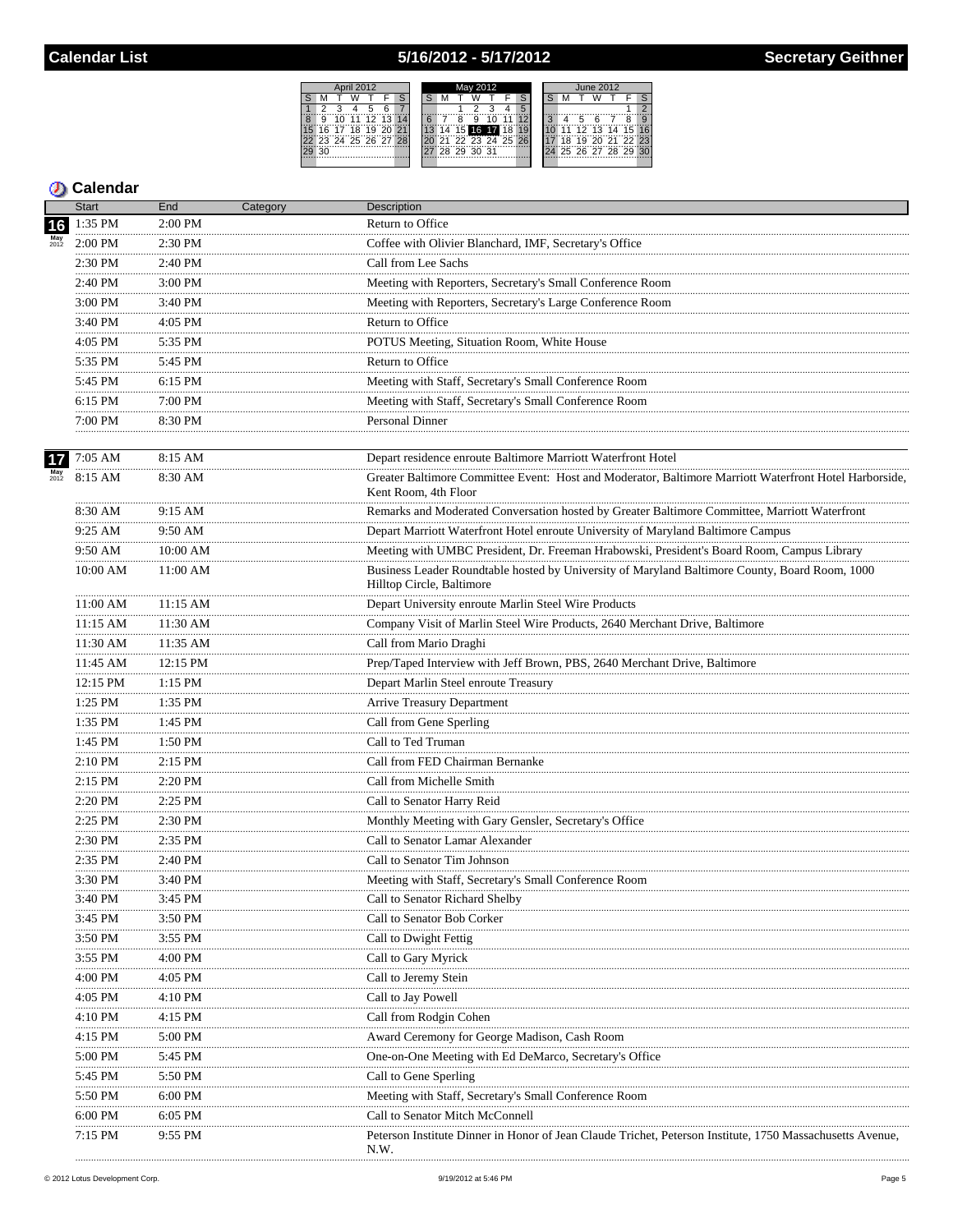# 5/17/2012 - 5/22/2012

|                      |                   | May 2012 |          |  |  |  |              |       |  | June 2012            |    |  |  |    |    |                |  |             |  |
|----------------------|-------------------|----------|----------|--|--|--|--------------|-------|--|----------------------|----|--|--|----|----|----------------|--|-------------|--|
|                      |                   |          |          |  |  |  |              |       |  |                      |    |  |  |    |    |                |  |             |  |
|                      |                   |          | n        |  |  |  |              |       |  |                      |    |  |  |    |    |                |  |             |  |
| 9                    | 10                | 11       | 12 13 14 |  |  |  |              | 9     |  |                      |    |  |  |    | 5  | ี              |  | я           |  |
|                      | 16 17 18 19 20 21 |          |          |  |  |  | $15^{\circ}$ | 16 17 |  | 18                   | 19 |  |  | 11 |    | 12 13 14       |  | 15          |  |
| 22 23 24 25 26 27 28 |                   |          |          |  |  |  |              |       |  | 20 21 22 23 24 25 26 |    |  |  |    | ï9 |                |  | 20 21 22 23 |  |
| ঽ∩                   |                   |          |          |  |  |  | 28 29        | 30 31 |  |                      |    |  |  |    |    | 25 26 27 28 29 |  |             |  |
|                      |                   |          |          |  |  |  |              |       |  |                      |    |  |  |    |    |                |  |             |  |

|                       | <b>Start</b>  | End          | Category | <b>Description</b>                                                                |
|-----------------------|---------------|--------------|----------|-----------------------------------------------------------------------------------|
| 17                    | 9:55 PM       | 10:20 PM     |          | Depart Peterson Institute enroute residence                                       |
| $May$ <sub>2012</sub> |               |              |          |                                                                                   |
| 18                    | 8:00 AM       | 8:45 AM      |          | Morning Advisors Meeting with Jack Lew, Jack Lew's Office, White House            |
|                       | 8:45 AM       | 9:00 AM      |          | Daily Intelligence Briefing, Secretary's Office                                   |
|                       | 9:30 AM       | 10:10 AM     |          | Meeting with Speaker Boehner, H-232, Capitol                                      |
|                       | 10:10 AM      | 10:45 AM     |          | Return to Office                                                                  |
|                       | 10:45 AM      | 10:50 AM     |          | Call to FED Chairman Bernanke                                                     |
|                       | 10:50 AM      | 11:00 AM     |          | Prep for POTUS Meeting, Oval Office, White House                                  |
|                       | 11:00 AM      | 12:30 PM     |          | POTUS Bilateral with French President Francois Hollande, Oval Office, White House |
|                       | <br>12:30 PM  | 1:00 PM      |          | Return to Office                                                                  |
|                       | <br>1:00 PM   | 1:25 PM      |          | Depart Office enroute (b)<br>residence                                            |
|                       | <br>$1:25$ PM | .<br>1:30 PM |          | Call to Michelle Smith                                                            |
|                       | <br>1:30 PM   | 2:15 PM      |          | Conference Call with Staff                                                        |
|                       | 2:15 PM       | 2:30 PM      |          | Conference Call with Staff                                                        |
|                       | 2:30 PM       | 2:40 PM      |          | Call from FED Chairman Bernanke                                                   |
|                       | <br>2:40 PM   | $2:45$ PM    |          | Call from Larry Fink                                                              |
|                       | <br>2:45 PM   | 3:15 PM      |          | Conference Call with Staff                                                        |
|                       | 6:30 PM       | 7:30 PM      |          | Arrive <b>b 6</b><br>residence                                                    |
|                       |               |              |          |                                                                                   |
| 19                    | 8:00 AM       | 9:00 AM      |          | No Official Schedule                                                              |
| $May$<br>$2012$       |               |              |          |                                                                                   |
|                       |               |              |          | <b>REMAIN OVERNIGHT</b> (6)<br><b>RESIDENCE</b>                                   |
|                       |               |              |          |                                                                                   |
| 20                    | 8:00 AM       | 9:00 AM      |          | No Official Schedule                                                              |
|                       |               |              |          | <b>RESIDENCE</b><br><b>REMAIN OVERNIGHT</b> (C) (6)                               |
|                       |               |              |          |                                                                                   |
| 21                    | 6:30 AM       | 11:15 AM     |          | residence enroute Office<br>Depart <b>D 6</b>                                     |
| $May$<br>$2012$       | 11:25 AM      | 11:40 AM     |          | Arrive at Office                                                                  |
|                       | 11:40 AM      | 11:50 AM     |          | Call to Gene Sperling                                                             |
|                       | 1:00 PM<br>   | 1:10 PM      |          | Farewell Photos (b) (6)<br>Secretary's Office                                     |
|                       | 1:20 PM       | 1:30 PM      |          | Call to Lloyd Blankfein                                                           |
|                       | 1:55 PM       | 2:05 PM      |          | Call to FED Governor Dan Tarullo                                                  |
|                       | 3:00 PM<br>.  | 3:30 PM      |          | Phone Call with Tom Donilon and others, Secretary's Office                        |
|                       | 4:30 PM       | 5:30 PM      |          | Meeting with John Podesta and others, Secretary's Small Conference Room           |
|                       | 6:00 PM       | 6:15 PM      |          | Call to Meg McConnell                                                             |
|                       | 6:15 PM       | 6:20 PM      |          | Call to Gene Sperling                                                             |
|                       | 6:20 PM       | 6:30 PM      |          | Call from Bob Davis, US Bank                                                      |
|                       | 7:00 PM       | 9:00 PM      |          | Dinner with Jackie Calmes and Maureen Dowd, The New York Times,                   |
|                       |               |              |          |                                                                                   |
|                       |               |              |          |                                                                                   |
| 22                    | 7:45 AM       | 8:40 AM      |          | Morning Advisors meeting with Jack Lew, Jack Lew's Office, White House            |
| $May$<br>$2012$       | 8:40 AM       | 8:45 AM      |          | Return to Office                                                                  |
|                       | 8:45 AM       | 9:00 AM      |          | Weekly Meeting with David Cohen, Secretary's Office                               |
|                       | 9:15 AM       | 9:40 AM      |          | Morning Meeting, Secretary's Small Conference room                                |
|                       | 9:40 AM       | 9:50 AM      |          | Call to IMF Managing Director Christine Lagarde                                   |
|                       | 10:00 AM      | 10:10 AM     |          | Call from Yousef Al Otaiba, UAE Ambassador                                        |
|                       | 10:15 AM      | 10:45 AM     |          | Meeting with Staff, Secretary's Small Conference Room                             |
|                       | 11:30 AM      | 11:40 AM     |          | Call to German Finance Minister Wolfgang Schauble                                 |
|                       | 11:40 AM      | 12:20 PM     |          | Regional Bank Meeting, Secretary's Small Conference Room                          |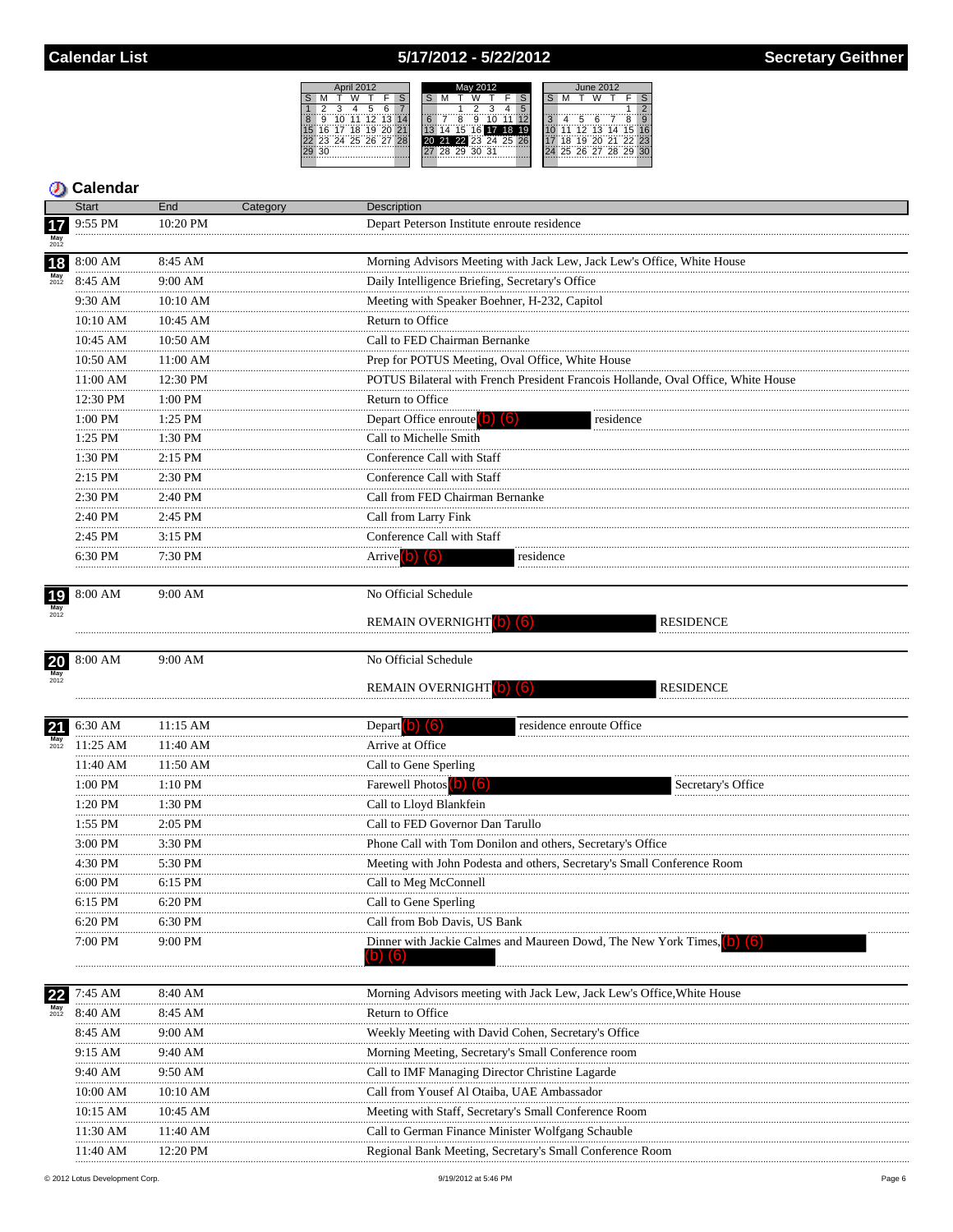### 5/22/2012 - 5/24/2012



|    | <b>Start</b> | End           | Category | Description                                                                                                                                    |
|----|--------------|---------------|----------|------------------------------------------------------------------------------------------------------------------------------------------------|
|    | 12:30 PM     | 12:40 PM      |          | Call to French Finance Minister Pierre Moscovici                                                                                               |
|    | 12:40 PM     | 12:50 PM      |          | Call to ECB President Mario Draghi                                                                                                             |
|    | 12:50 PM     | 1:00 PM       |          | Meeting with Staff, Secretary's Small Conference Room                                                                                          |
|    | 1:00 PM      | 2:00 PM<br>.  |          | FSOC Meeting, Secretary's Large Conference Room                                                                                                |
|    | .<br>2:00 PM | 2:10 PM       |          | Call to Prime Minister Mario Monti of Italy                                                                                                    |
|    | .<br>2:10 PM | 2:55 PM<br>.  |          | Return to FSOC Meeting, Secretary's Large Conference Room                                                                                      |
|    | .<br>3:00 PM | 3:10 PM       |          | Call to Gene Sperling                                                                                                                          |
|    | 3:30 PM      | 4:30 PM       |          | Meeting with Jack Lew, Jack Lew's Office, White House                                                                                          |
|    | .<br>5:30 PM | 6:30 PM       |          | Meeting with Gene Sperling, Gene Sperling's Office, White House                                                                                |
|    | 6:40 PM      | 7:00 PM       |          | Depart White House enroute residence                                                                                                           |
|    | 7:00 PM      | 8:00 PM<br>.  |          | Personal Plans (b) (6)                                                                                                                         |
| 23 | 7:45 AM      | 8:30 AM       |          | Breakfast with FED Chairman Bernanke, Secretary's Small Conference Room                                                                        |
|    | 8:30 AM      | 9:30 AM       |          | Meeting with FED Chairman Bernanke, SEC Chair Schapiro, Secretary's Small Conference Room                                                      |
|    | 9:35 AM      | 9:45 AM       |          | Call to Jason Furman                                                                                                                           |
|    | 9:45 AM      | 10:00 AM      |          | Weekly Call with Senator Max Baucus, Secretary's Office                                                                                        |
|    | 11:00 AM     | 11:20 AM      |          | Weekly Meeting with Lael Brainard, Secretary's Office                                                                                          |
|    | 11:45 AM     | .<br>12:45 PM |          | Weekly Lunch with Deputy Secretary Wolin, Secretary's Small Conference Room                                                                    |
|    | 12:45 PM     | 1:00 PM       |          | Meeting with Staff, Secretary's Office                                                                                                         |
|    | .<br>1:00 PM | 1:40 PM       |          | Meeting with Former Senator George Mitchell, Former Senator Mel Martinez, Jason Grumet, Pamela<br>Patenaude, Secretary's Small Conference Room |
|    | 2:00 PM      | 3:00 PM       |          | Meeting with Reporters, Secretary's Small Conference Room                                                                                      |
|    | 3:30 PM<br>. | 4:30 PM<br>.  |          | Meeting with Congressman Chris Van Hollen and others, Secretary's Small Conference Room                                                        |
|    | 4:35 PM<br>. | 5:00 PM       |          | Meeting with Staff, Secretary's Office                                                                                                         |
|    | 5:00 PM      | 6:00 PM       |          | Call from Jack Lew                                                                                                                             |
|    | 6:00 PM<br>. | 6:20 PM       |          | Call from Senator John Kerry                                                                                                                   |
|    | 7:00 PM<br>. | 8:00 PM       |          | Personal Plans (b) (6)                                                                                                                         |
| 24 | 7:45 AM      | 8:30 AM       |          | Morning Advisors Meeting with Jack Lew, Jack Lew's Office, White House                                                                         |
|    | 8:30 AM      | 8:50 AM       |          | Return to Office                                                                                                                               |
|    | 8:50 AM      | 9:00 AM       |          | Call from Don Layton, Freddie Mac                                                                                                              |
|    | 9:00 AM<br>. | 9:15 AM       |          | Daily Intelligence Briefing, Secretary's Office                                                                                                |
|    | 9:15 AM      | 9:40 AM       |          | Morning Meeting, Secretary's Small Conference Room                                                                                             |
|    | 10:00 AM     | 10:40 AM      |          | Speech Prep, Secretary's Office                                                                                                                |
|    | 10:40 AM     | 10:45 AM      |          | Call to Mike Alix, New York Fed                                                                                                                |
|    | 11:00 AM     | 12:35 PM      |          | Meeting with Jack Lew, Jack Lew's Office, White House                                                                                          |
|    | 12:35 PM     | 1:00 PM       |          | Return to Office                                                                                                                               |
|    | 1:00 PM      | $2:00$ PM     |          | Speech Prep, Secretary's Office                                                                                                                |
|    | 2:25 PM      | $2:30$ PM     |          | Depart for SAIS Commencement, DAR Constitution Hall, 1776 D Street, N.W.                                                                       |
|    | 2:30 PM      | $2:35$ PM     |          | Call from Rahm Emanuel                                                                                                                         |
|    | 2:35 PM      | 2:40 PM       |          | Call to Michelle Smith                                                                                                                         |
|    | 2:40 PM      | 2:45 PM       |          | Call to Senator Tom Coburn                                                                                                                     |
|    | 3:00 PM      | 5:05 PM       |          | SAIS Commencement, DAR Constitution Hall, 1776 D Street, N.W.                                                                                  |
|    | 5:05 PM      | 5:30 PM       |          | Return to Office                                                                                                                               |
|    | 5:30 PM      | 6:30 PM       |          | Depart Treasury enroute residence                                                                                                              |
|    | 6:30 PM      | 7:30 PM       |          | Depart <sup>1</sup><br>Residence<br>esidence enroute<br>.                                                                                      |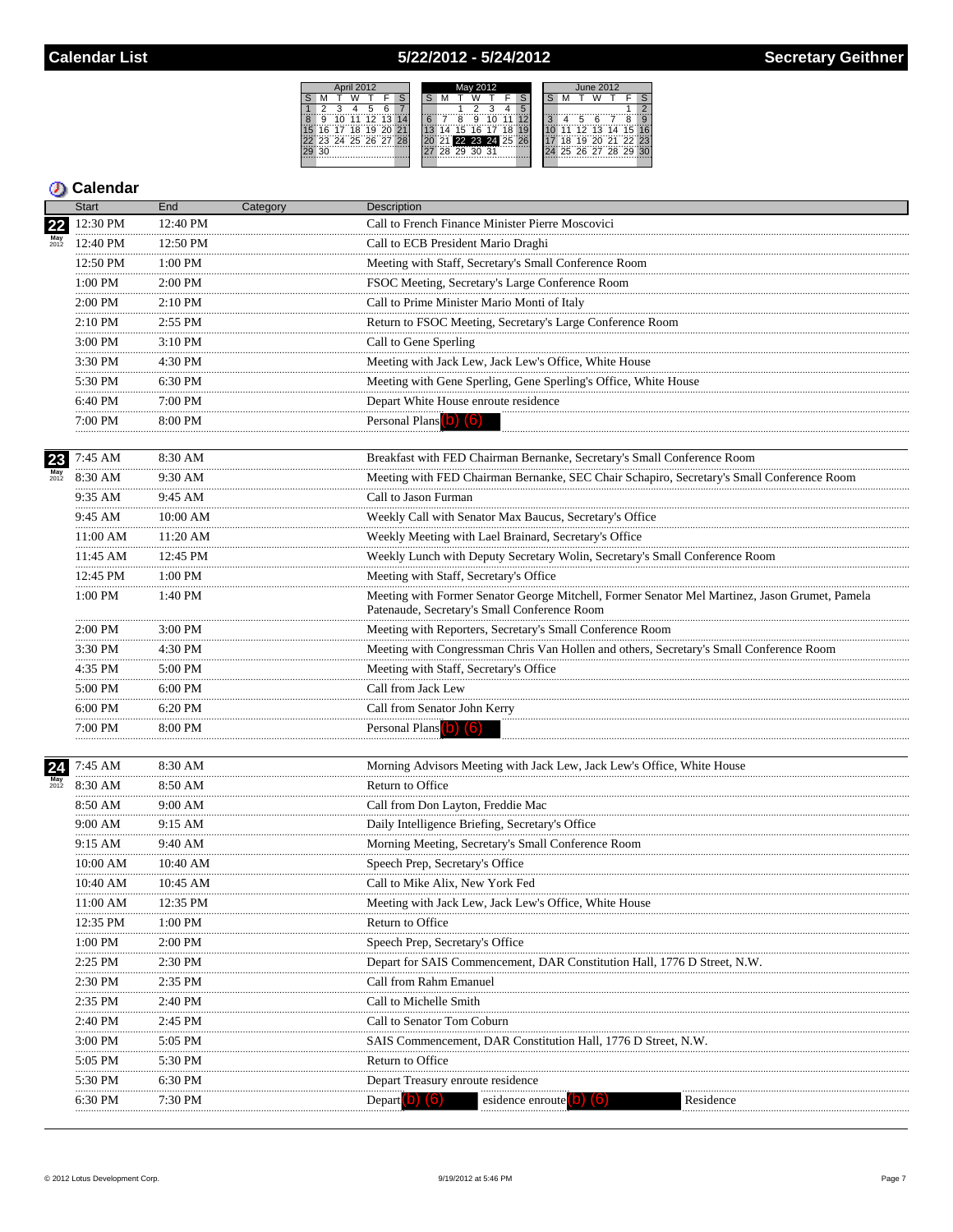### 5/25/2012 - 5/31/2012



#### **D** Calendar Start

|                              | <b>Start</b> | End               | Category | <b>Description</b>              |
|------------------------------|--------------|-------------------|----------|---------------------------------|
| <b>25</b>                    | :00 AM       | 1:00 PM           |          | residence<br>residence enroute  |
| May<br>2012                  | $1:00$ PM    | $2:00 \text{ PM}$ |          | residence                       |
| <b>26</b><br>$May$<br>$2012$ | 8:00 AM      | 9:00 AM           |          | residence                       |
| 27<br>$May$<br>$2012$        | 8:00 AM      | 9:00 AM           |          | residence                       |
| May<br>2012                  | 8:00 AM      | 9:00 AM           |          | Memorial Day -- Federal Holiday |
|                              |              | $9.00 \text{ AM}$ |          | residence                       |

| 29              | 8:00 AM       | 9:00 AM      | residence<br>(6)                                                                                                 |
|-----------------|---------------|--------------|------------------------------------------------------------------------------------------------------------------|
| $May$<br>$2012$ |               |              |                                                                                                                  |
|                 | 30 6:30 AM    | 10:25 AM     | residence enroute Office<br>Depart $\begin{pmatrix} 0 \\ 0 \end{pmatrix}$ $\begin{pmatrix} 6 \\ 0 \end{pmatrix}$ |
|                 | 10:25 AM      | 10:35 AM     | Call from Lee Sachs                                                                                              |
|                 | 11:10 AM      | 11:20 AM     | Call from Gene Sperling                                                                                          |
|                 | 11:20 AM      | 11:30 AM     | Arrive Office                                                                                                    |
|                 | 11:30 AM      | 12:00 PM     | Meeting with Staff, Secretary's Office                                                                           |
|                 | 12:00 PM      | 1:00 PM      | Lunch with Deputy Secretary Wolin, Secretary's Small Conference Room                                             |
|                 | 1:00 PM       | 1:40 PM      | Meeting with Alan Mulally, CEO of Ford Motor Company, Secretary's Small Conference Room                          |
|                 | 1:40 PM       | 1:45 PM      | Call from Larry Fink                                                                                             |
|                 | 1:45 PM       | 2:00 PM      | Weekly Meeting with Mary Miller, Secretary's Office                                                              |
|                 | 2:00 PM       | 3:00 PM      | Meeting with Staff, Secretary's Small Conference Room                                                            |
|                 | 3:00 PM       | 3:15 PM      | Weekly Meeting with David Cohen, Secretary's Office                                                              |
|                 | 3:30 PM       | 4:00 PM      | Meeting with Staff, Secretary's Office                                                                           |
|                 | 4:00 PM       | 4:40 PM      | Meeting with Staff, Secretary's Small Conference Room                                                            |
|                 | 4:40 PM       | 4:50 PM      | Call to Jeff Stehm, FED                                                                                          |
|                 | 4:50 PM       | 5:00 PM      | Call to Gary Gensler                                                                                             |
|                 | 5:00 PM       | 5:55 PM      | Meeting with IRS Commissioner Doug Shulman, Secretary's Small Conference Room                                    |
|                 | 5:55 PM       | 6:00 PM      | Call from President Obama                                                                                        |
|                 | 6:00 PM       | 6:10 PM      | Call to FED Chairman Bernanke                                                                                    |
|                 | <br>7:00 PM   | .<br>7:10 PM | Call from IMF Managing Director Christine Lagarde                                                                |
|                 | 7:20 PM       | 7:25 PM      | Call from Alan Krueger                                                                                           |
|                 |               |              |                                                                                                                  |
| 31              | 7:45 AM       | 8:30 AM      | Morning Advisors Meeting with Jack Lew, Jack Lew's Office, White House                                           |
|                 | 8:30 AM       | 9:00 AM      | Meeting with Staff, Secretary's Small Conference Room                                                            |
|                 | 9:00 AM       | 9:15 AM      | Daily Intelligence Briefing, Secretary's Office                                                                  |
|                 | 9:15 AM       | 9:45 AM      | Morning Meeting, Secretary's Small Conference Room                                                               |
|                 | 10:00 AM      | 11:10 AM     | Meeting with POTUS, Oval Office, White House                                                                     |
|                 | 11:10 AM      | 11:15 AM     | Return to Office                                                                                                 |
|                 | 11:15 AM      | 11:20 AM     | Call to German Finance Minister Wolfgang Schauble                                                                |
|                 | 11:30 AM      | 12:20 PM     | T1 Meeting, Room 359, EEOB                                                                                       |
|                 | 12:30 PM<br>. | 1:15 PM      | Lunch with FED Chairman Bernanke, Secretary's Small Conference Room                                              |
|                 | 1:15 PM       | 1:30 PM      | Return to Office                                                                                                 |
|                 | 1:30 PM       | 2:00 PM      | Meeting with Nick Rohatyn, Secretary's Office                                                                    |
|                 | 2:00 PM       | 2:10 PM      | Phone Call with ECB President Mario Draghi                                                                       |
|                 | 2:15 PM       | 2:35 PM      | Drop by PA Staff Meeting, Room 4121                                                                              |
|                 | 2:35 PM       | 2:55 PM      | Meeting with Ambassador Robert (Skipp) Orr, Executive Director, Asian Development Bank, Secretary's<br>Office    |
|                 | 3:00 PM       | 3:40 PM      | Weekly One-on-One with POTUS, Oval Office, White House                                                           |
|                 |               |              |                                                                                                                  |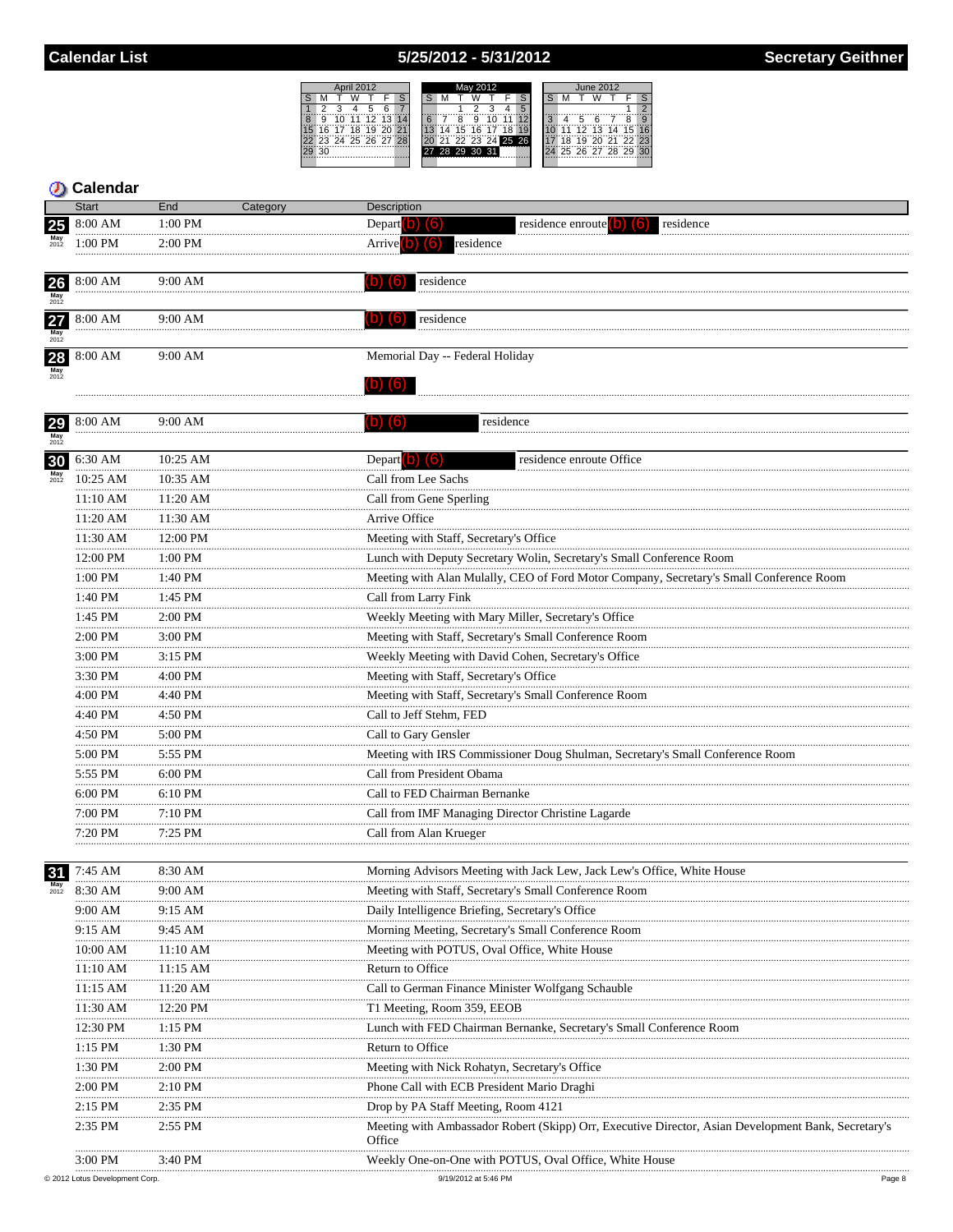# 5/31/2012

|    |                      |                | April 2012 |          |    |  |     |             | May 2012 |                |  |   |     |   | June 2012 |                |  |
|----|----------------------|----------------|------------|----------|----|--|-----|-------------|----------|----------------|--|---|-----|---|-----------|----------------|--|
|    |                      |                |            |          |    |  |     |             |          |                |  |   |     |   |           |                |  |
|    |                      |                |            |          |    |  |     |             |          |                |  |   |     |   |           |                |  |
| 8  |                      | 10             | 11         | 12 13 14 |    |  |     |             | 9        |                |  | ä |     | 5 |           |                |  |
|    |                      | 16 17 18 19 20 |            |          | 21 |  |     | 15 16 17    |          | 18             |  |   | 11  |   |           | 12 13 14 15 16 |  |
|    | 22 23 24 25 26 27 28 |                |            |          |    |  | 137 |             |          | 22 23 24 25 26 |  |   | ΊÄ. |   |           | 19 20 21 22 23 |  |
| 29 | 30                   |                |            |          |    |  |     | 28 29 30 31 |          |                |  |   |     |   |           | 25 26 27 28 29 |  |
|    |                      |                |            |          |    |  |     |             |          |                |  |   |     |   |           |                |  |

|                             | Start             | End                | Category | Description                                                                                                            |
|-----------------------------|-------------------|--------------------|----------|------------------------------------------------------------------------------------------------------------------------|
| 31<br>$May$ <sub>2012</sub> | 3:40 PM           | $3:45$ PM          |          | Return to Office                                                                                                       |
|                             | 3:45 PM           | $3:55$ PM          |          | Call from IMF Managing Director Christine Lagarde                                                                      |
|                             | $4:00$ PM         | $4.30$ PM          |          | Meeting with Ed DeMarco, Secretary's Office                                                                            |
|                             | 4:35 PM           | $5:05$ PM          |          | Meeting with Spanish Vice President Soraya Saena de Santamaria, Secretary's Small Conference Room                      |
|                             | 5:15 PM           | $6:15$ PM          |          | Meeting with Staff, Secretary's Small Conference Room                                                                  |
|                             | $6:15$ PM         | $6.20$ PM          |          | Call to Mike Froman                                                                                                    |
|                             | $6:20$ PM         | $6:25$ PM          |          | Call from Larry Fink                                                                                                   |
|                             | $6:25$ PM         | $7:20$ PM          |          | Depart Office enroute Westfields Marriott Hotel, Chantilly, VA                                                         |
|                             | $7:20$ PM         | $8:00 \text{ PM}$  |          | Arrive Westfields Marriott Hotel                                                                                       |
|                             | 8:00 PM           | $9:10 \text{ PM}$  |          | Dinner, Bilderberg Annual Meeting                                                                                      |
|                             | $9:10 \text{ PM}$ | $10:10 \text{ PM}$ |          | Moderated O&A at Bilderberg Annual Meeting, Westfields Marriott Hotel, 14750 Conference Center Drive,<br>Chantilly, VA |
|                             | $10:10$ PM        | 10.30 PM           |          | Pull Aside                                                                                                             |
|                             | 10:30 PM          | $11:00 \text{ PM}$ |          | Depart Westfields Marriott Hotel enroute residence                                                                     |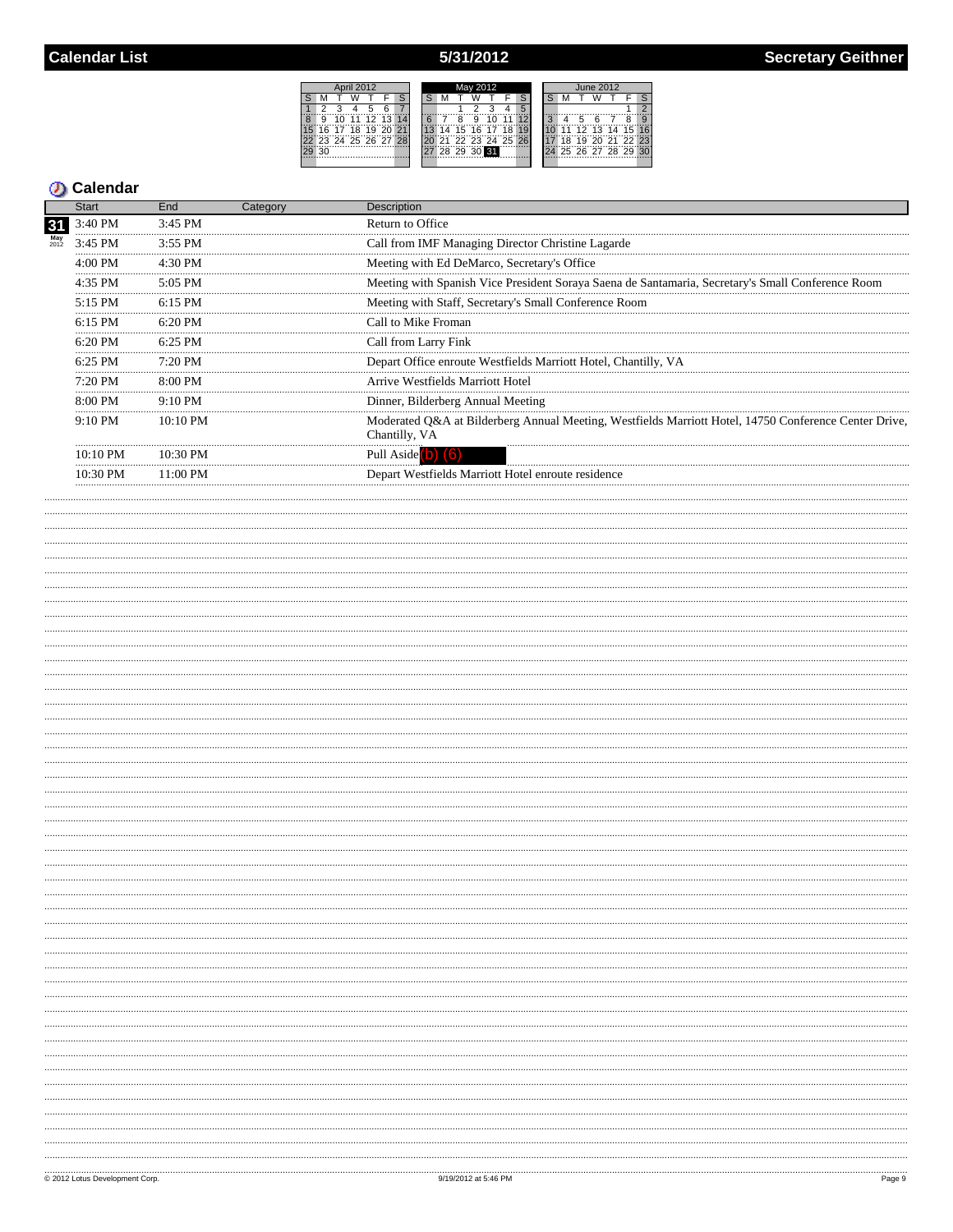## 6/1/2012 - 6/4/2012



#### **D** Calendar

|                           | <b>Start</b> | End        | Category | <b>Description</b>                                                     |
|---------------------------|--------------|------------|----------|------------------------------------------------------------------------|
| $\blacksquare$            | 7:40 AM      | 8:00 AM    |          | Arrive at Office                                                       |
| $\frac{\text{Jun}}{2012}$ | 8:00 AM      | 8:45 AM    |          | Morning Advisors Meeting with Jack Lew, Jack Lew's Office, White House |
|                           | 8:45 AM      | $9:00$ AM  |          | Return to Office                                                       |
|                           | 9:00 AM      | 9:15 AM    |          | Daily Intelligence Briefing, Secretary's Office                        |
|                           | 9:15 AM      | 9:45 AM    |          | Morning Meeting, Secretary's Small Conference Room                     |
|                           | 9:45 AM      | 10:10 AM   |          | Meeting with Staff, Secretary's Small Conference Room                  |
|                           | 10:10 AM     | $10:15$ AM |          | Call to Jack Lew                                                       |
|                           | $10:15$ AM   | $10:45$ AM |          | Meeting with Staff, Secretary's Small Conference Room                  |
|                           | 10:45 AM     | 11:15 AM   |          | Meeting with Staff, Secretary's Small Conference Room                  |
|                           | 11:50 AM     | $1:00$ PM  |          | Depart Office enroute (b) (6)<br>residence                             |
|                           | 1:00 PM      | $1:10$ PM  |          | Call to Ted Truman                                                     |
|                           | $1:40$ PM    | $1:50$ PM  |          | Call to Bill Dudley, NYFED                                             |
|                           | 1:50 PM      | $2:00$ PM  |          | Call to Paul Tucker, Deputy Governor, Bank of England                  |
|                           | $2:00$ PM    | $2:10$ PM  |          | Call to Mark Carney, Governor, Bank of Canada                          |
|                           | $2:10$ PM    | $2:20$ PM  |          | Call to Jim Gorman, Morgan Stanley                                     |
|                           | $2:20$ PM    | $2:30$ PM  |          | Call to Mike Silva, NYFED                                              |
|                           | $2:30$ PM    | $2:35$ PM  |          | Call to Stephanie Cutter                                               |
|                           | 3:00 PM      | $3:10$ PM  |          | Call from Bill Daley                                                   |
|                           | $4:00$ PM    | $5:00$ PM  |          | residence                                                              |

#### REMAIN OVERNIGHT

|                           | 8:00 AM       | 9:00 AM      | residence<br>(6)                                                                            |
|---------------------------|---------------|--------------|---------------------------------------------------------------------------------------------|
| Jun<br>2012               |               |              |                                                                                             |
| $\mathbf{3}$              | 11:00 AM      | 3:15 PM      | residence<br>(b) (6)                                                                        |
| $\frac{\text{Jun}}{2012}$ | $3:15$ PM<br> | $5:00$ PM    | Arrive at $(b)$ $(6)$<br>residence                                                          |
|                           | 5:00 PM<br>   | 6:00 PM      | Meeting with Jack Lew, Jack Lew's Office, White House                                       |
|                           | 6:30 PM       | 6:45 PM      | Arrive Ford's Theater                                                                       |
|                           | 6:45 PM       | 7:00 PM      | Guests are seated                                                                           |
|                           | 7:00 PM       | 8:00 PM      | Gala Performance with Senator Harry Reid (BLACK TIE), Ford's Theater, 511 10th Street, N.W. |
|                           |               |              | Remain overnight $(b)$ $(6)$<br>residence                                                   |
|                           | 7:45 AM       | 8:15 AM      | Morning Advisors Meeting with Jack Lew, Jack Lew's Office, White House                      |
| $\frac{\text{Jun}}{2012}$ | 8:15 AM       | 8:40 AM      | Arrive at Office                                                                            |
|                           | 8:40 AM       | 8:50 AM      | Call to Finance Minister Luis de Guindos, Spain                                             |
|                           | 8:50 AM       | $9:00$ AM    | Call to Mario Draghi                                                                        |
|                           | 9:00 AM       | 9:10 AM<br>. | Daily Intelligence Briefing, Secretary's Office                                             |
|                           | 9:40 AM       | 9:55 AM      | Call from Michael Astrue, Commissioner, Social Security Administration                      |
|                           | 9:55 AM       | 10:00 AM     | Call to David Lipton                                                                        |
|                           | 10:15 AM      | $11:45$ AM   | Meeting with POTUS, Oval Office, White House                                                |
|                           | 11:45 AM<br>  | 12:00 PM     | Return to Office                                                                            |
|                           | 12:00 PM      | 12:10 PM     | Call to Commissioner Olli Rehn                                                              |
|                           | 12:20 PM      | 12:30 PM     | Call from Gene Sperling                                                                     |
|                           | 12:30 PM      | 1:30 PM<br>. | Lunch with FED Chairman Bernanke, Federal Reserve Board                                     |
|                           | 1:30 PM       | 2:00 PM      | Call to Steve Liesman, CNBC                                                                 |
|                           | 2:00 PM       | $2:15$ PM    | Meeting with Gene Sperling, Gene Sperling's Office, White House                             |
|                           | 2:55 PM       | 3:00 PM      | Return to Office                                                                            |
|                           | 3:00 PM       | 3:10 PM      | Call from Finance Minister Luis de Guindos, Spain                                           |
|                           | 3:15 PM       | 3:45 PM      | Meeting with Dr. Alan Blinder, Secretary's Office                                           |
|                           |               |              |                                                                                             |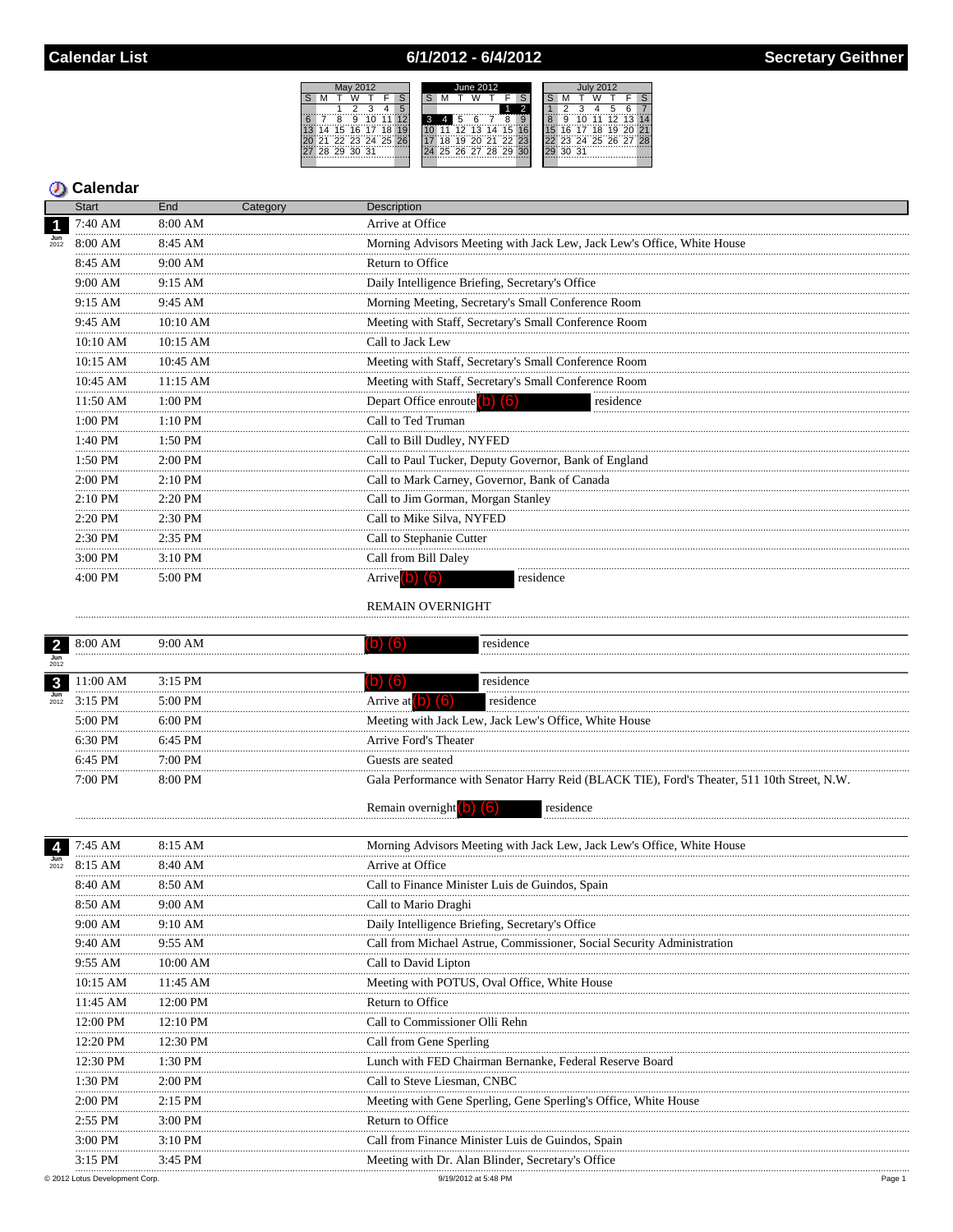## 6/4/2012 - 6/6/2012



|                           | Start               | End           | Category | Description                                                                                                                                     |
|---------------------------|---------------------|---------------|----------|-------------------------------------------------------------------------------------------------------------------------------------------------|
|                           | 4:35 PM             | 4:45 PM       |          | Call to Mark Carney, Bank of England                                                                                                            |
| $\frac{\text{Jun}}{2012}$ | 5:20 PM             | 6:00 PM       |          | Meeting with Staff, Secretary's Office                                                                                                          |
|                           | 6:30 PM             | 9:00 PM       |          | Dinner with Secretary Paulson, FED Chairman Bernanke and others, Diplomatic Reception Room                                                      |
|                           | .<br>9:00 PM        | 10:00 PM      |          | Depart Office enroute residence                                                                                                                 |
|                           |                     |               |          |                                                                                                                                                 |
| 5 <sub>5</sub>            | 7:45 AM             | 8:15 AM       |          | Morning Advisors Meeting with Jack Lew, Jack Lew's Office, White House                                                                          |
| $\frac{\text{Jun}}{2012}$ | 8:15 AM             | 8:55 AM       |          | Arrive at Office                                                                                                                                |
|                           | 8:55 AM             | 9:00 AM       |          | <br>Call to Gene Sperling                                                                                                                       |
|                           | .<br>9:00 AM        | .<br>9:05 AM  |          | Call to Jack Lew                                                                                                                                |
|                           | .<br>9:05 AM        | 9:15 AM       |          | Daily Intelligence Briefing, Secretary's Office                                                                                                 |
|                           | .<br>9:15 AM        | 9:20 AM       |          | Morning Meeting, Secretary's Small Conference Room                                                                                              |
|                           | <br>9:20 AM         | 9:30 AM       |          | Call to Finance Minister of Ireland, Michael Noonan                                                                                             |
|                           | 9:45 AM             | 9:55 AM       |          | Weekly Meeting with Mary Miller, Secretary's Office                                                                                             |
|                           | $10:00~\mathrm{AM}$ | 10:05 AM      |          | Call from FED Chairman Bernanke                                                                                                                 |
|                           | 10:10 AM            | 10:45 AM      |          | Meeting with POTUS, Oval Office, White House                                                                                                    |
|                           | .<br>$10:45$ AM     | 11:00 AM      |          | Return to Office                                                                                                                                |
|                           | 11:00 AM            | 11:30 AM      |          | Weekly Meeting with Lael Brainard, Secretary's Office                                                                                           |
|                           | <br>11:30 AM        | .<br>11:45 AM |          | Call to Polish Finance Minister Jacek Vincent-Rostowski                                                                                         |
|                           | 11:45 AM            | $11:50$ AM    |          | Call to Mike Froman                                                                                                                             |
|                           | .<br>11:50 AM       | .<br>12:00 PM |          | Call to Fed Governor Dan Tarullo                                                                                                                |
|                           | 12:00 PM            | 12:55 PM      |          | Weekly Lunch with Deputy Secretary Neal Wolin, Secretary's Small Conference Room                                                                |
|                           | .<br>12:55 PM       | .<br>1:00 PM  |          | Call to Lee Sachs                                                                                                                               |
|                           | .<br>1:00 PM        | 2:00 PM       |          | Monthly Meeting with Gary Gensler, Secretary's Office                                                                                           |
|                           | .<br>2:00 PM        | 2:30 PM       |          | Phone Call with Nick Kulish, New York Times                                                                                                     |
|                           | .<br>2:30 PM        | 2:40 PM       |          | Call from Hank Paulson                                                                                                                          |
|                           | .<br>3:10 PM        | 3:20 PM       |          | Call to Tom Donilon                                                                                                                             |
|                           | <br>3:20 PM         | 3:30 PM       |          | Call to Jason Furman                                                                                                                            |
|                           | .<br>4:00 PM        | 4:30 PM       |          | Meeting with Staff, Secretary's Office                                                                                                          |
|                           | .<br>5:15 PM        | .<br>5:25 PM  |          | Call to Michael Brockman                                                                                                                        |
|                           | .<br>5:25 PM        | 5:30 PM       |          | Call from Michael Brockman                                                                                                                      |
|                           | .<br>5:30 PM        | 5:35 PM       |          | Call to Rob Nabors                                                                                                                              |
|                           | 5:35 PM             | 6:15 PM       |          | Meeting with Staff, Secretary's Small Conference Room                                                                                           |
|                           | 7:00 PM             | 8:00 PM       |          | Personal                                                                                                                                        |
|                           |                     |               |          |                                                                                                                                                 |
|                           | 6:30 AM             | 7:30 AM       |          | Phone Call with Vice Premier Wang Qishan, Secretary's Residence                                                                                 |
| $\frac{\text{Jun}}{2012}$ | 8:00 AM             | <br>8:40 AM   |          | Personal Appointment (b) (6)                                                                                                                    |
|                           | 8:40 AM             | 9:15 AM       |          | Return to Office                                                                                                                                |
|                           | 9:15 AM             | 9:50 AM       |          | Remarks at Friends of Syrian People International Working Group on Sanctions, Bureau of Engraving and<br>Printing                               |
|                           | 9:50 AM             | 10:00 AM      |          | Call to Jack Lew                                                                                                                                |
|                           | 10:00 AM            | 10:30 AM      |          | Meeting with Staff, Secretary's Small Conference Room                                                                                           |
|                           | 10:30 AM            | 11:00 AM      |          | Meeting with Staff, Secretary's Office                                                                                                          |
|                           | 11:00 AM            | 11:45 AM      |          | Meeting with Finnish Prime Minister Jyriki Katainen, Secretary's Large Conference Room                                                          |
|                           | 11:45 AM            | $1:20$ PM     |          | Meeting with Reporters, Secretary's Small Conference Room                                                                                       |
|                           | 1:20 PM             | 1:45 PM       |          | Return to Office                                                                                                                                |
|                           | 1:45 PM             | 2:30 PM       |          | Remarks at the 2nd Annual New Hampshire Business Day in Washington Luncheon hosted by Senator<br>Shaheen, Room 902, Hart Senate Office Building |
|                           | 2:30 PM             | $3:10$ PM     |          | Meeting with Senator Charles Schumer, Room 322, Hart Senate Office Building                                                                     |
|                           | 3:40 PM             | 4:00 PM       |          | Retirement Reception in Honor of John Walsh, Conference Room, 1C/1CA OCC                                                                        |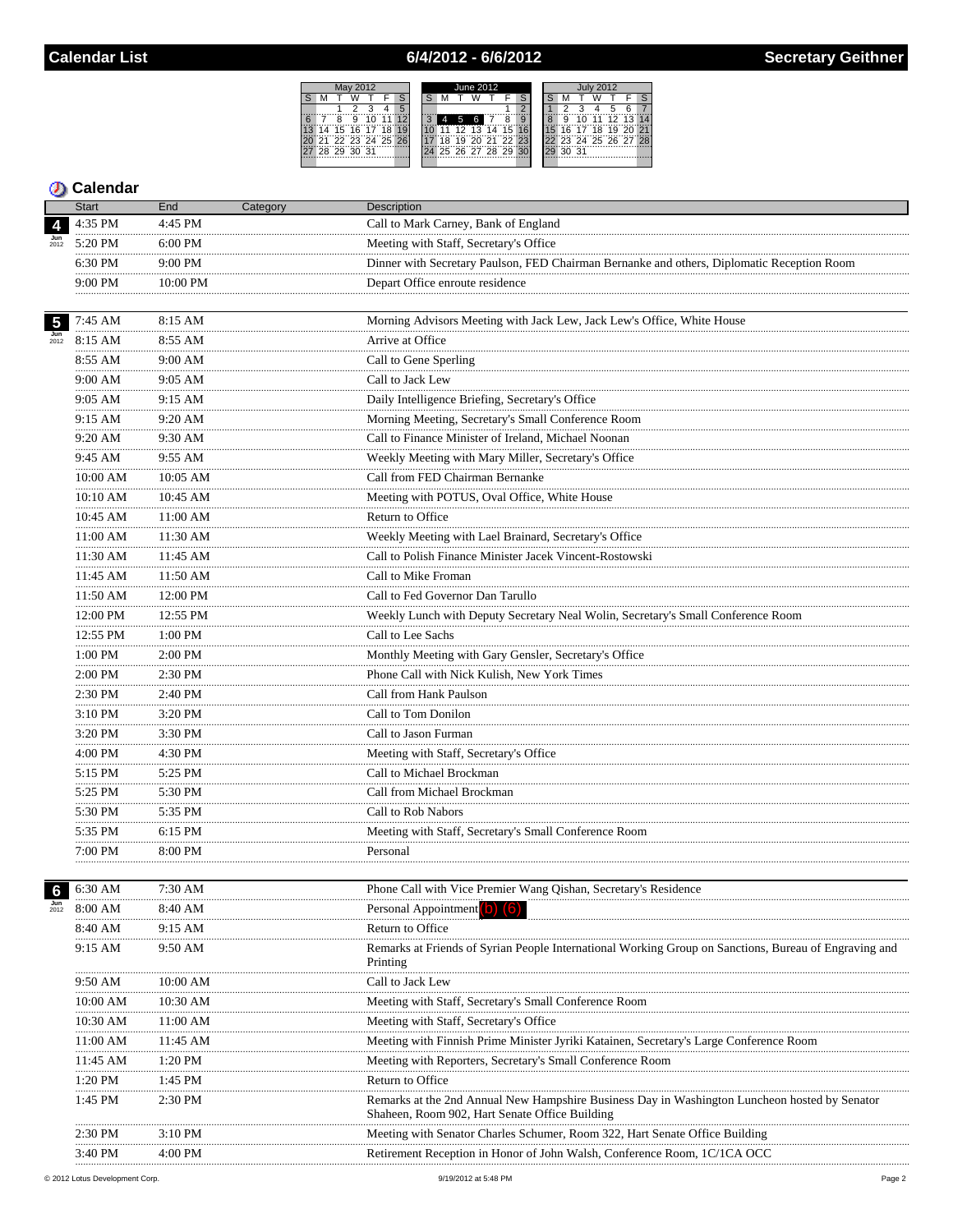## 6/6/2012 - 6/8/2012



|                           | Start        | End            | Category | Description                                                                                        |
|---------------------------|--------------|----------------|----------|----------------------------------------------------------------------------------------------------|
| $6\phantom{1}6$           | 4:00 PM      | 5:00 PM        |          | <b>Return to Treasury</b>                                                                          |
|                           | 5:00 PM      | $6:10$ PM      |          | Meeting with Senator Max Baucus, Room 511, Hart Senate Office Building                             |
|                           | 6:10 PM      | 6:15 PM        |          | Return to Office                                                                                   |
|                           | 6:15 PM      | 6:50 PM        |          | Monthly Meeting with Richard Cordray, Secretary's Office                                           |
|                           | 7:30 PM      | 8:30 PM        |          | Personal                                                                                           |
|                           |              |                |          |                                                                                                    |
| $\overline{7}$            | 7:45 AM      | 8:30 AM        |          | Morning Advisors Meeting with Jack Lew, Jack Lew's Office, White House                             |
| $\frac{\text{Jun}}{2012}$ | 8:30 AM      | 8:45 AM        |          | Return to Office                                                                                   |
|                           | 8:45 AM      | 8:55 AM        |          | Call to Luis de Guindos, Spain                                                                     |
|                           | 8:55 AM      | .<br>9:15 AM   |          | Development Impact Honors, Cash Room                                                               |
|                           | .<br>9:15 AM | <br>9:45 AM    |          | Morning Meeting, Secretary's Small Conference Room                                                 |
|                           | .<br>9:45 AM | 9:55 AM        |          | Meeting with Staff, Secretary's Small Conference Room                                              |
|                           | <br>9:55 AM  | .<br>10:05 AM  |          | Call to Mike Froman                                                                                |
|                           | 10:20 AM     | 10:30 AM       |          | Call to Ted Truman                                                                                 |
|                           | 10:30 AM     | 10:50 AM       |          | Meeting with African Development Bank President Donald Kaberuka, Secretary's Small Conference Room |
|                           | 10:50 AM     | 11:00 AM       |          | Call from Gene Sperling                                                                            |
|                           | 11:00 AM     | 11:35 AM       |          | Meeting with Asian Development Bank President, Haruhiko Kuroda, Secretary's Small Conference Room  |
|                           | 11:35 AM     | 11:40 AM       |          | Call to Dan Pfeiffer                                                                               |
|                           | 11:50 AM     | $11:55$ AM     |          | Call to Jamie Dimon                                                                                |
|                           | 12:10 PM     | <br>1:15 PM    |          | Lunch with Singapore Ambassador Heng Chee Chan, Secretary's Small Conference Room                  |
|                           | .<br>1:15 PM | 1:20 PM        |          | Call from Jamie Dimon                                                                              |
|                           | .<br>1:20 PM | .<br>$1:25$ PM |          | Courtesy Meeting with Arminio Fraga, Secretary's Office                                            |
|                           | 1:25 PM      | 1:35 PM        |          | Meeting with HUD Secretary Shaun Donovan                                                           |
|                           | .<br>1:55 PM | .<br>2:00 PM   |          | Call to Dan Tarullo                                                                                |
|                           | .<br>2:10 PM | 2:15 PM        |          | Call to Elizabeth Littlefield                                                                      |
|                           | .<br>2:15 PM | 2:30 PM        |          | Meeting with Staff, Secretary's Office                                                             |
|                           | .<br>2:30 PM | 3:30 PM        |          | Interview with Bob Woodward, Secretary's Office                                                    |
|                           | .<br>3:30 PM | 4:10 PM        |          | Monthly Meeting with Ed DeMarco, Secretary's Office                                                |
|                           | 4:10 PM      | 4:15 PM        |          | Call from Gene Sperling                                                                            |
|                           | .<br>4:15 PM | 4:50 PM        |          | Meeting with Staff, Secretary's Office                                                             |
|                           | .<br>5:00 PM | .<br>5:20 PM   |          | Meeting with Staff, Secretary's Small Conference Room                                              |
|                           | 5:20 PM      | 5:30 PM        |          | Call to Brian Deese                                                                                |
|                           | 5:30 PM      | 6:00 PM        |          | Meeting with Staff, Secretary's Office                                                             |
|                           | 6:05 PM      | 6:15 PM        |          | Phone Call with Congressman Sandy Levin, Secretary's Office                                        |
|                           | 6:45 PM      | 6:50 PM        |          | Call from Rahm Emanuel                                                                             |
|                           | 7:00 PM      | 7:10 PM        |          | Call to Lee Sachs                                                                                  |
|                           |              |                |          |                                                                                                    |
| 8                         | 7:20 AM      | 7:30 AM        |          | Call to German Finance Minister Wolfgang Schauble                                                  |
| $\frac{\text{Jun}}{2012}$ | 8:00 AM      | 8:30 AM        |          | Morning Advisors Meeting with Jack Lew, Jack Lew's Office, White House                             |
|                           | 8:30 AM      | 9:00 AM        |          | Return to Office                                                                                   |
|                           | 9:00 AM      | 9:25 AM        |          | Meeting with Philippines Finance Minister Cesar Purisima, Secretary's Small Conference Room        |
|                           | 9:25 AM      | 9:40 AM        |          | Morning Meeting, Secretary's Small Conference Room                                                 |
|                           | 9:40 AM      | 10:00 AM       |          | Meeting with Staff, Secretary's Office                                                             |
|                           | 10:00 AM     | 10:50 AM       |          | Interview with Damian Paletta and Jon Hilsenrath, Wall Street Journal, Secretary's Office          |
|                           | 11:00 AM     | 11:30 AM       |          | Meeting with SIGTARP Christy Romero, Secretary's Office                                            |
|                           | 11:40 AM     | 11:45 AM       |          | Call from FED Governor Dan Tarullo                                                                 |
|                           | 11:45 AM     | 12:30 PM       |          | Depart Office enroute <b>O</b><br>$\lceil 6 \rceil$<br>residence                                   |
|                           | 12:30 PM     | 1:00 PM        |          | Call to HUD Secretary Shaun Donovan                                                                |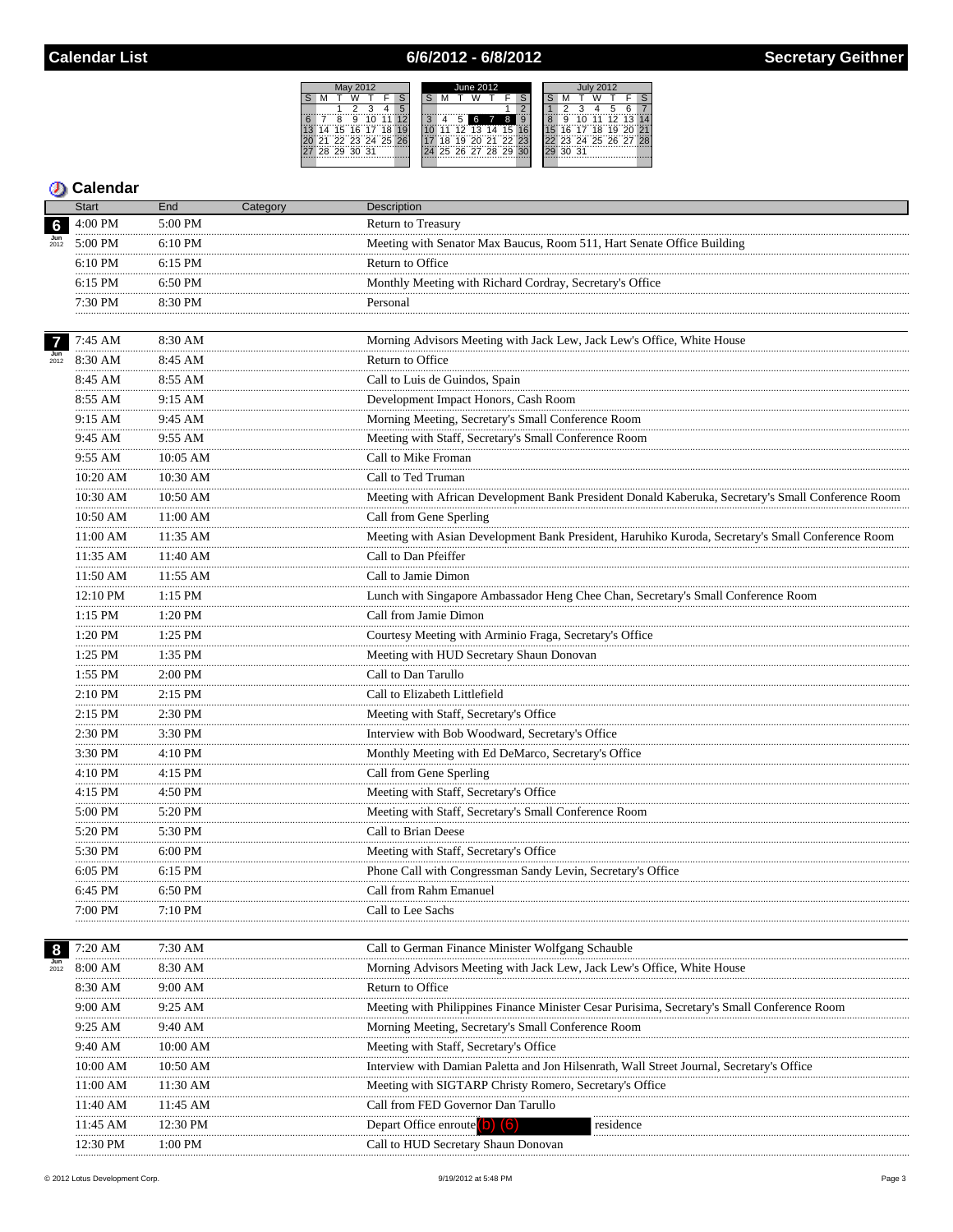## 6/8/2012 - 6/13/2012



|                           | Calendar<br><b>Start</b> |                            |                                                                                                                                     |
|---------------------------|--------------------------|----------------------------|-------------------------------------------------------------------------------------------------------------------------------------|
| 8                         | 1:00 PM                  | End<br>Category<br>1:10 PM | <b>Description</b><br>Phone Call with Singapore Finance Minister Tharman                                                            |
| $\frac{\text{Jun}}{2012}$ | 5:40 PM                  | 5:45 PM                    | Arrive $(b)$ $(6)$<br>residence                                                                                                     |
|                           |                          |                            |                                                                                                                                     |
| 9                         | $8:00$ AM                | 9:00 AM                    | No Official Schedule                                                                                                                |
|                           |                          |                            | (b) (6)<br><b>RESIDENCE</b>                                                                                                         |
| 10                        | 8:00 AM                  | 9:00 AM                    | No Official Schedule                                                                                                                |
|                           |                          |                            |                                                                                                                                     |
|                           |                          |                            | (b) (6)<br><b>RESIDENCE</b>                                                                                                         |
| 11                        | 6:30 AM                  | 11:45 AM                   | Depart b) (6)<br>residence enroute Office                                                                                           |
| $\frac{\text{Jun}}{2012}$ | 11:45 AM                 | 12:15 PM                   | Arrive Office                                                                                                                       |
|                           | 12:15 PM                 | 12:30 PM                   | Weekly Meeting with David Cohen, Secretary's Office                                                                                 |
|                           | <br>12:55 PM             | <br>$1:00$ PM              | Call to Gene Sperling                                                                                                               |
|                           | $1:00$ PM                | 2:45 PM                    | FSOC Meeting, Secretary's Large Conference Room                                                                                     |
|                           | <br>2:45 PM              | 3:00 PM                    | Return to Office                                                                                                                    |
|                           | 3:00 PM                  | 3:55 PM                    | Meeting with FED Chairman Bernanke, FED Governor Tarullo, NY FED President Bill Dudley, Secretary's<br><b>Small Conference Room</b> |
|                           | $4:00$ PM                | 4:30 PM                    |                                                                                                                                     |
|                           | <br>4:30 PM              | 5:30 PM                    | Weekly One-on-One Meeting with POTUS, Oval Office, White House<br>NEC Meeting, Gene Sperling's Office, White House                  |
|                           | 5:30 PM                  | 6:40 PM                    | Return to Office                                                                                                                    |
|                           |                          |                            |                                                                                                                                     |
|                           | 6:40 PM                  | 8:35 PM                    | Dinner with Reporters, Secretary's Small Conference Room                                                                            |
|                           | 8:45 PM                  | 9:10 PM                    | Depart Office enroute residence                                                                                                     |
| 12                        | 7:45 AM                  | 8:10 AM                    | Morning Advisors Meeting with Jack Lew, Jack Lew's Office, White House                                                              |
| 2012                      | 8:10 AM                  | 9:00 AM                    | Return to Office                                                                                                                    |
|                           | 9:00 AM                  | 9:15 AM                    | Daily Intelligence Briefing, Secretary's Office                                                                                     |
|                           | 9:15 AM                  | 9:45 AM                    | Morning Meeting, Secretary's Small Conference Room                                                                                  |
|                           | <br>9:45 AM              | <br>$10:00$ AM             | Weekly Meeting with Mary Miller, Secretary's Office                                                                                 |
|                           | 10:30 AM                 | 11:40 AM                   | Personal Appointment (b) (6)                                                                                                        |
|                           | <br>11:40 AM             | .<br>12:55 PM              | Return to Office                                                                                                                    |
|                           | 12:55 PM                 | $1:05$ PM                  | Call to Senator Patrick Leahy                                                                                                       |
|                           | <br>$1:05$ PM            | $1:15$ PM                  | Call to Jack Lew                                                                                                                    |
|                           | 1:15 PM                  | 1:35 PM                    | Call with David Gregory, NBC, Secretary's Office                                                                                    |
|                           | 1:40 PM                  | 1:55 PM                    | Monthly Meeting with OCC Comptroller Tom Curry, Secretary's Office                                                                  |
|                           | 1:55 PM                  | 2:05 PM                    | Call to Bill Daley                                                                                                                  |
|                           | 2:05 PM                  | 2:15 PM                    | Call to Hank Paulson                                                                                                                |
|                           | $2:15$ PM                | 2:30 PM                    | Call $(b)$ $(6)$                                                                                                                    |
|                           | 2:30 PM                  | 3:30 PM                    | Meeting with Gerry Baker, Jerry Seib, Damian Paletta, Wall Street Journal, Secretary's Office                                       |
|                           | 3:30 PM                  | 4:00 PM                    | Weekly Meeting with Lael Brainard, Secretary's Office                                                                               |
|                           | 4:00 PM                  | 4:30 PM                    | Meeting with Staff, Secretary's Small Conference Room                                                                               |
|                           | 6:10 PM                  | 6:15 PM                    | Call to Senator Lindsey Graham                                                                                                      |
|                           | 7:05 PM                  | 7:10 PM                    | Call from Mike Froman                                                                                                               |
|                           | 7:10 PM                  | 9:05 PM                    | Business Leader Dinner, Treasury Dining Room, 2nd Floor                                                                             |
|                           | 9:05 PM                  | 9:10 PM                    | Return to Office                                                                                                                    |
|                           | 9:10 PM                  | 9:40 PM                    | Depart Office enroute residence                                                                                                     |
|                           |                          |                            |                                                                                                                                     |
|                           | 7:45 AM                  | 8:30 AM                    | Morning Advisors Meeting with Jack Lew, Jack Lew's Office, White House                                                              |
|                           | 8:30 AM                  | 9:00 AM                    | Personal Appointment (b) (6)                                                                                                        |

9/19/2012 at 5:48 PM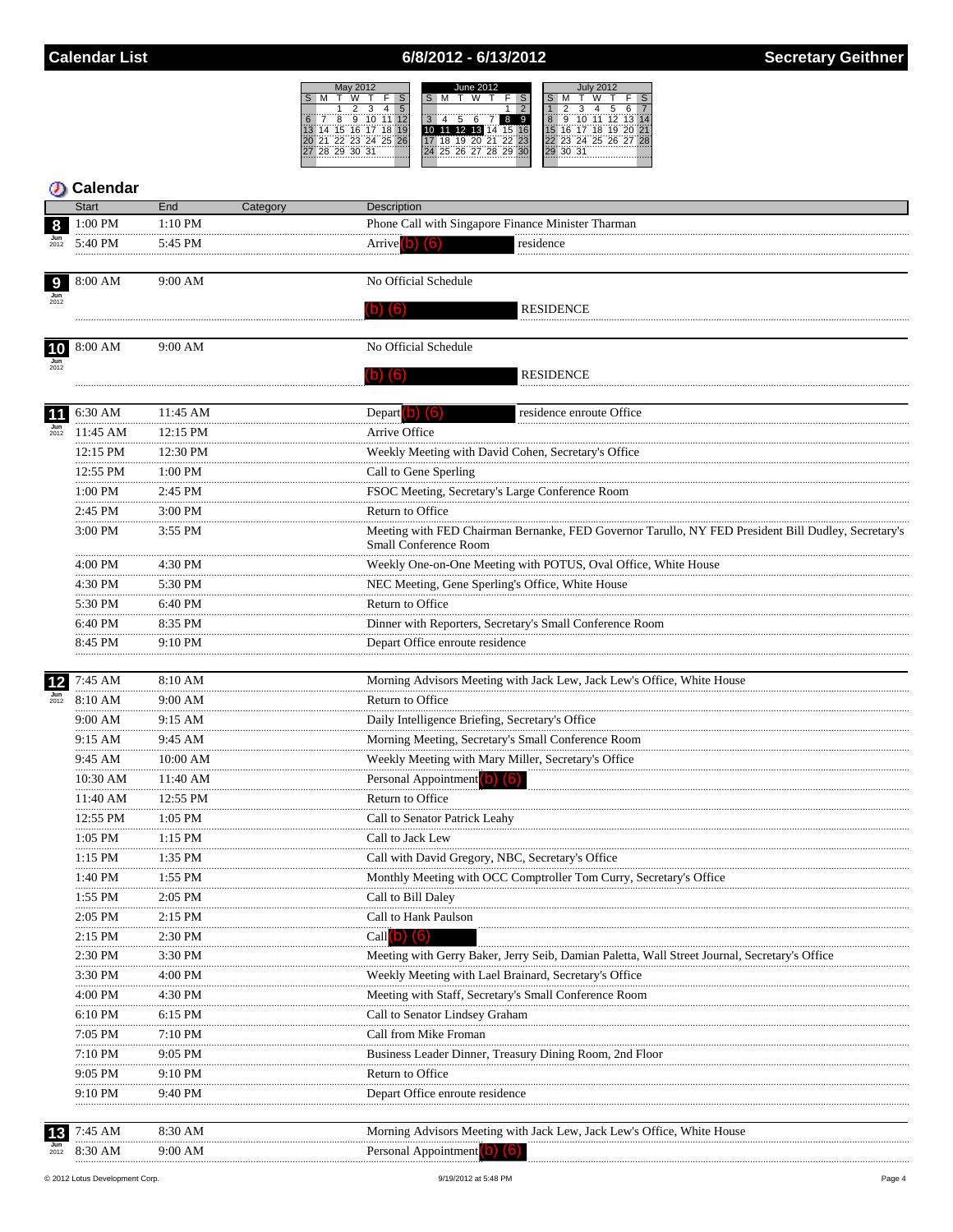## 6/13/2012 - 6/15/2012



|                           | <b>Start</b>        | End                                                 | Category | <b>Description</b>                                                            |
|---------------------------|---------------------|-----------------------------------------------------|----------|-------------------------------------------------------------------------------|
| 13                        | 9:00 AM             | 9:15 AM                                             |          | Daily Intelligence Briefing, Secretary's Office                               |
|                           | 9:15 AM             | 9:45 AM                                             |          | Morning Meeting, Secretary's Small Conference Room                            |
|                           | 9:45 AM             | 10:00 AM                                            |          | Weekly Call with Senator Max Baucus, Secretary's Office                       |
|                           | 10:50 AM            | 11:00 AM                                            |          | Call to Brian Deese                                                           |
|                           | 11:00 AM            | 12:25 PM                                            |          | PBGC Board Conference Call, Secretary's Office                                |
|                           | 12:25 PM            | 1:00 PM                                             |          | Call Complete                                                                 |
|                           | 1:00 PM             | 1:30 PM<br>.                                        |          | Meeting with Staff, Secretary's Small Conference Room                         |
|                           | .<br>$1:30$ PM<br>. | 2:00 PM<br>.                                        |          | Meeting with Staff, Secretary's Small Conference Room                         |
|                           | $2:05$ PM           | 2:15 PM                                             |          | Call to Commissioner Michael Astrue, Social Security Administration           |
|                           | .<br>2:15 PM        | .<br>3:15 PM                                        |          | Meeting with Reporters, Secretary's Large Conference Room                     |
|                           | .<br>3:25 PM        | 3:30 PM                                             |          | Call from FED Governor Dan Tarullo                                            |
|                           | .<br>3:30 PM        | .<br>4:05 PM                                        |          | Meeting with Mike Froman/Caroline Atkinson, Secretary's Office                |
|                           | 4:15 PM             | 4:25 PM                                             |          | Depart Office enroute Council on Foreign Relations, 1777 F Street, N.W.       |
|                           | .<br>4:30 PM        | .<br>5:30 PM                                        |          | Moderated Q&A hosted by Council on Foreign Relations, 1777 F Street, N.W.     |
|                           | 5:30 PM             | 5:45 PM                                             |          | Return to Office                                                              |
|                           | .<br>5:45 PM        | 5:55 PM                                             |          | Call from Senator Mark Pryor                                                  |
|                           | .<br>6:10 PM        | 6:40 PM                                             |          | Courtesy Visit with Larry Fink, Secretary's Office                            |
|                           | $7:00 \text{ PM}$   | 8:00 PM                                             |          | Personal Appointment                                                          |
|                           |                     |                                                     |          |                                                                               |
| 14                        | 7:45 AM             | 8:45 AM                                             |          | Morning Advisors Meeting with Jack Lew, Jack Lew's Office, White House        |
| $\frac{\text{Jun}}{2012}$ | 8:45 AM<br>.        | 9:00 AM<br>.                                        |          | Return to Office                                                              |
|                           | 9:00 AM             | 9:15 AM                                             |          | Daily Intelligence Briefing, Secretary's Office                               |
|                           | 9:15 AM             | 9:45 AM                                             |          | Morning Meeting, Secretary's Small Conference Room                            |
|                           | <br>9:45 AM         | 10:00 AM                                            |          | Meeting with Staff, Secretary's Office                                        |
|                           | 10:00 AM            | 10:40 AM                                            |          | Meeting with Stanley Fischer, Secretary's Office                              |
|                           | $11:00~\mathrm{AM}$ | 11:45 AM                                            |          | MPAA Board Meeting, 1600 Eye Street, N.W.                                     |
|                           | 11:45 AM            | 11:50 AM                                            |          | Return to Office                                                              |
|                           | 11:50 AM            | 12:15 PM                                            |          | Meeting with Staff, Secretary's Small Conference Room                         |
|                           | .<br>$12:15$ PM     | $\begin{array}{c}\n 12:25 \text{ PM}\n \end{array}$ |          | Press Call with Eduardo Porter, New York Times                                |
|                           | .<br>1:30 PM        | 1:45 PM                                             |          | Phone Call with Mexican Finance Minister Jose Antonio Meade                   |
|                           | .<br>1:45 PM        | $1:55$ PM                                           |          | Call to Philipp Hildebrand                                                    |
|                           | 1:55 PM             | 2:20 PM                                             |          | Press Call with David Leonhardt, New York Times                               |
|                           | .<br>2:30 PM        | 3:10 PM                                             |          | Meeting with Senator Richard Shelby, Room 304, Russell Senate Office Building |
|                           | 3:10 PM             | 3:15 PM                                             |          | Return to Office                                                              |
|                           | 3:15 PM             | 3:50 PM                                             |          | Meeting with Staff, Secretary's Small Conference Room                         |
|                           | 4:00 PM             | 5:00 PM                                             |          | Meeting with Jack Lew, Jack Lew's Office, White House                         |
|                           | 5:00 PM             | 5:05 PM                                             |          | Return to Office                                                              |
|                           | 5:05 PM             | 6:10 PM                                             |          | Interview with Bob Woodward, Secretary's Office                               |
|                           | 6:10 PM             | 6:15 PM                                             |          | Return to Office<br>.                                                         |
|                           | 6:15 PM             | 6:20 PM                                             |          | Call from Richard Davis, US Bancorp                                           |
|                           | 6:25 PM             | 6:30 PM                                             |          | Call from Larry Fink                                                          |
|                           | 7:00 PM             | 9:00 PM                                             |          | Personal                                                                      |
|                           |                     |                                                     |          |                                                                               |
| 15                        | 8:00 AM             | 9:00 AM                                             |          | Breakfast with FED Chairman Bernanke, Secretary's Small Conference Room       |
| 2012                      | 9:00 AM             | 9:15 AM                                             |          | Daily Intelligence Briefing, Secretary's Office                               |
|                           | 9:15 AM             | 9:45 AM                                             |          | Morning Meeting, Secretary's Small Conference Room                            |
|                           | 10:15 AM            | 11:15 AM                                            |          | Meeting with POTUS, Situation Room, White House                               |
|                           | 11:30 AM            | 12:00 PM                                            |          | Meeting with Jack Lew, Jack Lew's Office, White House                         |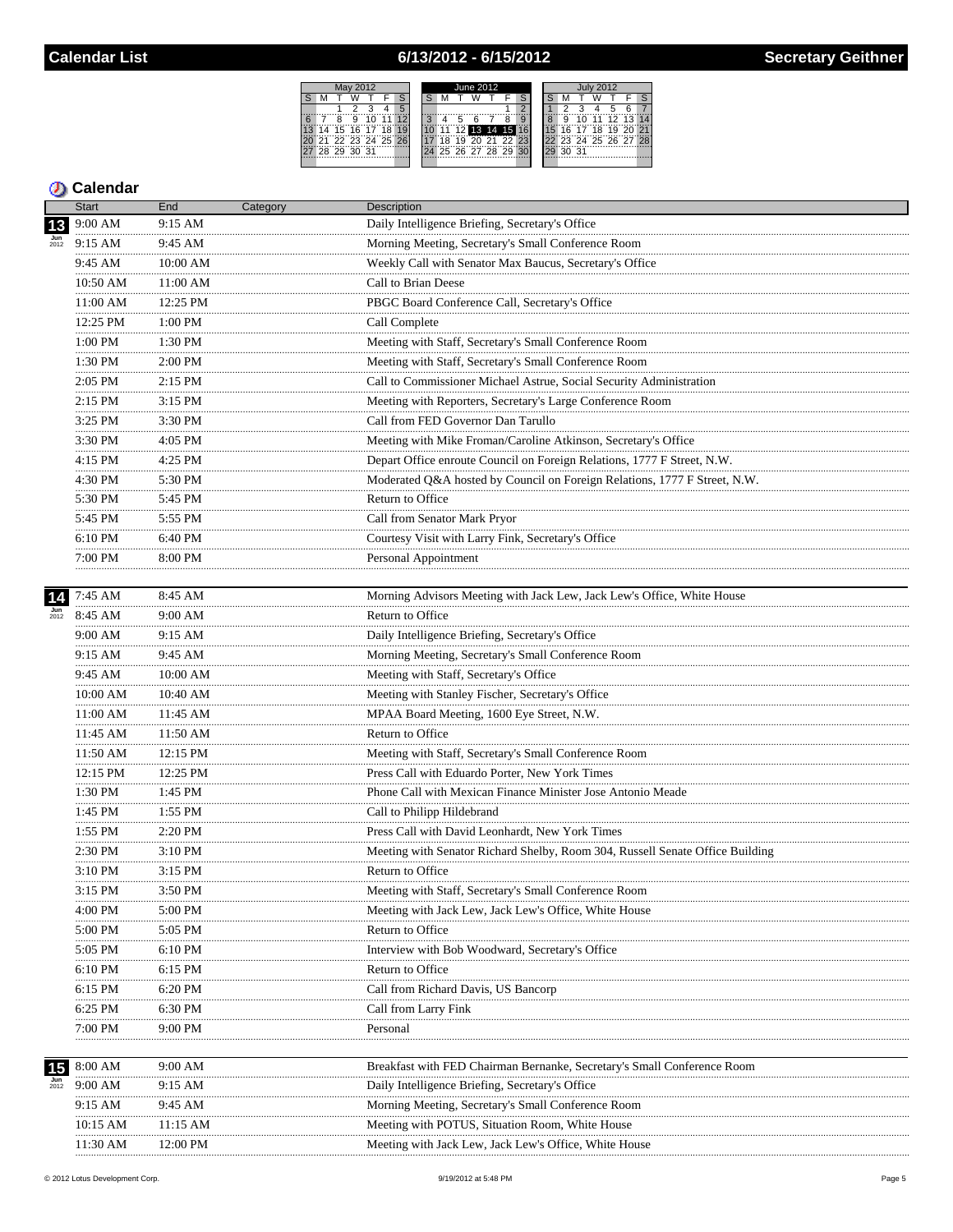### 6/15/2012 - 6/19/2012



|                                 | <b>Start</b>      | End                | Category | Description                                                                                                                                                                  |
|---------------------------------|-------------------|--------------------|----------|------------------------------------------------------------------------------------------------------------------------------------------------------------------------------|
| 15                              | 12:40 PM          | 1:00 PM            |          | Depart Treasury enroute (b) (6)<br>residence                                                                                                                                 |
| $\frac{\text{Jun}}{2012}$       | 1:00 PM           | 1:35 PM            |          | Conference Call with Staff                                                                                                                                                   |
|                                 | 1:45 PM           | 2:10 PM            |          | Conference Call with Staff                                                                                                                                                   |
|                                 | 2:30 PM           | 3:00 PM            |          | Phone Call with Martin Wolf, Financial Times                                                                                                                                 |
|                                 | 3:00 PM           | 3:10 PM            |          | Phone Call with Senator Tim Johnson                                                                                                                                          |
|                                 | 6:00 PM           | 7:00 PM<br>.       |          | Arrive $\left( b\right)$ $\left( 6\right)$<br>residence                                                                                                                      |
|                                 |                   |                    |          |                                                                                                                                                                              |
| 16<br>$\frac{\text{Jun}}{2012}$ | 8:00 AM           | 9:00 AM            |          | <b>REMAIN OVERNIGHT b</b><br><b>RESIDENCE</b>                                                                                                                                |
| 17                              | $2:15$ PM         | 4:00 PM            |          | Airport enroute<br>Depart <b>O</b><br>Airport <sup>1</sup><br>וסו                                                                                                            |
| $\frac{\text{Jun}}{2012}$       | $4:00 \text{ PM}$ | 5:00 PM            |          | Arrive <sup>(b)</sup> (b)<br>Airport                                                                                                                                         |
|                                 | 5:00 PM           | 5:30 PM            |          | Conference Call with Jack Lew                                                                                                                                                |
|                                 | 6:25 PM           | 9:35 PM            |          | Depart (b) $(6)$<br>Airport enroute Los Cabos, Mexico (D)                                                                                                                    |
|                                 | 9:35 PM           | 10:20 PM           |          | Wheels Down Los Cabos, Mexico                                                                                                                                                |
|                                 |                   |                    |          | REMAIN OVERNIGHT (b) (6)<br>Cabo San Lucas                                                                                                                                   |
|                                 | $10:20$ PM        | $10:50 \text{ PM}$ |          | POTUS Prep, b) (6)                                                                                                                                                           |
|                                 |                   |                    |          |                                                                                                                                                                              |
| 18                              | 8:50 AM           | 9:05 AM            |          | Hotel<br>Depart $\left( b\right)$ $\left( 6\right)$                                                                                                                          |
| $\frac{\text{Jun}}{2012}$       | 9:05 AM           | 9:45 AM            |          | POTUS Meeting with Mexican President Felipe Calderon, Fiesta Americana Grand, Grand Salon Master IV                                                                          |
|                                 | 9:50 AM           | 10:00 AM           |          | Hotel<br>Depart Fiesta Americana Grand enroute <sup>(b)</sup>                                                                                                                |
|                                 | 10:00 AM          | 11:20 AM           |          | Executive Time $(b)$ $(6)$                                                                                                                                                   |
|                                 | <br>11:20 AM      | 11:45 AM           |          | Hotel enroute Westin Hotel<br>Depart $\vert$ b) $\vert$ (6)                                                                                                                  |
|                                 | <br>12:05 PM      | 12:50 PM           |          | Meeting with Chinese Vice Premier Wang Qishan, Westin Hotel, Cactus Room IV                                                                                                  |
|                                 | <br>12:50 PM      | $1:05$ PM          |          | Depart Westin Hotel enroute (b) (6)<br>Hotel                                                                                                                                 |
|                                 | .<br>1:05 PM      | 1:20 PM            |          | <b>Executive Time</b><br>(16)                                                                                                                                                |
|                                 | 1:20 PM           | 1:40 PM            |          | Prep with POTUS                                                                                                                                                              |
|                                 | .<br>1:40 PM      | 2:25 PM            |          | POTUS Meeting with German Chancellor Angela Merkel, (b) (6)                                                                                                                  |
|                                 | 2:25 PM           | 3:00 PM            |          | Depart $\begin{pmatrix} 0 \\ 0 \end{pmatrix}$ $\begin{pmatrix} 6 \\ 0 \end{pmatrix}$<br>Hotel enroute Convention Center                                                      |
|                                 | 3:30 PM           | 5:15 PM            |          | Session I -- Global Economy and Framework for Strong, Sustainable and Balance Growth, Convention<br>Center, Plenary Hall                                                     |
|                                 | 5:15 PM           | 6:15 PM            |          | Meeting with Finance Ministers, Convention Center                                                                                                                            |
|                                 | 6:15 PM           | 6:45 PM            |          | <b>Executive Time</b>                                                                                                                                                        |
|                                 | 7:30 PM           | 9:15 PM            |          | Finance Ministers Working Dinner, Convention Center, Finance Ministers' Dining Hall                                                                                          |
|                                 | 10:10 PM          | 10:20 PM           |          | Depart Convention Center enroute (b) (6)<br>Hotel -- remain overnight                                                                                                        |
|                                 |                   |                    |          | Telephone Calls -- eastern time<br>8:30 am- Call to FED Chairman Bernanke<br>10:50 am- Call to Alan Mulally, Ford Motor<br>6:00 pm- Conference Call with Jack Lew and others |
| 19                              | 9:15 AM           | 11:00 AM           |          | Session II -- Strengthening of the International Financial Architecture, Financial Regulation and Financial<br>Inclusion, Convention Center, Plenary Hall                    |
|                                 | 11:00 AM          | 11:30 AM           |          | POTUS Eurozone Meeting, Convention Center, Bilateral Room 4                                                                                                                  |
|                                 | 11:30 AM          | 1:30 PM            |          | Session III -- Development, Green Growth, Infrastructure, Commodity Price Volatility, Food Security and<br>Disaster Risk Management, Convention Center, Plenary Hall         |
|                                 | 1:45 PM           | $2:15$ PM          |          | Finance Ministers Only Working Lunch, Convention Center                                                                                                                      |
|                                 | 2:15 PM           | 3:00 PM            |          | Taped Statement/White House Press Backgrounder, Convention Center, Bilateral Room 5                                                                                          |
|                                 | 3:15 PM           | 3:30 PM            |          | Closing and Adoption of the Leaders' Declaration, Convention Center, Plenary Hall                                                                                            |
|                                 | .<br>3:45 PM      | 5:15 PM            |          | POTUS Meeting with Chinese President Hu Jintao, Convention Center                                                                                                            |
|                                 | 5:15 PM           | 5:30 PM            |          | <b>POTUS Press Conference Prep. Convention Center</b>                                                                                                                        |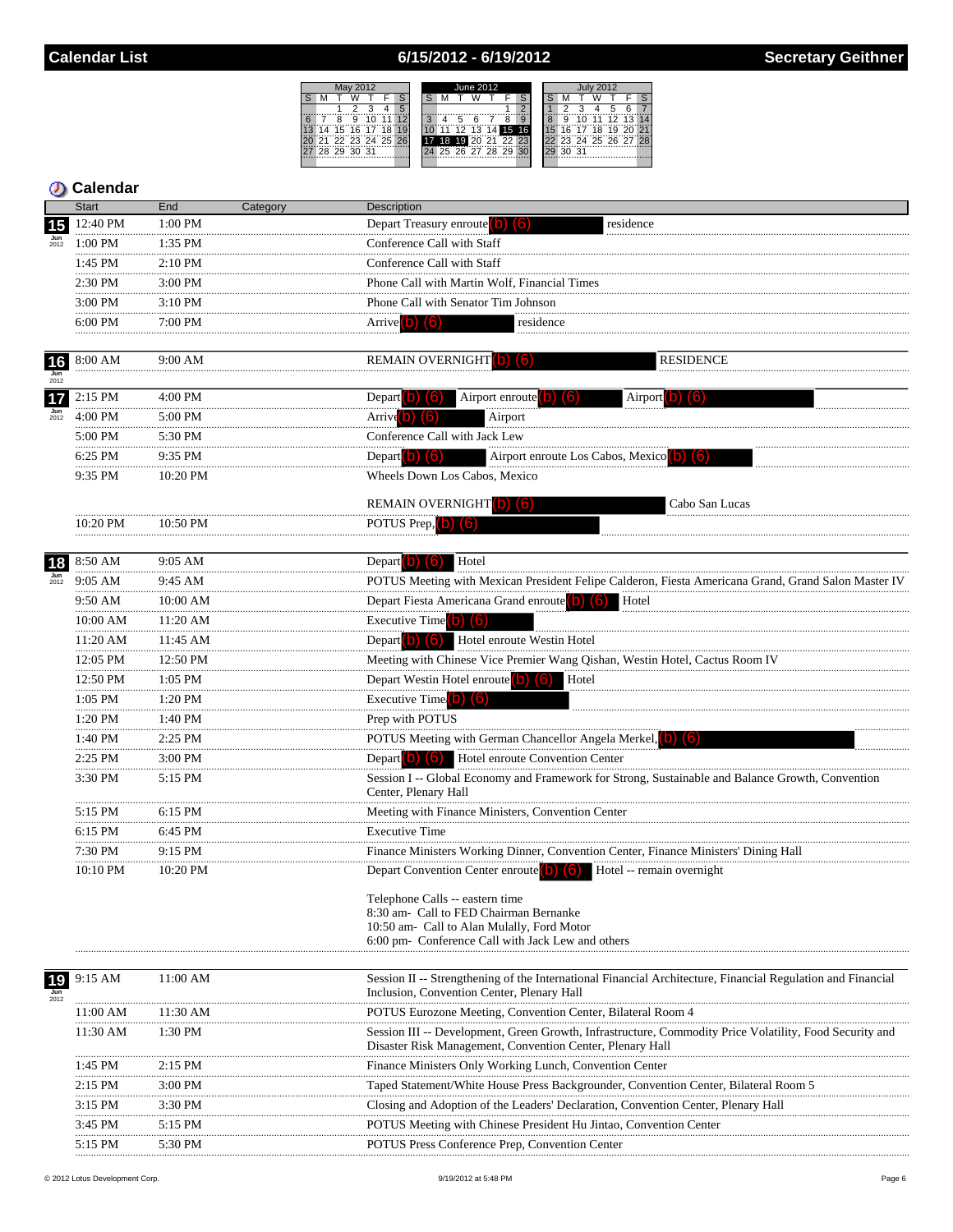### 6/19/2012 - 6/25/2012



|                                 | Calendar      |                 |                                                                                                                                        |
|---------------------------------|---------------|-----------------|----------------------------------------------------------------------------------------------------------------------------------------|
|                                 | <b>Start</b>  | End<br>Category | <b>Description</b>                                                                                                                     |
| 19                              | 5:30 PM       | 6:15 PM         | POTUS Press Conference, Convention Center                                                                                              |
|                                 | 6:35 PM       | 11:55 PM        | Depart Los Cabos, Mexico enroute (b) (6)                                                                                               |
|                                 |               |                 | Telephone Calls -- eastern time                                                                                                        |
|                                 |               |                 | 10:00 am- Call to Mario Draghi                                                                                                         |
|                                 |               |                 | 12:00 pm- Call to Gene Sperling<br>12:15 pm- Call to Mario Draghi                                                                      |
|                                 |               |                 |                                                                                                                                        |
| 20                              | $1:05$ AM     | 1:30 AM         | Arrive <b>D (5)</b>                                                                                                                    |
| $\frac{\text{Jun}}{2012}$       | $1:30$ AM     | 5:00 AM         | Depart $(b)$ $(6)$<br>Residence<br>enroute <b>O</b><br>(6)                                                                             |
|                                 | 5:00 AM       | 11:35 AM        | Arrive <sup>[b]</sup><br>$\lceil 6 \rceil$<br>residence                                                                                |
|                                 | .<br>11:35 AM | 11:45 AM        | Call from Gene Sperling                                                                                                                |
|                                 | $1:10$ PM     | 1:15 PM         | Call from Congressman Barney Frank                                                                                                     |
|                                 | 6:00 PM       | 7:00 PM         | $(b)$ $(6)$                                                                                                                            |
|                                 |               |                 | <b>REMAIN OVERNIGHT</b> (b) (6)<br><b>RESIDENCE</b>                                                                                    |
|                                 |               |                 |                                                                                                                                        |
| 21<br>$\frac{\text{Jun}}{2012}$ | 6:30 AM       | 7:20 AM         | residence<br>Depart $\left( 0 \right)$ $\left( 6 \right)$                                                                              |
|                                 | 7:20 AM       | 8:05 AM         | Coffee with Mayor Michael Bloomberg, Bloomberg Family Foundation, Gallery Room, 25 East 78th Street,<br>between Madison and 5th Avenue |
|                                 | 8:05 AM       | 8:35 AM         | Executive Time, $(b)$ $(6)$                                                                                                            |
|                                 | 8:35 AM<br>   | 8:50 AM         | Call to FED Chairman Bernanke                                                                                                          |
|                                 | 8:50 AM       | 9:00 AM         | Call to Rob Nabors                                                                                                                     |
|                                 | 9:00 AM       | 10:00 AM        | Meeting with Reporters hosted by Bloomberg Media, 731 Lexington Avenue, between East 58th and 59th<br><b>Streets</b>                   |
|                                 | 10:05 AM      | 10:15 AM        | Depart Bloomberg Media enroute NBC Studio                                                                                              |
|                                 | 10:15 AM      | 10:30 AM        | Executive Time, Conference Room, 51st Floor, 30 Rockefeller Plaza                                                                      |
|                                 | 10:30 AM      | 11:30 AM        | Coffee with Reporters hosted by NBC, NBCU Board Room, 51st Floor, Rockefeller Plaza                                                    |
|                                 | 11:50 AM      | 12:05 PM        | Weekly Call with Senator Max Baucus                                                                                                    |
|                                 | 12:45 PM      | 4:15 PM         | residence<br>Arrive <sup>[b]</sup><br>(6)                                                                                              |
|                                 | 4:15 PM<br>.  | 4:20 PM         | Call from Senator Max Baucus                                                                                                           |
|                                 | 4:20 PM       | 4:25 PM         | Call from Senator John Kerry                                                                                                           |
|                                 | 4:25 PM       | 4:30 PM         | Call from FED Governor Dan Tarullo                                                                                                     |
|                                 |               |                 |                                                                                                                                        |
| 22<br>$\frac{\text{Jun}}{2012}$ | 8:00 AM       | 9:00 AM         | <b>RESIDENCE</b><br>$\vert$ b) (6)                                                                                                     |
|                                 | 11:00 AM      | $11:05$ AM      | Call from FED Chairman Bernanke                                                                                                        |
|                                 | 3:25 PM<br>   | 3:30 PM         | Call to Senator John Kerry                                                                                                             |
|                                 | 3:35 PM       | 3:40 PM         | Call to FED Chairman Bernanke                                                                                                          |
| 23                              | 8:00 AM       | 9:00 AM         | <b>RESIDENCE</b><br>$\lceil 6 \rceil$<br>O)                                                                                            |
|                                 | 9:00 AM       | 10:00 AM        | Conference Call with Staff                                                                                                             |
| 24                              | 8:00 AM       | 9:00 AM         | RESIDENCE                                                                                                                              |
| Jun<br>2012                     |               |                 |                                                                                                                                        |
| 25                              | 6:30 AM       | 11:10 AM        | Depart <b>D</b> 6<br>resident enroute Office                                                                                           |
| 2012                            | 11:10 AM      | 11:15 AM        | Arrive at Office                                                                                                                       |
|                                 | 11:15 AM      | 11:30 AM        | Meeting with Staff, Secretary's Small Conference Room                                                                                  |
|                                 | 11:30 AM      | 12:10 PM        | Bi-Weekly Meeting with Ed DeMarco, Secretary's Office                                                                                  |
|                                 | 12:10 PM      | 12:35 PM        | Award Ceremony for Dave Loevinger, West Gable Conference Room, 5th Floor                                                               |
|                                 | $1:00$ PM     | 1:25 PM         | Ceremonial Swearing-in for FED Governors -- Jay Powell and Jeremy Stein, Federal Reserve Board, 20th &<br>C Streets, N.W.              |
|                                 | $1:25$ PM     | 2:00 PM         | Return to Office                                                                                                                       |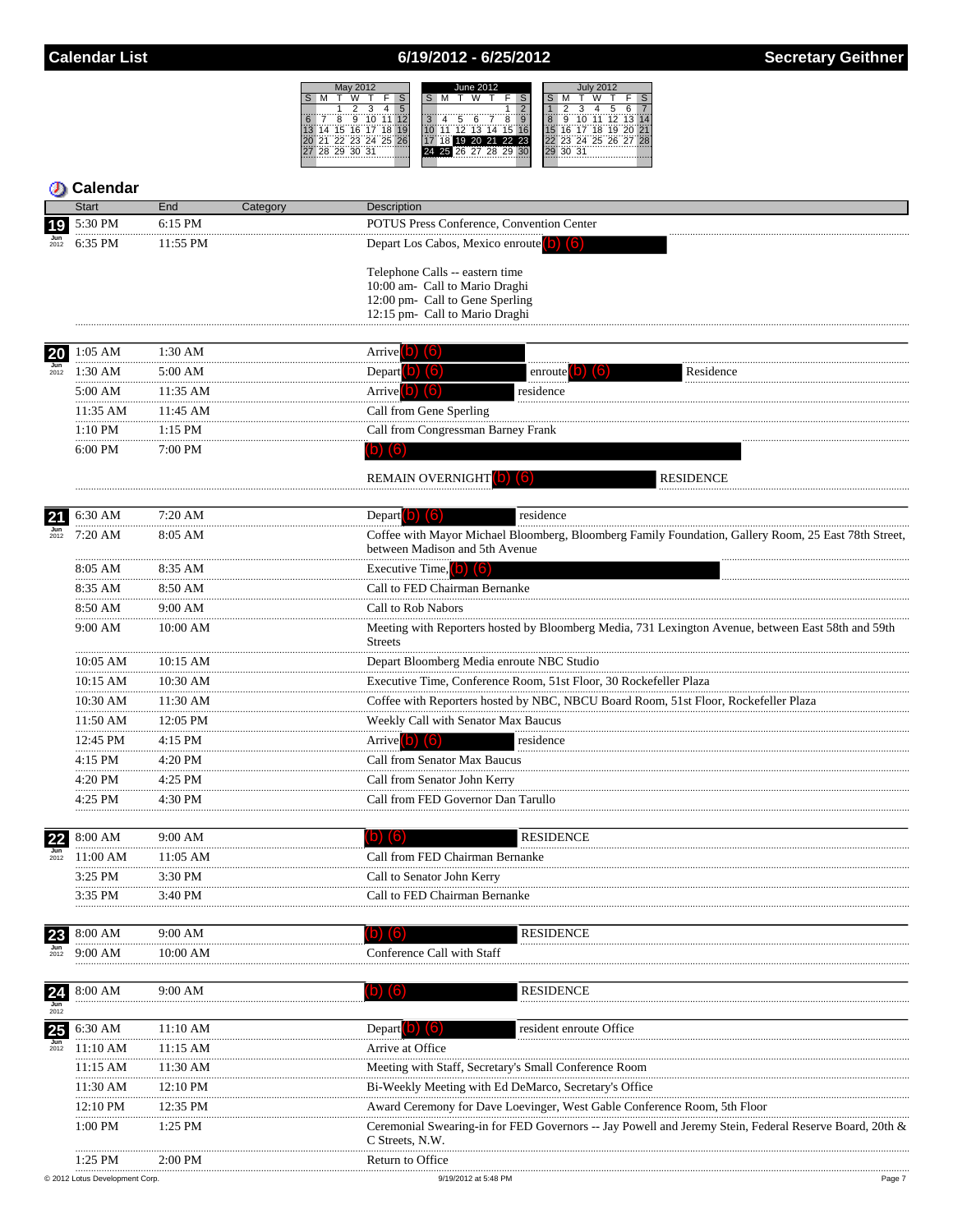## 6/25/2012 - 6/27/2012



|                           | Start             | End          | Category | Description                                                                                                  |
|---------------------------|-------------------|--------------|----------|--------------------------------------------------------------------------------------------------------------|
| 25                        | 2:00 PM           | 3:00 PM      |          | FinSOB Monthly Meeting, Secretary's Large Conference Room                                                    |
|                           | $3:00$ PM         | 3:30 PM      |          | Meeting with Staff, Secretary's Office                                                                       |
|                           | 3:30 PM           | 3:45 PM      |          | Farewell Photos (b) (6)<br>Secretary's Office                                                                |
|                           | 4:00 PM           | 5:00 PM      |          | Meeting with Gene Sperling, Gene Sperling's Office, White House                                              |
|                           | 5:00 PM           | 5:30 PM      |          | Weekly Meeting with Deputy Secretary Wolin, Secretary's Office                                               |
|                           | 5:30 PM           | 6:00 PM      |          | Meeting with Staff, Secretary's Small Conference Room                                                        |
|                           | 6:40 PM           | 7:15 PM      |          | Depart Office enroute residence                                                                              |
|                           |                   |              |          |                                                                                                              |
| 26                        | 7:45 AM           | 8:30 AM      |          | Arrive at Office                                                                                             |
| $\frac{\text{Jun}}{2012}$ | 8:30 AM           | 8:40 AM      |          | Call to Lee Saunders, President of the American Federation of State, County and Municipal Employees<br>Union |
|                           | 8:40 AM           | 8:45 AM      |          | Call to Luis Ubinas, Ford Foundation                                                                         |
|                           | 8:45 AM<br>.      | 9:00 AM      |          | Call to German Finance Minister Wolfgang Schauble                                                            |
|                           | 9:00 AM           | 9:15 AM      |          | Daily Intelligence Briefing, Secretary's Office                                                              |
|                           | 9:15 AM           | 9:55 AM      |          | Morning Meeting, Secretary's Small Conference Room                                                           |
|                           | 9:55 AM           | 10:00 AM     |          | Call to Jason Furman                                                                                         |
|                           | 10:00 AM<br>.     | 10:10 AM     |          | Call to IMF Managing Director Christine Lagarde                                                              |
|                           | 10:15 AM          | 10:50 AM     |          | Meeting with Senator Dick Durbin, S-321, Capitol                                                             |
|                           | 11:10 AM          | 12:00 PM     |          | Meeting with Congressman Barney Frank, Room 2252, Rayburn House Office Building                              |
|                           | 12:15 PM<br>.     | 1:20 PM      |          | Lunch with FED Chairman Bernanke, Federal Reserve Board                                                      |
|                           | 1:20 PM           | 1:30 PM      |          | Return to Office                                                                                             |
|                           | .<br>1:30 PM      | 1:35 PM      |          | Call from Gene Sperling                                                                                      |
|                           | 1:50 PM<br>.      | 2:15 PM      |          | Drop by Neal's Meeting with Robert Wolf and Axel Weber, UBS, Secretary's Large Conference Room               |
|                           | 2:15 PM           | 2:45 PM      |          | Monthly Meeting with FDIC Acting Chairman Marty Gruenberg, Secretary's Office                                |
|                           | .<br>3:00 PM      | 3:20 PM      |          | Weekly Meeting with Lael Brainard, Secretary's Office                                                        |
|                           | 4:15 PM           | 5:00 PM      |          | Meeting with Senator Kent Conrad, Room 530, Hart Senate Office Building                                      |
|                           | .<br>5:15 PM<br>. | 6:00 PM<br>. |          | Meeting with Staff, Secretary's Small Conference Room                                                        |
|                           | $6:00$ PM         | 6:15 PM      |          | Call to Senator Max Baucus                                                                                   |
|                           | 6:15 PM           | 6:25 PM      |          | Call to Nicolette Lodico, Ford Foundation                                                                    |
|                           | 6:40 PM           | 6:45 PM      |          | Call to Rob Nabors                                                                                           |
|                           | 6:50 PM           | 7:00 PM      |          | Call to Mike Froman                                                                                          |
|                           | 7:00 PM           | 8:00 PM      |          | Personal                                                                                                     |
|                           |                   |              |          |                                                                                                              |
| 27                        | 7:45 AM           | 8:15 AM      |          | Arrive at Office                                                                                             |
| 2012                      | 8:15 AM           | 8:25 AM      |          | Call to Bill Dudley                                                                                          |
|                           | 9:00 AM           | 9:15 AM      |          | Call to Mario Draghi                                                                                         |
|                           | 9:15 AM           | 9:45 AM      |          | Morning Meeting, Secretary's Small Conference Room                                                           |
|                           | 9:45 AM           | $10:00$ AM   |          | Weekly Call with Senator Max Baucus                                                                          |
|                           | 10:25 AM          | 10:35 AM     |          | Call to FED Chairman Bernanke                                                                                |
|                           | 10:35 AM          | 10:40 AM     |          | Call to Philipp Hildebrand                                                                                   |
|                           | 11:00 AM          | 11:45 AM     |          | Article IV Meeting with IMF Managing Director Christine Lagarde, Secretary's Large Conference Room           |
|                           | 11:45 AM          | 12:15 PM     |          | Return to Office                                                                                             |
|                           | 12:15 PM          | 12:20 PM     |          | Call to Mario Draghi                                                                                         |
|                           | 12:20 PM<br>.     | 12:25 PM     |          | Call to FED Governor Jay Powell                                                                              |
|                           | 12:25 PM          | 12:30 PM     |          | Call to Gene Sperling                                                                                        |
|                           | 12:40 PM          | 12:45 PM     |          | Call to Olli Rehn                                                                                            |
|                           | $1:00$ PM         | 1:45 PM      |          | Interview with Dan Balz, Washington Post                                                                     |
|                           | 1:50 PM           | $2:00$ PM    |          | Call from FED Chiarman Bernanke                                                                              |
|                           | $2:00 \text{ PM}$ | $3:25$ PM    |          | Meeting with Jack Lew, Jack Lew's Office, White House                                                        |